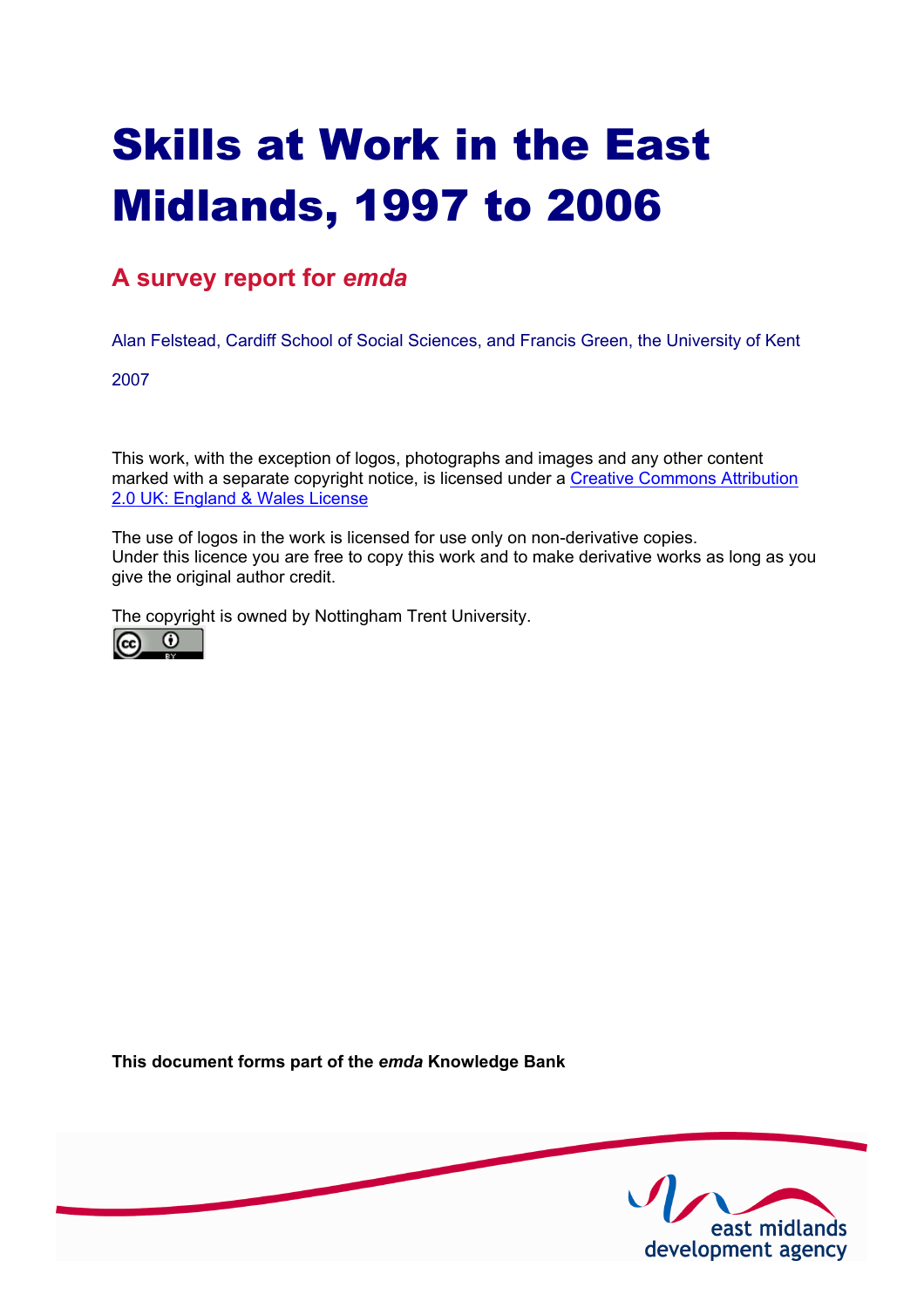## **Skills at Work in the East Midlands, 1997 to 2006**

Alan Felstead Francis Green

© Alan Felstead and Francis Green, 2007.

First published in 2007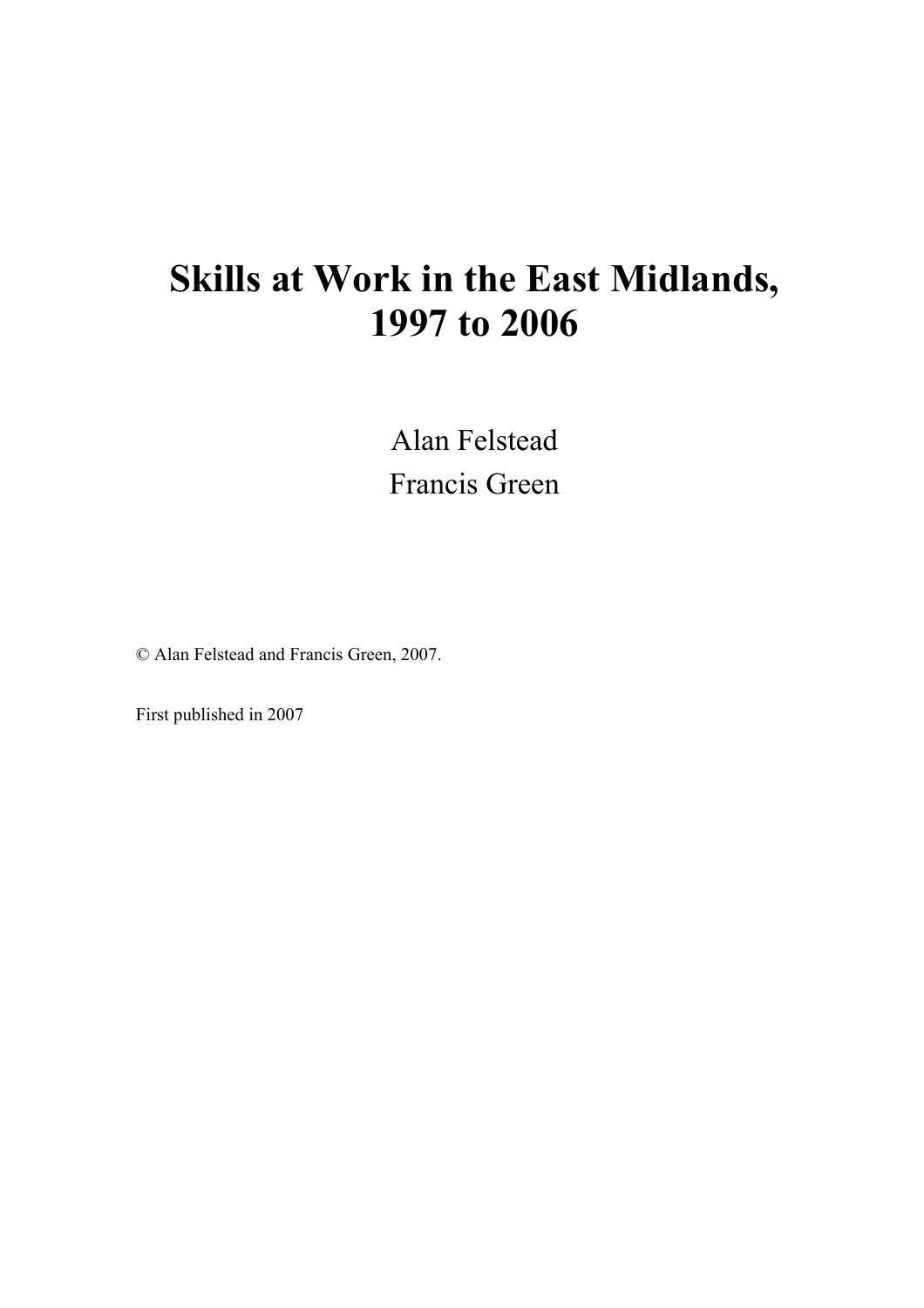### **ABOUT THE AUTHORS**

Alan Felstead is Research Professor at the Cardiff School of Social Sciences, Cardiff University. His research focuses on: nonstandard forms of employment; the spaces and places of work; and training, skills and learning. He has given expert advice on these matters to policy-makers, including DfES, DfT, EOC, Sector Skills Councils, RDAs, CEDEFOP and several private sector organisations.

Francis Green is Professor of Economics at the University of Kent. His publications focus on labour economics, especially on skills, training, job quality and employment relations; and he provides periodic advice on these issues to the UK Government, to the European Commission and to the OECD.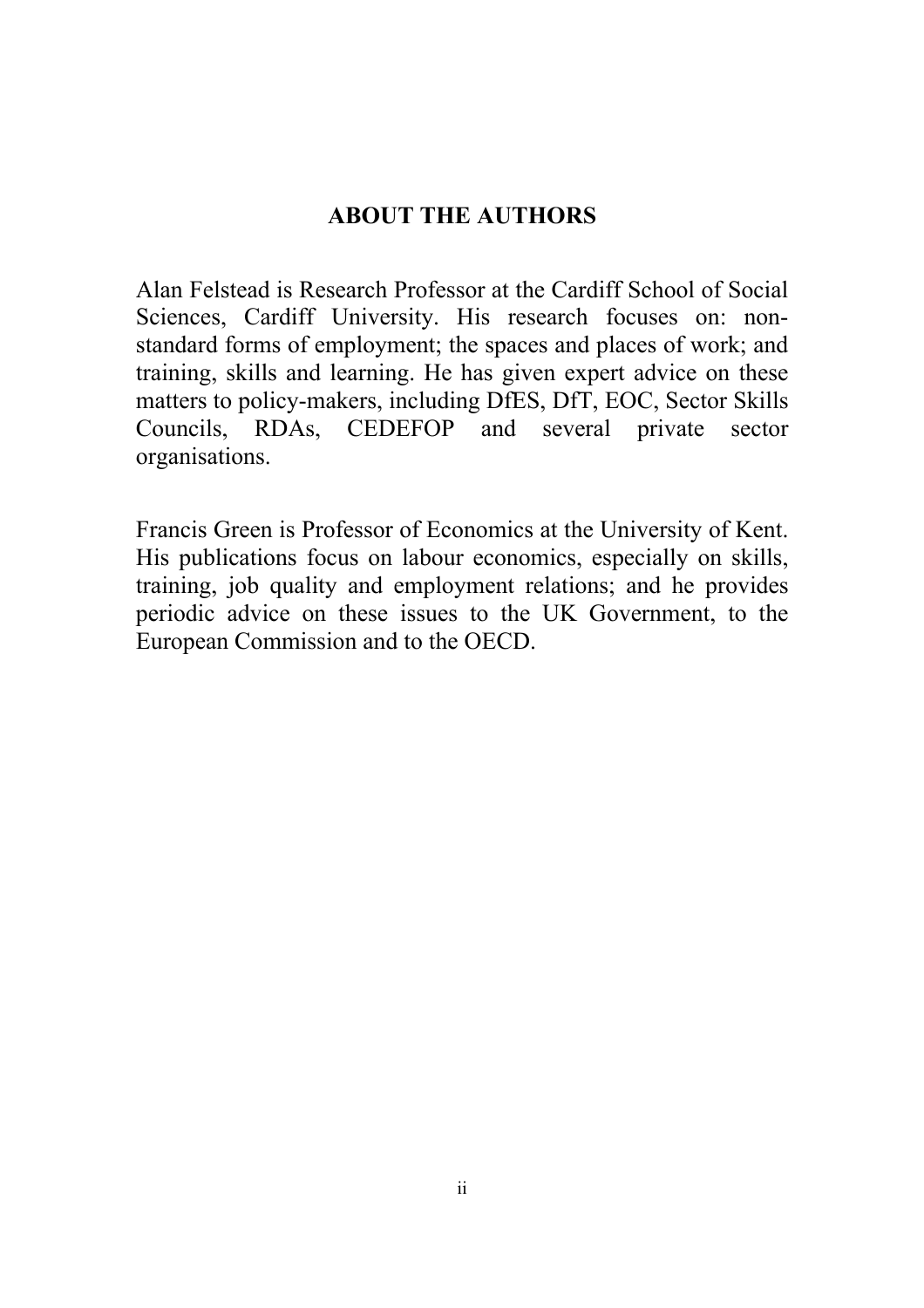### **TABLE OF CONTENTS**

| <b>EXECUTIVE SUMMARY</b>                                          |     |  |
|-------------------------------------------------------------------|-----|--|
| <b>LIST OF TABLES</b>                                             | XX  |  |
| <b>ACKNOWLEDGEMENTS</b>                                           | XX  |  |
| <b>CHAPTER 1: INTRODUCTION</b>                                    | XX  |  |
| 1.1 Issues to be Addressed                                        | XX  |  |
| 1.2 The 2006 Skills Survey in the East Midlands                   | XX  |  |
| 1.3 Objectives of the 2006 Skills Survey in the East Midlands     | XX  |  |
| 1.4 Objectives of the Report                                      | XX  |  |
| <b>CHAPTER 2: METHODOLOGY</b>                                     | XX. |  |
| 2.1 Approaches to Skill Measurement                               | XX  |  |
| 2.2 An Outline of the Main Features of the British Skills Surveys | XX  |  |
| 2.2.1 Conceptual Approach                                         | XX  |  |
| 2.2.2 Skills Assessed                                             | XX  |  |
| 2.2.3 Unit of Analysis                                            | XX. |  |
| 2.2.4 The Range and Level of Generic Skills                       | XX  |  |
| 2.2.5 Response Scales for the Importance of Skills                | XX  |  |
| 2.3 Innovations in the 2006 Skills Survey                         | XX  |  |
| <b>2.4 Questionnaire Content</b>                                  | XX  |  |
| <b>2.5 Survey Methods and Outcomes</b>                            | XX  |  |
| <b>CHAPTER 3: BROAD SKILLS</b>                                    | XX  |  |
| 3.1 Introduction                                                  | XX  |  |
| <b>3.2 Measuring Broad Skills</b>                                 | XX  |  |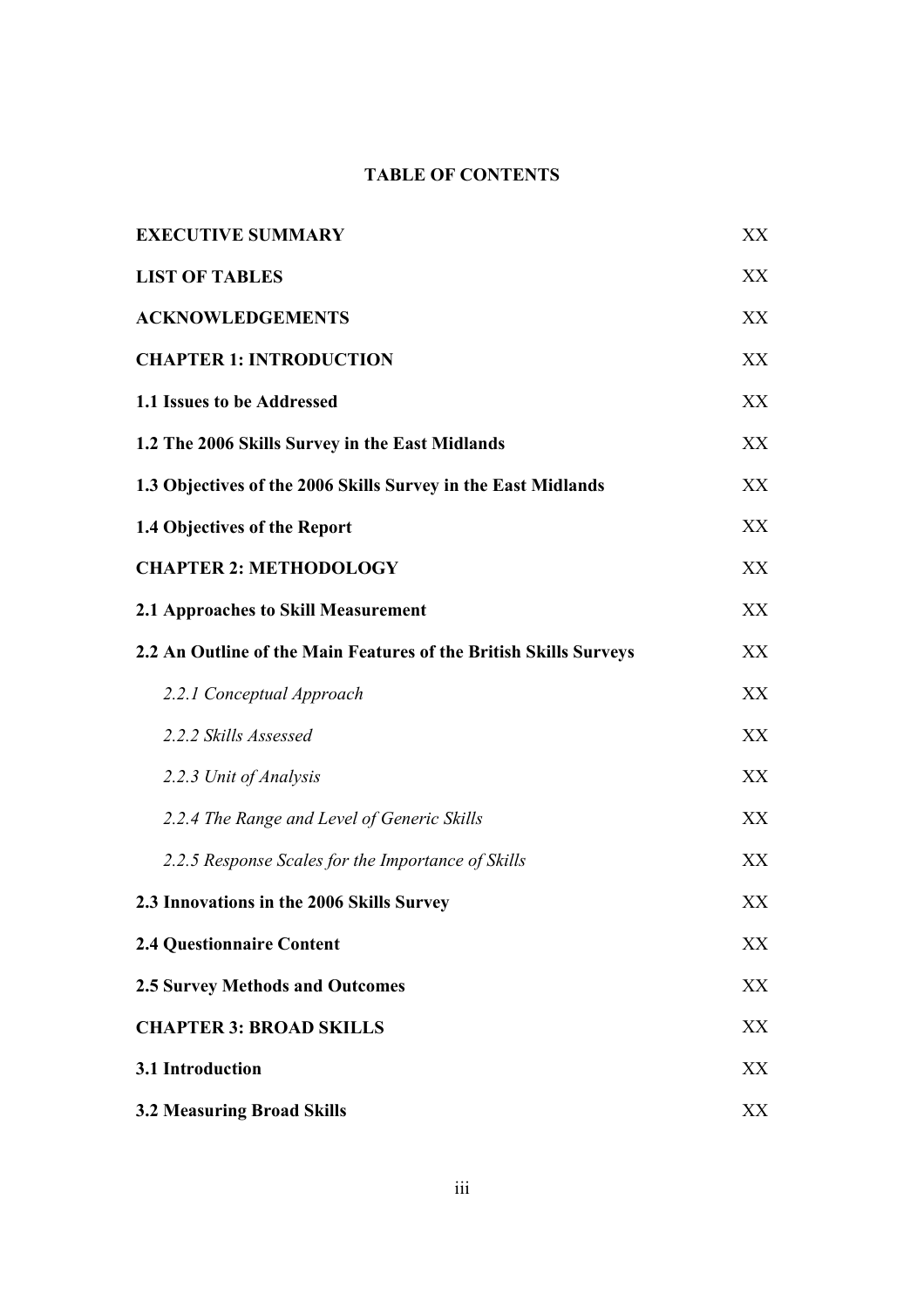| 3.3 Distribution of Broad Skills in the East Midlands, 2006                | XX  |
|----------------------------------------------------------------------------|-----|
| 3.4 Changes in Broad Skills in the East Midlands and England,<br>1997-2006 | XX  |
| 3.7 Summary of Main Findings                                               | XX  |
| <b>Tables for Chapter 3</b>                                                | XX  |
| <b>CHAPTER 4: COMPUTING SKILLS</b>                                         | XX  |
| 4.1 Introduction                                                           | XX  |
| 4.2 Distribution of Computing Skills in the East Midlands, 2006            | XX  |
| 4.3 Computing Skills in the East Midlands and England, 2006                | XX  |
| 4.4 Computing Skills Trends in the East Midlands and England,<br>1997-2006 | XX  |
| <b>4.5 Summary of Main Findings</b>                                        | XX  |
| <b>Tables for Chapter 4</b>                                                | XX  |
| <b>CHAPTER 5: OTHER GENERIC SKILLS</b>                                     | XX  |
| 5.1 Introduction                                                           | XX  |
| <b>5.2 Measurement</b>                                                     | XX  |
| 5.2.1 Factor Analysis                                                      | XX  |
| 5.2.2 Skills Indices                                                       | XX  |
| 5.3 The Distribution of Generic Skills in the East Midlands, 2006          | XX  |
| 5.4 Generic Skill Trends in the East Midlands and Britain, 1997-2006       | XX  |
| 5.5 Summary of Main Findings                                               | XX. |
| <b>Tables for Chapter 5</b>                                                | XX  |
| <b>CHAPTER 6: EMPLOYEE TASK DISCRETION</b>                                 | XX. |
| <b>6.1 Introduction</b>                                                    | XX  |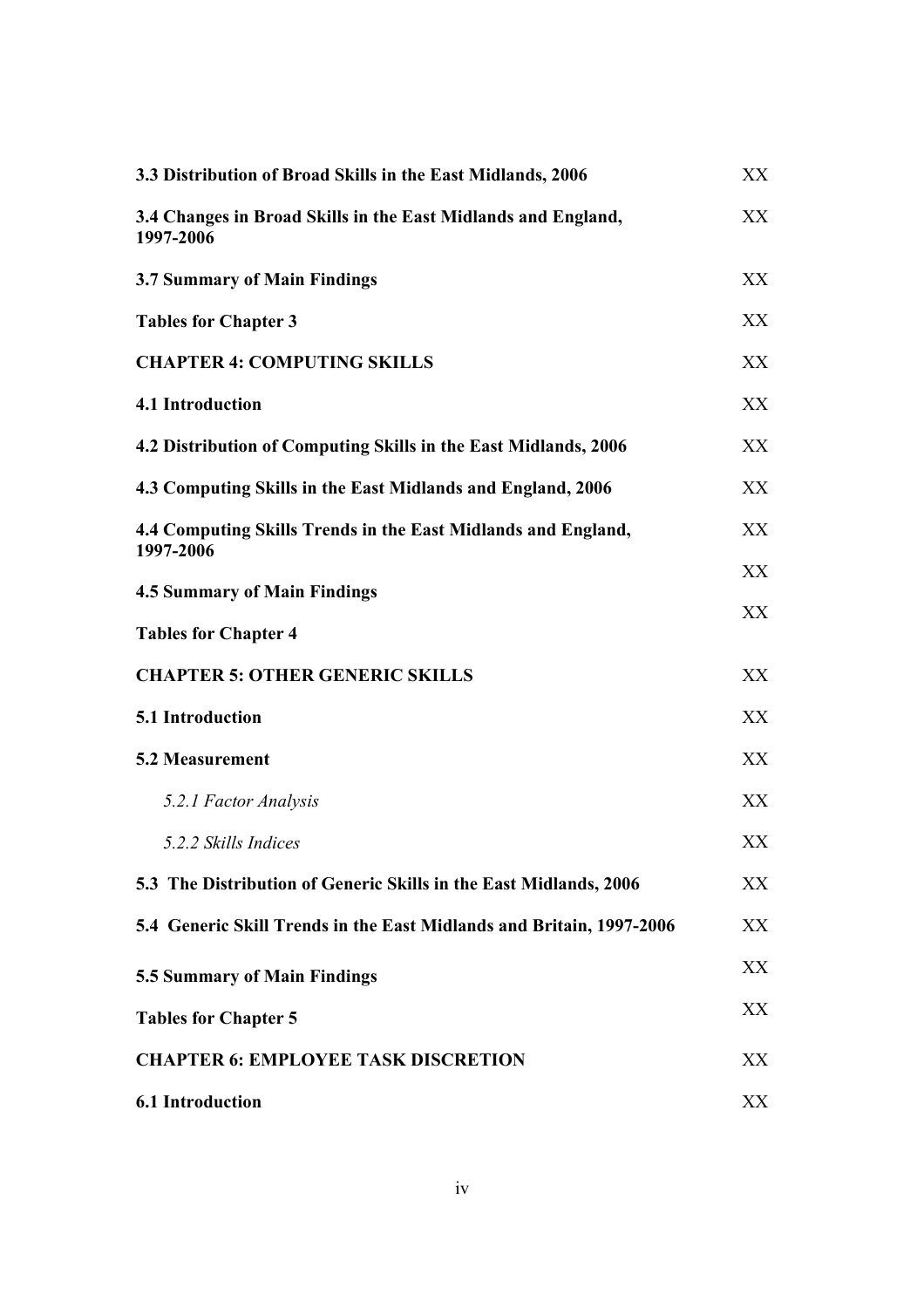| <b>6.2 Measuring Employee Task Discretion</b><br>XX                                          |          |  |  |
|----------------------------------------------------------------------------------------------|----------|--|--|
| 6.3 Employee Task Discretion in the East Midlands, 2006                                      | XX       |  |  |
| 6.4 Changes in Task Discretion in the East Midlands and England, 1997-2006 XX                |          |  |  |
| <b>6.5 Summary of Main Findings</b>                                                          | XX       |  |  |
| <b>Tables for Chapter 6</b>                                                                  | XX       |  |  |
| <b>CHAPTER 7: EXPERIENCES OF AND ATTITUDES TOWARDS SKILL</b><br><b>ACQUISITION AT WORK</b>   | XX       |  |  |
| 7.1 Introduction                                                                             | XX       |  |  |
| 7.2 Role of Training and Skill Development in Job Orientations in the East<br>Midlands, 2006 | XX       |  |  |
| 7.3 Reasons for and Costs of Not Receiving Training in the East Midlands,<br>2006            | XX       |  |  |
| 7.4 Reasons for and Benefits of Receiving Training in the East Midlands,<br>2006             | XX<br>XX |  |  |
| 7.5 Informal Learning at Work in the East Midlands, 2006                                     | XX       |  |  |
| 7.6 Future Training Prospects in the East Midlands, 2006                                     | XX       |  |  |
| <b>7.7 Summary of Main Findings</b>                                                          | XX       |  |  |
| <b>Tables for Chapter 7</b>                                                                  | XX       |  |  |
| <b>CHAPTER 8: CONCLUSION</b>                                                                 | XX       |  |  |
| 8.1 Introduction                                                                             | XX       |  |  |
| <b>8.2 Emerging Themes</b>                                                                   | XX       |  |  |
| 8.2.1 Upskilling and the Sources of Learning                                                 | XX       |  |  |
| 8.2.2 Areas of Improvement and Further Research                                              | XX       |  |  |
| <b>REFERENCES</b>                                                                            | XX       |  |  |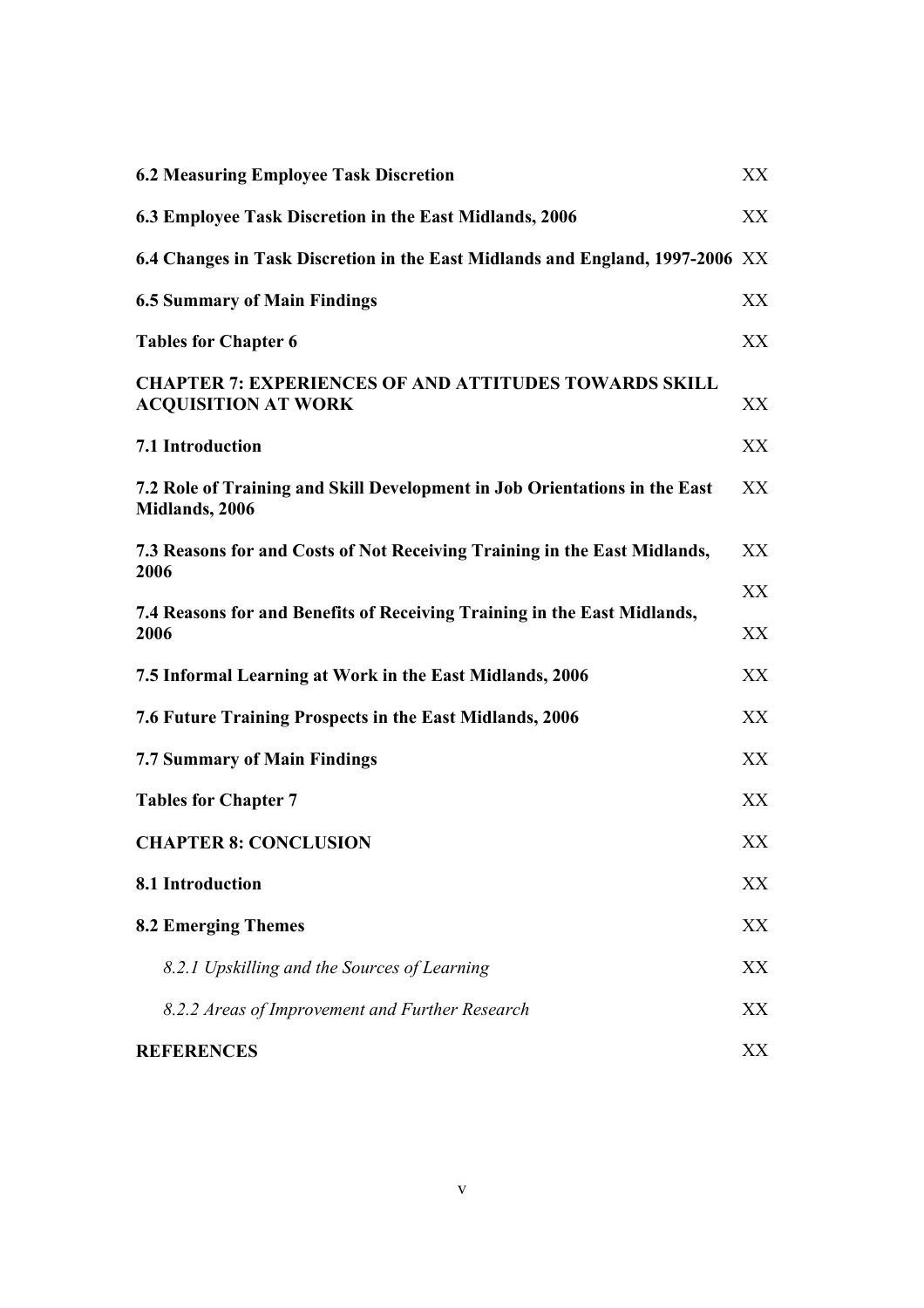| <b>TECHNICAL ANNEXE</b>                            | XX |
|----------------------------------------------------|----|
| <b>A1 Sample Design</b>                            | XX |
| <b>A2 Data Collection and Fieldwork Management</b> | XX |
| A2.1 Interviewer Briefings                         | XX |
| A2.2 Dates of Fieldwork                            | XX |
| A2.3 Re-issued Addresses                           | XX |
| A2.4 Household Letter and Leaflet                  | XX |
| A2.5 Selected Respondent Letter                    | XX |
| A2.6 Refusal Conversion Letter                     | XX |
| A2.7 Introducing the Survey and Incentives         | XX |
| A2.8 Self-completion Questionnaires                | XX |
| A2.9 Length of Interview                           | XX |
| A2.10 Supervision and Quality Control              | XX |
| <b>A3 Survey Outcomes</b>                          | XX |
| A3.1 Response Rate                                 | XX |
| A3.2 Comparisons with Other Surveys                | XX |
| A3.3 Survey Representativeness                     | XX |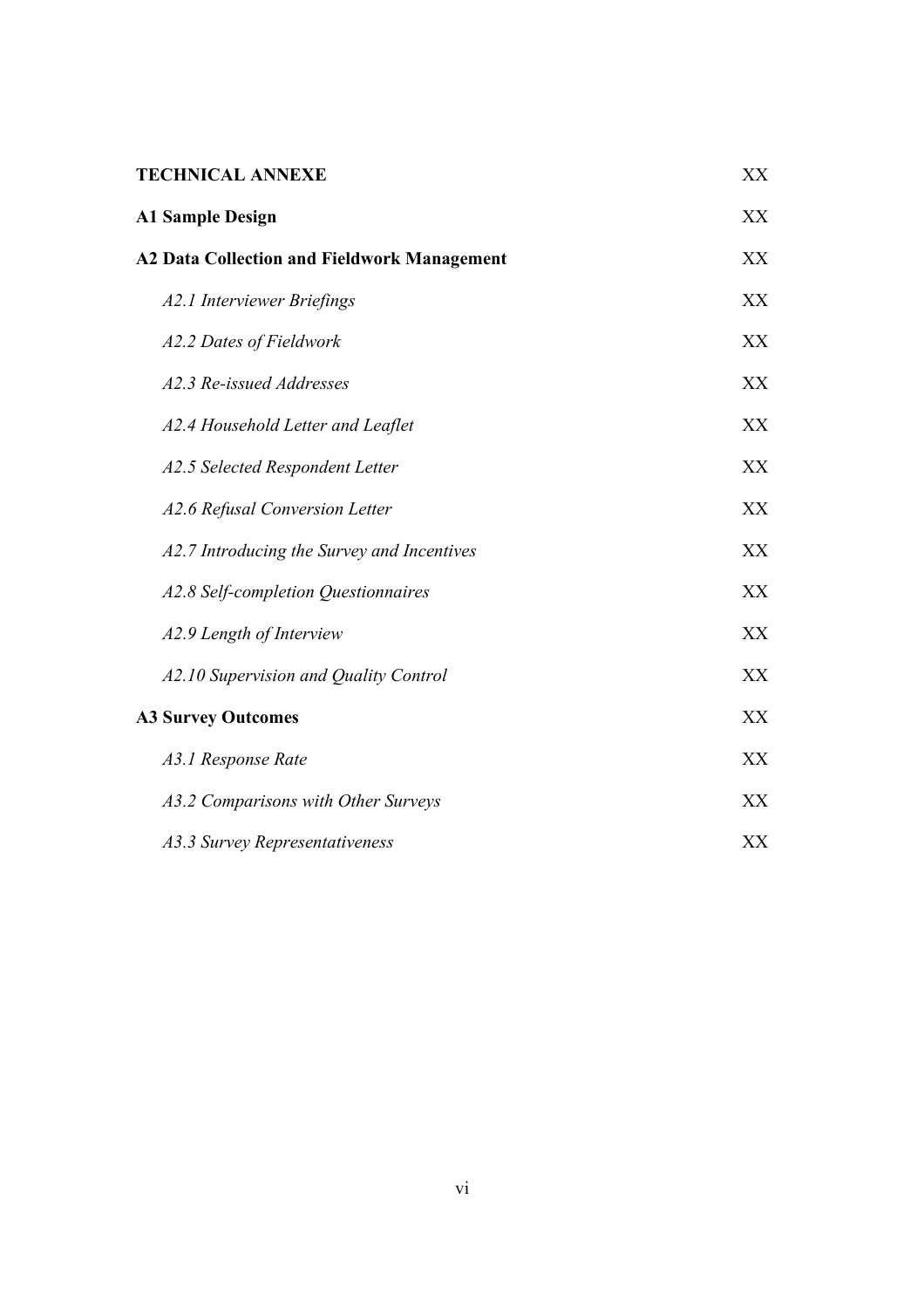### **LIST OF TABLES**

| 2.1  | Ways of Measuring Skills in the Adult Population                                                                                        |    |  |  |
|------|-----------------------------------------------------------------------------------------------------------------------------------------|----|--|--|
| 3.1  | Distribution of Broad Skills by Gender and by Full-Time/Part-Time<br>Status, East Midlands, 2006                                        |    |  |  |
| 3.2  | Distribution of Broad Skills by Occupation, East Midlands, 2006                                                                         | XX |  |  |
| 3.3  | Distribution of Broad Skills by Industry, Sector and Size of<br>Establishment, East Midlands, 2006                                      |    |  |  |
| 3.4  | Qualifications Demand and Supply, East Midlands, 2006                                                                                   |    |  |  |
| 3.5  | Qualifications Demand and Supply, UK, 2006                                                                                              |    |  |  |
| 3.6  | Patterns of Qualification Mismatch, East Midlands and UK, 2006                                                                          |    |  |  |
| 3.7  | Trends in Broad Skills, East Midlands and England, 1997-2006                                                                            |    |  |  |
| 3.8  | Pattern of Change in the Distribution of Broad Skills by Gender and<br>Full-time/Part-time Status, East Midlands and England, 1997-2006 |    |  |  |
| 3.9  | Trends in Proportions 'Over-Qualified' and 'Under-Qualified' for Their<br>Jobs, East Midlands and England, 1992-2006                    | XX |  |  |
| 3.10 | Trends in Credentialism, East Midlands and England, 1997-2006                                                                           | XX |  |  |
| 4.1  | Distribution of Computing Skills in England and East Midlands, 2006                                                                     | XX |  |  |
| 4.2  | Computing Skills in East Midlands and England, 1997-2006                                                                                | XX |  |  |
| 4.3  | Distribution of Computing Skills by Gender and by Full-Time/Part-<br>Time Status, 2006                                                  | XX |  |  |
| 4.4  | Distribution of Computing Skills by Occupation, 2006                                                                                    | XX |  |  |
| 4.5  | Distribution of Computing Skills by Industry, Sector and Size, 2006                                                                     | XX |  |  |
| 5.1  | Distribution of Generic Skills in the East Midlands and England, 2006                                                                   | XX |  |  |
| 5.2  | Pattern of Change in the Distribution of Generic Skills in the East<br>Midlands and England, 1997-2006                                  | XX |  |  |
| 5.3  | Distribution of Generic Skills in the East Midlands by Gender and by<br>Full-Time/Part-Time Status, 2006                                | XX |  |  |
| 5.4  | Distribution of Generic Skills in East Midlands by Occupation, 2006                                                                     | XX |  |  |
| 5.5  | Distribution of Generic Skills in East Midlands by Industry, Sector and<br>Size, 2006                                                   |    |  |  |
| 6.1  | Individual Task Discretion at Work, East Midlands and England, 2006                                                                     | XX |  |  |
| 6.2  | Individual Task Discretion Index, East Midlands and England, 2006                                                                       |    |  |  |
| 6.3  | Individual Task Discretion at Work by Gender and Working Time, East<br>Midlands and England, 1997-2006                                  | XX |  |  |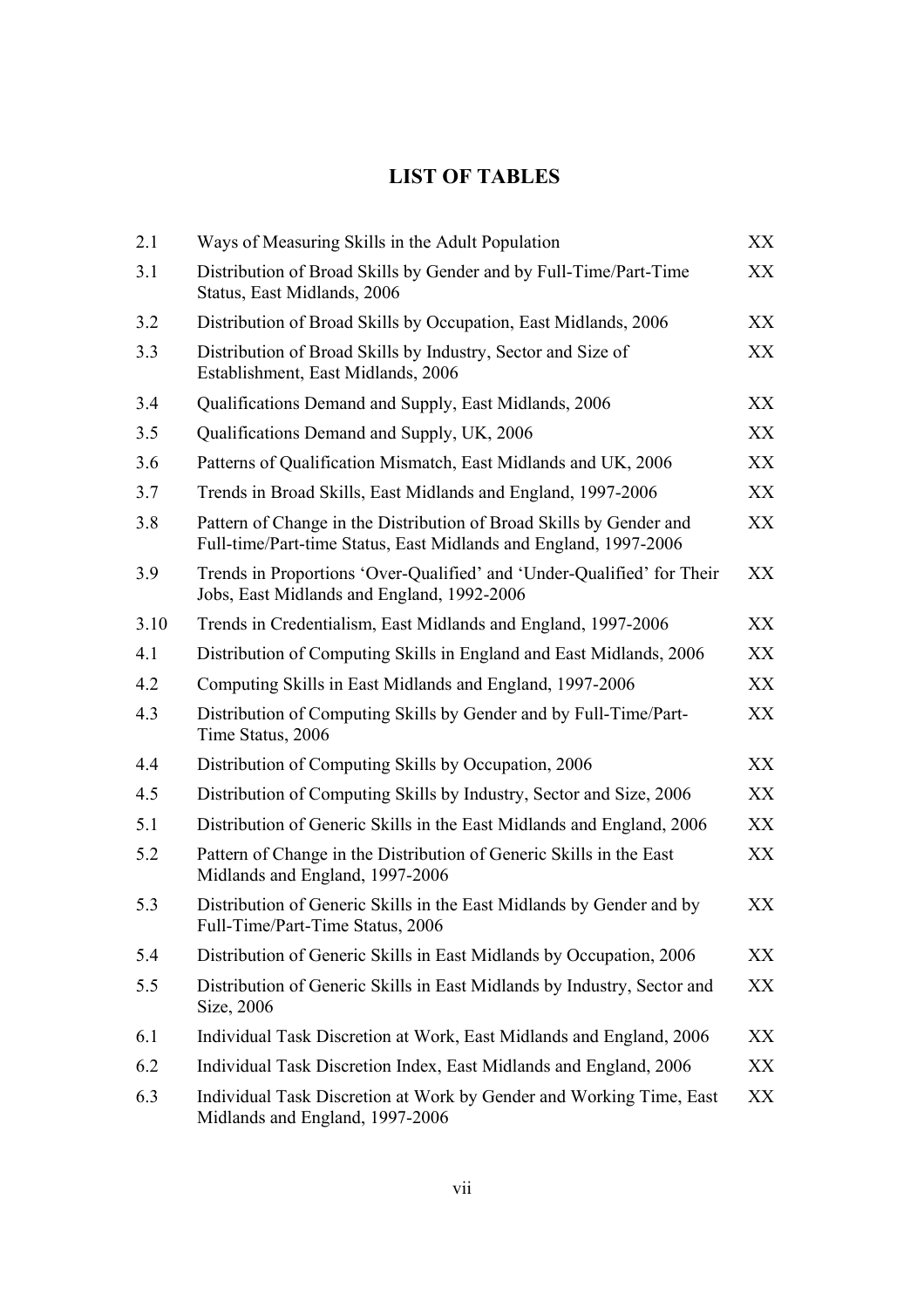| 6.4            | Forms of Control over Work Effort of Employees, East Midlands and<br>England, 1997-2006 |     |  |  |  |
|----------------|-----------------------------------------------------------------------------------------|-----|--|--|--|
| 7.1            | Essential Job Features, East Midlands and England, 2006                                 |     |  |  |  |
| 7.2            | Unimportant Job Features, East Midlands and England, 2006                               |     |  |  |  |
| 7.3            | Training Provision, East Midlands and England, 2006                                     |     |  |  |  |
| 7.4            | Reasons for the Lack of Training, East Midlands and England, 2006                       |     |  |  |  |
| 7.5            | Consequences of the Lack of Training, East Midlands and England,<br>2006                |     |  |  |  |
| 7.6            | Reasons for Training, East Midlands and England, 2006                                   |     |  |  |  |
| 7.7            | Consequences of Training, East Midlands and England, 2006                               | XX  |  |  |  |
| 7.8            | Learning at Work, East Midlands and England, 2006                                       | XX  |  |  |  |
| 7.9            | Desire for Future Training Desires and Expectations, East Midlands and<br>England, 2006 |     |  |  |  |
| A1             | Breakdown of Required Sample Sizes                                                      | XX  |  |  |  |
| A2             | <b>Issued Sample for Boost Areas</b>                                                    | XX  |  |  |  |
| A <sub>3</sub> | Issued Reserve Sample for Boost Areas (including Northern Ireland)                      | XX  |  |  |  |
| A4             | Month of Interview for Core Sample                                                      | XX  |  |  |  |
| A <sub>5</sub> | Month of Interview for Core and Boost Sample (including Northern<br>Ireland)            | XX  |  |  |  |
| A <sub>6</sub> | Re-issued Cases (Core Sample) – Original Outcome                                        | XX  |  |  |  |
| A7             | Re-issued Cases (Core Sample) – Final Outcome                                           | XX. |  |  |  |
| A8             | Re-issued Cases (GB Boost Sample) – Original Outcome                                    | XX  |  |  |  |
| A <sup>9</sup> | Re-issued Cases (GB Boost Sample) – Final Outcome                                       | XX  |  |  |  |
| A10            | Length of Interview (Core Sample)                                                       | XX  |  |  |  |
| A <sub>1</sub> | Length of Interview (Core, GB Boost and Northern Ireland Sample)                        | XX  |  |  |  |
| A12            | Length of Questionnaire Sections (Core, GB Boost and Northern Ireland<br>Sample)        | XX  |  |  |  |
| A13            | UK Sample: Gross Response Rate                                                          | XX  |  |  |  |
| A14            | UK Sample: Net Response Rate                                                            |     |  |  |  |
| A15            | Socio-economic Distribution of the Sample                                               | XX  |  |  |  |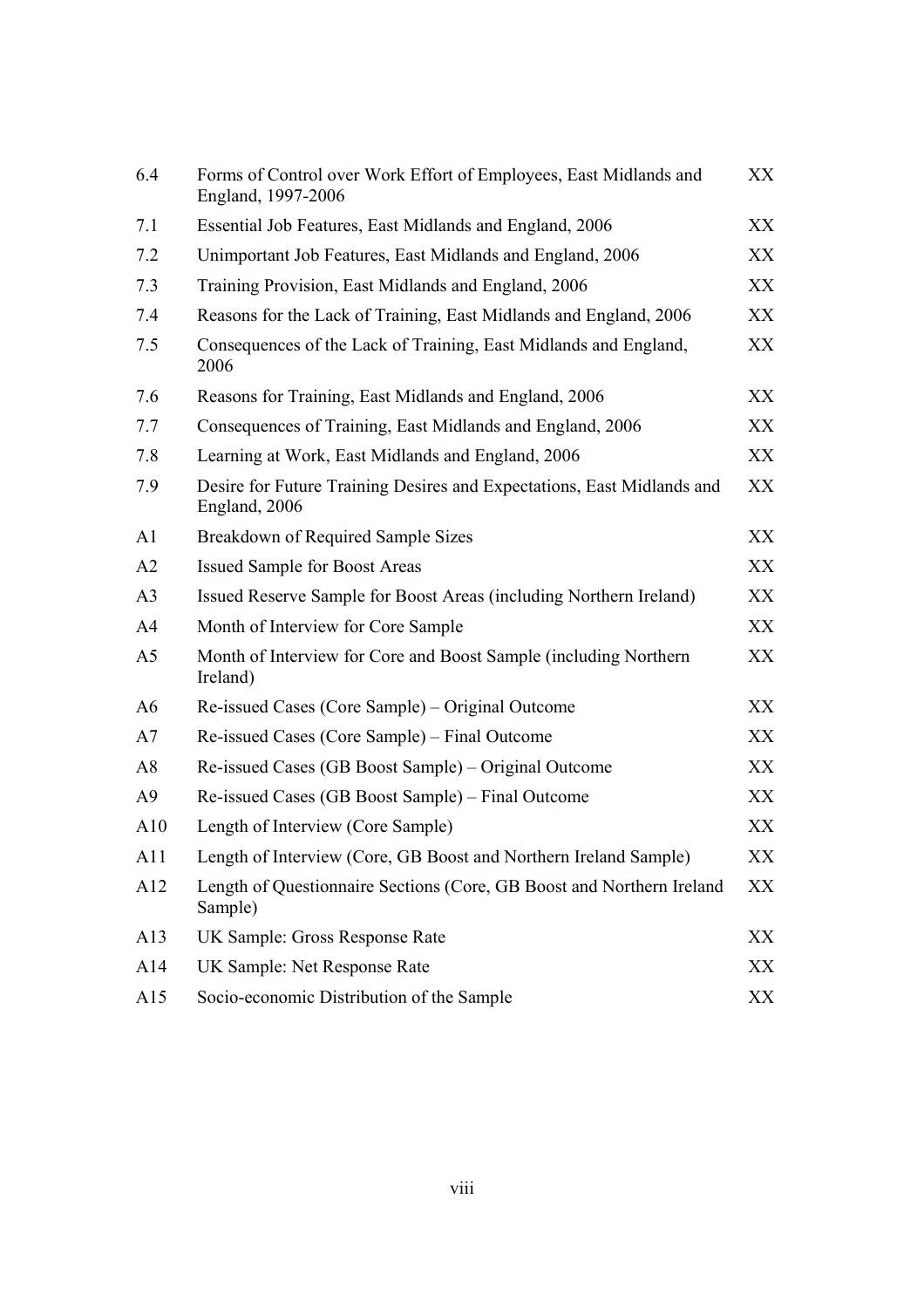### **EXECUTIVE SUMMARY**

Raising work skills continues to attract the interest of policy makers and researchers alike. However, evidence on work skills in the East Midlands has often been gathered from UK-wide surveys which lack a specific East Midlands focus. This Report presents evidence on work skills in the East Midlands drawn from data collected for the 2006 Skills Survey which contained an East Midlands boost. The survey generated a high quality, and reasonably large, representative sample of working individuals living in the East Midlands aged 20-65. The sample consisted of 1,101 respondents. The survey's aim was to gather information on the *skills used at work via questions directed at workers themselves*.

This Report explains how several different aspects of work skill can be measured using the information gathered and examines the distribution of job skills among those in work. The Report also describes changes that have taken place over the last decade, by making comparisons across three separate, but comparable, surveys carried out in 1997, 2001 and 2006. The Report also compares work skills in the East Midlands with those found in England as a whole.

The Report focuses on the distribution and trends in the following:

- **broad skill** measures including the qualification level required on entry into jobs, the training time for the type of work individuals carry out and the learning time needed to do jobs well (Chapter 3);
- the use of **computer skills** and their level of sophistication (Chapter 4);
- the use of other **generic skills**, such as problem-solving and communication skills (Chapter 5);
- **employee task discretion**, that is the level of control employees have over the detailed execution of work tasks and hence the extent to which employees' judgement and skill is required (Chapter 6);
- **employee attitudes** to work and skill development, the opportunities for training and learning, and the consequences of and reasons for employee development (Chapter 7).

The main findings are as follows:

### *The Pattern of Broad Skills*

• Around a quarter (25.9%) of the jobs in the East Midlands in 2006 required a level 4 or above qualification for entry. However, around three out of ten jobs (29.1%) required no qualifications on entry. A similar polarisation of jobs is reflected in the training times respondents reported for their current type of work – over half of jobs in the East Midlands (58.6%) were reported as requiring less than three months' training time, while a quarter (25.8%) reported training times of over two years. Similarly, some jobs took a long time to do well, while others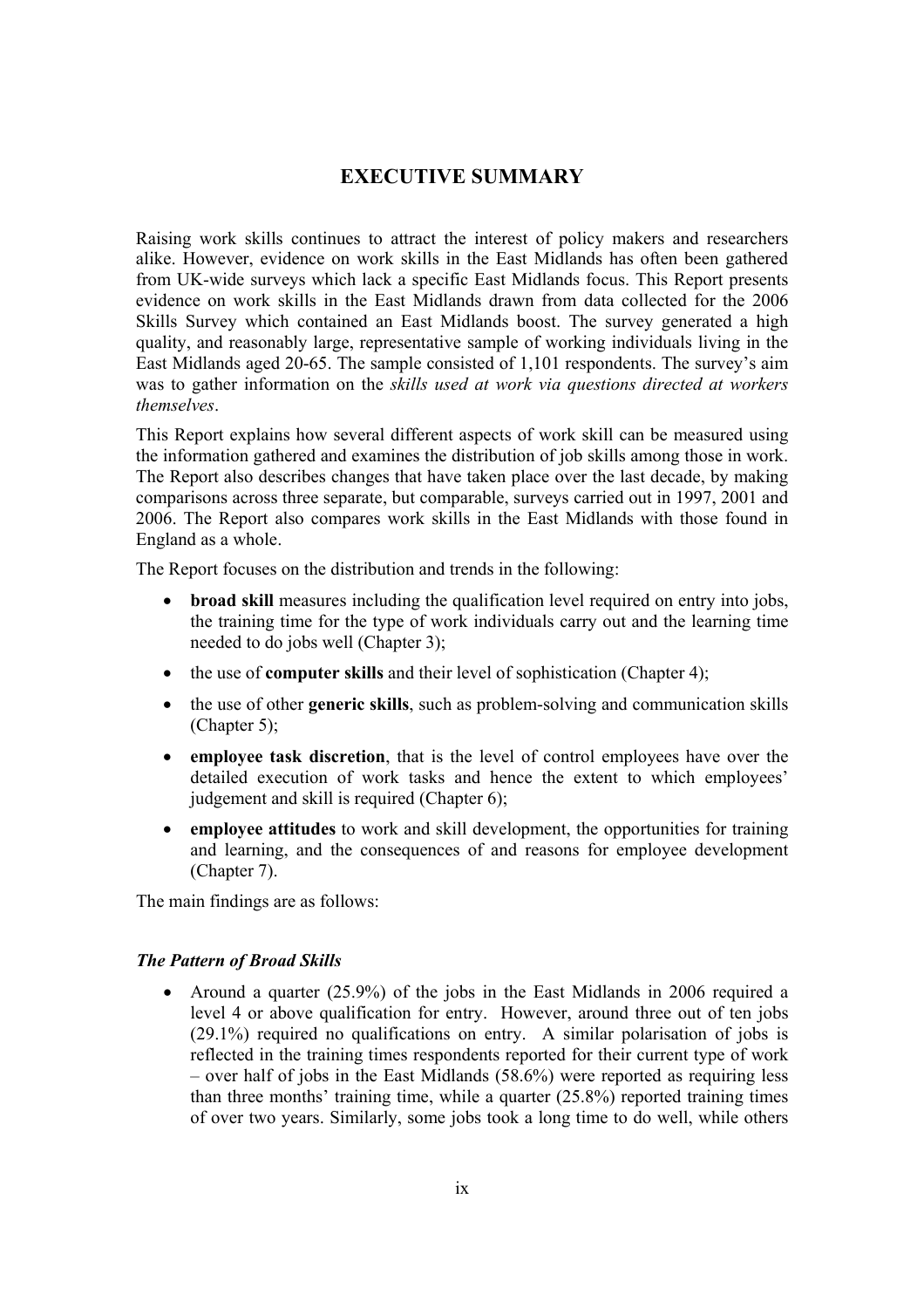were picked up relatively quickly – over a quarter of jobs  $(28.8\%)$  could only be done well after spending more than two years in post, but around a fifth (20.1%) could be learnt in under a month.

• The East Midlands has a slightly lower proportion than the UK of people with level 4 or above qualifications  $-29.6\%$  as opposed to 32.8%. The demand for these qualifications is correspondingly lower by around three percentage points, so that the gap in the over-supply of level 4 qualifications in the East Midlands and the UK is broadly comparable. This is repeated for most other qualification levels. However, the gap is a little larger for lower level qualifications. For example, the East Midlands economy has proportionately more jobs than the UK that require no qualifications to enter, although it has a similar proportion of unqualified people from which to draw. The discrepancy between demand for no qualification jobs and supply of unqualified labour is therefore proportionately larger in the East Midlands than in the country as a whole.

#### *The Pattern of Computing Skills*

- Computers are used in 73.9% of jobs in the East Midlands. In 42.2% of jobs, computer usage is 'essential' for the job, and in 17.3% of jobs it involves using computers in ways defined as 'complex' (e.g. use of spreadsheets) or 'advanced' (e.g. programming). In 41.4% of jobs use of the internet is either 'essential' or 'very important'.
- Broadly speaking, computer skills in the East Midlands and in England as a whole are at quite similar levels. However, there are some small differences, even within industries, with skills generally being somewhat more used in England as a whole. For example, computer use is 'essential' for 47.7% of jobs across England as a whole, as compared with the figure of 42.2% for the East Midlands.
- In the East Midlands, women are more likely than men to report that computers are 'essential' for their jobs (48.3% compared with 36.8%), but are less likely to be using computers in 'complex' or 'advanced' ways (15.1% of jobs compared with 19.2%). Among women the differences are also striking: computers are 'essential' in the jobs of 26.0% of part-time workers, as against 52.1% of the jobs of full-time workers.

#### *The Pattern of Other Generic Skills*

- There are differences between the generic skills utilised by men and women, with women typically found in jobs requiring more communication skills, and more emotional and aesthetic skills. Among women, those in full-time jobs exercise considerably greater levels of generic skills in most domains than those in parttime jobs.
- Generic skills vary across sectors and occupations in expected ways: for example, influence skills are strongest in the public sector, and in 'Managerial', 'Professional' and 'Associate Professional' occupations, and are on average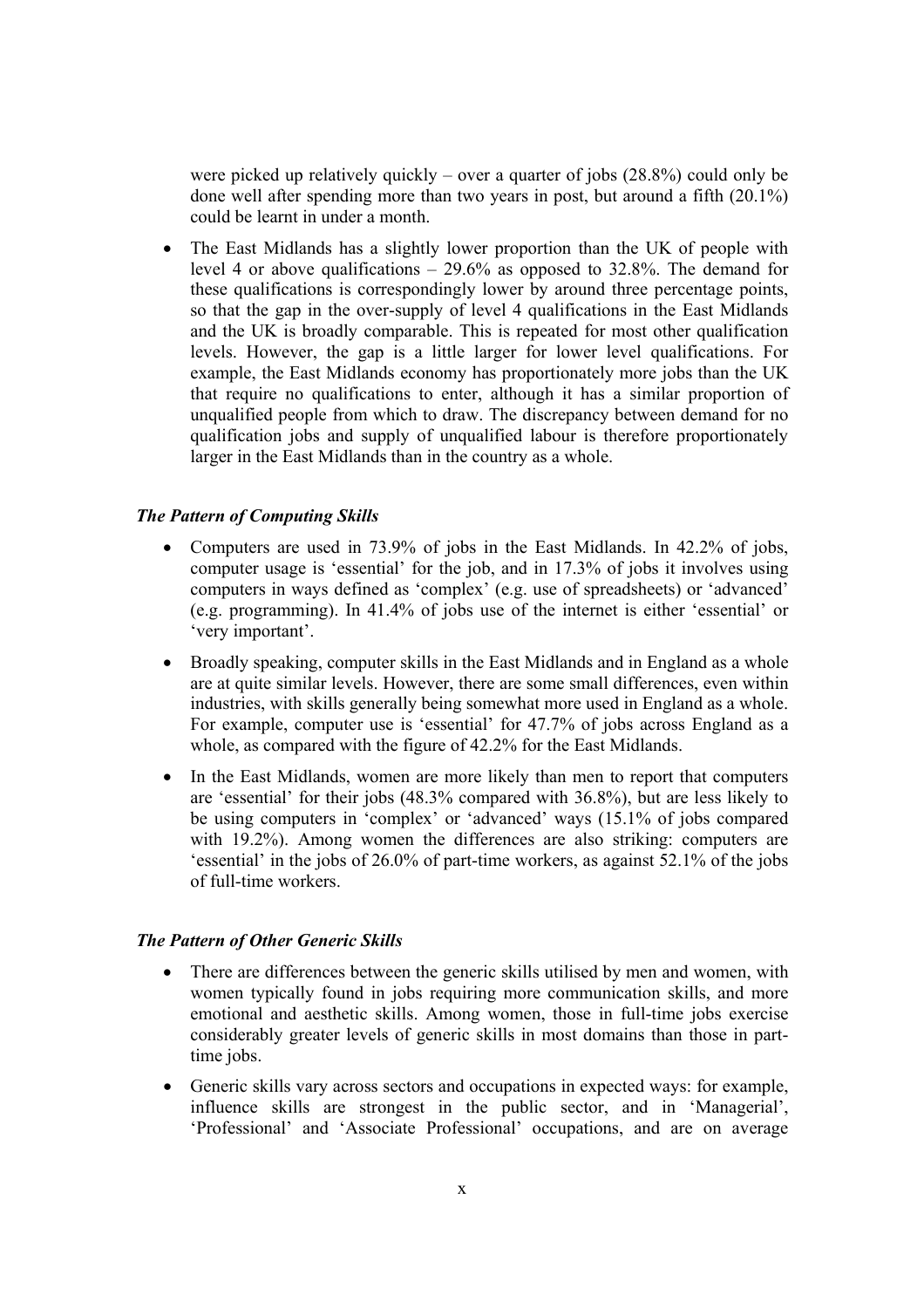considered less than 'fairly important' in other occupations. Aesthetic and emotional skills are both considerably more important in 'Service' industries than in 'Production' industries.

• There are only small differences between the generic skills (other than computing) deployed in the East Midlands, as compared with jobs in England as a whole. In two skill domains, what we have called physical skills and technical know-how, jobs in the East Midlands require higher skill levels than in England as a whole.

#### *Skill Trends*

- Jobs in the East Midlands have seen an increase in their skill content over time. For example, jobs requiring degrees for entry have rose from one in ten (10.4%) in 1997 to around one in six (16.9%) in 2006. Similarly, the proportion of jobs requiring more than two years' training for the current type of work rose from over a fifth (21.9%) 1997 to around a quarter (25.5%) in 2006. Skill change in England over the last decade has been more modest. Nevertheless, there is nothing – according to these skill measures – to suggest that the level of skills exercised in jobs in the East Midlands is any different to skills level of jobs in England as a whole.
- Despite a decade of modest change in the skills content of jobs, women living in England as a whole have seen their skills rise significantly. However, this pattern of change does not extend to women working in the East Midlands. Their skills have also risen but at a slower rate and at rates falling short of statistical significance. This suggests that skills advances made by women, and in particular women who work part-time, has not taken place in the East Midlands.
- In 2006, almost two-fifths (39.1%) of respondents in the East Midlands reported that their highest qualification was above that required for entry (defined here as 'over-qualification'). This represents a rise from the figure reported in 1997 when around one in three respondents (31.7%) reported being 'over-qualified'. The East Midlands experience is remarkably similar to that of England as a whole, where 'over-qualification' also rose by around eight percentage points.
- There has been a remarkable growth over the last decade in the use of computers in the East Midlands, for those aged 20 to 60. For example, the proportion of workplaces in which computers were judged 'essential' rose from 29.9% in 1997 to 42.8% in 2006. Nevertheless, the East Midlands region has lagged a little behind England as a whole in the growth of computing skills.
- Other generic skills have also shown a small increase, but the use in the East Midlands of several generic skills has not changed over the last decade. In the East Midlands, six out of the ten generic skills have risen: literacy skills, number skills, influence skills, planning skills, client communication skills, and horizontal communication skills. For the other four generic skills, the changes have been negligible (and statistically insignificant). By contrast, elsewhere in England all but physical skills are statistically higher now than they were nine years ago.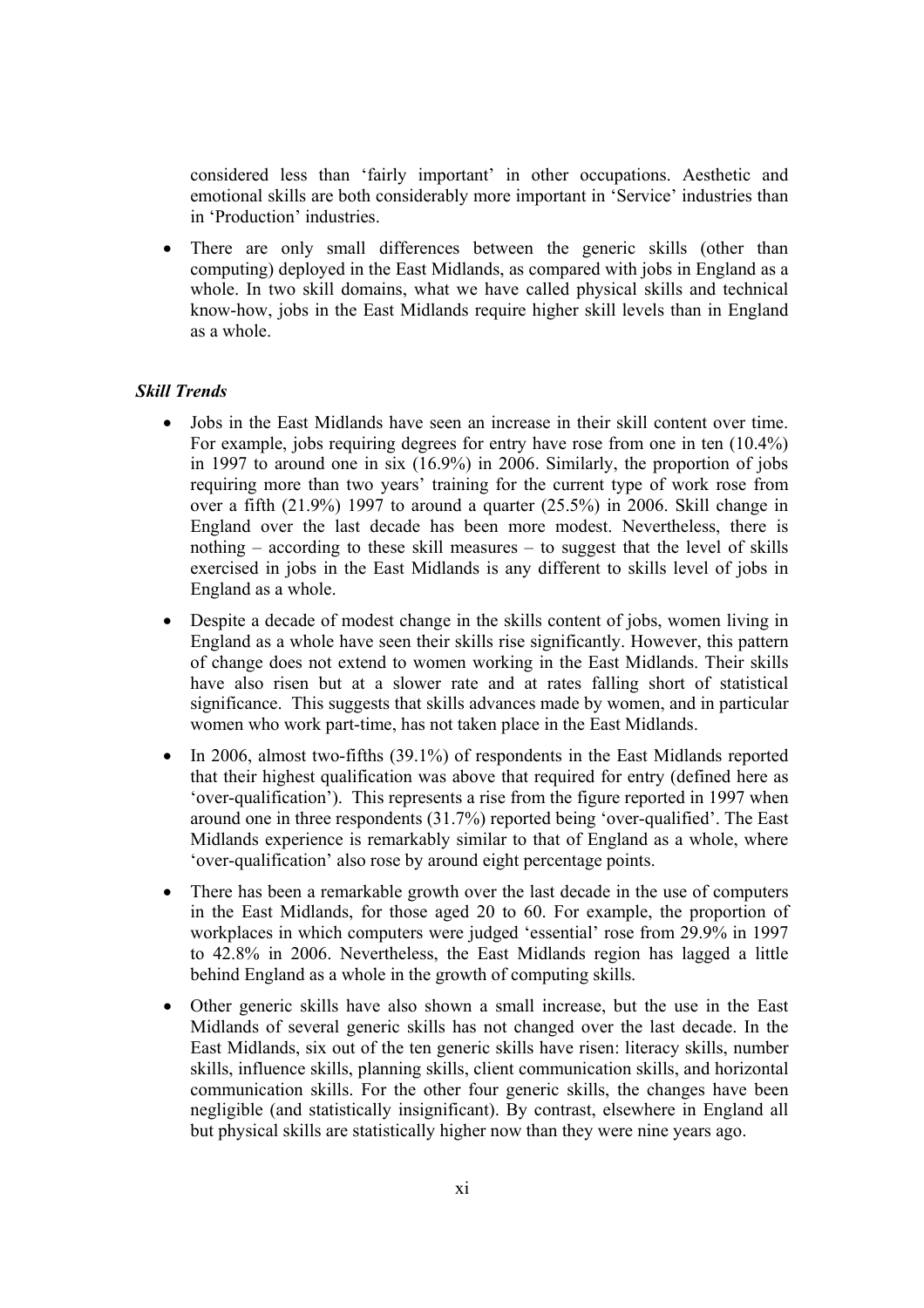#### *Discretion at Work*

- In the East Midlands, 52.7% of respondents claimed to have 'a great deal' of influence over their work effort and 53.6% claimed to have a similar level of influence over the quality standards of their work. Smaller but sizeable proportions claimed to exercise 'a great deal' of influence over what tasks are to be done and how (30.3% and 46.3%).
- Notably, comparisons with England suggest that employees in the East Midlands exercise fractionally more autonomy at work. For example, the task discretion index stands at 2.22 for the East Midlands compared to 2.19 for England. However, this difference falls just short of statistical significance.
- There is no gendering of the level of autonomy enjoyed by men and women in the East Midlands and in England. According to this evidence, men enjoy the same level of autonomy as women (with an identical task discretion score in the East Midlands of 2.22). Moreover, the disadvantage part-time women workers face is non-existent in the East Midlands but it remains pronounced in England. The task discretion index is not significantly different for women full-timers and women part-timers in the East Midlands, but in England the disadvantage is both large and statistically significant.
- For the East Midlands, autonomy levels have remained more or less than same over the last nine years. However, over the same period levels of autonomy in England as a whole have fallen. The 1997-2006 period also saw the gender gap disappear in the East Midlands, while in England gender parity was simply maintained.
- In 1997 almost six out of ten (61.4%) employees in the East Midlands said that they themselves had an important say in how hard they worked. By 2006 this had fallen by around five percentage points (56.3%). A similar pattern emerges for England. The importance of peer pressure also fell over the nine year period. In the East Midlands it fell in importance by eleven percentage points (falling from 59.6% in 1997 to 48.6% in 2006). It fell a little more sharply in England but the magnitude of the fall was similar.

### *Training and Learning*

- Many job features are important to people's work orientations, but 'good training provision' does not appear one of them. It was ranked ninth out of fifteen job features in both the East Midlands and England as a whole. Nevertheless, it was rated as 'essential' by a fifth of job-holders in the East Midlands about the same proportion as employees who worked elsewhere in the UK.
- Six out of ten (59.5%) respondents in the East Midlands who did not receive training also said that they 'did not want any training' and around a sixth (15.5%) said that their 'employer was not willing to provide additional training, even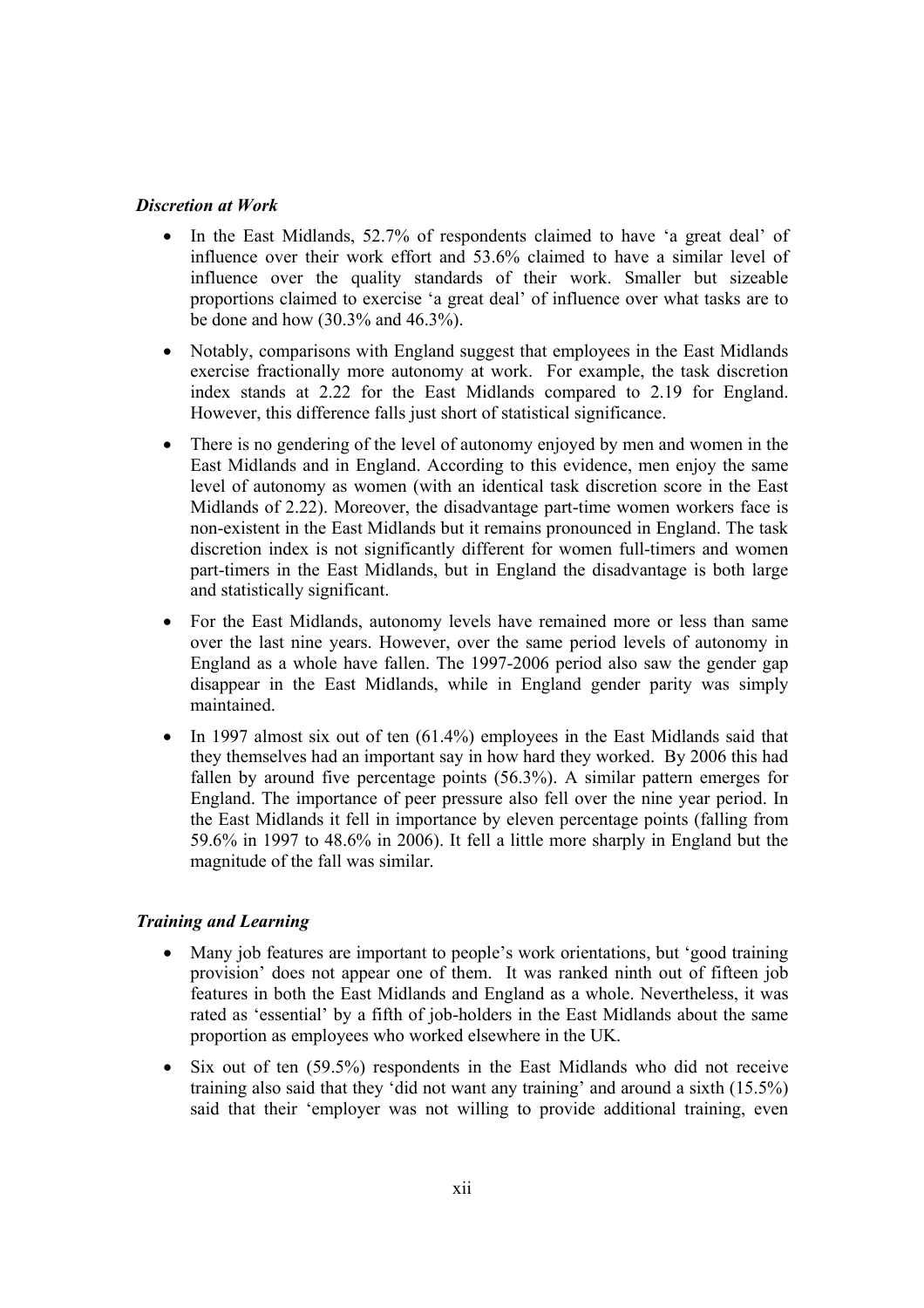though I wanted it'. Furthermore, two-thirds (68.2%) regarded such activity was not needed.

- Nevertheless, the lack of training may be considered an obstacle to improved work performance. However, this does not appear to be the case. Over threequarters (76.8%) of respondents in the East Midlands who did not receive training thought that their lack of training would not harm them in keeping up with changes in the job and even more thought that it would not hinder their career opportunities. This figure is similar to the English average and therefore suggests that the lack of training is not much of a drawback for employees in either the East Midlands or England in general.
- When training is undertaken it is often at the behest of the employer: whereas only two-fifths of trainee respondents in the East Midlands claimed personal responsibility, around two-thirds claimed that training had been initiated by their employer. The pattern was very similar among men and women, although only a quarter of female part-time employees received training as a result of their own initiative.
- The impact of training on work performance was high. For example, nine out of ten East Midlands respondents said that: it was important for keeping up-to-date with developments in the job (90.7%); it had helped them to improve their work practices (88.7%); and it had improved their skills (91.6%).
- On-the-job learning through experience and experimentation as well as learning from others is buoyant. Around a third (33.6%) of East Midlands respondents strongly agreed that the job itself requires learning and just over a quarter (26.4%) strongly agreed that they are able to learn from work colleagues. There was also strong agreement that job-holders have a teaching role in helping others learn – nearly a third (31.1%) of East Midlands respondents took such a position. The East Midlands results were mirrored by those in England as a whole.
- Overall, a quarter (25.9%) of East Midlands respondents registered a strong desire for future training. Furthermore, they were more optimistic than those living in England as a whole that they would get training in the future – around a quarter (23.7%) of East Midlanders 'strongly agreed' that they would get future training opportunities compared to less than a fifth (19.1%) of those living in England as a whole.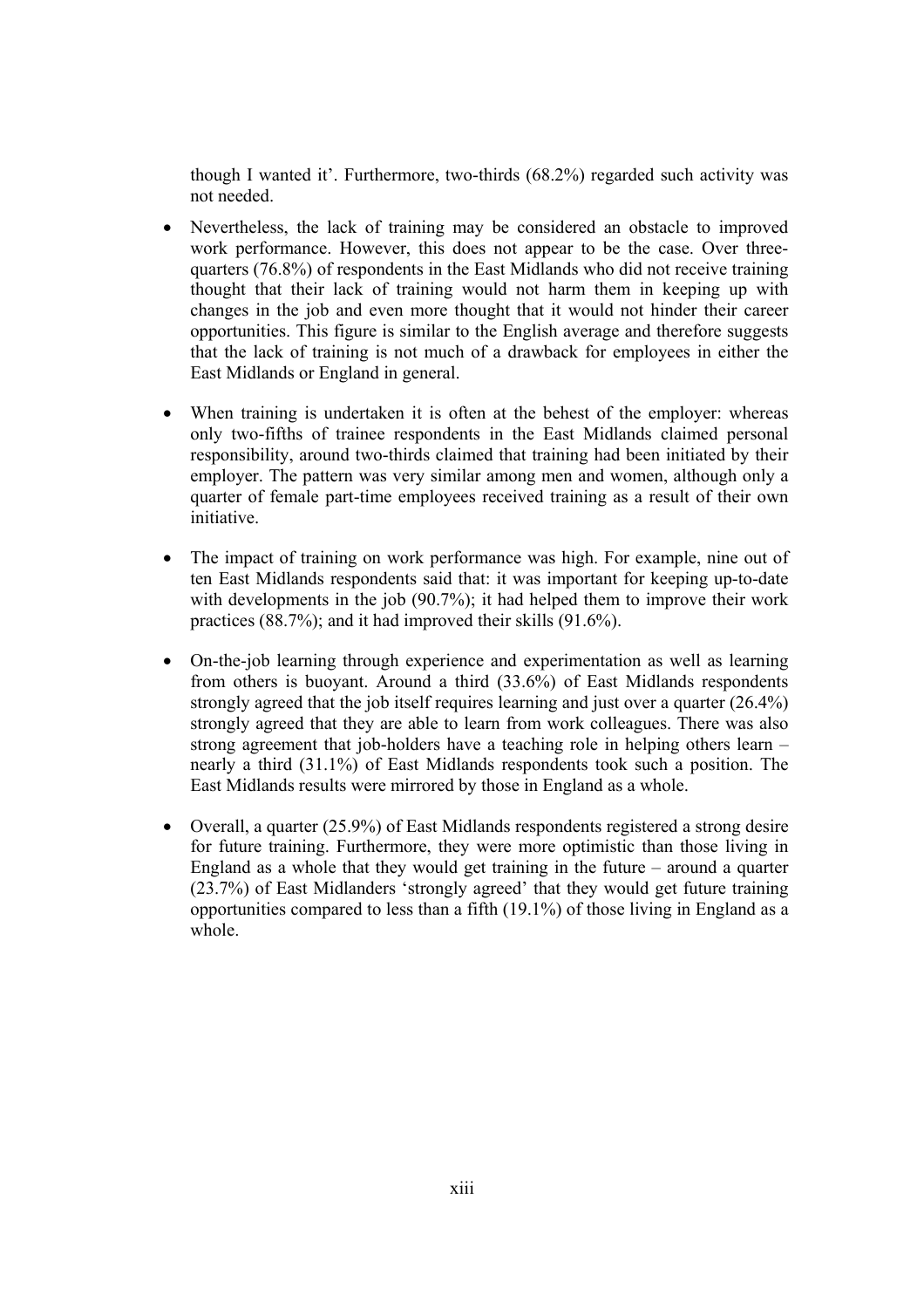### **ACKNOWLEDGEMENTS**

First and foremost our thanks must go to all the anonymous respondents who took part in the 2006 Skills Survey. Without them – as well as the respondents to the other surveys in the series reported here – this Report could not have been produced. We would also like to thank BMRB Social Research for administering the 2006 survey in a highly efficient and professional manner. In particular, we would like to thank Bruce Hayward, Mark Peters, Ken Seeds, Barry Fong and members of their Operational Team for managing, collecting and coding the data gathered. Last, but by no means least, we would like to thank the sponsors of the survey who have provided financial support for the research, and have offered continued encouragement and advice as the research has progressed. This advice has been channelled through a Steering Committee chaired by Ken Mayhew (SKOPE) which has regularly met during the course of the project. Members of this Committee have included: Ian Farnden (ESRC); Geoffrey Shoesmith and Janette King (Department for Education and Skills); David Campbell and Maria Cody (Department for Trade and Industry); Joyce Findlater and Robert Cirin (Learning and Skills Council); Carol Stanfield and Lesley Giles (Sector Skills Development Agency); Sarah Munro and Stephen Boyle (Futureskills Scotland); Jackie McDonald and Jo Corke (Futureskills Wales); Andrea Rutherford and Diane Duncan (Highlands & Islands Enterprise); Claire Townsend and Chris Lawton (East Midlands Development Agency); and Dave Rogers and Gayle Kennedy (Department for Employment and Learning, Northern Ireland). We have also benefited enormously from our collaboration with Duncan Gallie and Ying Zhou on the design of the 2006 Skills Survey.

The analysis reported here is the responsibility of the authors alone and cannot be attributed to either the sponsoring organisations or their representatives.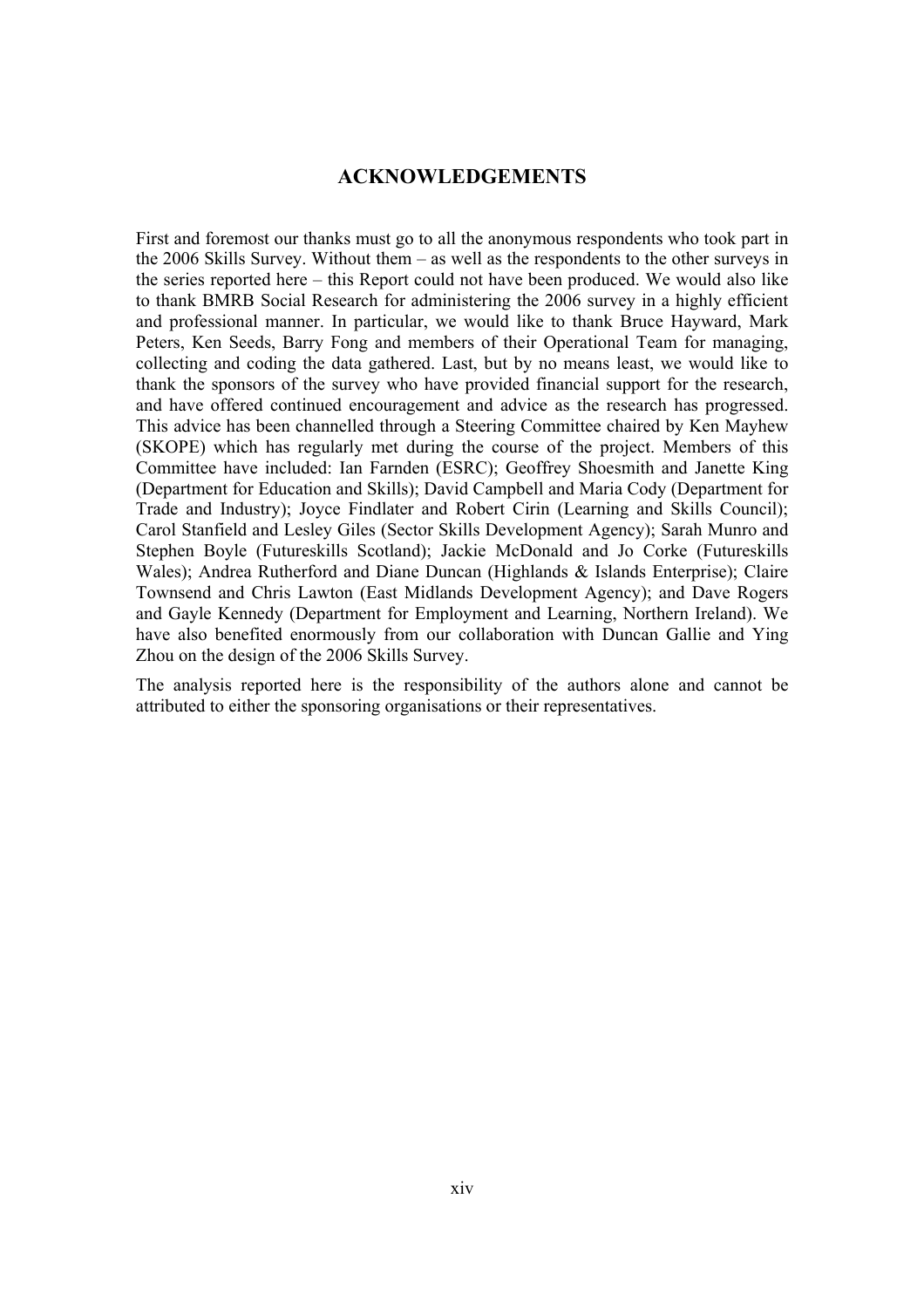### **CHAPTER 1 INTRODUCTION**

#### **1.1 Issues to be Addressed**

There is considerable interest, from both the policy-maker's and the academic researcher's perspectives, in measuring the stock of skills in the economy: its distribution, how it is changing and whether there are differences between the skills across nations. Substantial evidence about the links between skills and economic performance can be called upon to justify this interest. In the 1990s a stream of articles from the National Institute for Economic and Social Research (NIESR) in particular highlighted Britain's relatively lowly ranking in the world skills league – as measured by qualifications of a comparable standard. This, it was argued, hinders labour productivity and weakens Britain's economic performance (DfES, 2001; HM Treasury, 2002; Mason and Finegold, 1995; Mason *et al*., 1992). The argument and the evidence persist (Campbell and Porter, 2006), and understanding skills continues to be at the forefront of practical research.

This research evidence prompted a flurry of policy interest in Britain which intensified with the election of the Labour government in 1997. An up-to-date understanding of the distribution of skills is, therefore, an important underpinning for the policy agenda of enhancing the East Midlands' economic performance and promoting greater social inclusion. Similarly, evidence on the changing use of skills is warranted, if we are to understand the direction in which East Midlands workplaces are headed. However, these issues pose some basic prior questions, including 'which skills are relevant?', and 'how can they be measured?'. Given answers to these questions, one can then examine how the different skills are distributed across workplaces, which are growing and which are declining. It is also useful to find out what workers, as well as employers, think about the prospects for acquiring skills at work. Answers to these questions can be of interest both to scholars who wish to test theories of the modern workplace and to policy-makers concerned to use skills if possible to improve economic performance.

This Report tries to answer a number of questions concerning skills utilisation in the East Midlands, using information derived from the people actually exercising those skills. The report looks at several skills domains and asks which groups deploy which skills, and to what extent, and how much are the skills deployed changing. In each skills domain, it also examines whether the East Midlands deploys more or less skills than are used in England as a whole. The report stands in contrast to, and complementary with, reports on skill shortages and other skills-related variables that are based on data collected from employers. The Report presents results from the 2006 Skills Survey, a survey of work skills in Britain based on interviews with individuals in their homes concerning their jobs. A large sub-sample of respondents to the survey are in the East Midlands, and results are compared across different groups in the East Midlands, and between the East Midlands and England as a whole.

### **1.2 The 2006 Skills Survey in the East Midlands**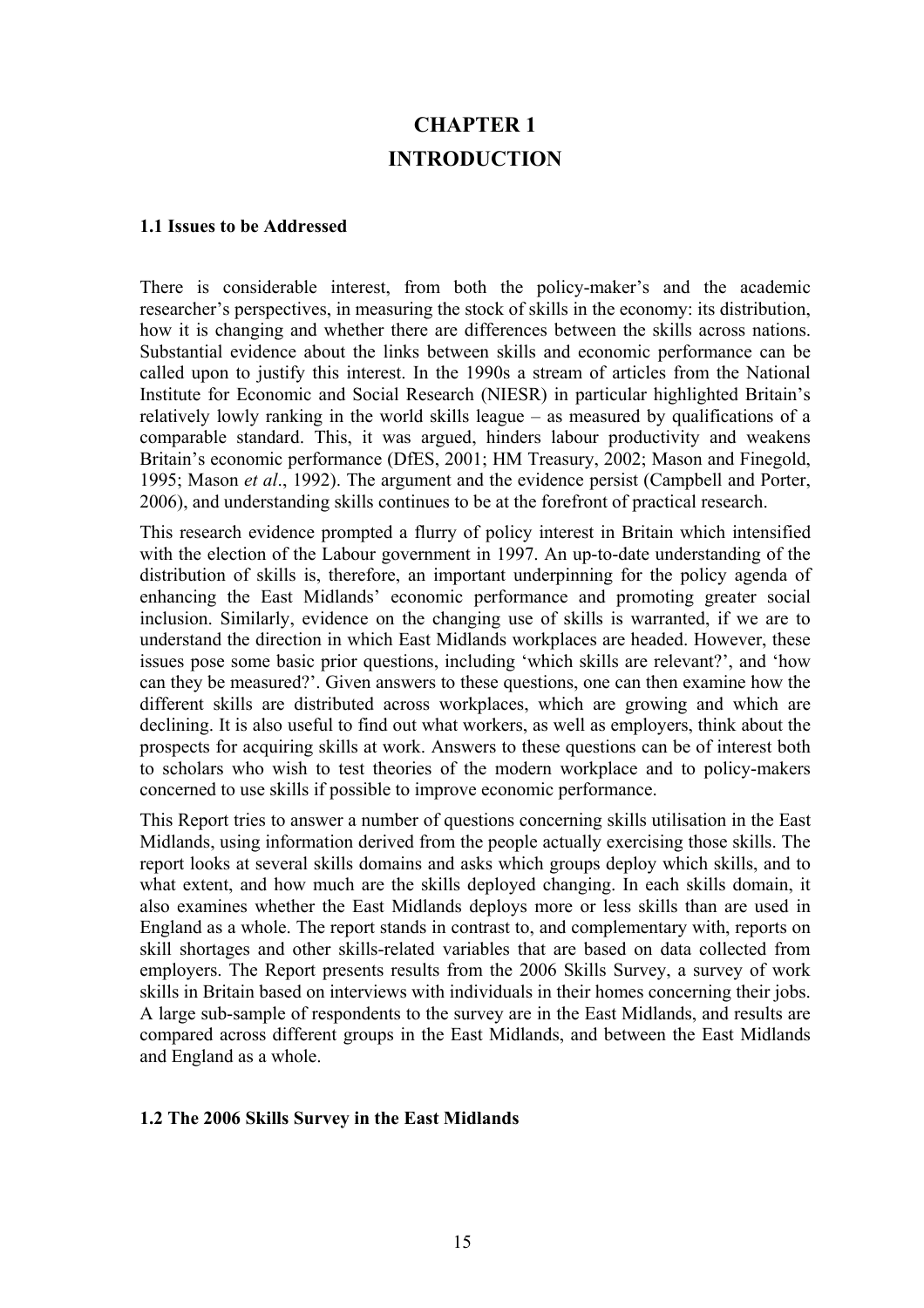The 2006 Skills Survey is a survey of jobs, where the main features of the jobs are reported by the individuals themselves who carry them out. It is supported by a consortium formed by the Economic and Social Research Council (ESRC) and several government agencies: the Department for Education and Skills, the Department for Trade and Industry, the Learning and Skills Council, the Sector Skills Development Agency, Scottish Enterprise and Future Skills Wales. This consortium is supplemented by the East Midlands Development Agency, Highlands & Islands Enterprise and the Department for Employment and Learning (Northern Ireland) who have funded additional regional samples. East Midlands Development Agency supported the funding of a target of 700 additional interviews within the region.

The survey is part of a long-running series. The first substantial study which aimed to find valid measures of the skill requirements of jobs and to measure the distribution of broad skills in Britain was carried out as part of the ESRC's Social Change and Economic Life Initiative surveys in 1986. Its focus was on the skills required of employees in their jobs. The Employment in Britain Survey in 1992 (which was funded by an Industrial consortium, the Employment Department, the Employment Service and the Leverhulme Trust) included the same measures together with much more extensive information on job quality, thereby giving us the first rigorous evidence on trends over time (Gallie *et al*., 1998).

The first Skills Survey, carried out in 1997 as part of the ESRC's 'Learning Society' programme of research, was designed to extend the evidence about trends over time in 'broad skills' such as the qualifications required for job entry, the length of time it takes to train and the period taken to learn to do a job well. In addition, the survey also provided us with much more detailed knowledge about the importance of a wide range of activities carried out at work. These data were collected by adapting the methods of job analysis for the purposes of social survey. The outcome of this approach was that it enabled the measurement of ten generic skills and in addition computing skills.

The 2001 Skills Survey was a partial repeat survey, this time funded by the Department for Education and Skills. All the key questions on job analyses and skill requirements were repeated identically. The survey thereby enabled an updating of the picture of the distribution and trend of broad skill requirements, and for the first time gave measures of the trends in utilisation of generic skills. The survey extended the work of the 1997 survey by including a richer set of measures of other aspects of job quality that allowed comparisons with the 1992 Employment in Britain Survey.

Up till 2001 these earlier surveys, with their varying funding sources, were not originally planned as part of a series. They had a mix of objectives driven by academic issues in social science and by the concerns of policy-makers. Yet, as funding has become available researchers have been able to construct a series by designing continuity into questionnaire design where possible. The same principle has driven the design of the current survey. Together, the surveys provide a unique picture of change in British workplaces as reported by individual jobholders. $<sup>1</sup>$ </sup>

### **1.3 Objectives of the 2006 Skills Survey in the East Midlands**

 $\overline{a}$ 

<sup>&</sup>lt;sup>1</sup> For a list of publications based on the three Skills Surveys and some related ones based on the earlier surveys, see http://www.kent.ac.uk/economics/staff/gfg/2006skillssurvey.htm or http://www.cf.ac.uk/socsi/contactsandpeople/academicstaff/E-F/professor-alan-felstead-overview.html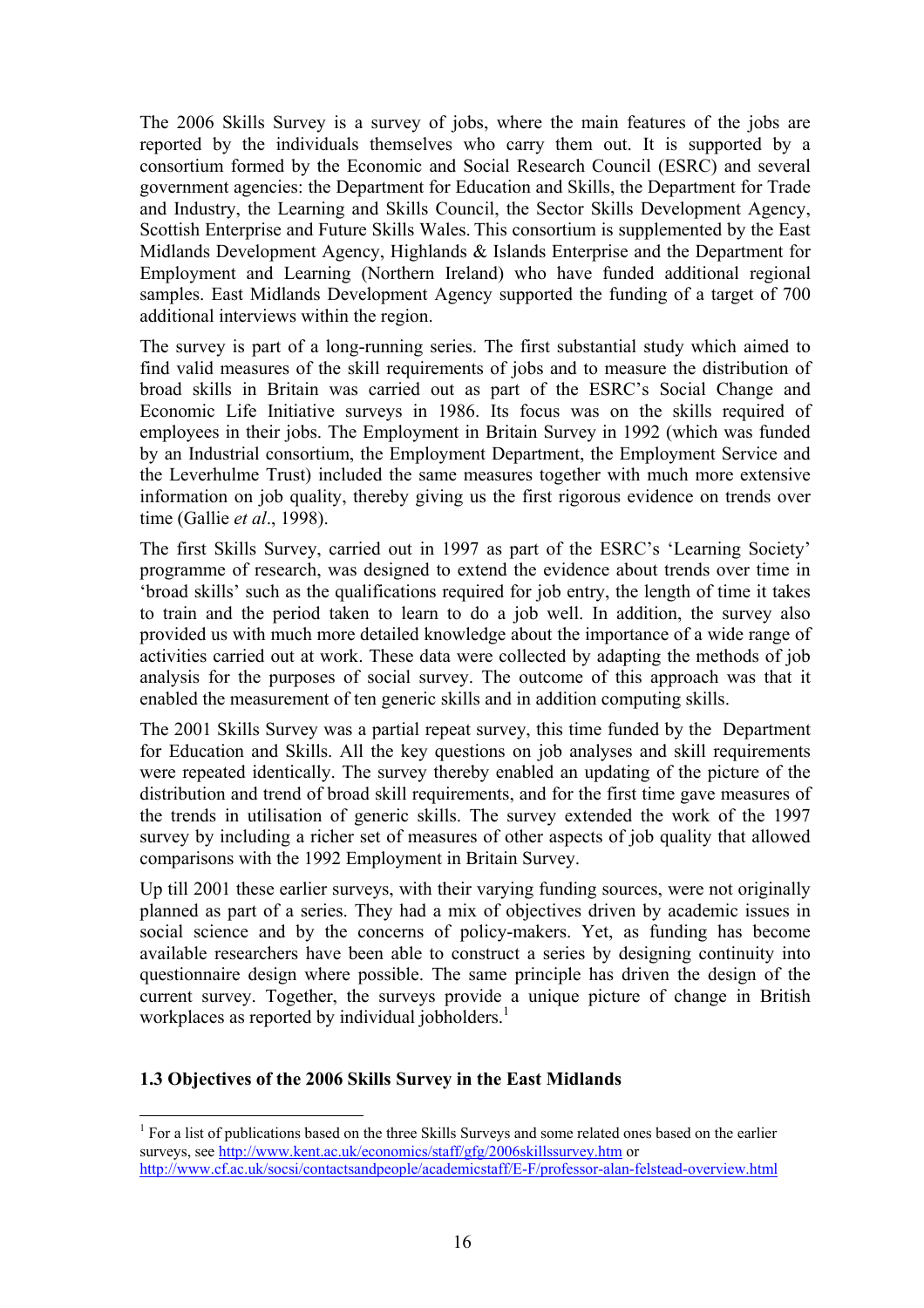The overarching objective of the 2006 Skills Survey, East Midlands sample, is to provide a resource for analysing skill and job requirements in the East Midlands economy in the middle part of the current decade, providing continuity with the previous sequence of surveys, and a benchmark for comparison with potential future surveys, and with other parts of the United Kingdom. Within this overarching aim, there are five main objectives which informed the design of the questionnaire:

1: to provide information on the level and distribution of skills being utilised in workplaces in 2006. Data on important skills-related variables is also collected, including task discretion, team-working, the requirement for learning, and skills mismatches.

2: to provide a picture of recent trends in broad and generic skills.

3: to enable us to update our knowledge of the valuation of skills, and of the association of skills usage with other worker rewards and indicators of well-being, and of how skills are related to the evolution of inequality.

4: to provide a description of the work preferences and work motivation of those in employment, and to make possible a systematic analysis of how preferences and motivation relate to the skill development that people experience in their jobs.

5: to enable us to further our knowledge about the relationship between employers' human resource practices, the competitive environment in which they operate, other job characteristics, and the level and development of their employees' skills.

6: to provide analyses of job skills utilisation within and between the regions and nations of the United Kingdom.

### **1.4 Objectives of the Report**

This Report relates to objectives 1,2 4 and 6. It describes the findings of the research team in respect of the distribution and trends in skills, task discretion, and the experience of skills acquisition in the East Midlands, and compares where possible with findings for England as a whole.

We begin in Chapter 2, however, by setting the methods used in the survey in the context of a general discussion about skills measurement in national populations. Chapter 2 also provides a summary description of the survey methods and outcomes, which are described in detail in the Technical Annexe (available separately).

Our findings on the distribution and trends of 'broad' skills – the qualification, learning and training requirements of jobs – are presented in Chapter 3. Included in this chapter is a description of how we generate the measures of the skills from the raw data. We focus on how the skills are spread across jobs, and across genders, part-time and full-time workers, occupations, industries within the East Midlands, and examine the balance between the supply of qualifications at various levels in the population and employers' use of qualifications as perceived by jobholders. This chapter also reports on the trend in broad skills in the East Midlands and England as a whole.

Chapter 4 is focused entirely on computing skills, looking both at the distribution and at the trends in the exercise of computing skills over the years in the East Midlands, and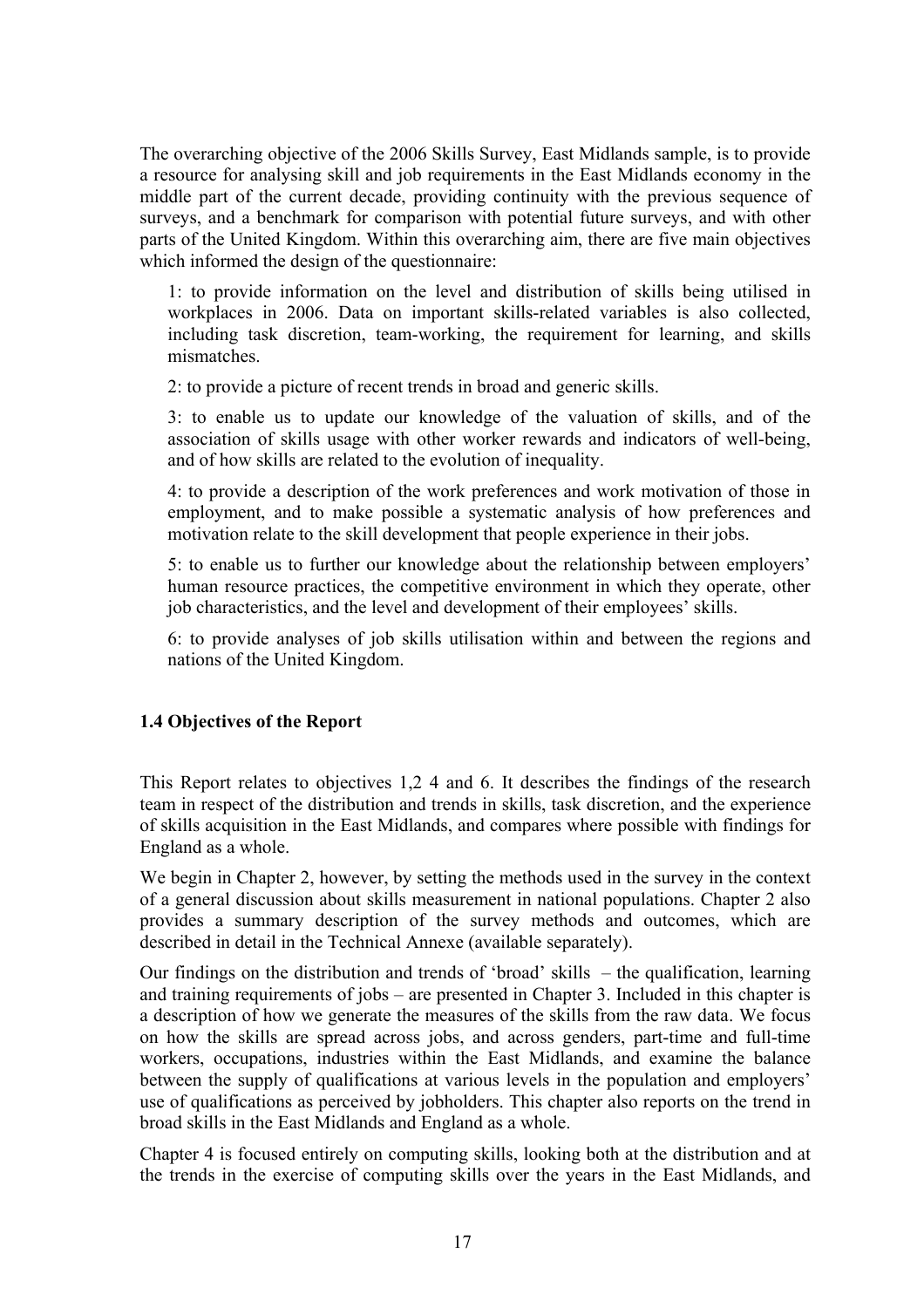makes comparisons with the trend elsewhere in Britain. Chapter 5 focuses on several other types of generic skill, where by the term 'generic skill' we mean a skill that is used in varying degrees across a spectrum of occupations.

In Chapter 6 we turn to the distribution of task discretion, and examine how this measure has changed in recent years and over the long term in the East Midlands. Chapter 7 examines workers' motivations and attitudes towards skills acquisition and related variables. Chapter 8 concludes with a brief review of some important themes that have emerged from the analysis.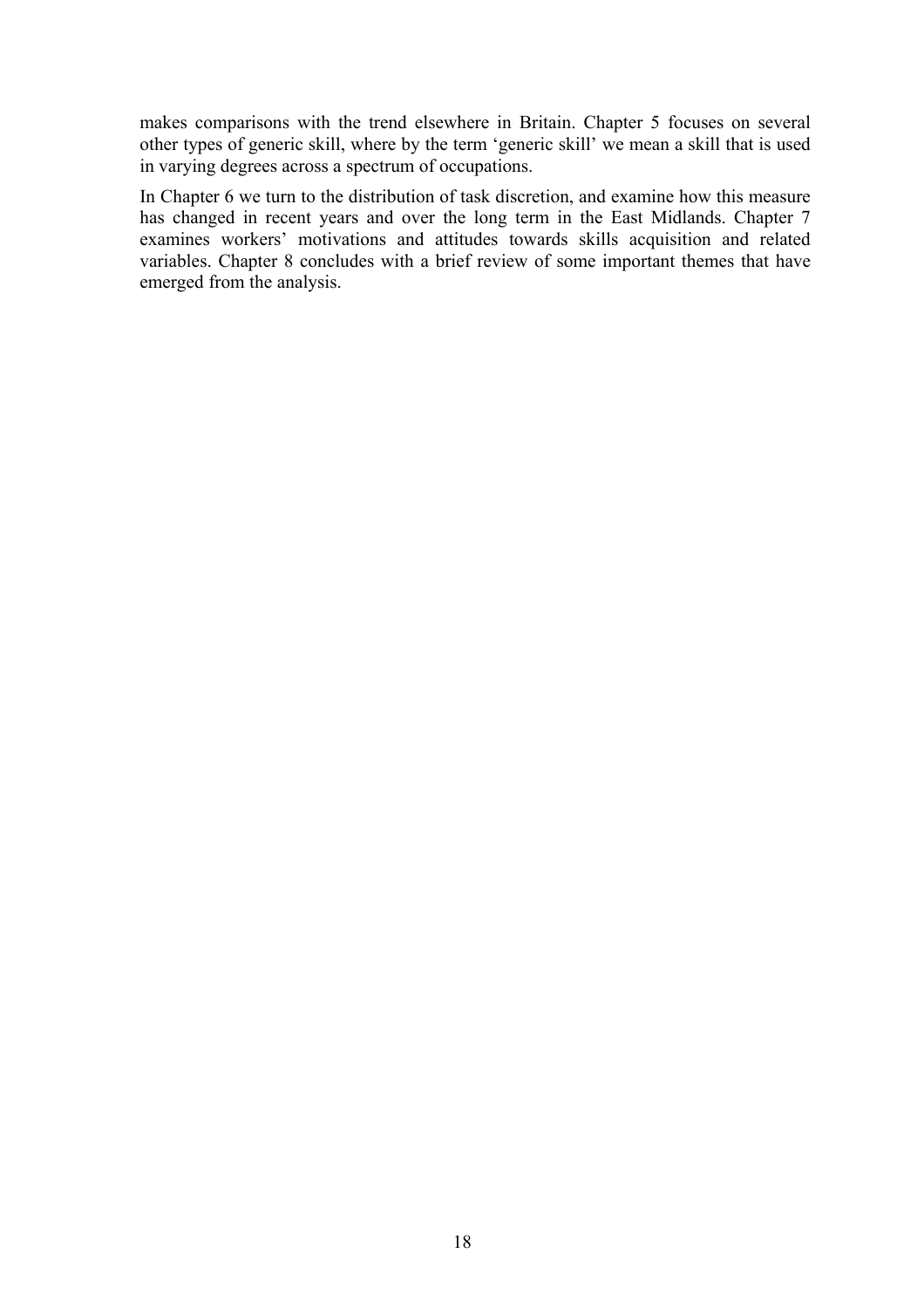### **CHAPTER 2 METHODOLOGY**

The previous chapter has stated the purpose of, and motivation for, measuring skills used in East Midlands workplaces in 2006. Before considering the detailed structure of the new survey, it will be useful to review various approaches to skills measurement that have been adopted in previous literature, in order to set the current study in context. This chapter will then describe the innovations made in the 2006 Skills Survey, outline the questionnaire, and summarise the sampling and data collection procedures and  $\frac{1}{\text{outcomes.}}^2$ 

### **2.1 Approaches to Skills Measurement**

Several approaches have been used to assess skills among national or sub-national populations, and it is useful to begin by considering the general advantages and disadvantages of each. The five main approaches base their measures on, respectively: educational attainment, occupational classification, skill tests, self-assessment and job requirements.<sup>3</sup> The 2006 Skills Survey, like its predecessors, is largely based on individuals' reports of job requirements. The usefulness of each approach, whether for academic or policy-making purposes, depends on the concept of skill which is the object of the study, as well as on the issues of reliability and feasibility. A broad judgement about each approach is summarised in Table 2.1.4

 $\overline{a}$ <sup>2</sup> The first part of this chapter uses material prepared in common for the overall survey (Felstead et al., 2007).

 $3$  For the sake of completeness it may be worth mentioning two indirect approaches which are occasionally resorted to by economists, for lack of other data: the ideas that skills could be proxied by wages or by indicators of work experience. Thus, high wage jobs are typically thought of as high-skilled jobs; and the

<sup>&#</sup>x27;returns' to work experience are thought to capture the acquisition of workplace skills. 4 This section extends the discussions contained in Borghans *et al*. (2001), which looked just at the issue of skills in economic analysis, in Green (2004) and in Felstead *et al*. (2002).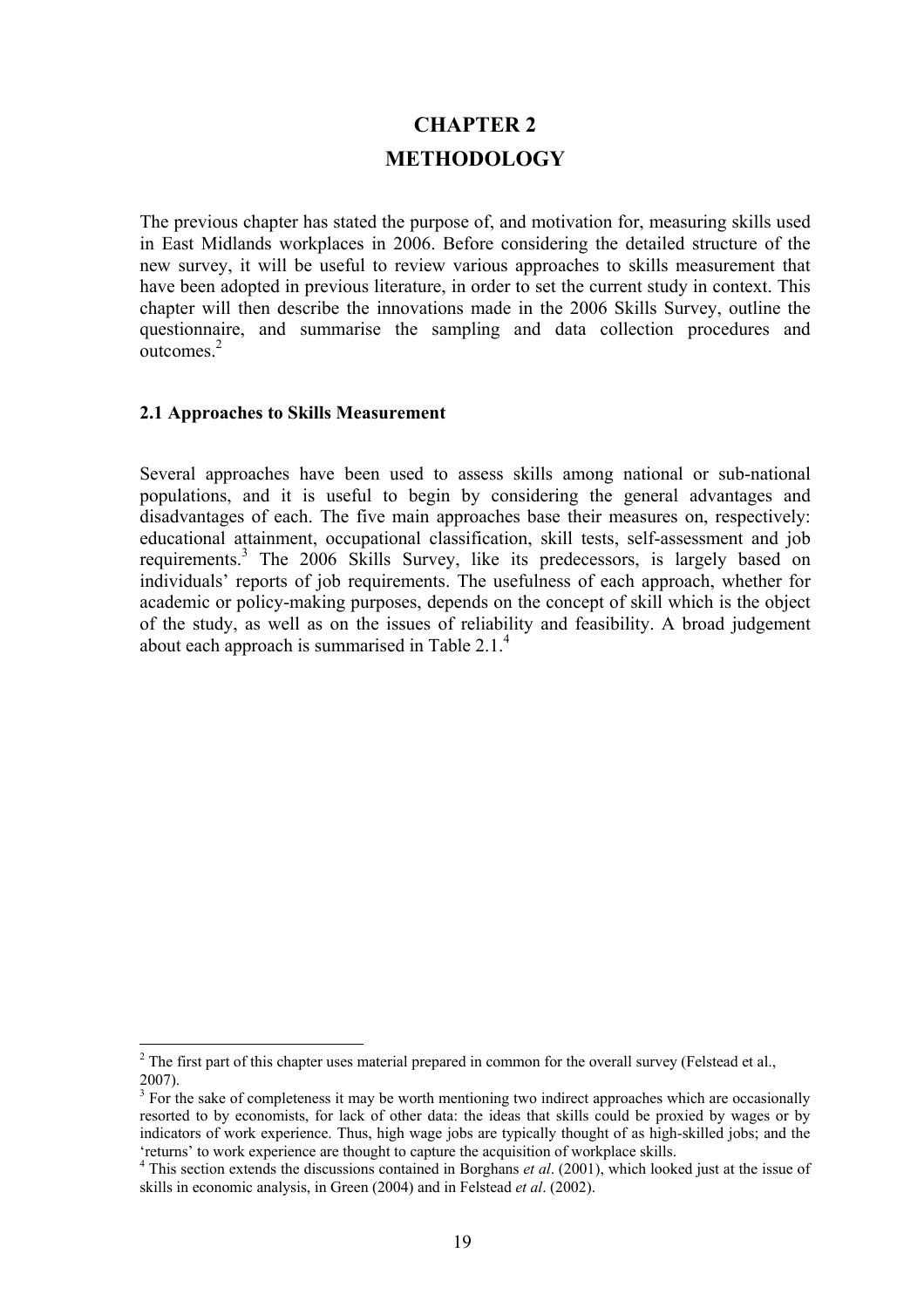### **Table 2.1 Ways of Measuring Skills in the Adult Population**

| Approach                                                                                                                          | <b>Example(s)</b>                                                                                                                                              | <b>Advantages</b>                                                                                        | <b>Disadvantages</b>                                                                                                           |
|-----------------------------------------------------------------------------------------------------------------------------------|----------------------------------------------------------------------------------------------------------------------------------------------------------------|----------------------------------------------------------------------------------------------------------|--------------------------------------------------------------------------------------------------------------------------------|
| 1a. Qualifications                                                                                                                |                                                                                                                                                                |                                                                                                          |                                                                                                                                |
| The proportions at each<br>level (sometimes<br>limited to degree-level<br>and below)                                              | Steedman and<br>Murray (2001)                                                                                                                                  | Objective; long-term<br>trends available                                                                 | Loose connection of<br>academic qualifications with<br>job skills                                                              |
| 1b. Education Length                                                                                                              |                                                                                                                                                                |                                                                                                          |                                                                                                                                |
| Average years of<br>schooling, or<br>proportions with at least<br>x years                                                         | Barro and Lee<br>(1996; 2001)                                                                                                                                  | Objective; long-term<br>trends available;<br>internationally<br>comparable                               | Variable quality of<br>education, and loose link<br>with job skills                                                            |
| 2. Occupation                                                                                                                     |                                                                                                                                                                |                                                                                                          |                                                                                                                                |
| The proportions in<br>higher-skilled<br>occupations                                                                               | Machin and Van<br>Reenen (1998);<br>Gregory et al.<br>(2001)                                                                                                   | Easily available from<br>labour force surveys or<br>censuses; sometimes<br>internationally<br>comparable | Skills change within<br>occupations; the hierarchy<br>of skill among occupations<br>is contestable and changing                |
| 3. Tests                                                                                                                          |                                                                                                                                                                |                                                                                                          |                                                                                                                                |
| Scores from literacy<br>and numeracy tests,<br>such as the Skills for<br>Life Survey                                              | OECD et al.<br>(1997); Freeman<br>and Schettkatt<br>(2001)                                                                                                     | Objective; international<br>comparisons sometimes<br>possible                                            | Narrow range of skills;<br>expensive to administer.                                                                            |
| 4. Self-Assessment                                                                                                                |                                                                                                                                                                |                                                                                                          |                                                                                                                                |
| Survey-based individual<br>reports about<br>themselves                                                                            | <b>Bynner</b> (1994)                                                                                                                                           | Wide range of skills                                                                                     | Subjective, and skill<br>assessment associated with<br>self-esteem                                                             |
| 5. Job requirements                                                                                                               |                                                                                                                                                                |                                                                                                          |                                                                                                                                |
| Sourced from<br>commercial job<br>analyses, expert<br>assessments of<br>occupations, or surveys<br>of individuals or<br>employers | Cappelli (1993);<br>Holzer (1998);<br>Howell and Wolff<br>(1991); Ashton et<br>al.(1999); Felstead<br>et al. (2002); Autor<br>et al. (2003a);<br>Handel (2000) | Wide range of skills;<br>intimately connected to<br>jobs                                                 | Job skill requirement could<br>differ from person skill;<br>subjective; does not<br>measure skills of non-<br>employed people. |

*Source: Adapted from Green (2006).* 

Educational attainment, and qualifications gained, are probably the most commonly used measures of the skills of populations. The basic idea is to measure, through survey methods (or where possible through administrative data collection), the proportions of the adult population who have achieved certain education or qualification levels, such as possession of a bachelor's degree or equivalent. Conversely, one might measure the proportions of the population who are not in possession of any academic or vocational qualifications. Educational attainment, as measured by the stage reached (e.g. 'completed high school') or by the number of years' schooling, is closely related to qualifications achievement, though not quite the same. A measure of the number of years' schooling has the particular advantage of being most easily utilised in an international comparative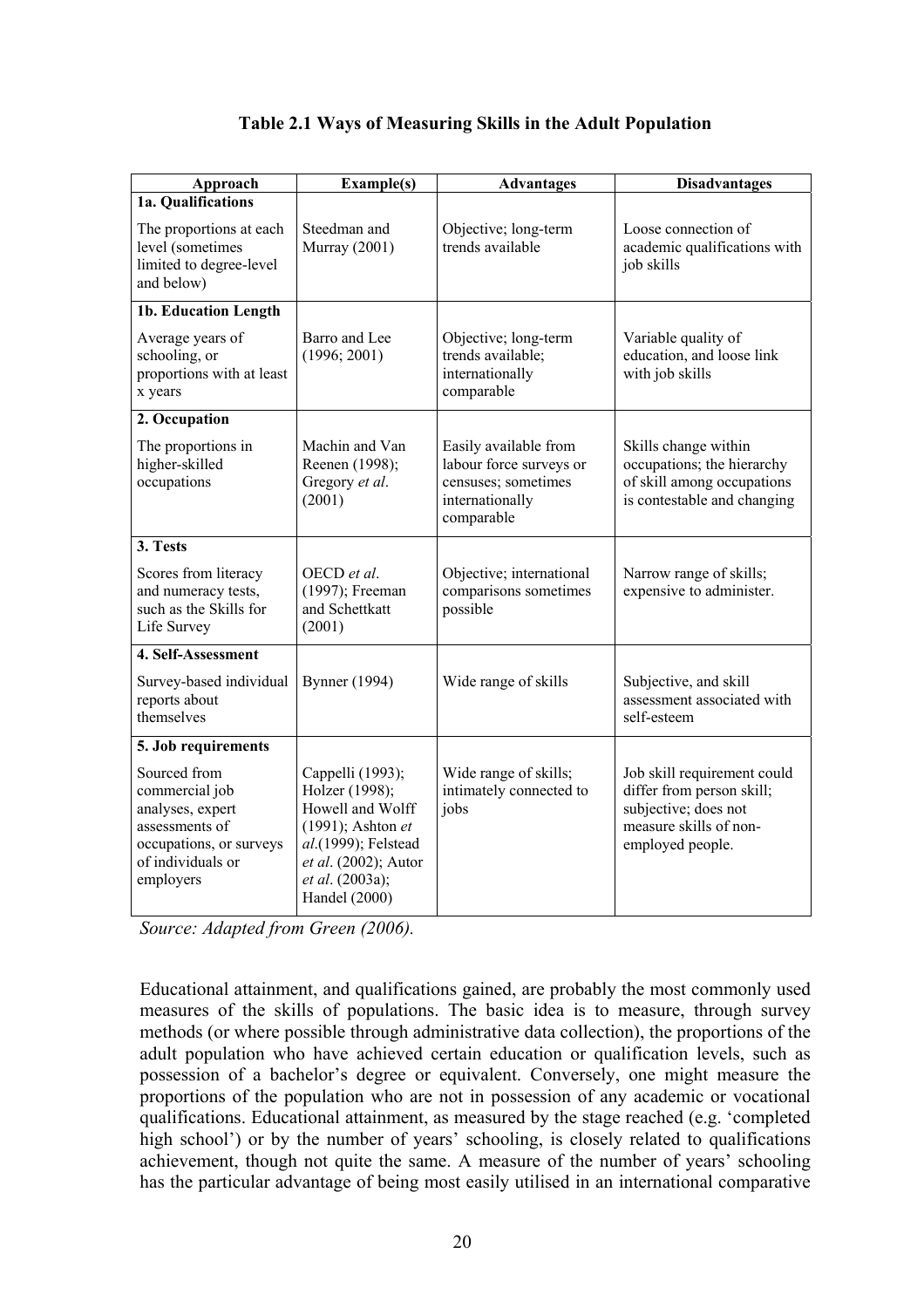measure of human capital, as for example in the series of studies by Barro and Lee (2001, 1996).

The main advantage of this approach is that the measures obtained are normally 'objective', in the sense that the measure of skill is determined by some external authority (the examining body) or by some externally verifiable datum. Educational measures should also, in principle, be consistent. If the proportion of people holding a degree rises from x% to y% over time, one would infer that the skills base has increased, providing that one has confidence that the standard of the degree qualification has not been lowered in the meantime. Objective comparisons across countries are more constrained because the extent to which the qualifications of different educational systems are equivalent has only been established in relatively few cases, and even then the equivalence is never very precise. The ISCED classification system is one way of measuring broad attainment levels, but the attribution of individuals to ISCED levels sometimes requires contestable judgements. Where, however, the comparison is of years of schooling the measures are more obviously internationally commensurate (Barro and Lee, 1996, 2001), although there can be international differences in the quantity of educational inputs per year, and in their quality.

The disadvantages of using qualifications or educational attainment as a measure of job skills are, however, well-known. Qualifications gained in schools and colleges are only loose measures of the skills actually used in workplaces, and by the same token of the productivity of workers. This is as it should be: education is for life, not just for the workplace. Equal years of schooling can lead to differing workplace skills, according to the varying emphasis and quality of the education process, and according to individual characteristics. Most qualifications assess academic competence, not workplace skills. Many of the skills necessary for high levels of productivity are acquired at work, either formally through training or informally through a practical learning environment. Organisational change is found especially to be a trigger for the acquisition and utilisation of higher and new workplace skills (Green *et al.*, 2001; Caroli and Van Reenen, 2001; Felstead and Gallie, 2004). Sometimes a positive learning environment is consciously fostered by employers, for example, through the use of continuous improvement groups ('quality circles').

Occupational classification is another commonly used method of skills measurement. Quite commonly the rise in proportions of higher status occupational groups such as managers and professionals, for example, is given as evidence of rising skills demand. In economic analyses requiring detailed multi-country data on skill, for lack of anything better a particularly simple classification is sometimes adopted, namely the proportion of workers in non-manual occupations (Machin and Van Reenen, 1998). The major advantage of using occupational classification is that this measure is relatively easily available, certainly at national level, using labour force surveys or census data.

International comparisons using anything other than the manual/non-manual ratios are unfortunately much harder, owing to the lack of widespread conformity of international occupation classification standards. Moreover, there are two other serious problems with this method. First, there is likely to be imperfect agreement over the skills hierarchy of occupations, which may be grouped according to other criteria such as pay or social esteem, which may not coincide with skill. In any case, any such ranking is likely only to be partial: many occupations have to be grouped together as equally skilled. Moreover, a single skills hierarchy would not distinguish between different types of generic skills, which can be ranked differently across the occupations. A second problem of using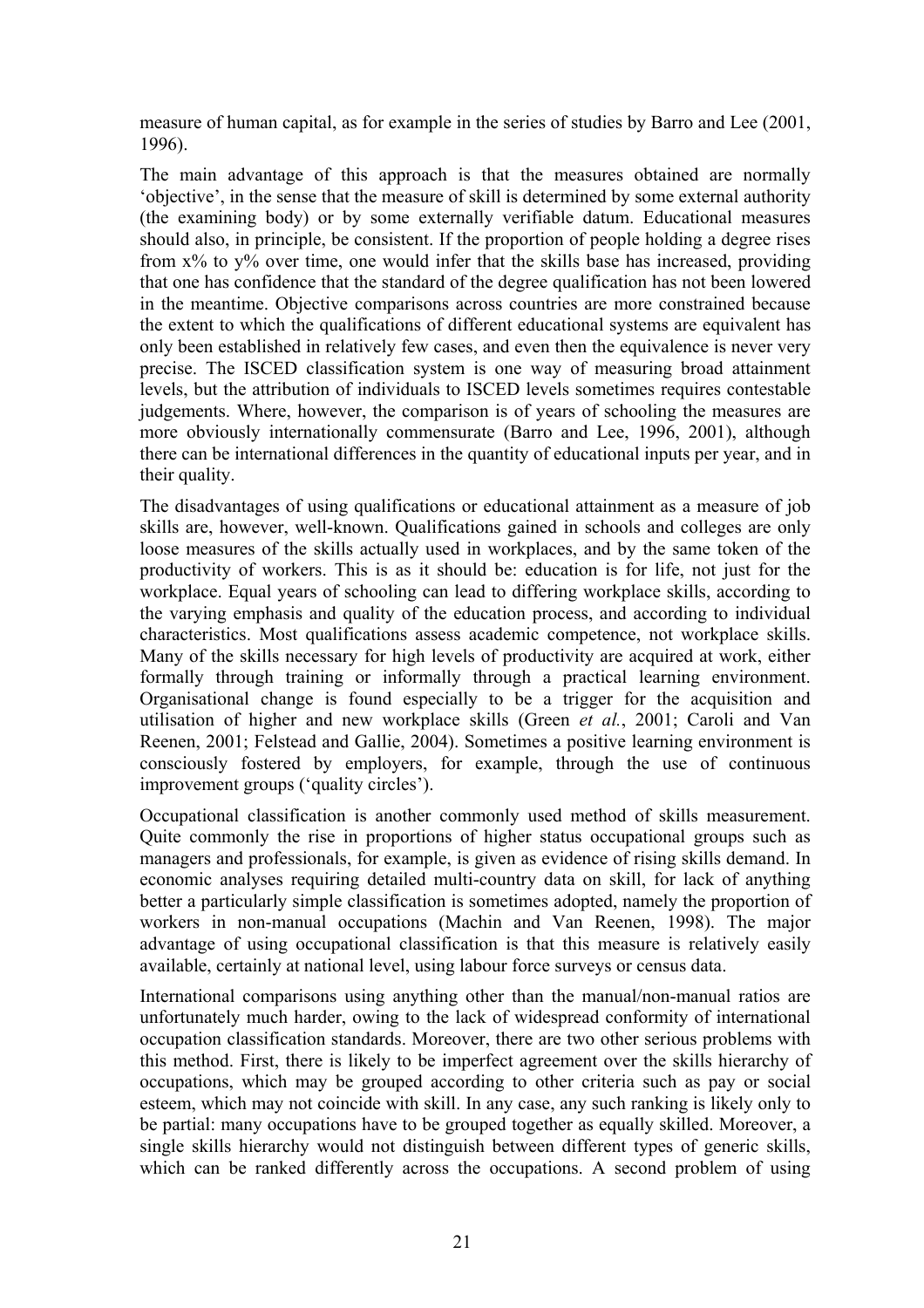occupation as the measure of skill is that jobs change within occupations. The overall skill structure of nations may grow partly because of compositional changes in occupations and industries, but partly also because of the transformation of jobs. The changing roles of managers is a case in point; another is the widespread diffusion of requirements for computing skills. In an earlier study we estimated that the changing occupational structure in Britain could account for no more than half of the skills changes observed using direct measures of job skill requirements (Green *et al*., 2003).

The third method of measuring the stock of skills in the adult population is through the use of skills tests. The International Adult Literacy Surveys pioneered in the 1990s by the OECD have had a considerable influence on both academic research and on research for policy-makers. Other tests have been developed in a similar vein, such as the Information et Vie Quotidienne (IVQ) in France, and the UK Skills for Life Survey. The focus of these tests, carried out usually in people's homes and supported by a regular survey collecting demographic and workplace data, has largely been on numeracy and literacy. IT skills have been examined but with mixed success so far. Some analytical skills are also tested in the more recent Adult Literacy and Life Skills Survey, in which Britain, like many other major industrial countries, did not take part. The advantages of the testing approach to skills measurement are self-evident: if done properly they provide objective measures. However, tests have some important disadvantages if one wants regular assessments of a wide range of skills in a work context. Skills tests have hitherto only been able to tap a relatively narrow range of skills, primarily the basic academic ones. There are likely to be some skills, which are thought to be of distinct value in the labour market, which would be hard to measure using a testing methodology. Communication skills may be a case in point. Tests are also especially expensive to administer. Persuading a representative sample of adults to sit tests in their own homes is a non-trivial task. Given finite resources this limits the scope of accompanying surveys. A third potential disadvantage is that the tests may not capture the usage of skills in the context of the workplace. An example is problem-solving: though a generic skill, the capacity to transfer problem-solving skills in analytical exercises performed in the home under test conditions to the needs of the workplace is itself problematic.

Self-assessment of skills has been used in some survey contexts, such as the National Child Development Study (Bynner *et al*., 1997). The advantage of this method is that it allows one to investigate an especially wide range of competences. The disadvantage, however, is that self-assessment is potentially subject to considerable social esteem biases, and also to measurement error if people are unable to judge for themselves how good they are. Comparisons of self-assessed competences between groups – for example, between males and females – do carry significant information, and have been found to be related to economic performance. But one cannot safely attribute such effects to the skills *per se* rather than to the individual's self-confidence and other character traits.

Finally, the approach to skills measurement based on job requirements has its origins in the commercial practice of job analysis developed by occupational psychologists. In the early 1990s a selection of path-breaking skills studies were made through retrospective analyses of commercial files (measures of broad skills were first used in Britain in the SCELI survey carried out in 1986). These studies were able to examine skills change in particular occupations, but not with respect to the aggregate workforce.

More recently, there has been the development of survey-based measures of job skills adapted from the general principles of job analysis. This approach, which has been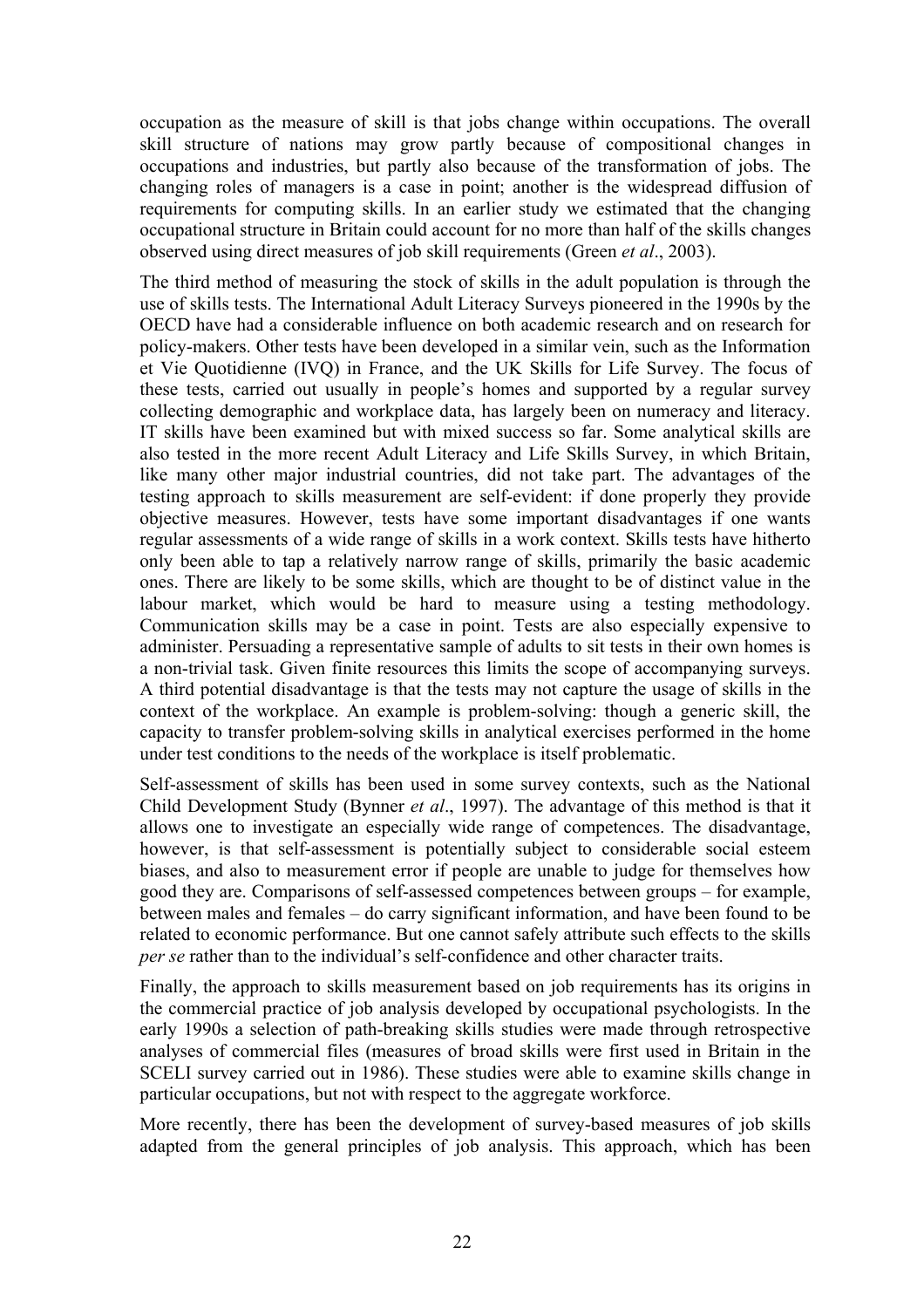termed the 'job requirements approach', underpins the 1997 Skills Survey and the 2001 Skills Survey (see Ashton *et al*., 1999; Felstead *et al*., 2002).

The advantages and disadvantages of the job requirements approach are both shown in the following three assumptions which underpin this approach. First, suppose that the objective is to measure the work skills of the employed population. It could be assumed that measures of skills in use in jobs are a reasonable proxy for the skills of the jobholder. If an individual is using a computer for advanced programming, for example, it is assumed that he/she has the relevant skills, or would not have survived in the job. Nevertheless, discrepancies between jobholders' skills and job requirements are possible and supplementary questions need to be asked to ascertain subjective views about skills mismatches. Some individuals may have an excess supply of some skills, and not be using them fully on the job; others may have insufficient skills for the job they are doing, and may survive despite the consequent poor performance. These mismatches are dynamic: they can appear and disappear as both jobs and people change. While data on job skill requirements is useful in its own right, any inferences from the job requirements about workers' skills will need to be qualified by this first assumption. An alternative response to this issue is simply to regard and make use of the data as direct measures of job skills, that is, the skills required and used in jobs. For the most part, this latter position is the approach taken in this study.

A second assumption is that the individual is a well-informed person to report about the job he/she is doing. All jobs differ, even within quite narrowly categorised occupations, and one would normally (but not always) expect the jobholder to know best. In highly skilled jobs this is more likely to be true, as workers adapt jobs to their own abilities and tastes. In less skilled jobs, and where the jobholder has been only a short time in post, the assumption might be questioned in some cases. Still, on balance it seems reasonable to assume that the individual is generally the best informant about the job he/she is doing.

The third assumption is that the individual reports these activities in an unbiased way. This assumption is also arguable: individuals might talk up their jobs, to boost their selfesteem. But, it is maintained by occupational psychologists that reportage of behaviour (something that is grounded in activity) is more reliable than reportage of capabilities. A validation study of a limited selection of the skills measures used in the 1997 survey is reported in Green and James (2003).

If, following the second assumption, individuals are the best-placed informants about their own jobs, and if social esteem bias is reduced as far as possible through careful phrasing of questions about grounded activities, measurement error is likely to be minimised.

Also using the job requirements approach, the US Government's Occupational Information Network (ONET) data collection program has derived job skill measures for the large majority of US occupations. The ONET approach itself has its origins in the skills measures allocated to the Dictionary of Occupation Titles (DOT), which ONET replaced; the DOT measures were decided by expert panels at certain points in time, and the changes in the skills of the American workforce could be traced by examining the changing occupation structure (Howell and Wolff, 1991). The value of the DOT measures was, however, limited by the dependence on the judgements of the panel, and on the irregular and infrequent timing of those judgements, and on the incomplete representativeness of the jobs assessed. By contrast ONET derives information from surveys of employees in representatives samples of establishments, with respondents being asked to describe a typical job in his/her occupation.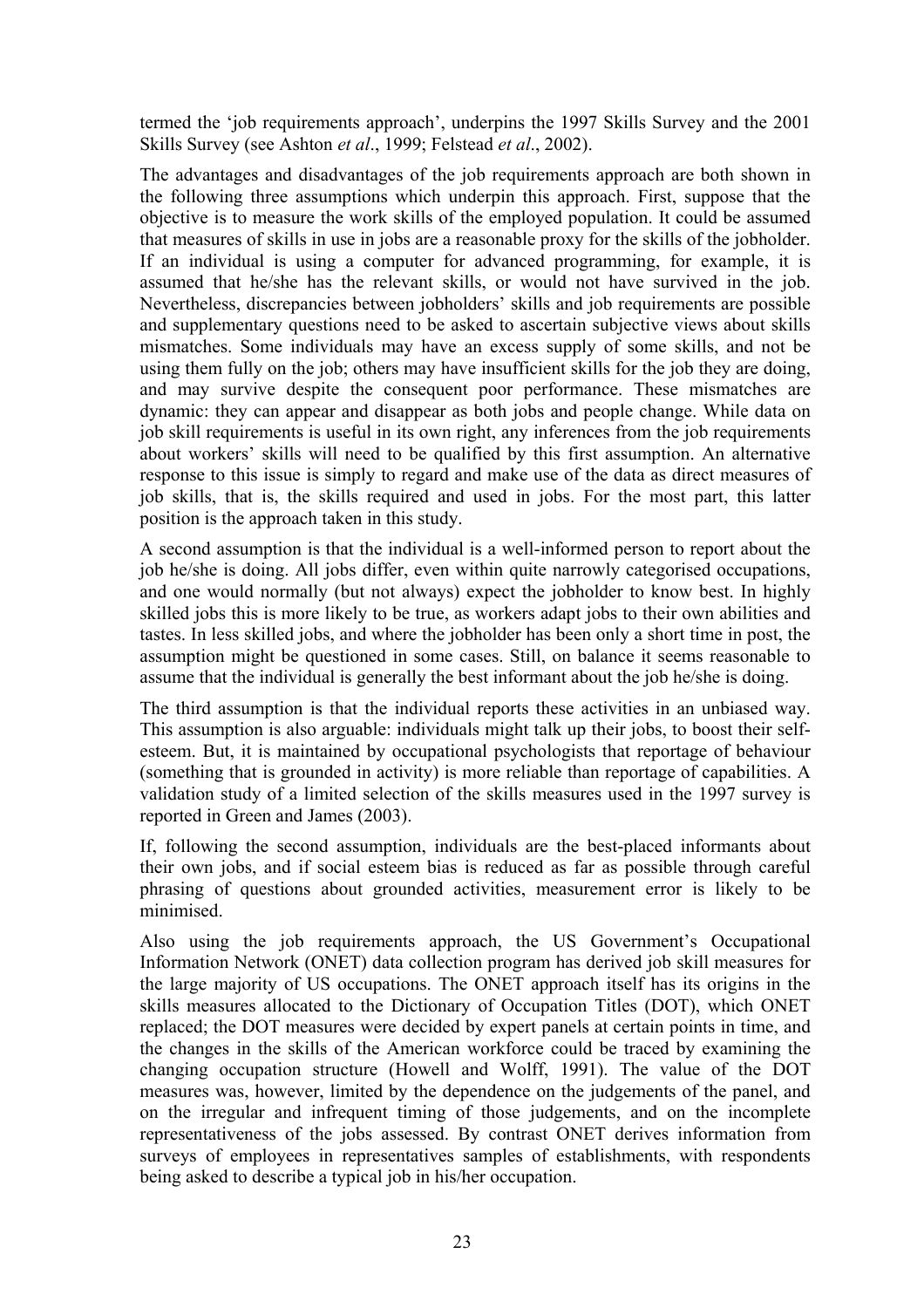### **2.2 An Outline of the Main Features of the British Skills Surveys**

### *2.2.1 Conceptual Approach*

The British Skills Surveys have all adopted a broad conceptual approach, comprising intellectual ability, interpersonal skills, physical ability, knowledge base, and working environment. A more detailed account is given in the introduction to the Report on the 1997 Skills Survey (Ashton *et al*., 1999: 25); while the introduction to the Report on the 2001 Skills Survey provides a comparison of skill definitions among different social science disciplines – economics, sociology and psychology (Felstead *et al.*, 2002). Only a few items of motivation are included, but a good deal of information is collected about the context in which skills are exercised (working conditions, work organisation, responsibility, autonomy and so on).

### *2.2.2 Skills Assessed*

In addition to the conventional measures of occupation and educational qualifications, the British Skills Surveys measure utilised skills in two ways.

First, the surveys generate very many items describing generic activities involved in doing the job. The choice of items is informed by theories of skill and the practices of commercial psychology; but to reduce the multiple items to a smaller and more meaningful set of 'generic skills', statistical techniques are used to generate several generic skill indicators from the responses on these items. The skills captured in this way are: literacy, numeracy, technical know-how, high-level communication skills, planning skills, client communication skills, horizontal communication skills, problem-solving, checking skills and physical skills; and there are two measures of the importance and sophistication of computer use in jobs. Measures are also obtained of a small number of generic management skills, taken just from those identified as managers in the sample. In the 2006 survey, emotional and aesthetic skills have been added.

Second, there are three indicators of the 'broad skills' required in the job, measured in terms of the total training time required to do the job, the time spent learning on the job in order to become fully competent, and the qualification level required by employers for new recruits to the job. Instruments were included that were identical to those used in earlier surveys in SCELI in 1986 and in Employment in Britain in 1992.

In addition, the survey captures other measures of skill such as workers' own qualifications and prior training and length of work experience as well as other job and worker characteristics that are not directly connected to skill.

The measures of skills do not encompass measures of motivations and attitudes of respondents, with the exception that some investigation of skills expectations is included. Also, the surveys have only loose measures of the extent to which jobs use occupationspecific technical skills. Intermediate technical skills relevant to particular jobs have been picked up only approximately through the role of required technical qualifications, and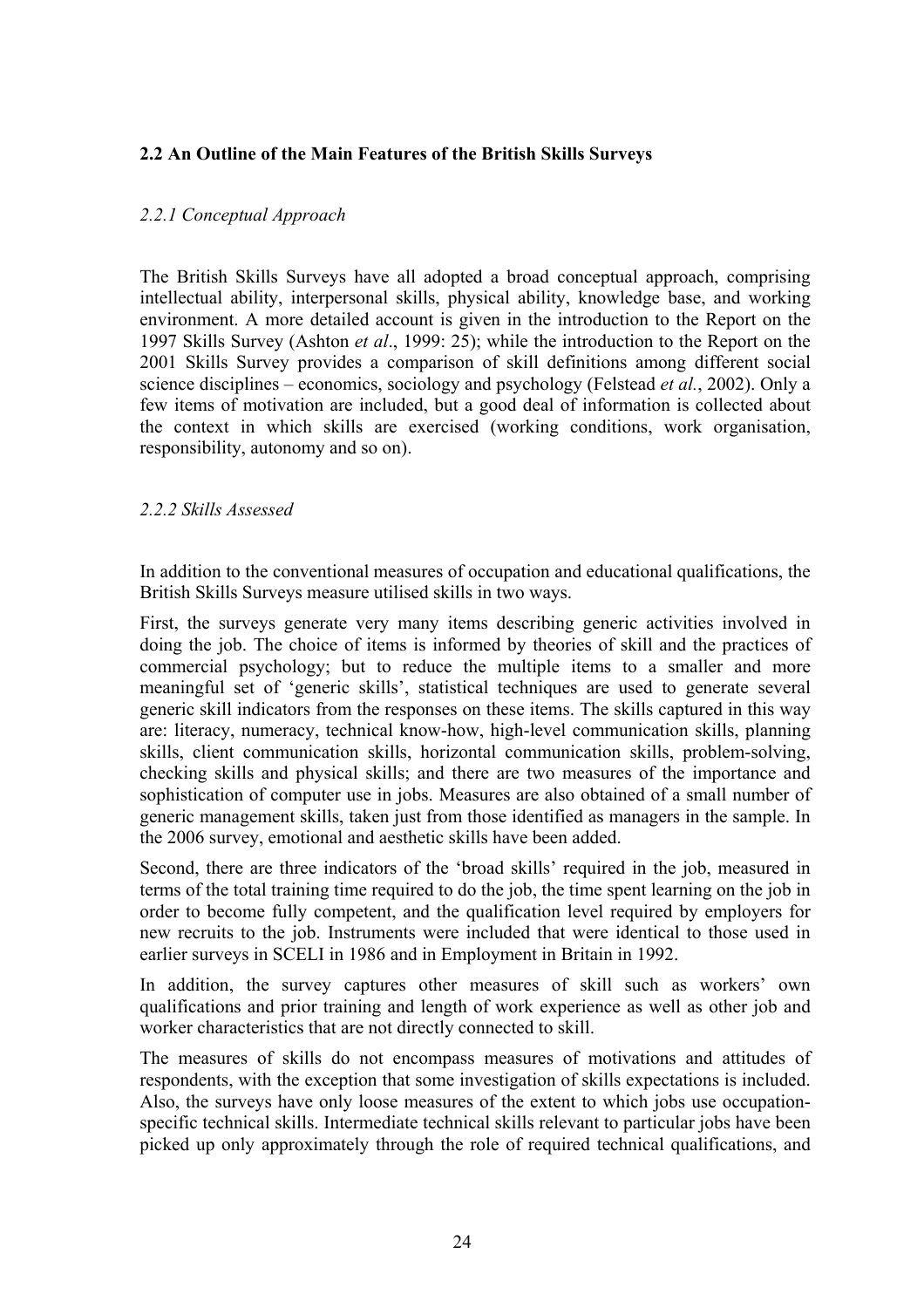through some items in the job requirements part of the questionnaire. Occupation-specific technical skills may be very important in certain jobs.

### *2.2.3 Unit of Analysis*

The basic method of measurement is through of a social survey, with multiple questions about the requirements and activities of respondents' jobs. Nationally representative surveys are conducted using random sampling methods. The sample is drawn from postcode addresses, from which eligible individuals are selected. Individuals are interviewed in their homes, rather than at their place of work. Thus the unit of analysis is the person-job. The analytical output consists of measures of skills that can be held to be statistically acceptable measures for the population of employed people aged between 20 and 60 (65 for the 2006 survey).

### *2.2.4 The Range and the Level of Generic Skills*

In addition to the desire to capture a wide range of skills, it must also be noted that certain skills appear at a number of different levels. For example, writing a signpost requires one to be able to spell and form sentences; and these same skills are needed to write a long report for clients. Nevertheless, writing a long report needs a much wider range of writing skills, deploying, for example, analytical capabilities and involving complex constructions. These are additional skills, that require the spelling and grammatical skills needed for sign-writing as a foundation. An alternative is to think of long-report writing as deploying the same skill as that needed for writing a signpost, but at a higher level. Whether we think of long-report writing as a different skill, or whether we think of different levels of writing skill, any survey of generic skills needs to capture such skill hierarchies where they are important. In the case of the British Skills surveys, hierarchies in the use of literacy skills (both reading and writing) and numerical skills are captured by asking sequentially about activities of increasing complexity and sophistication. For most other activities, no attempt is made to subdivide them into hierarchies. This decision is driven in part by survey time limitations, in part by consideration of the skills themselves and the purposes of the overall project. In many cases, the significant aspect is whether or not the activity is part of the job, and how central or important that activity is to the job.

### *2.2.5 Response Scales for the Importance of Skills*

The skill used in the job is captured by asking respondents to reply on a conventional importance scale. (We say 'conventional' because this is what is used widely and successfully in occupational psychology in commercial practice). Responses on these scales form the core of the measures of generic skills. The scale is: 'not at all important/does not apply, not very important, fairly important, very important, essential'. This scale employs the device of skewing the language, so that the mid-point is not neutral; this was deliberate, following pilot testing, as otherwise respondents tended to bunch at the top of the scale. Comparisons between people rely ultimately on an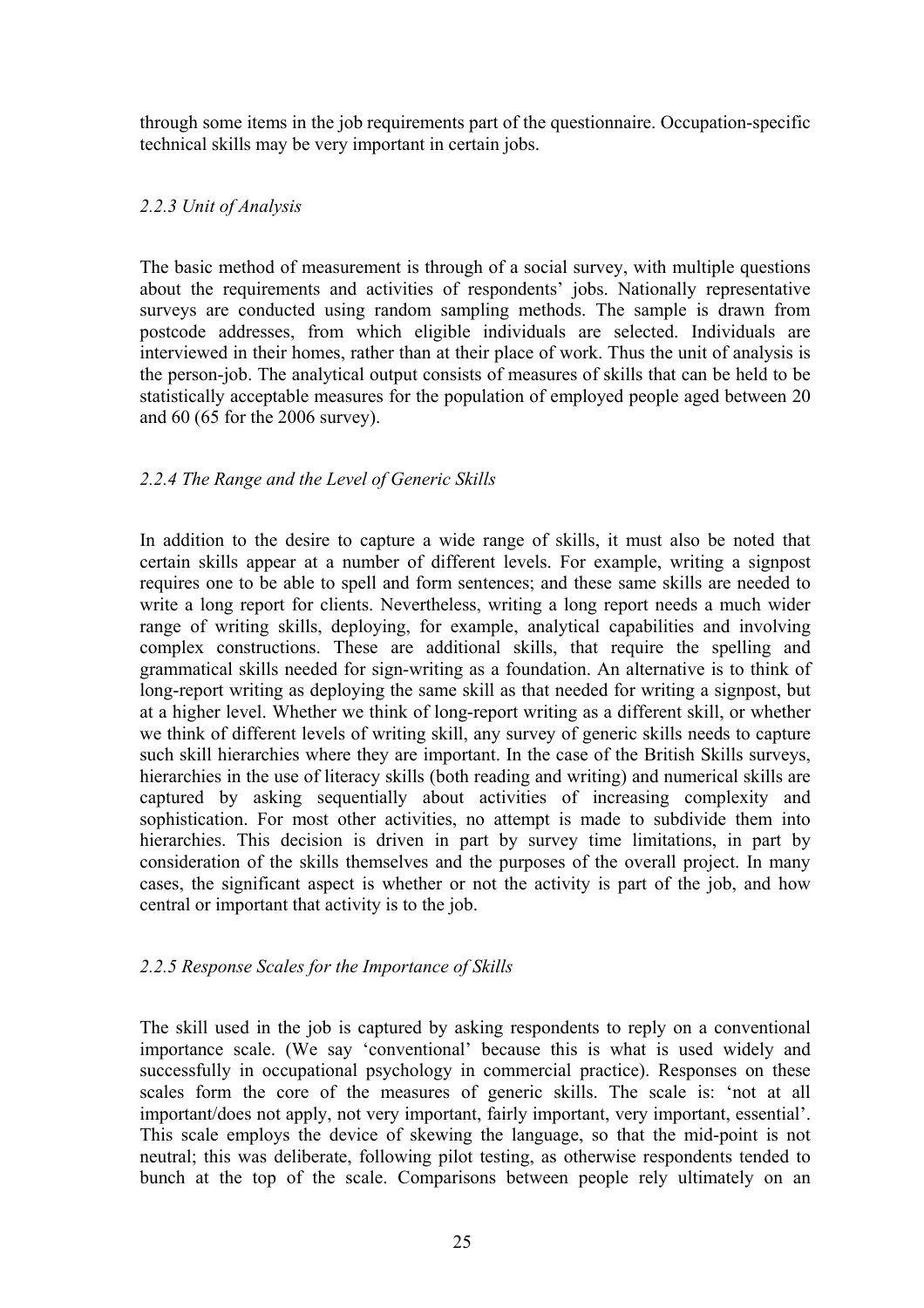assumption that there is a common understanding of the notion of 'importance' among respondents and between respondents and researchers.

### **2.3 Innovations in the 2006 Skills Survey**

There are five main ways in which the 2006 survey makes innovations compared with the 2001 survey.

First, the new questionnaire includes some questions on individuals' motivations and attitudes. The issues of the centrality of work in people's lives, their motivation at work and their preferences with respect to jobs and careers have been of core interest in the social science literature for several decades. Through the light they shed on barriers to social mobility, they are also of central importance for policy concern with the factors affecting social integration and social cohesion. But progress has been very severely hampered by lack of adequate data and by the failure to connect these issues properly to the changing nature of work. The new survey makes it possible to take a major step forward in understanding these issues.

Second, the range of skill domains included in the job requirements analysis has been extended, to include aesthetic and emotional skills. This extension reflects a number of case studies and theoretical arguments within sociology that suggest that these skills have become especially important in service industries, and may have a bearing on gender disparities at the workplace (Nickson *et al*., 2003; Korczynski, 2005; Payne, 2006).

Third, the questions on training have been altered to focus on training that took place in the year leading up to interview, and questions surrounding the motivation for this training have been included for the first time. The intention is to gain more thorough information about the extent and forms of skill acquisition currently taking place in respondents' jobs.

A fourth innovation is that the target sample has been expanded to include all those in employment aged between 20 and 65. The previous surveys had restricted the sample to those between 20 and 60. It was felt that now, with pressure for all people to retire later, and especially women, it was important to gain a picture of the sorts of jobs being done by people in their early sixties. This innovation means that the trend analyses in this Report, involving comparisons with earlier surveys, are confined to those aged 20 to 60, while the distributional picture in 2006 includes the whole age range 20 to 65.

Last but not least, the sampling procedures included provision to over-sample in five areas: Scotland, the Highlands & Islands in particular, Wales, the East Midlands and Northern Ireland. In previous surveys, these areas had either been excluded (in the case of Northern Ireland and the Highlands & Islands), or simply included as part of the main sample which meant that the achieved sample sizes available for analyses were too restrictive to permit disaggregated analyses within areas. Moreover, in these 'boost sample' regions, the sampling in the 2006 survey has been designed to generate representative overall samples when taken together with the 'core' sample respondents. In previous years, samples were designed to be representative for Britain as a whole, but not necessarily within particular regions or countries. As will be seen below, this has meant that it is potentially unreliable to compare across time for particular regions (see below).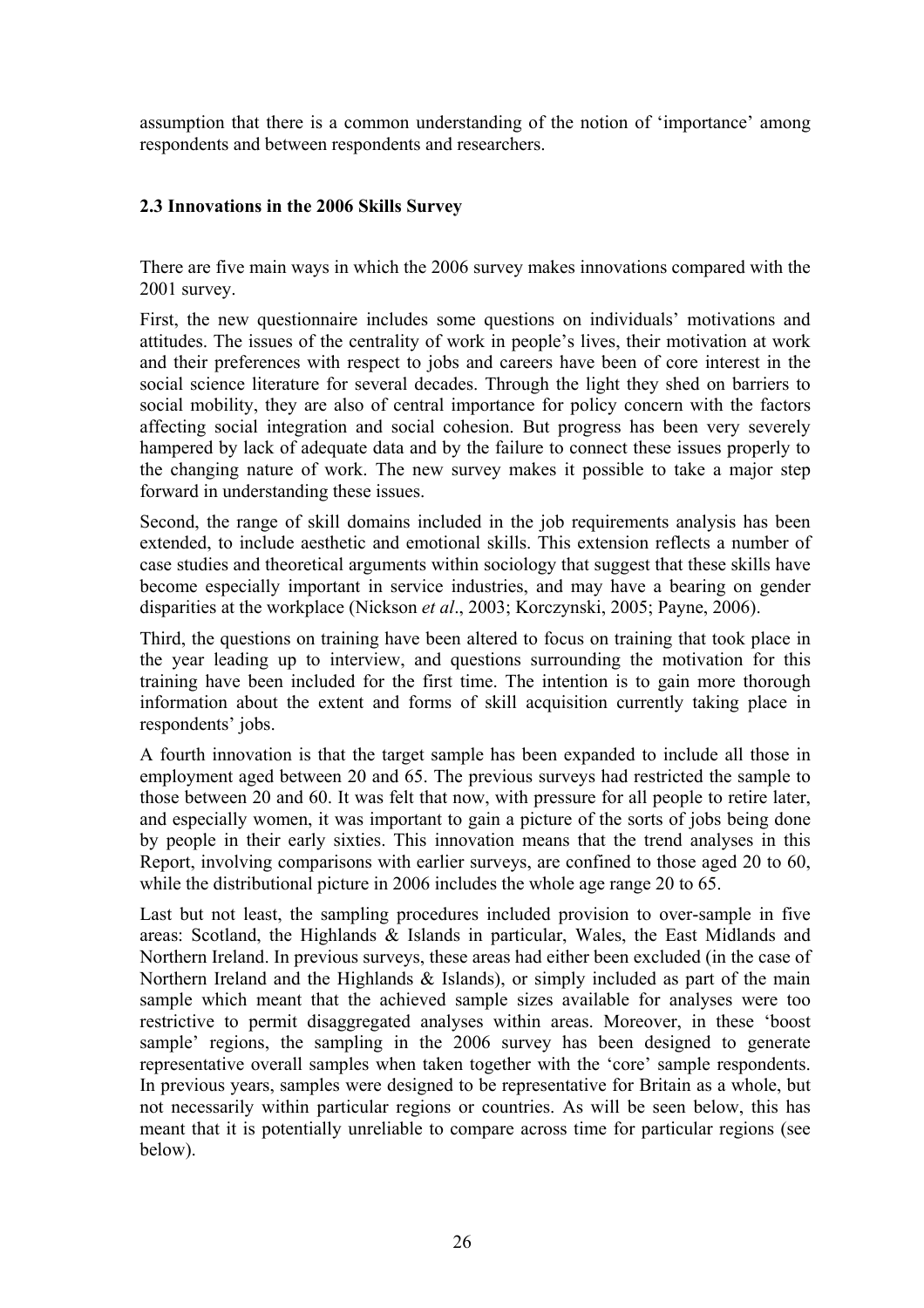### **2.4 Questionnaire Content**

The broad outline of the topics covered in the questionnaire is as follows:

- BLOCK A: Checking Eligibility (age and whether in paid work in the last 7 days)
- BLOCK B: Broad Questions about the Job
- BLOCK C: Detailed Job Analysis Questions
- BLOCK D: Computing Skills and Qualifications Questions
- BLOCK F: Work Attitudes
- BLOCK E: The Organisation
- BLOCK G: Pay Questions
- BLOCK H: The Job Five Years Ago
- BLOCK J: Recent Training, Skill Changes and Future Perspectives
- BLOCK K: Personal Details and Measures of Well-Being at Work
- BLOCK Q: Details of Employing Organisation and Conclusion

The ordering above, with Block F coming before Block E, comes from a design preference about question ordering, combined with the requirement for continuity in variable names with earlier surveys to aid analysis.

### **2.5 Survey Methods and Outcomes**

The 2006 Skills Survey replicated many aspects of the two previous Skills Surveys in the series carried out in 1997 and 2001. Replication with the 2001 survey included the methods of sample selection and the main elements of the questionnaire. By these means comparability between the three surveys was maximised.

At the same time as maintaining a strong element of comparability between surveys, we were also keen to introduce new themes including individuals' work motivations and attitudes, aesthetic and emotional skills, and the usefulness of training in skill acquisition. Many of these questions have not been used before and so we cognitively tested 12 key questions on a sample of employees (see BMRB, 2006: Appendix B). As a result, these questions were either confirmed as conveying the meaning intended by the research team, adapted or, in some cases, abandoned as likely to generate misleading responses. These cognitive interviews were followed by a pilot survey of 60 respondents, which tested the procedures of the survey and led to further refinements of the questions.

The fieldwork for the 2006 Skills Survey was conducted through computer-aided personal interview (CAPI). Sample selection was based on a conventional multi-stage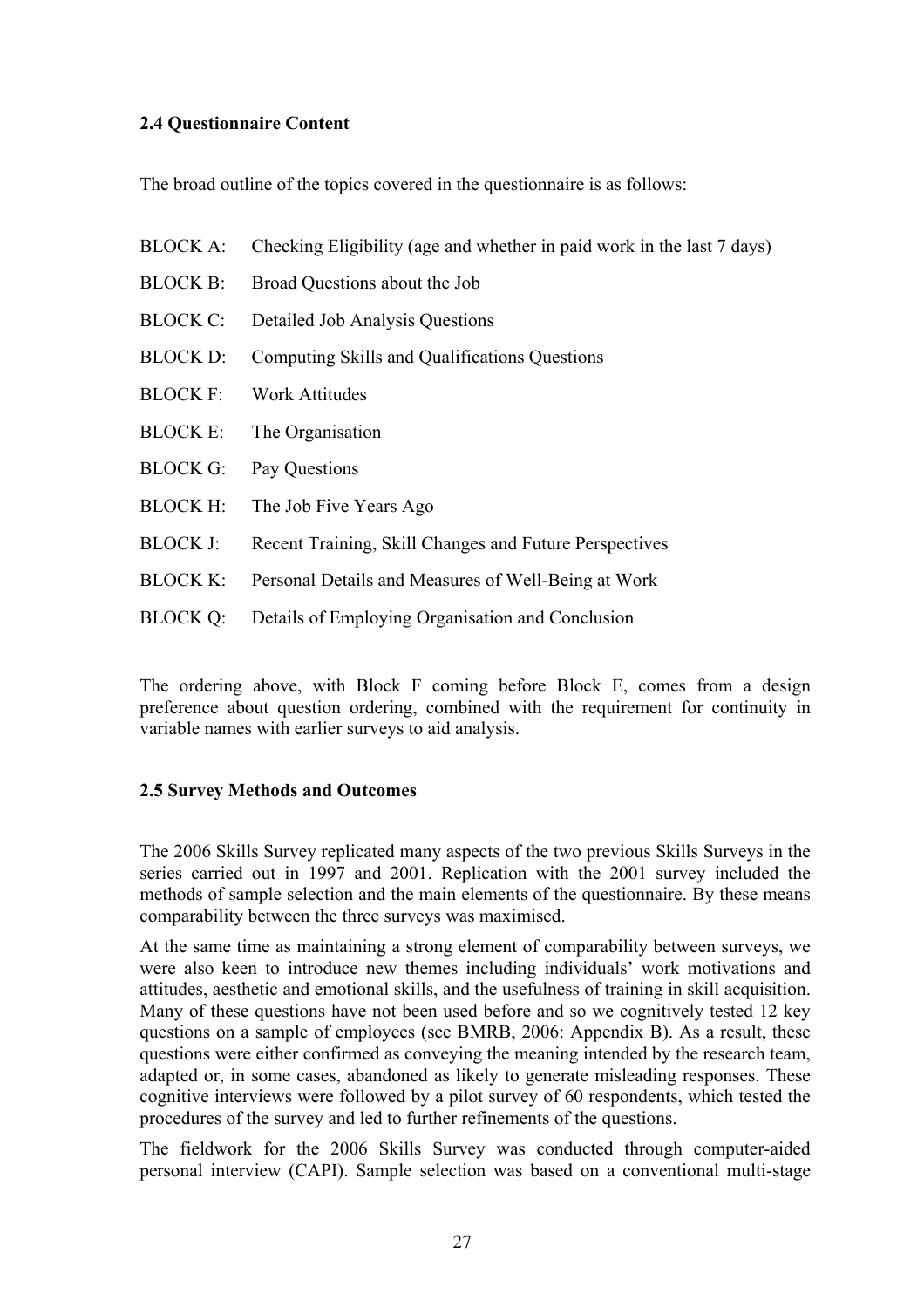design with addresses eventually being drawn from a random start point within each of the 297 geographical boundaries selected (in most cases, postcode sectors). Sampling was carried out in two stages. First, a 'core' sample was selected, designed to form a representative sample of eligible persons in Britain, excluding those living north of the Caledonian Canal. The aim was to generate a sample that would be comparable to that obtained in the previous surveys. Second, a 'boost' sample was selected, which would increase the number of achieved interviews in Scotland, Wales and the East Midlands, and also generate data points in the Highlands & Islands and in Northern Ireland. The additional sampling points selected for each of the boost areas were designed so that the aggregate sample ('core' plus 'boost') would be representative within each of the boost areas. The interviews in the East Midlands were carried out between March 2006 and February 2007, with all the 'core' sample interviews being completed by 4 October.

Considerable effort was devoted to maximising the response rate, including the re-issuing of 6,674 addresses across the UK which initially failed to produce an interview. A total of 7,787 productive interviews with individuals aged 20-65 years old and in work were conducted. There were 1,101 interviews in the East Midlands. These cases comprised 379 cases in the 'core' sample (which were used for analyses in Felstead *et al*. (2007), and 722 cases in the boost sample. Across the UK this achieved number of interviews gave a 'net response rate' of 56%, and a 'gross response rate' of 62%, the difference depending on the assumptions made about the eligibility of households that could not be screened. Within the boost sample, the net and gross response rates were, respectively, 56% and 65%, in the East Midlands. These response rates are lower than those achieved for the 2001 Skills Survey. However, the decline is in line with falling response rates to similar surveys such as the Labour Force Survey.

Weights were computed to take into account the differential probabilities of sample selection according to the number of dwelling units at each issued address, the number of eligible interview respondents (Kish weight), and the oversampling of the boost areas. Further analysis was carried out on the representativeness of the achieved sample. The distribution of the achieved sample was compared with the Labour Force Survey for the UK as a whole and separately for the East Midlands (see Techincal Annexe), according to sex, age, ethnicity, working time, occupation and industry, and found to be acceptably close. However, sex and age weights were added to the sample weights in order to correct for a slight under-representation in the sample of men and those in their twenties. With this correction, the result is a high quality, randomly drawn, data set, with an achieved sample that is representative both for the East Midlands and for the UK as a whole.<sup>5</sup>

It should be noted while that an achieved sample of 1,101 respondents allows us to make robust comparisons with the skill levels reported for England as a whole, cell sizes shrink rapidly when industrial, age and local area comparisons are also sought. In these cases, the sampling errors grow and the precision of the results is reduced.

 $\overline{a}$ 

 $<sup>5</sup>$  We also added a small correction to the weight for the East Midlands cases in the 2001 Skills Survey,</sup> in order to correct for an over-representation of males in that survey and region; this correction is only relevant in respect of the findings on trends reported below.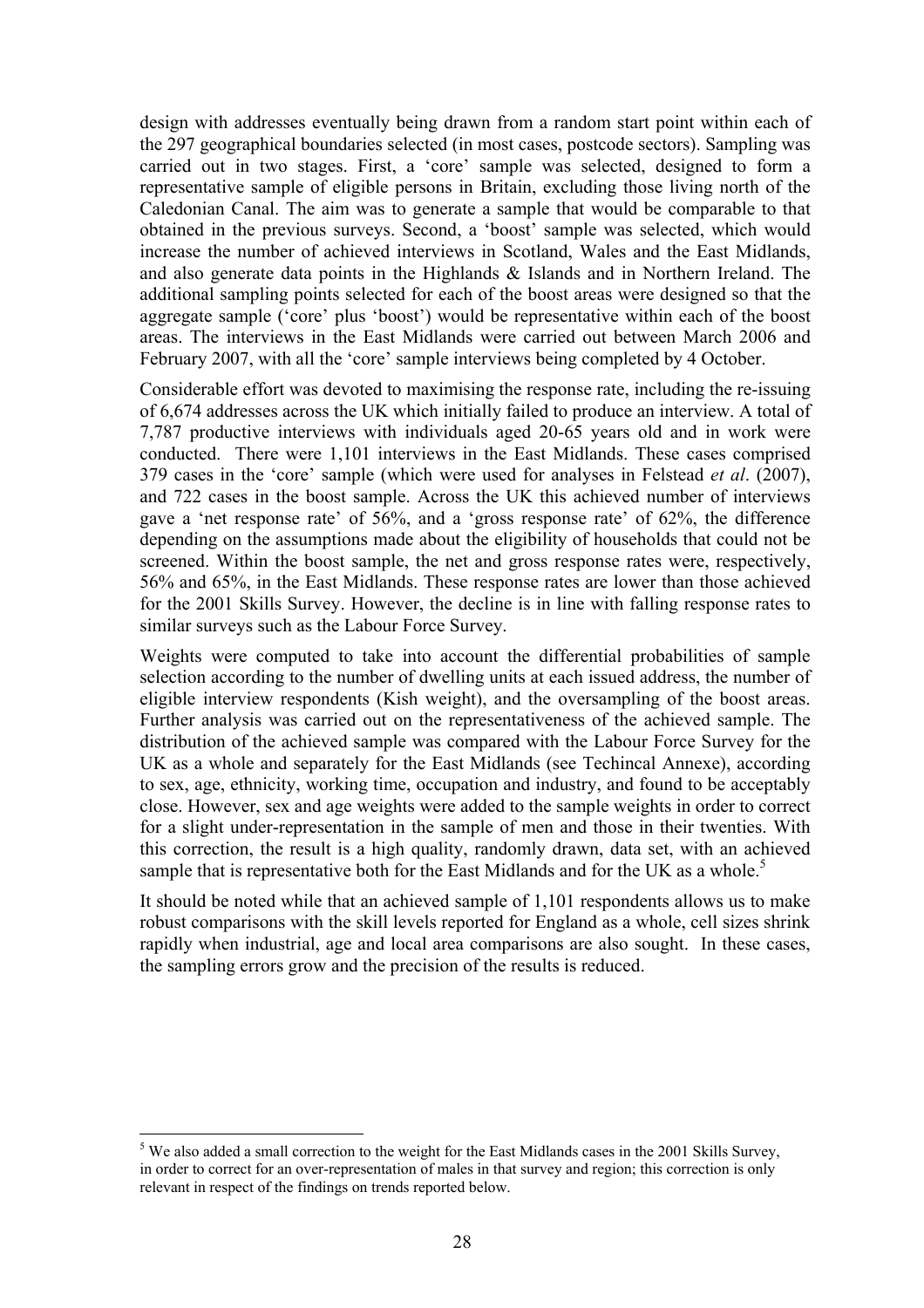### **CHAPTER 3: BROAD SKILLS**

### **3.1 Introduction**

In this chapter, we examine the distribution of and trends in 'broad skills' using data from the Skills Survey data series. The chapter is divided into three substantive sections. First, we outline the instruments used to gauge the ability level and capacities required by those in employment. We refer to these as 'broad skills' since they are proxies rather than direct measures. Our measure of 'generic skills', on the other hand, is designed to collect data on activities actually carried out by individuals at work (see Chapter 5). The second section of the chapter examines the distribution of broad skills in the East Midlands in 2006 in order to highlight the relative skill position of groups of workers, occupations or industries. The third section of the chapter extends this analysis by comparing the 2006 results with the results from earlier surveys carried out in 1997 and 2001. This allows us to plot the changes in broad skills in the East Midlands over nearly a decade. In addition, the section compares the skill trend for the East Midlands with trajectory of skill change experienced elsewhere in England over the same period. The chapter ends with a short summary of our findings.

### **3.2 Measuring Broad Skills**

A common way of measuring skills is to examine the stock of qualifications held by the workforce. Data sets such as the Labour Force Survey and their equivalents in other countries make this type of analysis possible on a regular basis. One aspect of the skills debate, therefore, has been to compare the qualifications of the British workforce with those of competitor nations. While this is a complex and difficult task since adjustments have to be made which take into account different qualification standards, norms and scope between nations, several studies have adopted such an approach (e.g. DfEE and Cabinet Office, 1996; HM Treasury, 2005). This type of research identifies the strengths and weaknesses of the British educational system. Its strength lies in the production of graduates – approaching a quarter of the population now have qualifications above National Vocational Qualification (NVQ) level 3, a proportion which has more than doubled over the last decade. However, the UK has proportionately more people with low qualification levels than many of its major comparators and is ranked  $18<sup>th</sup>$  across the Organisation for Economic Co-operation and Development (OECD) on this measure. Five million people have no formal qualifications at all (HM Treasury, 2005: 40). It also has a smaller than average proportion of people with intermediate-level qualifications which puts it  $20^{th}$  out of the 30 countries in the OECD (HM Treasury, 2005: 43).

However, such an approach is focused exclusively on the supply of skills as proxied by qualifications. Although it is possible to examine the qualifications held by those actually in employment, the match between the qualifications held by jobholder and the qualifications their employers and their jobs require is likely to be less than perfect. We therefore need accurate data on the qualifications that are required for each job. Moreover, an academic or a vocational qualification may be only a loose proxy for the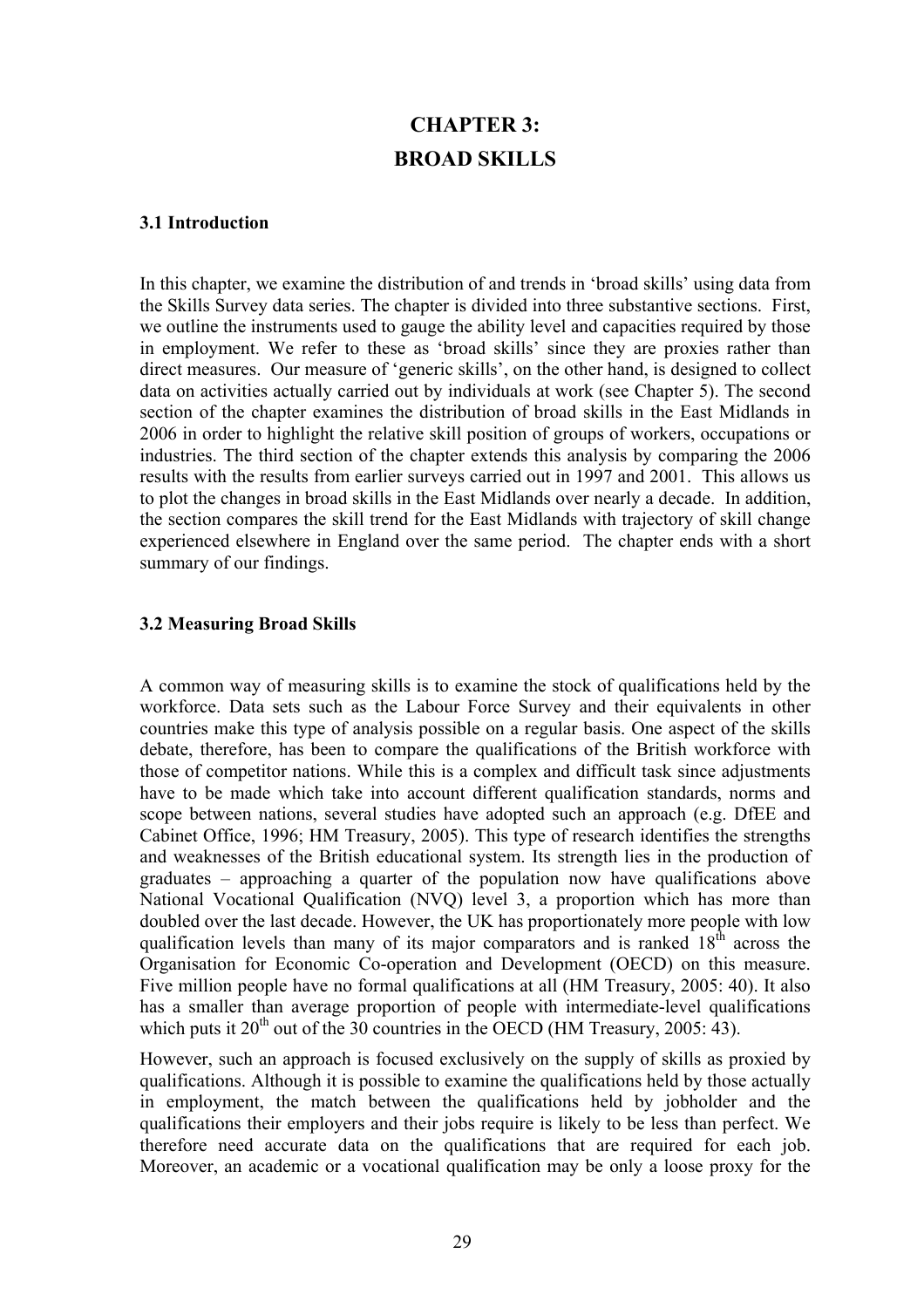skills and abilities that an individual possesses. There is a need for other broad measures of job skills to supplement the measure derived from the qualifications needed to get jobs.

The Skills Survey series contains measures both of the qualifications held by jobholder, and of three separate measures of the broad skills required in the job. Collecting three broad measures of the skills required for jobs recognises that skills are acquired in different ways, and that it is important therefore to have a multi-dimensional picture rather than any single measure. The series therefore collected information on:

- the qualifications required to get the job;
- the length of training for the type of work undertaken;
- the time taken to learn to do the job well.

These broad skill measures have been successfully tested in previous surveys. By repeating the same questions (word-for-word and prompt-for-prompt) a firm basis from which to make comparisons over time was secured. In addition, when presenting the results in this chapter (and elsewhere) we are careful to compare samples with common eligibility thresholds. So, when the 2006 results are presented in isolation the data calculations are based on the 20-65 year old respondents who comprised the 2006 sample, whereas when the 2006 results are set alongside those for 1997 and 2001 our calculations are based on the 20-60 year old sample. Hence, the 2006 results differ according to whether the 61-65 year olds are included in the calculations or not.

The Skills Survey series collects data on three broad skill dimensions. First, each respondent to the surveys was asked to judge what qualifications would be required to get his or her current job in today's labour market. They were asked: 'If they were applying today, what qualifications, if any, would someone need to *get* the type of job you have now?' A range of qualification options was given. From this, the highest qualification level ranked by NVQ equivalents was derived. Hence, the responses were grouped into five categories, with the top category (level 4) further sub-divided into degrees and professional qualifications. As a summary measure of the entire scale, the Required Qualifications Index was derived ranging from zero to four, corresponding to the five qualification levels.

However, changes in required qualifications may also arise from the use of qualifications by employers to screen job applicants and hence might not reflect genuine changes in job demands. To assess this possibility, respondents were asked a follow-up question: 'How necessary do you think it is to possess *those* qualifications to *do* your job competently?' The responses to this question can be used to tease out the necessity of the qualifications required to carry out the work tasks involved in the job and has been used in some of the analysis that follows (see Table 3.10).

The estimates of the qualifications required to get jobs (as perceived by jobholders) can be compared with the supply of qualifications available in the labour market. Using evidence drawn from the contemporaneous spring and summer 2006 Labour Force Survey the profile of skills supply among the economically active can be mapped, the Vacancies Survey for the equivalent months can provide data on the level of unmet labour demand (ONS, 2006; Williams, 2004a) and data from the 2006 Skills Survey can be used to estimate the number of jobs requiring a particular level of qualification on entry (for more detail see Table 3.4). By restricting these three sources of data to the relevant 20-65 year old British population (however, the vacancy data cannot be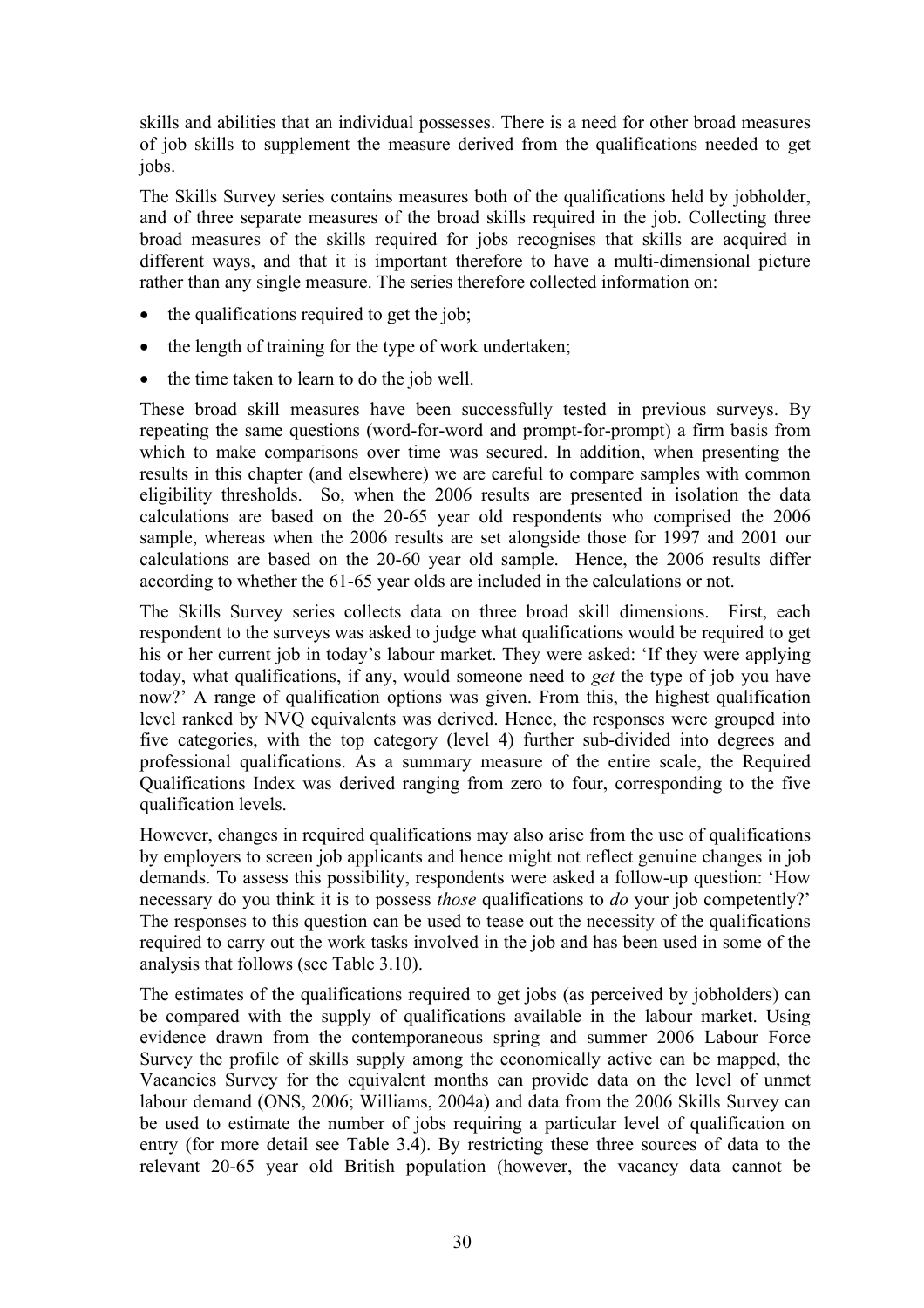restricted in this way as vacancies are open to all irrespective of age), it is possible to identify at which levels in the qualification hierarchy the aggregate qualification requirements and qualifications supply are in equilibrium and where, if at all, they are out of step with one another. However, in these analyses it should be remembered that required qualifications are merely one aspect used in recruitment, and are only one measure of the complex skills needed in jobs. Other factors such as experience, natural ability and motivation also play a part and give further insights into the demands of the job.

A second broad skill measure is based on responses to a series of questions on the length of training time required for the particular type of work carried out by respondents. It is based on the premise that the training time required for different jobs reflects various ability levels and knowledge demanded by contrasting types of work. Respondents were asked: 'Since completing full-time education, have you ever had, or are you currently undertaking, training for the type of work that you currently do?' If 'yes', 'How long, in total, did (or will) that training last?' If training was still on-going respondents were asked to estimate how long it would take. For the purposes of presentation, we examine the proportions reporting 'short' (less than three months) and 'long' (over two years) training times i.e. the points at either end of the continuum. We also use a summary measure of the complete range of options allowed, ranging from zero to six, entitled the Training Time Index. We report the average Training Time Index for various groups.

The third broad skill measure is similarly constructed. Respondents were asked: 'How long did it take for you after you first started doing this type of job to learn to do it well?' If they answered 'still learning' they were asked: 'How long do you *think* it will take?' Again, for the purposes of presentation, we examine the proportions at either end of the continuum – 'short' learning time denoting less than one month and 'long' denoting over two years. The Learning Time Index is a summary measure of all the answers given ranging from one to six. Our basic expectation is that the more skilled jobs take longer to learn. Nevertheless, some ambiguity still remains. It might be the case, for example, that since a better-educated person could learn to do some jobs well more quickly than a person with less education, a high learning time may be a negative rather than a positive indicator of skill. Alternatively, if the job called for manual dexterity, then perhaps the better educated would be slower learners since they may have put more emphasis on the development of their cognitive abilities at the expense of manual skills. However, the analysis that follows confirms our basic expectation that learning time is positively correlated with other skills indicators and provides a reasonable indicator of the skill level demanded of those in work.

### **3.3 Distribution of Broad Skills in the East Midlands in 2006**

Table 3.1 gives the distribution of broad skills according to the gender and job status of the jobholder, as measured in the three ways outlined above. This shows that around a quarter (25.9%) of the jobs in the East Midlands in 2006 required a level 4 or above qualification for entry – that is, a professional qualification such as SRN in nursing, or an undergraduate or post-graduate degree. However, around three out of ten jobs (29.1%) required no qualifications on entry. A similar polarisation of jobs is reflected in the training times respondents reported for their current type of work and the length of time it took to learn to do the job well. For example, over half of jobs in the East Midlands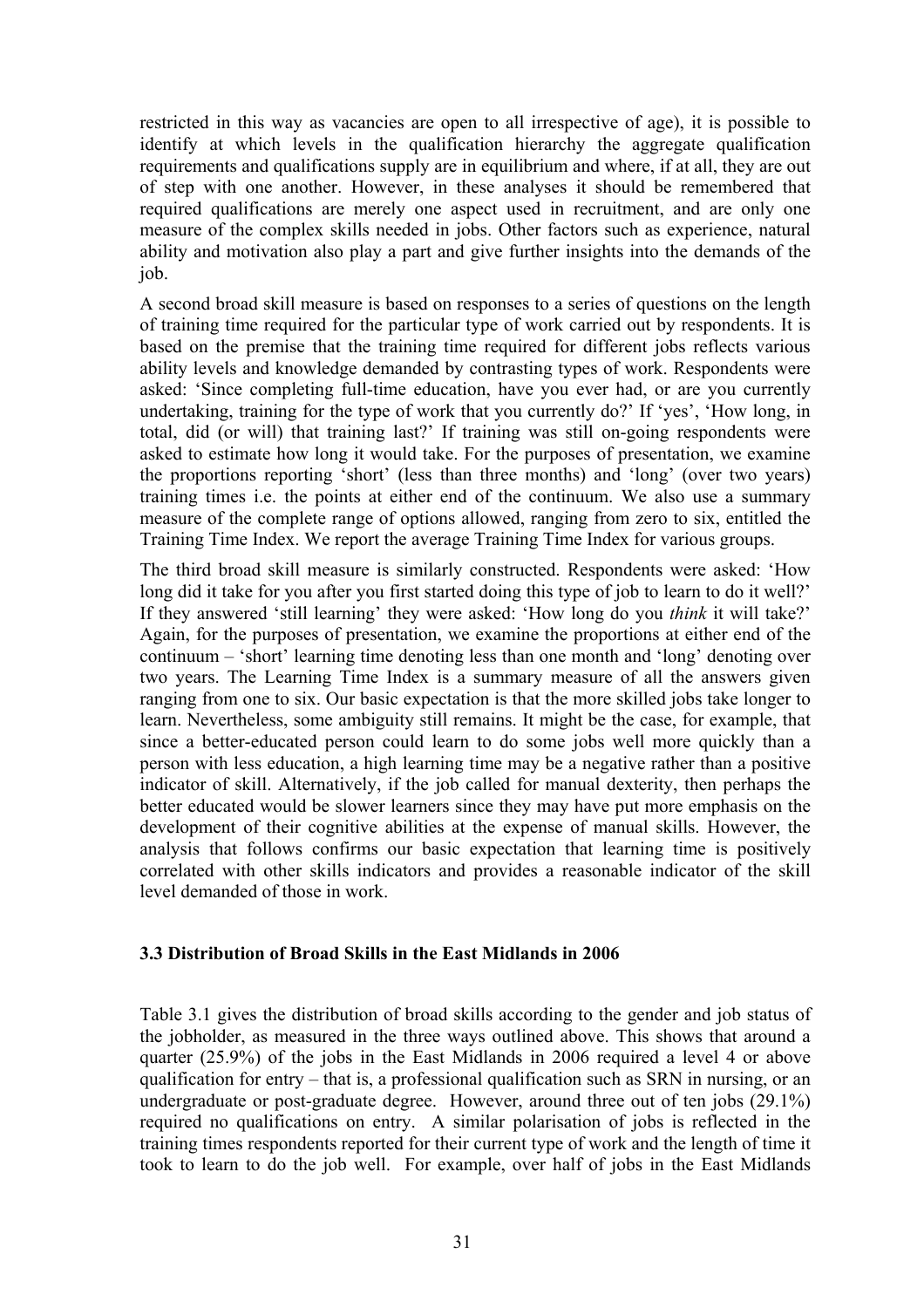(58.6%) were reported as requiring less than three months training time, while a quarter (25.8%) reported training times of over two years. Similarly, some jobs took a long time to do well, while others can be picked up relatively quickly. Over a quarter of jobs (28.8%) could only be done well after spending more than two years in post, but around a fifth (20.1%) could be learnt in under a month.

If anything, men are in more skilled jobs than women in the East Midlands, although the picture is not clear-cut. While men in the East Midlands occupy jobs which require significantly longer to learn to do well, the skill level of their jobs is not superior to women's according to the level of qualifications required on entry and training times associated with these jobs. According to these two broad skills measures, there are no significant differences between the sexes (in fact, women record higher scores on both of these measures).

The picture is much clearer when the jobs of women are examined in terms of the working time. Here, the differences are large and statistically significant across all three measures. The required qualification index for women full-timers, for example, is 2.41 compared to a figure of 1.46 for women who work part-time. This pattern is repeated for the other two broad skills indices and is evident in the component measures of the indices. Just over two out five (41.9%) of female part-timers, for example, report that they do not need a qualification for the job they currently occupy compared to just under a fifth (19.3%) of women who work full-time.

Job skills in the East Midlands are distributed in line with occupational expectations with those at the top of the hierarchy requiring more skills than those at the bottom (see Table 3.2). For example, 'Professionals' have the highest score across all three broad skills indices, whereas those in 'Elementary Occupations' scored the lowest. This means that, on average, 'Professionals' are in jobs that require a level 4 qualification, have a training period of 6-12 months and take 1-2 years to learn to do well. This compares to those in 'Elementary' jobs who, on average, do not need a qualification on entry, undergo training periods of less than one month and are in jobs which take less than three months to learn to do well.

Skills used at work also vary by industry, sector and size of establishment (see Table 3.3). The East Midlands results confirm this pattern. Jobs in smaller workplaces tend to be lower skilled than those where larger numbers of workers are employed. For example, there are considerable differences in the indices for required qualifications and training time according to workplace size. However, the size effect is absent when measured by the average time it takes to learn to do a job well.

Skill differences in the East Midlands are more pronounced when jobs are analysed according to whether they are in the private or public sector. Here, the gaps are considerable. For example, on average public sector jobs require qualifications a full level higher than jobs in the private sector (required qualification index of 2.69 versus 1.66). Similarly, average training times are over three months longer in the public sector compared to the private sector (training time index of 3.34 versus 1.88).

However, the 'Production' versus 'Service' industries distinction produces less clear-cut results. It suggests that on two out of three broad skill measures 'Service' industry jobs are higher skilled, but on one of the measures 'Production' jobs are more skilled. Moreover, in general the differences are relatively modest. It is therefore difficult to state with any certainty whether jobs in the 'Service' or 'Production' part of the East Midlands economy are the more skilled.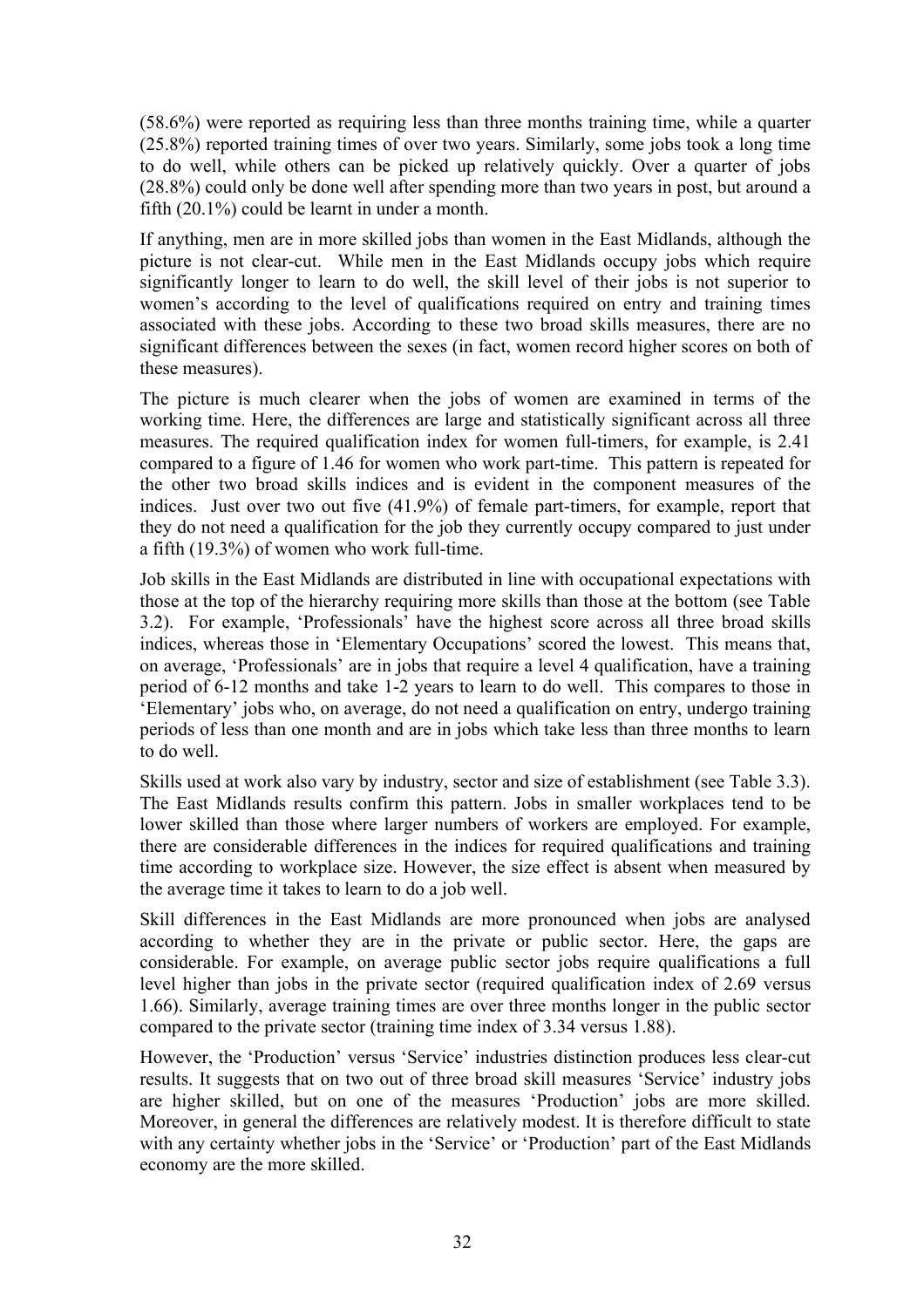Table 3.4 presents estimates of the numbers of jobs including vacancies that require various levels of qualifications to get jobs, alongside the numbers of economically active people holding each level of qualification. We refer to the former as the 'demand' for qualifications, because it is an estimate of employers' demand for labour at each qualification level as perceived by current jobholders. We thus use the conventional assumption that, in a relatively flexible labour market, the actual number of jobs would not remain in the long term above employers' planned demand for qualified labour; and the inclusion of vacancies accounts for sectors where the demand exceeds the current number of jobs. In effect, 'demand' equates to the number of jobs occupied by level of qualification required by new entrants plus an estimate for unfilled posts at each of these levels.

The estimates of demand for qualifications are based on the 2006 Skills Survey evidence for the highest qualification required to get the job respondents occupied at the time of interview. These proportions are grossed up to the numbers of 20-65 year olds recorded to be in work in the East Midlands according to the spring and summer 2006 Labour Force Surveys. It should be remembered that these demand estimates derive from the jobholders' perceptions of the required qualifications, rather than their employers' perceptions. Evidence from elsewhere suggests that line managers' perceptions of the qualification requirements of jobs are on average not substantially different from the perceptions of their subordinates (Green and James, 2001). Nevertheless, it should be noted that qualifications are only loose measures of the demand for different skill levels.

The details of the calculation are as follows. In order to provide a complete picture of the demand for labour at each qualification level we need to take into account vacancies in the labour market and apportion these to each of the qualification levels. The numbers (shown in column 3, Table 3.4) are derived from two sources. The first source is the Vacancies Survey which is carried out every month and asks businesses (who have to take part in the survey by law) to report the number of 'unoccupied or soon to be vacated' posts for which recruitment activities – such as placing adverts or approaching potential recruits – have already taken place (Machin, 2003). We take a three-month rolling average covering the months April-September. To produce an East Midlands estimate we divide this figure (594,000) by the proportion of UK jobs held in the East Midlands (7.3% of jobs). Our second source of data is the 2006 Skills Survey. To approximate the qualification levels of these vacancies, we examine the required qualifications of the 2006 East Midlands respondents who were new appointees (i.e. job tenure of one year or less – this captures 123 respondents). These proportions are multiplied by the total number of vacancies available to produce estimates of vacancies by qualification level.

By adding the number of jobs and vacancies at each of the qualification levels, we estimate the total demand for labour in the East Midlands according to the level of certification required on entry. This is shown in column 4 in Table 3.4 and is headed 'Total demand'.

Estimates of the supply of qualifications are more straightforward. These are based on the spring and summer 2006 Labour Force Surveys and cover 20-65 year olds who were economically active in Britain at the time of interview. The table gives in column 5 a breakdown of the supply of individuals qualified at each level whether in, or actively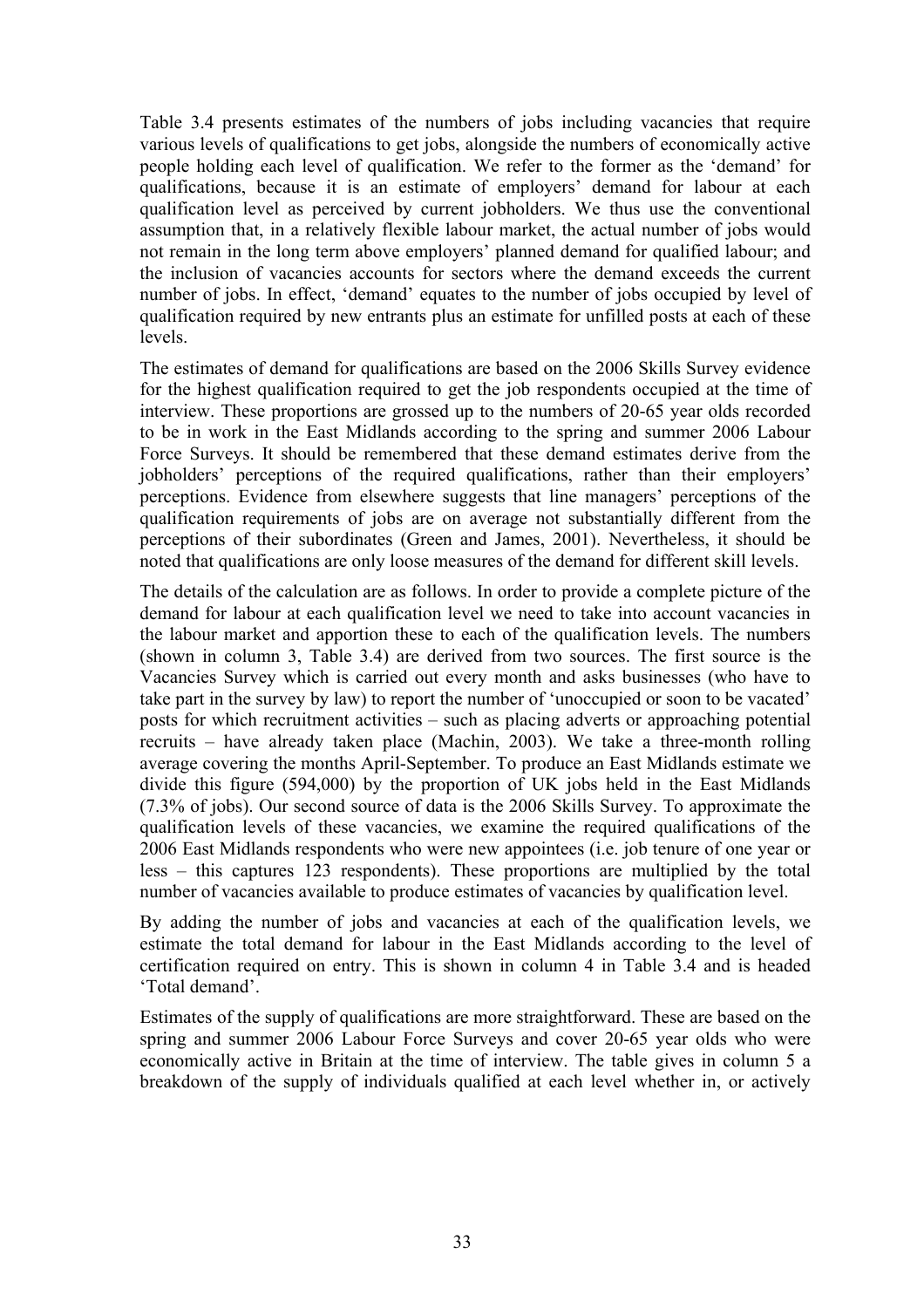seeking, work. These data have been categorised in the same qualification groups as the demand data derived from the 2006 Skills Survey.<sup>6</sup>

Table 3.4 provides estimates of the numbers of jobs requiring qualifications ranging from level 4 or above to none against the numbers of people who report holding these qualifications. This provides a balance sheet of qualifications demand and qualifications supply. On this evidence, there are 87,000 more people with level 4 or above qualifications than there are jobs requiring this level of qualification on entry. The qualification demand-supply discrepancy is higher at level 3 and level 2 qualifications (159,000 and 117,000 more people than jobs respectively). On the other hand, the data suggest that there are many more people with qualifications of any level than there are jobs that require qualifications for entry. Estimates from the 2006 Skills Survey show that there are 580,000 jobs in the East Midlands that do not require qualifications on entry. However, there are only 189,000 people who possess no qualifications to their name. While this suggests that the educational system has been successful in increasing the qualification level of the economically active population, the demands of the economy have not kept pace with this success.

For comparative purposes, Table 3.5 presents the qualification demand and supply balance sheet for the UK as a whole. However, while comparison of the absolute figures may be of some interest, comparison of the percentage point differences are more meaningful since these results provide a comparative analysis which takes into account the different sizes of the East Midlands and UK economies. Table 3.6 presents these results. It shows that that the qualifications balance sheet in the East Midlands mirrors that of the UK as a whole. For example, while the East Midlands has a slightly lower proportion of people with level 4 or above qualifications – 29.6% as opposed to 32.8% in the UK as a whole – the demand for these qualifications is correspondingly lower by around three percentage points. The gap between the demand for and supply of level 4 qualifications in the East Midlands and the UK is therefore broadly comparable. This is repeated for most other qualification levels. However, the gap is a little larger for lower level qualifications. For example, the East Midlands economy does have proportionately more jobs that require no qualifications to enter than the UK, although it has a similar proportion of unqualified people from which to draw (see Table 3.6).

### **3.4 Changes in Broad Skills in the East Midlands and England, 1997-2006**

Another key issue is how broad skills have changed over time and whether the East Midlands's skills trajectory is any different from England as a whole. Table 3.7 tracks how broad skills have changed in the East Midlands over the 1997 to 2006 period. It shows three data points with the figures for England as a whole in parentheses.

Overall, the data show that jobs in the East Midlands have seen an increase in their skill content over time. For example, jobs requiring degrees for entry have rose from one in ten (10.4%) in 1997 to around one in six (16.9%) in 2006. Similarly, the proportion of jobs requiring more than two years training for the current type of work rose from over a fifth (21.9%) 1997 to around a quarter (25.5%) in 2006.

 $\overline{a}$ 

<sup>&</sup>lt;sup>6</sup> Details are given in the notes to Table 3.4. These supply and demand estimates do not take account of the supply of economically active people and the available jobs for people over 65 and below 20. Nor is account taken of the fact that a small proportion of people (around 6%) hold second jobs.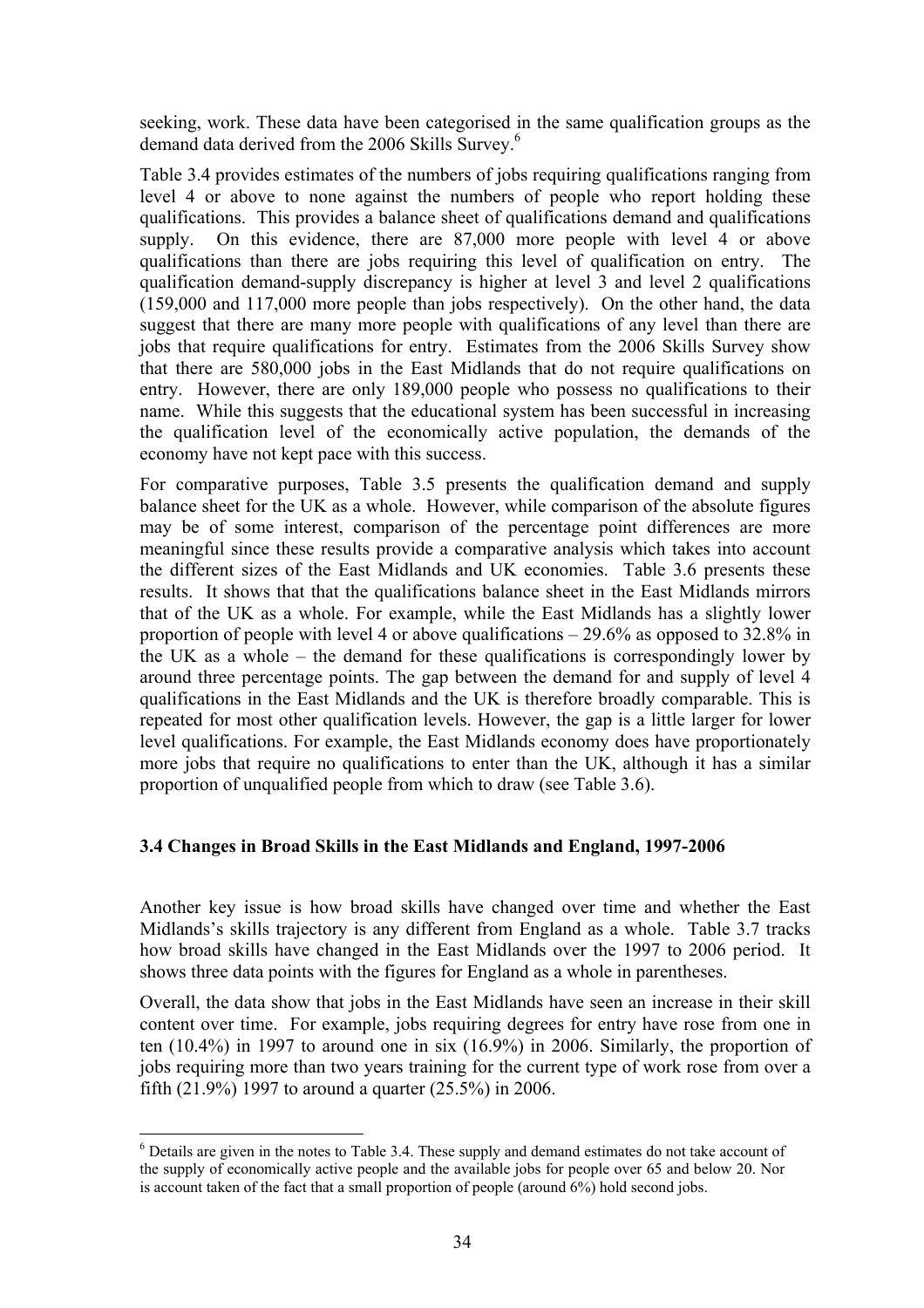Skill change in England over the last decade has been more modest. The data presented in Table 3.7 suggest that the trajectory and pace of skill change in the East Midlands over the 1997-2006 period has been faster than that recorded for England as a whole. For example, the required qualification index (a summary measure of the level of qualifications required for job entry) rose in the East Midlands from 1.61 in 1997 to 2.01 in 2006, while in England it rose from 1.91 to 2.10. A similar pattern is evident for the learning time index which rose more steeply in the East Midlands than in England. Similarly, the training index rose more sharply in the East Midlands compared to its movement in England as a whole. Nevertheless, there is nothing – according to these skill measures – to suggest that the level of skills exercised in jobs in the East Midlands in 2006 is any different to skills level of jobs in England as a whole. For example, only the Training Index is significantly lower in the East Midlands than in the rest of England, the other two indices are on a par with one another.

Table 3.8 reports on whether these changes are statistically significant. Only the rise in the Required Qualification Index for jobs in the East Midlands as well as those in England taken as a whole is statistically significant – driven by a rise in the proportion of jobs requiring degrees on entry and a fall in the proportion requiring no qualifications on entry. Nevertheless, it is also noticeable that the absolute changes in the each of the three indices for the East Midlands are larger than the changes recorded for England as a whole.

Despite a decade of modest change in the skills content of jobs, women living in England as a whole have seen their skills rise significantly. These women have experienced significant increases over the 1997-2006 period in the skills they use at work. Moreover, the skills used by part-time women workers have risen most (cf. Ashton *et al.*, 1999; Felstead *et al*., 2000, 2001; Felstead and Gallie, 2004). However, this pattern of change does not extend to women working in the East Midlands. Their skills have also risen but at a slower rate and at rates falling short of statistical significance. This suggests that skills advances made by women and, in particular, women who work part-time has not taken place in the East Midlands. Nevertheless, one must bear in mind the relative sample sizes involved and larger standard errors for the smaller sample sizes for the East Midlands in 1997 and 2001 (the former made even smaller and the latter even larger by gender and working time disaggregation).

In 2006, almost two-fifths (39.1%) of respondents in the East Midlands reported that their highest qualification was above that required for entry (defined here as 'overqualification'). This represents a rise from the figure reported in 1997 when around one in three respondents (31.7%) reported being 'over-qualified' (see Table 3.9). The East Midlands experience is remarkably similar to that of England as a whole, where 'overqualification' also rose by around eight percentage points.

It is sometimes suggested that, while qualifications may be needed in order to get a job, they may not have been necessary in order to perform the job. This might be because the qualification acts as a signal of general ability, but that the skills acquired in gaining the qualification are not themselves needed to do the job. The usefulness of required qualifications for job performance, as opposed to recruitment, can be examined by analysing the highest qualification required data alongside the responses to the question 'How necessary do you think it is to possess *those* qualifications to *do* your job competently?' The changing responses over time can also be used to assess the extent to which rising qualification requirements – as indicated in Table  $3.10$  – are associated with credentialism on the part of employers. By 'credentialism' we mean a situation in which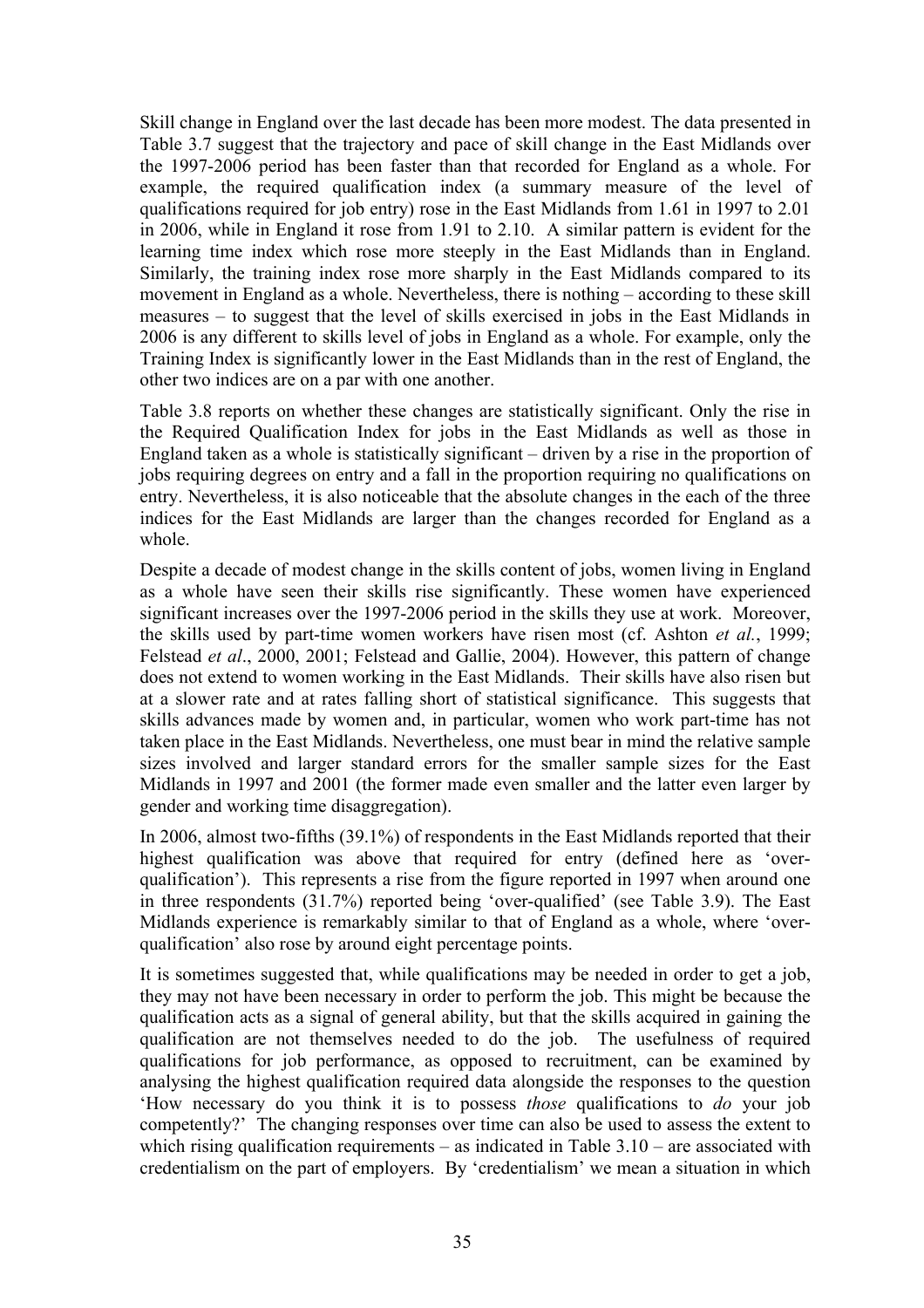employers raise the qualification requirements for jobs even though the skills of the jobs themselves have not risen commensurately. If, at any given qualification level, fewer respondents over time say that the qualifications requirements are necessary, we take this as an indicator that credentialism has taken place.

Overall, the results outlined in Table 3.10 provide reassurance that the qualifications that jobs require are useful in carrying out the work. The qualification necessity index (which summarises the importance of qualifications in doing the job with high scores indicating high levels of importance and vice versa), for example, fell only marginally from 3.10 in the East Midlands in 1997 to 3.04 in 2006. This compares to a similar picture for England suggesting that credentialism cannot explain the growth in the level of qualifications now required to get jobs (as reported by respondents). Instead, we can be reasonably assured that rising qualification requirements are reflective of a rise in the skill level of jobs in the East Midlands and England taken as a whole.

# **3.5 Summary of Main Findings**

- Around a quarter (25.9%) of the jobs in the East Midlands in 2006 required a level 4 or above qualification for entry. However, around three out of ten jobs (29.1%) required no qualifications on entry. A similar polarisation of jobs is reflected in the training times respondents reported for their current type of work – over half of jobs in the East Midlands  $(58.6\%)$  were reported as requiring less than three months training time, while a quarter (25.8%) reported training times of over two years. Similarly, some jobs took a long time to do well, while others can be picked up relatively quickly – over a quarter of jobs (28.8%) could only be done well after spending more than two years in post, but around a fifth (20.1%) could be learnt in under a month.
- If anything, men are in more skilled jobs than women in the East Midlands, although the picture is not clear-cut. While men in the East Midlands occupy jobs which require significantly longer to learn to do well, the skill level of their jobs is not superior to women's according to the level of qualifications required on entry and training times associated with these jobs. According to these two broad skills measures, there are no significant differences between the sexes.
- Job skills in the East Midlands are distributed in line with occupational expectations with those at the top of the hierarchy requiring more skills than those at the bottom. Jobs in smaller workplaces tend to be lower skilled than those where larger numbers of workers are employed, and those in the private sector tend to be lower skilled than those in the public sector.
- The East Midlands has a slightly lower proportion than the UK of people with level 4 or above qualifications – 29.6% as opposed to 32.8%. The demand for these qualifications is correspondingly lower by around three percentage points, so that the gap in the over-supply of level 4 qualifications in the East Midlands and the UK is therefore broadly comparable. This is repeated for most other qualification levels. However, the gap is a little larger for lower level qualifications. For example, the East Midlands economy has proportionately more jobs than the UK that require no qualifications to enter, although it has a similar proportion of unqualified people from which to draw. The discrepancy between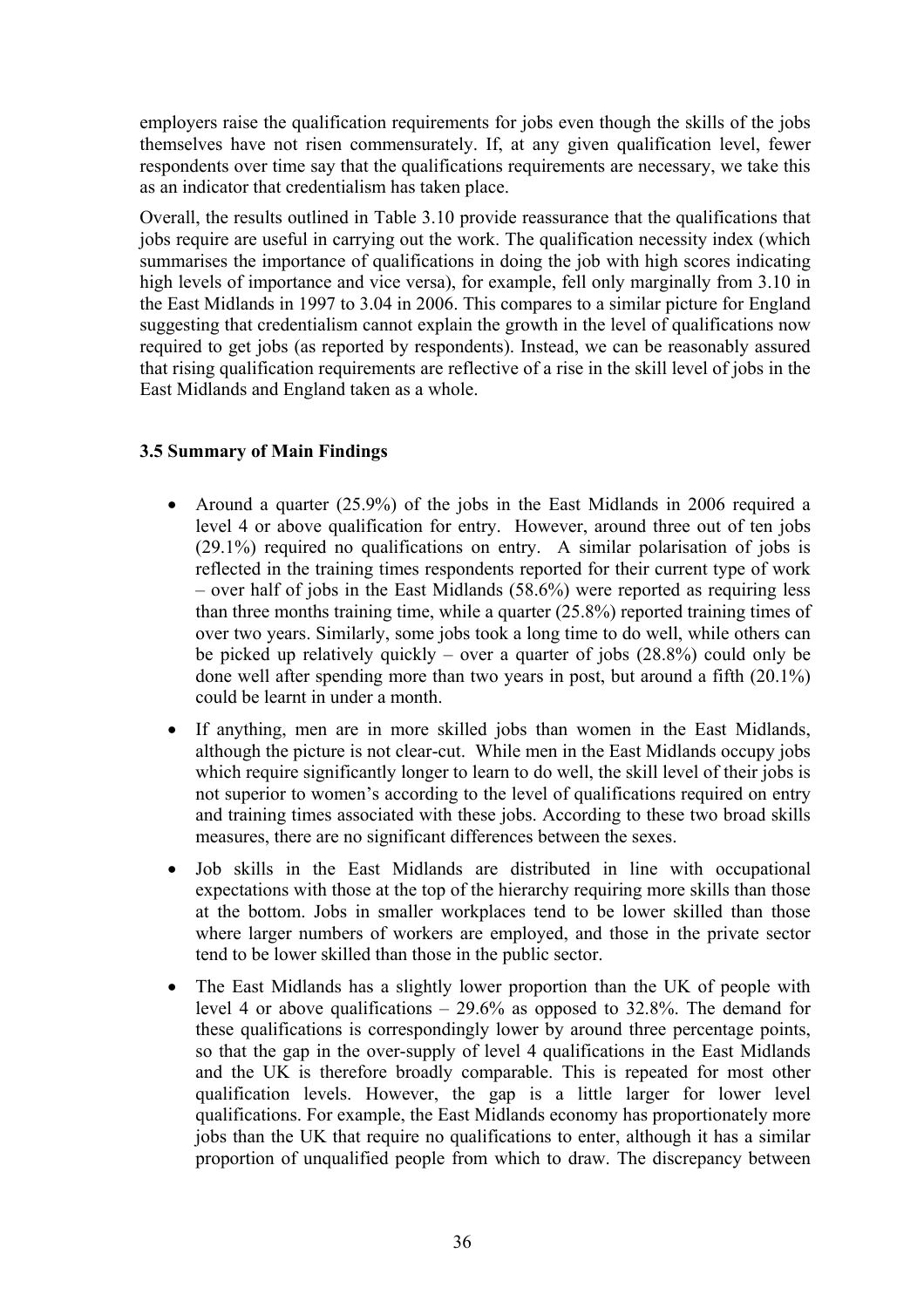demand for no qualification jobs and supply of unqualified labour is therefore proportionately larger in the East Midlands than in the country as a whole.

- Jobs in the East Midlands have seen an increase in their skill content over time. For example, jobs requiring degrees for entry have rose from one in ten (10.4%) in 1997 to around one in six (16.9%) in 2006. Similarly, the proportion of jobs requiring more than two years training for the current type of work rose from over a fifth (21.9%) 1997 to around a quarter (25.5%) in 2006. Skill change in England over the last decade has been more modest. Nevertheless, there is nothing – according to these skill measures – to suggest that the level of skills exercised in jobs in the East Midlands is any different to skills level of jobs in England as a whole.
- Despite a decade of modest change in the skills content of jobs, women living in England as a whole have seen their skills rise significantly. However, this pattern of change does not extend to women working in the East Midlands. Their skills have also risen but at a slower rate and at rates falling short of statistical significance. This suggests that skills advances made by women, and in particular women who work part-time' has not taken place in the East Midlands.
- In 2006, almost two-fifths (39.1%) of respondents in the East Midlands reported that their highest qualification was above that required for entry (defined here as 'over-qualification'). This represents a rise from the figure reported in 1997 when around one in three respondents (31.7%) reported being 'over-qualified'. The East Midlands experience is remarkably to that of England as a whole, where 'overqualification' also rose by around eight percentage points.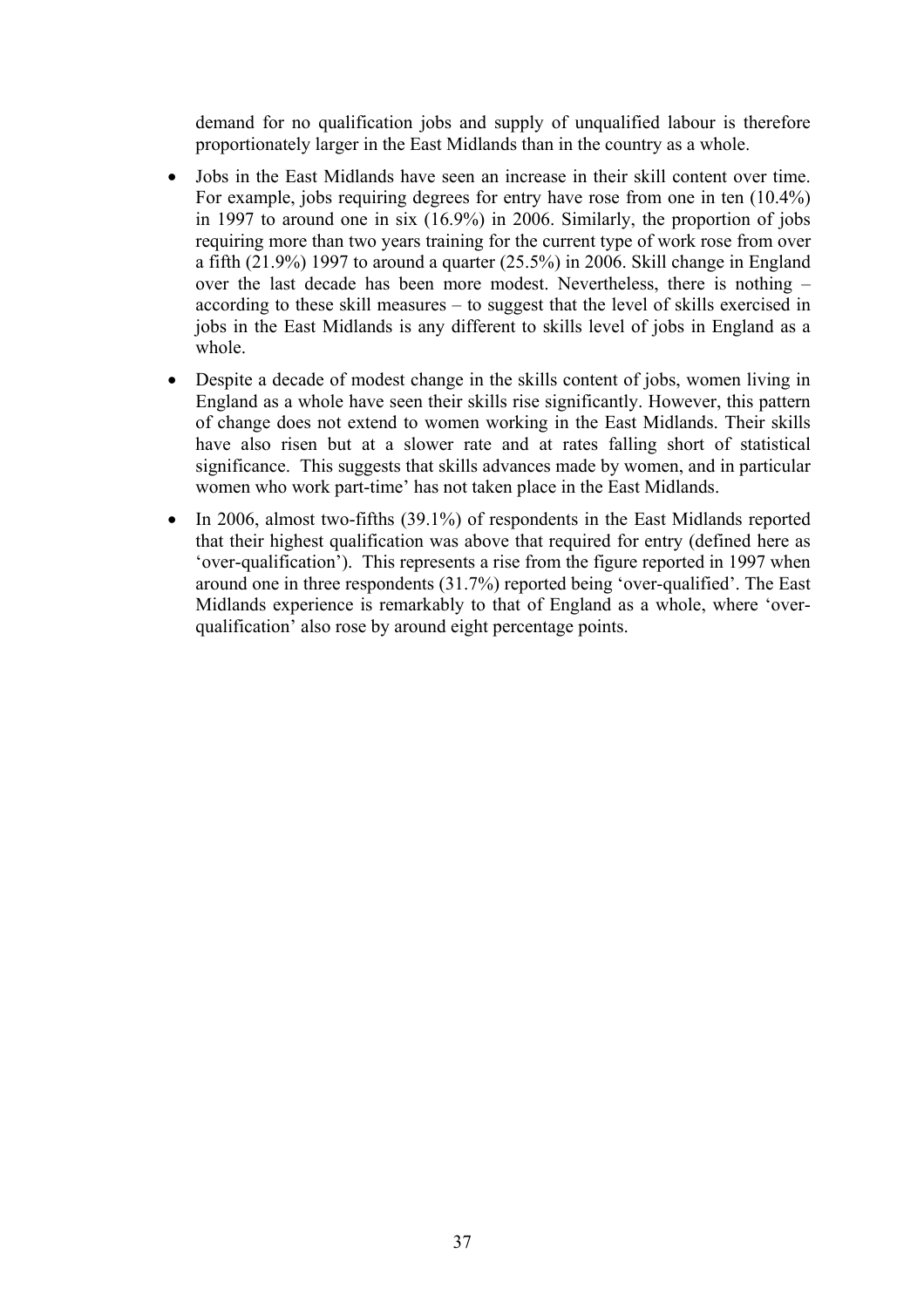## **Table 3.1: Distribution of Broad Skills by Gender and by Full-Time/Part-Time Status, East Midlands, 2006**

| Broad Skills <sup>1</sup>                       | All  | Males | Females                          | Female<br>Full-Time | Female<br>Part-Time |  |
|-------------------------------------------------|------|-------|----------------------------------|---------------------|---------------------|--|
|                                                 |      |       | <b>Sample Percentages/Scores</b> |                     |                     |  |
| (a) Highest Qualification Required <sup>2</sup> |      |       |                                  |                     |                     |  |
| Degrees                                         | 18.9 | 18.3  | 15.3                             | 21.8                | $5.5\dagger$        |  |
| Professional<br>qualifications                  | 9.1  | 8.1   | 10.1                             | 12.5                | $6.6\dagger$        |  |
| Level 4                                         | 25.9 | 26.4  | 25.4                             | 34.3                | 12.0 <sup>†</sup>   |  |
| Level 3                                         | 17.4 | 18.5  | 16.3                             | 17.3                | 14.6                |  |
| Level 2                                         | 17.3 | 12.4  | $22.7*$                          | 22.7                | 22.6                |  |
| Level 1                                         | 10.3 | 12.9  | $7.4*$                           | 6.4                 | 8.8                 |  |
| N <sub>o</sub><br>qualifications                | 29.1 | 29.9  | 28.3                             | 19.3                | 41.9 <sup>†</sup>   |  |
| Required<br>Qualification<br>Index              | 2.01 | 1.99  | 2.03                             | 2.41                | $1.46\dagger$       |  |
| (b) Training Time <sup>3</sup>                  |      |       |                                  |                     |                     |  |
| $>$ 2 years                                     | 25.8 | 25.7  | 25.8                             | 28.7                | 21.4                |  |
| $<$ 3 months                                    | 58.6 | 61.1  | 55.7                             | 50.4                | 63.8†               |  |
| Training Index                                  | 2.37 | 2.25  | 2.50                             | 2.78                | 2.07 <sup>†</sup>   |  |
| (c) Learning Time <sup>4</sup>                  |      |       |                                  |                     |                     |  |
| $>$ 2 years                                     | 28.8 | 33.4  | 23.8*                            | 27.2                | 18.6†               |  |
| $\leq 1$ month                                  | 20.1 | 17.9  | 22.6                             | 15.7                | $33.2$ †            |  |
| Learning Time<br>Index                          | 3.69 | 3.90  | $3.45*$                          | 3.71                | $3.05\dagger$       |  |

*Notes:*

 $* = a$  statistically significant difference between male and female workers ( $p \le 0.05$ )  $\dagger$  = a statistically significant difference between female full-time and female part-time workers  $(p<0.05)$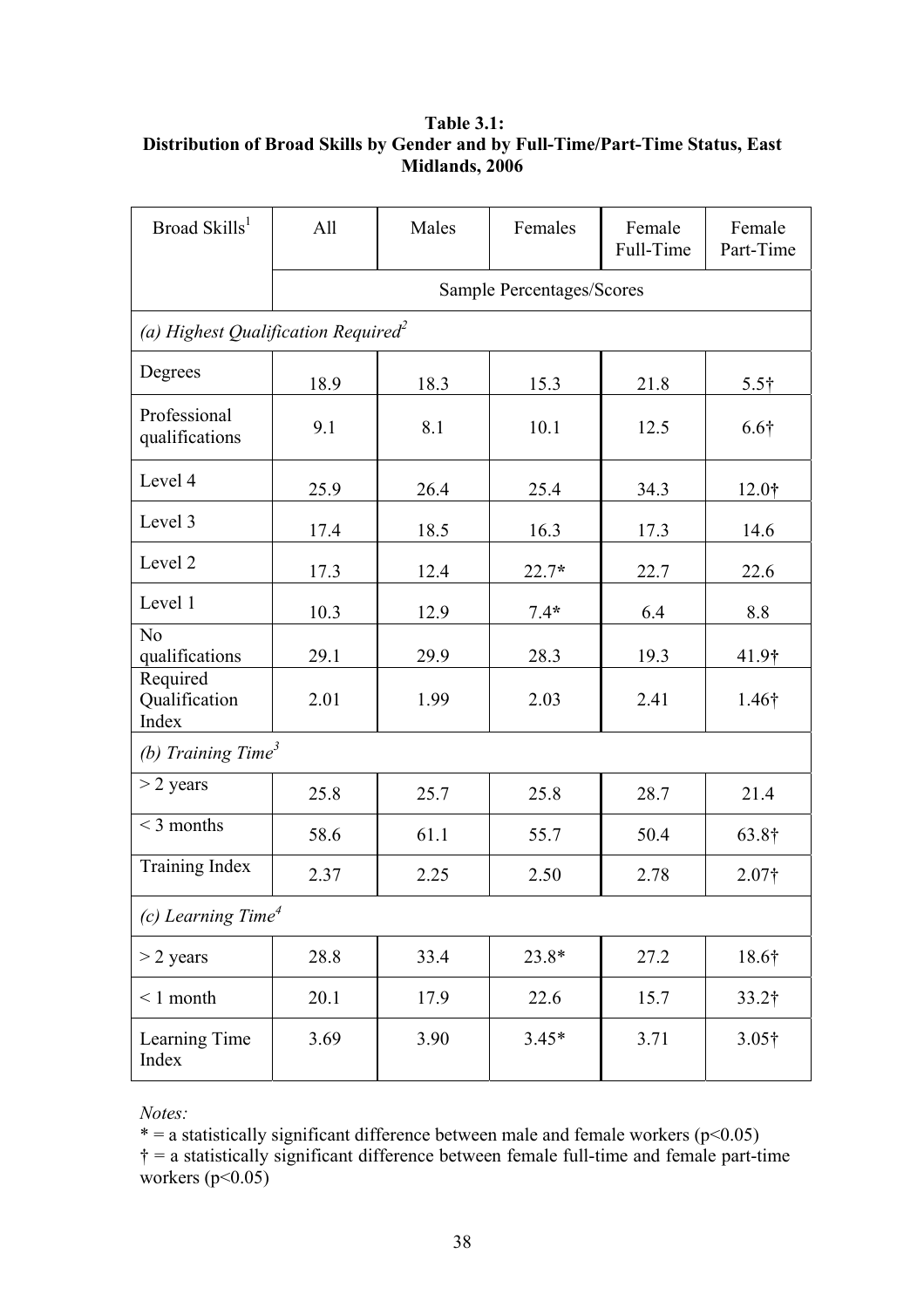1. The data reported here and throughout have been weighted by a factor that takes into account the slight over-representation of women and the under-representation of the 20-29 year old age group. In addition, the data has been weighted to take into account the variation in the number of eligible respondents at each address visited. All calculations exclude missing values. **The 2006 survey collected data on the 20-65 age group, whereas all the other surveys reported here focused on the 20-60 year age group. When the 2006 data are presented the entire age range is reported.** However, appropriate restrictions are made when making comparisons over time.

2. Respondents were asked: 'If they were applying today, what qualifications, if any, would someone need to *get* the type of job you have now?' A range of options was given. From this the highest qualification level, ranked by NVQ equivalents, was derived. The following qualification mapping was applied:

Level 4 or above = masters or PhD degree, university or CNAA degree, other professional (eg, law, medicine), teaching, nursing (eg SCM, RGN, SRN, SEN), NVQ level 4 (or SNVQ4) or HNC/HNC (or SHNC/SHNC); Degree = masters or PhD degree, university or CNAA degree; Professional qualifications = other professional (eg, law, medicine), teaching, nursing (eg SCM, RGN, SRN, SEN), NVQ level 4 (or SNVQ4) or HNC/HNC (or SHNC/SHNC);

Level  $3 = GCE$  'A' level or GNVO advanced, SCE higher or SLC/SUPE higher, certificate of  $6<sup>th</sup>$  year studies, university certificate/diploma (not degree), SCOTVEC national certificate, SCOTBEC/SCOTBEC certificate/diploma, completion of trade apprenticeship, NVQ level 3 (or SNVQ 3) or ONC/OND (or SNC/SND);

Level  $2 = GCSE A^* - C$  or GNVQ intermediate or GCE 'O' level or CSE grade 1 or school certificate of matriculation, SCE standard (1-3)/ordinary (A-C) or SLC/SUPE lower, clerical/commercial (eg typing or bookkeeping), professional qualification without sitting exam, NVO level 2 (or SNVO 2);

Level  $1 = GCSE$  D-G or CSE (other than grade 1) or GNVQ foundation, other, NVQ level 1 (or SNVQ 1); No qualifications = none reported.

• The Required Qualifications Index was calculated from the responses: none=0; level  $1=1$ ; level  $2=2$ ; level  $3=3$ ; and level 4 or above=4.

3. Respondents were asked: 'Since completing full-time education, have you ever had, or are you currently undertaking, training for the type of work that you currently do? Respondents answering 'yes' were then asked: 'How long, in total, did (or will) that training last?' A range of options was given.

• The Training Time Index was calculated from the responses: none=0; less than 1 month=1; 1=3 months=2; 3-6 months=3; 6-12 months=4; 1-2 years=5; and over 2 years=6.

4. Respondents were asked: 'How long did it take for you after you first started doing this type of job to learn to do it well?'.

• The Learning Time Index was calculated from the responses: less than 1 month=1; less than 3 months=2; 3-6 months=3; 6-12 months=4; 1-2 years=5; and over 2 years=6.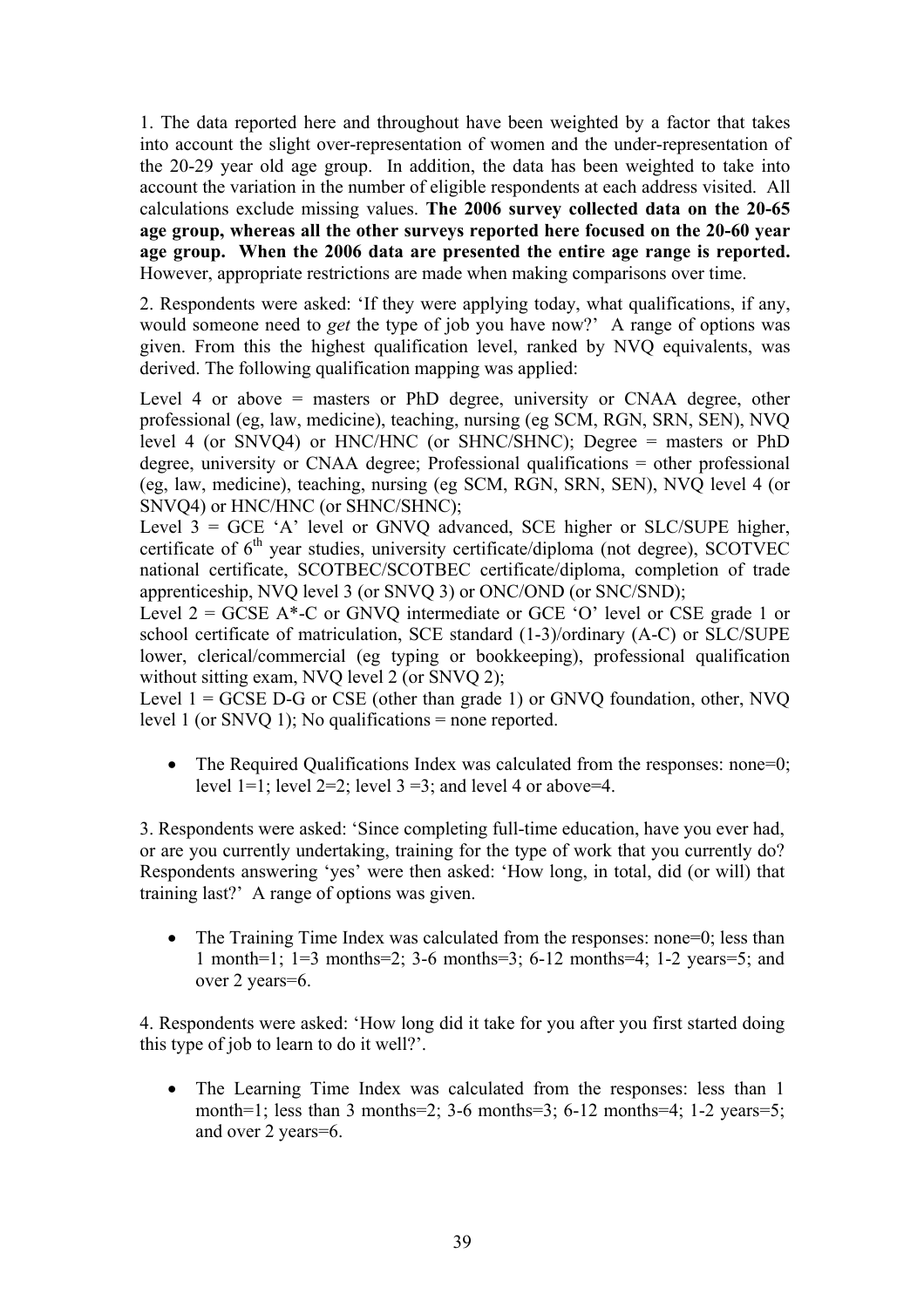| Occupation $1$                  | Required<br>Qualification Index | <b>Training Time</b><br>Index | Learning Time<br>Index |
|---------------------------------|---------------------------------|-------------------------------|------------------------|
| Managers                        | 2.87                            | 2.87                          | 4.45                   |
| Professionals                   | 3.72                            | 3.74                          | 5.04                   |
| Associate<br>Professionals      | 2.86                            | 3.36                          | 4.14                   |
| Administrative &<br>Secretarial | 2.16                            | 2.03                          | 3.30                   |
| <b>Skilled Trades</b>           | 1.90                            | 2.44                          | 4.44                   |
| <b>Personal Service</b>         | 1.82                            | 3.56                          | 3.64                   |
| <b>Sales</b>                    | 0.73                            | 1.02                          | 2.37                   |
| Plant & Machinery<br>Operatives | 0.87                            | 1.45                          | 3.02                   |
| Elementary<br>Occupations       | 0.29                            | 0.56                          | 2.10                   |

**Table 3.2: Distribution of Broad Skills by Occupation, East Midlands, 2006** 

*Note:*

1. Occupations are classified by SOC2000 Major Groups. The indices are derived as outlined in Table 3.1.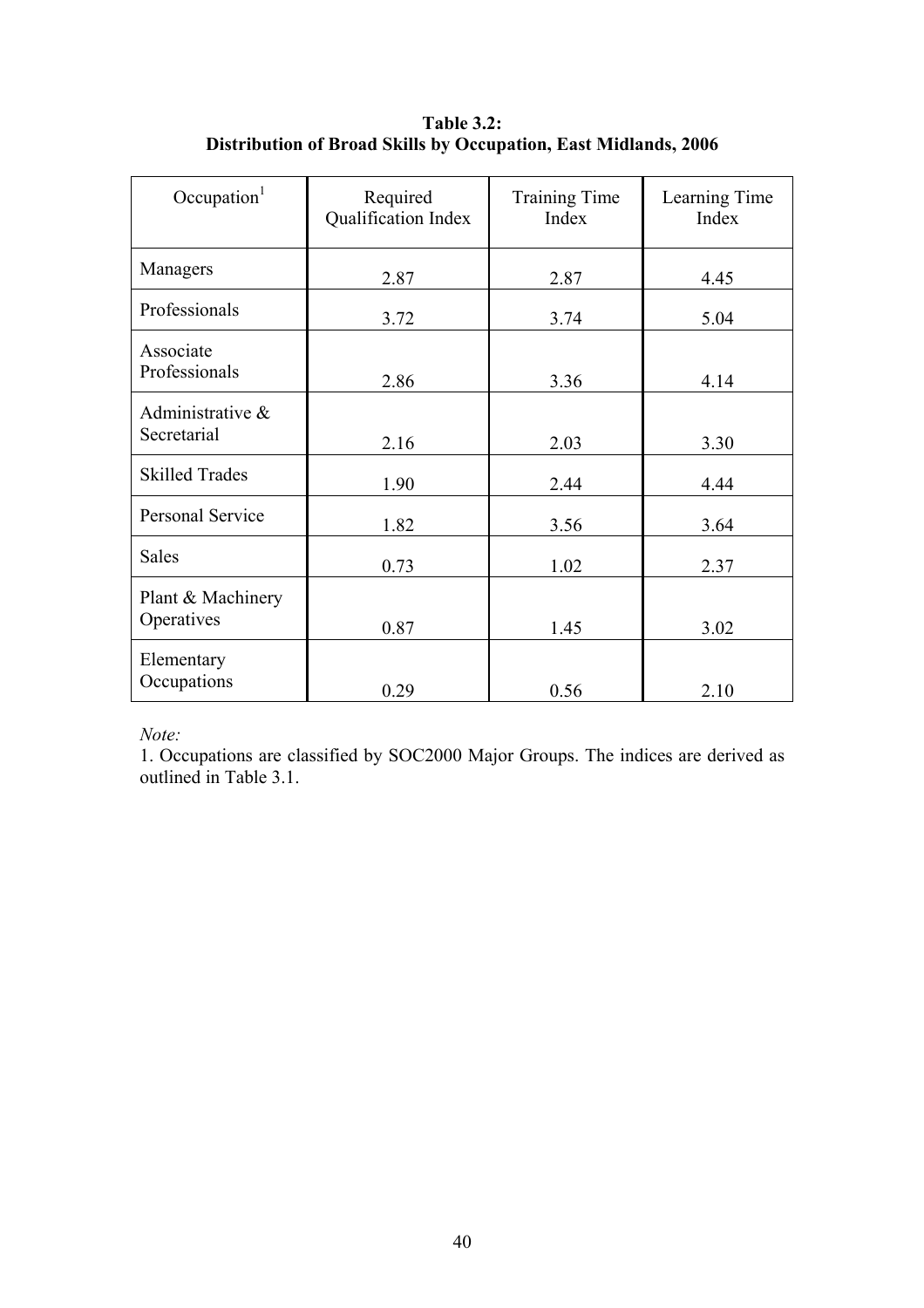## **Table 3.3: Distribution of Broad Skills by Industry, Sector and Size of Establishment, East Midlands, 2006**

|                        | Required<br>Qualification<br>Index <sup>1</sup> | <b>Training Time</b><br>Index | Learning Time<br>Index |  |  |  |
|------------------------|-------------------------------------------------|-------------------------------|------------------------|--|--|--|
| Industry               |                                                 |                               |                        |  |  |  |
| Production Industries, | 1.75                                            | 2.04                          | 3.86                   |  |  |  |
| Divisions $A-F^2$      |                                                 |                               |                        |  |  |  |
| Service Industries,    | 2.10                                            | 2.50                          | 3.62                   |  |  |  |
| Divisions $G-O^3$      |                                                 |                               |                        |  |  |  |
| <b>Sector</b>          |                                                 |                               |                        |  |  |  |
| Private                | 1.66                                            | 1.88                          | 3.33                   |  |  |  |
| Public                 | 2.69                                            | 3.34                          | 4.15                   |  |  |  |
| Size (no. of workers)  |                                                 |                               |                        |  |  |  |
| Up to $24$             | 1.80                                            | 2.25                          | 3.69                   |  |  |  |
| 25 and over            | 2.14                                            | 2.45                          | 3.69                   |  |  |  |

*Notes:* 

1. The indices are derived as outlined in Table 3.1

2. Agriculture, Fishing, Mining, Manufacturing, Energy, Construction.

3. Wholesale & Retail, Transport & Storage, Real Estate & Business Services, Public Administration, Education, Health & Social Work, Personal Services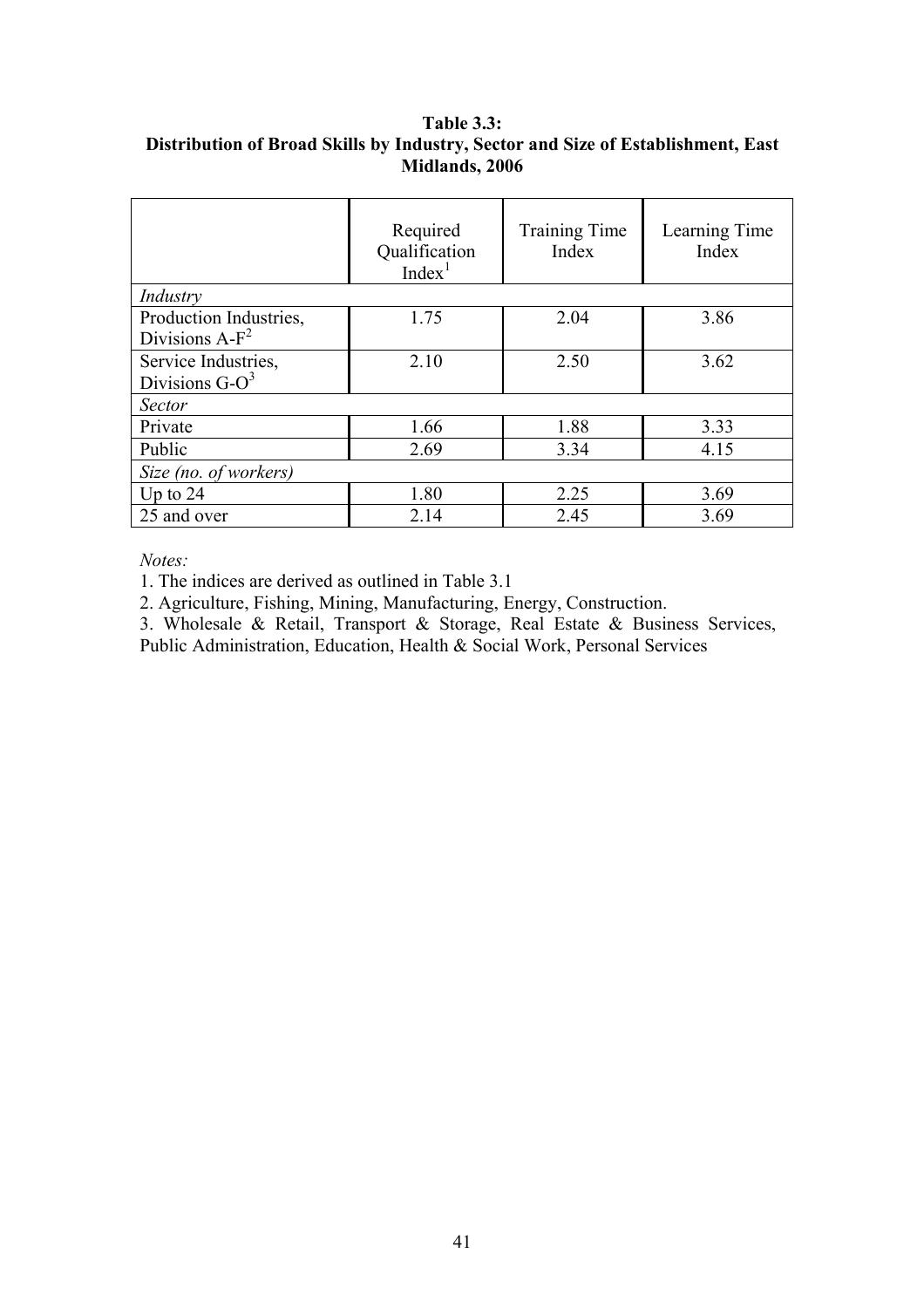|                   |           | Supply                                                |                 |                                             |
|-------------------|-----------|-------------------------------------------------------|-----------------|---------------------------------------------|
|                   |           | <b>Highest Qualification</b><br>Required <sup>1</sup> |                 | Highest<br>Qualification<br>$\text{Held}^2$ |
|                   |           | Number of Jobs<br>$(\%)$                              |                 | ('000s of people)                           |
|                   | Jobs      | Vacancies                                             | Total<br>demand |                                             |
| (1)               | (2)       | (3)                                                   | (4)             | (5)                                         |
| Level 4 or above  | 499,593   | 8,633                                                 | 508,226         | 595,669                                     |
|                   | (25.9)    | (19.9)                                                | (25.8)          | (29.6)                                      |
| Degree            | 325,227   | 5,333                                                 | 330,560         | 392,417                                     |
|                   | (16.9)    | (12.3)                                                | (16.8)          | (19.5)                                      |
| Professional      | 174,366   | 3,300                                                 | 177,666         | 203,252                                     |
| qualifications    | (9.1)     | (7.6)                                                 | (9.1)           | (10.1)                                      |
| Level 3           | 335,823   | 6,743                                                 | 342,566         | 501,086                                     |
|                   | (17.4)    | (15.6)                                                | (17.4)          | (24.9)                                      |
| Level 2           | 332,548   | 5,750                                                 | 338,298         | 454,801                                     |
|                   | (17.3)    | (13.3)                                                | (17.2)          | (22.6)                                      |
| Level 1           | 198,065   | 3,370                                                 | 201,435         | 273,385                                     |
|                   | (10.3)    | (7.8)                                                 | (10.2)          | (13.6)                                      |
| No qualifications | 560,669   | 18.867                                                | 579,536         | 189,165                                     |
|                   | (29.1)    | (43.5)                                                | (29.4)          | (9.4)                                       |
| Column totals     | 1,926,698 | 43,362                                                | 1,970,060       | 2,012,393                                   |

**Table 3.4: Qualifications Demand and Supply, East Midlands, 2006** 

### *Notes:*

\* Due to rounding column totals and percentages do not always add up precisely.

1. Using the spring and summer 2006 Quarterly Labour Force Surveys, an estimate was derived of the total number of individuals aged 20-65 years old who were in paid work in the East Midlands. This figure was then multiplied by the percentage of respondents to the 2006 Skills Survey who reported that access to their jobs required qualifications at one of the levels shown in column 1. Column 2, then, comprises estimates of the number of jobs in the East Midlands that demand qualifications at various levels in the NVQ hierarchy. The analysis here is restricted to individuals' main job; secondary jobs are not included. In addition, vacancies represent the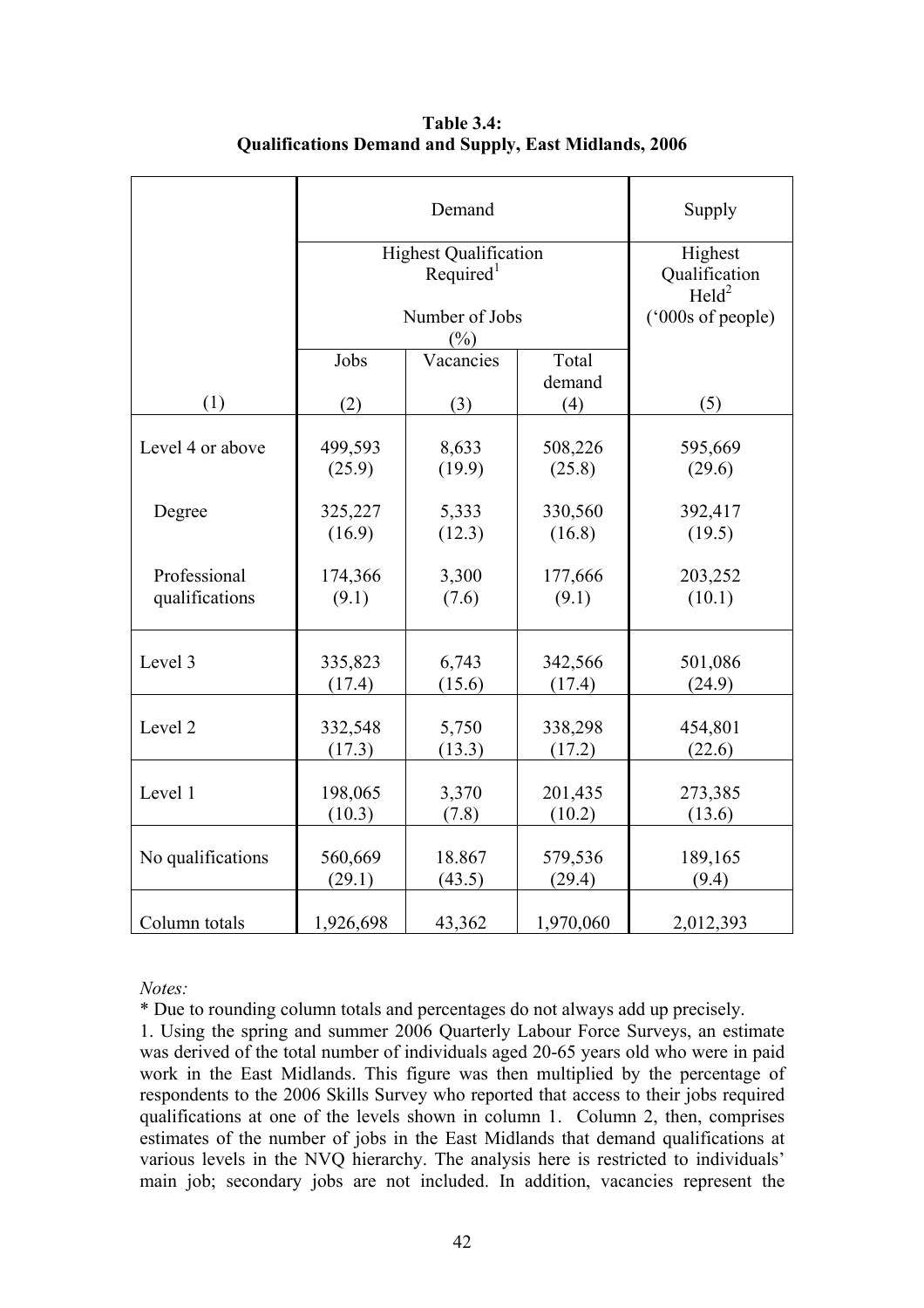number of posts for which employers are seeking recruits, hence column 3. These need to be added to the demand column of jobs filled (Williams, 2004a and 2004b). These data are taken from the Vacancy Survey for the months April-September 2006 (ONS, 2006: Table 21, downloaded 11 July 2007; Machin, 2003). The average monthly number of vacancies over this period – during which most of the East Midlands interviews were carried out – was 594,000. To derive an East Midlands estimate we divide this by the proportion of UK jobs held in the East Midlands (7.3% of jobs). These 43,362 vacancies are apportioned according to the qualifications required by those recently securing posts (i.e. job tenure of less than one year – this captures 123 respondents). These proportions are multiplied to produce estimates of vacancies in the labour market at each qualification level. Column 4 combines the jobs and vacancies columns to produce an estimate of total qualification demand at each level in the hierarchy.

2. Using the spring and summer 2006 Quarterly Labour Force Surveys, an estimate was also made of the total number of individuals who possess qualifications at each of these levels. To capture the complete supply of individuals available for work, we selected not only those in paid work – employees and the self-employed – but also those recorded as ILO unemployed (using the INECAC05 derived variable). For comparability with evidence from the 2006 Skills Survey, we restrict the analysis to those aged 20-65 years old living in East Midlands. The figures in column 5, then, provide estimates of the numbers of individuals qualified to particular levels in the NVQ hierarchy. The LFS proportions are multiplied by the total number of individuals available for work. To maximise comparability with the 2006 Skills Survey qualifications mapping protocols, the highest qualification variable, HIQUAL5, was categorised as follows:

- Level 4 or above  $=$  higher degree, NVO level 5, first/foundation degree, other degree, NVQ level 4, diploma in higher education, HNC/HND, BTEC higher etc, teaching – further education, teaching – secondary, teaching – primary, teaching – foundation stage, teaching – level not stated, nursing etc, RSA higher diploma, other higher education below degree level;
- Degree = higher degree, first/foundation degree, other degree;
- Professional qualifications  $=$  NVO level 5, NVO level 4, diploma in higher education, HNC/HND, BTEC higher etc, teaching – further education, teaching – secondary, teaching – primary, teaching – foundation stage, teaching – level not stated, nursing etc, RSA higher diploma, other higher education below degree level;
- Level 3 = A level or equivalent, RSA advanced diploma, OND/ONC, BTEC/SCOTVEC national, City and Guilds advanced craft/part1, Scottish  $6<sup>th</sup>$ year certificate (CSYS), SCE higher or equivalent, access qualifications, AS level or equivalent, trade apprenticeship;
- Level  $2 = NVO$  level 2 or equivalent, intermediate Welsh baccalaureate, GNVQ intermediate, RSA diploma, City and Guilds craft/part 2, BTEC/SCOTVEC first or general diploma, O level, GCSE grade A-C or equivalent;
- Level  $1 = NVO$  level 1 or equivalent, GNVQ/GSVQ foundation level, CSE below grade 1, GCSE below grade C, BTEC/SCOTVEC first or general certificate, SCOTVEC modules, RSA other, City and Guilds other, YT/YTP certificate, key skills qualification, basic skills qualification, entry level qualification, other qualifications;
- No qualifications = none reported.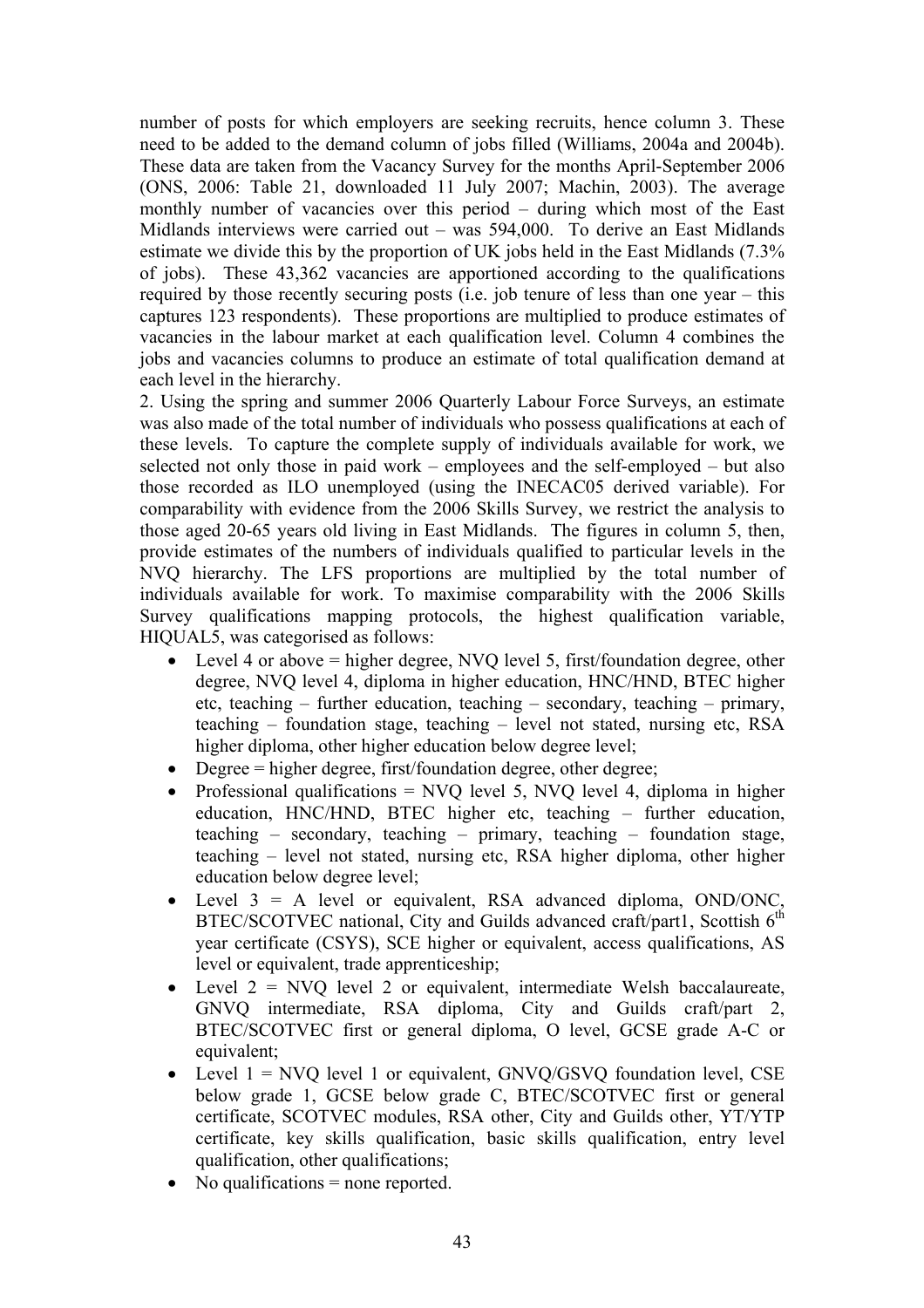|                   |                                                      | Supply                                      |        |                   |
|-------------------|------------------------------------------------------|---------------------------------------------|--------|-------------------|
|                   | <b>Highest Qualification</b>                         | Highest<br>Qualification<br>$\text{Held}^2$ |        |                   |
|                   | $(^{6}000s)$<br>Jobs<br>Total<br>Vacancies<br>demand |                                             |        | ('000s of people) |
| Level 4 or above  | 7,868                                                | 143                                         | 8,011  | 9,079             |
|                   | (29.8)                                               | (23.8)                                      | (29.7) | (32.8)            |
| Degree            | 4,938                                                | 100                                         | 5,038  | 6,311             |
|                   | (18.7)                                               | (16.7)                                      | (18.7) | (22.8)            |
| Professional      | 2,931                                                | 43                                          | 2,974  | 2,768             |
| qualifications    | (11.1)                                               | (7.2)                                       | (11.0) | (10.0)            |
| Level 3           | 4,145                                                | 88                                          | 4,233  | 6,588             |
|                   | (15.7)                                               | (14.7)                                      | (15.7) | (23.8)            |
| Level 2           | 3,934                                                | 91                                          | 4,025  | 5,924             |
|                   | (14.9)                                               | (15.2)                                      | (14.9) | (21.4)            |
| Level 1           | 3,036                                                | 74                                          | 3,110  | 3,488             |
|                   | (11.5)                                               | (12.4)                                      | (11.5) | (12.6)            |
| No qualifications | 7,420                                                | 203                                         | 7,623  | 2,602             |
|                   | (28.1)                                               | (33.9)                                      | (28.2) | (9.4)             |
| Column totals     | 26,404                                               | 600                                         | 27,004 | 27,680            |

**Table 3.5: Qualifications Demand and Supply, UK, 2006** 

*Notes:*

\* Due to rounding column totals and percentages do not always add up precisely.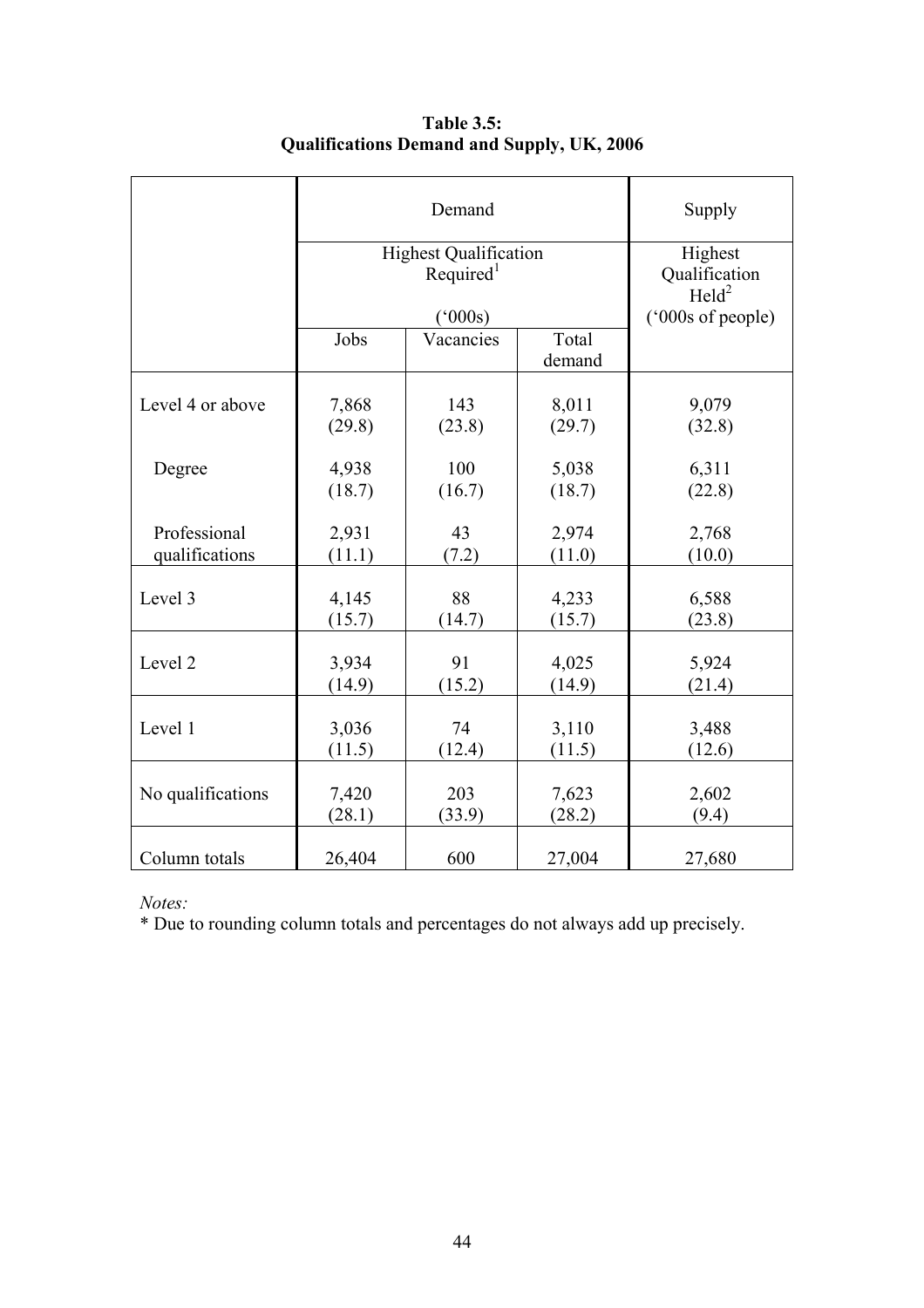|                   | Qualification Mismatch <sup>1</sup><br>(% Of Jobs Requiring Qualifications At Each Level Minus % Of<br>Workforce Qualified At Each Level) |         |  |
|-------------------|-------------------------------------------------------------------------------------------------------------------------------------------|---------|--|
|                   | East Midlands                                                                                                                             | UK      |  |
| Level 4 or above  | $-3.8$                                                                                                                                    | $-3.1$  |  |
| Degree            | $-2.6$                                                                                                                                    | $-4.1$  |  |
| Non-degree        | $-1.0$                                                                                                                                    | $+1.0$  |  |
| Level 3           | $-7.5$                                                                                                                                    | $-8.1$  |  |
| Level 2           | $-5.4$                                                                                                                                    | $-6.5$  |  |
| Level 1           | $-3.4$                                                                                                                                    | $-1.1$  |  |
| No qualifications | $+20.0$                                                                                                                                   | $+18.8$ |  |

**Table 3.6: Patterns of Qualification Mismatch, East Midlands and UK, 2006** 

*Note:*

1. A positive figure indicates excess demand, while a negative figure indicates oversupply.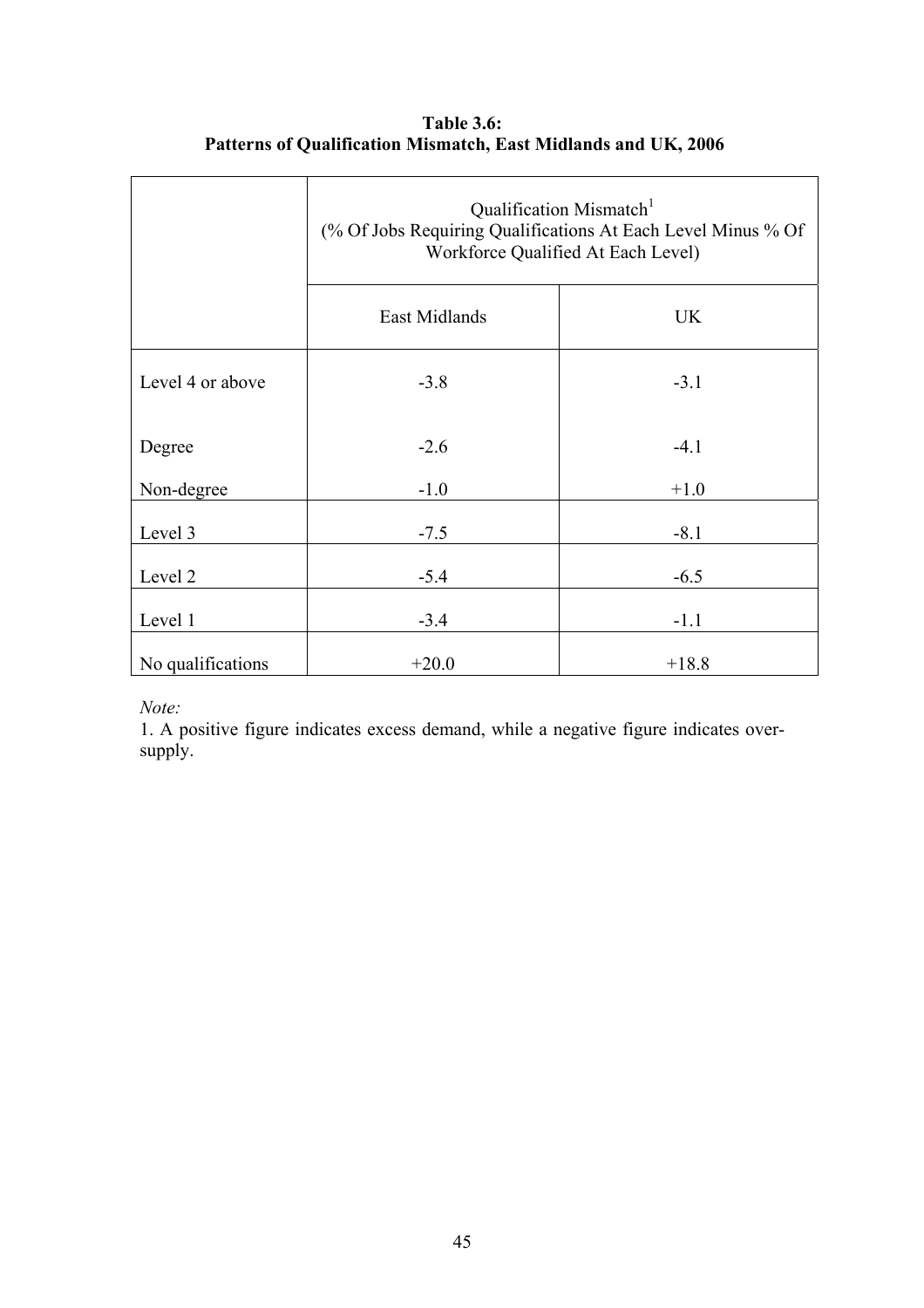|                                                  | 1997           | 2001                                                                  | 2006                 |  |  |  |  |
|--------------------------------------------------|----------------|-----------------------------------------------------------------------|----------------------|--|--|--|--|
| <b>Broad Skills</b><br>Indices                   |                | Sample Percentages/Scores<br>(figures for England are in parentheses) |                      |  |  |  |  |
| Required<br>qualification index <sup>1,2</sup>   | 1.61<br>(1.91) | 1.90<br>(2.11)                                                        | $2.01*$<br>$(2.10*)$ |  |  |  |  |
| Training index                                   | 2.13<br>(2.52) | 1.87<br>(2.31)                                                        | 2.37<br>(2.59)       |  |  |  |  |
| Learning index                                   | 3.49<br>(3.59) | 3.80<br>(3.72)                                                        | 3.68<br>(3.66)       |  |  |  |  |
| Sample base: all in<br>employment, aged<br>20-60 | 128<br>(2,065) | 259<br>(3,767)                                                        | 1,101<br>(4,882)     |  |  |  |  |

**Table 3.7: Trends in Broad Skills, East Midlands and England, 1997-2006** 

 $* = a$  statistically significant difference between 1997 and 2006 (p<0.05).

*Notes:* 

1. The qualification coding frames in each of these surveys has been subject to only minor amendment. To further enhance comparability the same qualification mapping protocols have been applied to each data set reported here. For completeness this note details the qualification mapping used for 1992 and 1997. The 2006 map is outlined in Table 3,4. The 2006 figures in this table differ from those reported in Table 3.1 because they are restricted to 20-60 year olds for comparability with the other four surveys and they exclude those living north of the Caledonian Canal for comparability purposes.

• For 1992, the following qualification map was applied:

Level 4 or above  $=$  university or CNAA degree, other professional (eg law, medicine), teaching, nursing (eg SRN/SEN), HNC/HND or SHNC/SHND; Degrees = university or CNAA degree; Professional qualifications = other professional (eg law, medicine), teaching, nursing (eg SRN/SEN), HNC/HND or SHNC/SHND;

Level 3 = GCE 'A' level, SCE higher or SLC/SUPE higher grade, certificate of  $6^{th}$ year studies, ONC/OND (or SNC or SND), university certificate/diploma (not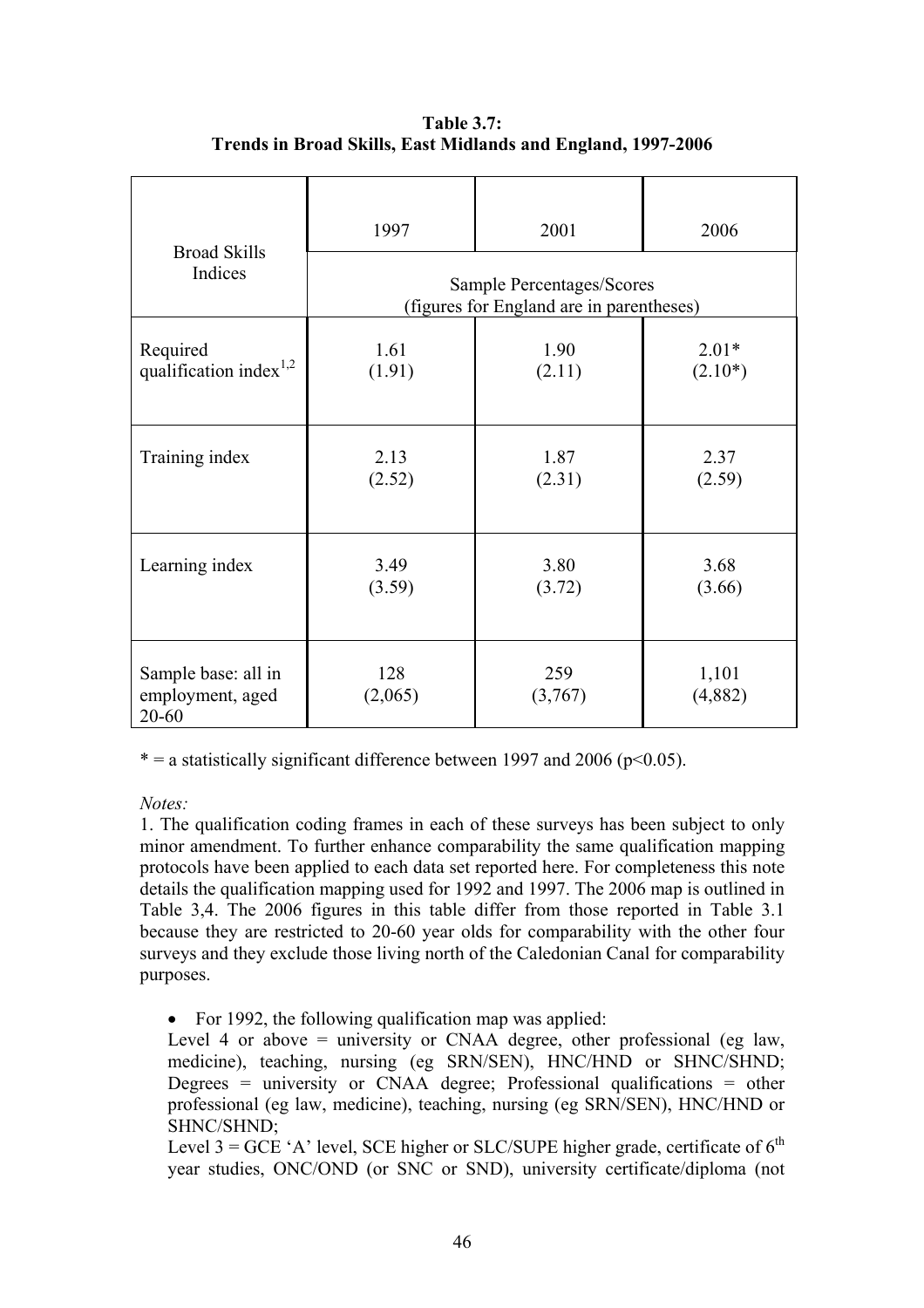degree), SCOTVEC national certificate, SCOTBEC/SCOTEC certificate/diploma, completion of trade apprenticeship;

Level  $2 = GCE$  'O' level or grade 1 CSE or school certificate of matriculation, SCE 'O' level or lower grade SLC or SUPE, City and Guilds, clerical and commercial (eg typing, shorthand or bookkeeping), professional qualification without sitting exam;

Level  $1 = \text{CSE}$  (other than grade 1), other; No qualifications = none reported.

• For 1997, the following qualification map was applied:

Level 4 or above  $=$  university or CNAA degree, other professional (eg law, medicine), teaching, nursing (eg SRN/SEN), HNC/HND or SHNC/SHND; Degrees = university or CNAA degree; Professional qualifications = other professional (eg law, medicine), teaching, nursing (eg SRN/SEN), HNC/HND or SHNC/SHND or S/NVQ level 4;

Level  $3 = GCE$  'A' level or GNVQ advanced, SCE higher or SLC/SUPE higher grade or GNVQ advanced, certificate of  $6<sup>th</sup>$  year studies, ONC/OND (or SNC or SND) or S/NVQ level 3, university certificate/diploma (not degree), SCOTVEC national certificate, SCOTBEC/SCOTEC certificate/diploma, completion of trade apprenticeship:

Level  $2 = GCE$  'O' level or grade 1 CSE or school certificate of matriculation or GNVQ intermediate, SCE 'O' level or lower grade SLC or SUPE or GNVQ intermediate, City and Guilds or S/NVQ level 2, clerical and commercial (eg typing, shorthand or bookkeeping), professional qualification without sitting exam;

Level  $1 = \text{CSE}$  (other than grade 1), other; No qualifications = none reported.

• For 2001, the following qualification map was applied:

Level 4 or above = higher degree, NVQ level 5, first degree, other degree, NVQ level 4, diploma in higher education, HNC/HND, BTEC higher etc, teaching – further education, teaching – secondary, teaching – primary, teaching – level not stated, nursing etc, RSA higher diploma, other higher education below degree level;

Degree  $=$  higher degree, first degree, other degree; Professional qualifications  $=$ NVQ level 5, NVQ level 4, diploma in higher education, HNC/HND, BTEC higher etc, teaching – further education, teaching – secondary, teaching – primary, teaching – level not stated, nursing etc, RSA higher diploma, other higher education below degree level;

Level  $3 = A$  level or equivalent, RSA advanced diploma, OND/ONC, BTEC/SCOTVEC national, City and Guilds advanced craft, Scottish  $6<sup>th</sup>$  year certificate (CSYS), SCE higher or equivalent, AS level or equivalent, trade apprenticeship;

Level  $2 = NVO$  level 2, GNVO intermediate, RSA diploma, City and Guilds craft, BTEC/SCOTVEC first or general diploma, O level, GCSE grade A-C or equivalent;

Level  $1 = NVO$  level 1, GNVQ/GSVQ foundation level, CSE below grade 1, GCSE below grade C, BTEC/SCOTVEC first or general certificate, SCOTVEC modules, RSA other, City and Guilds other, YT/YTP certificate, other qualifications; No qualifications = none reported.

2. The indices are derived as outlined in Table 3.1.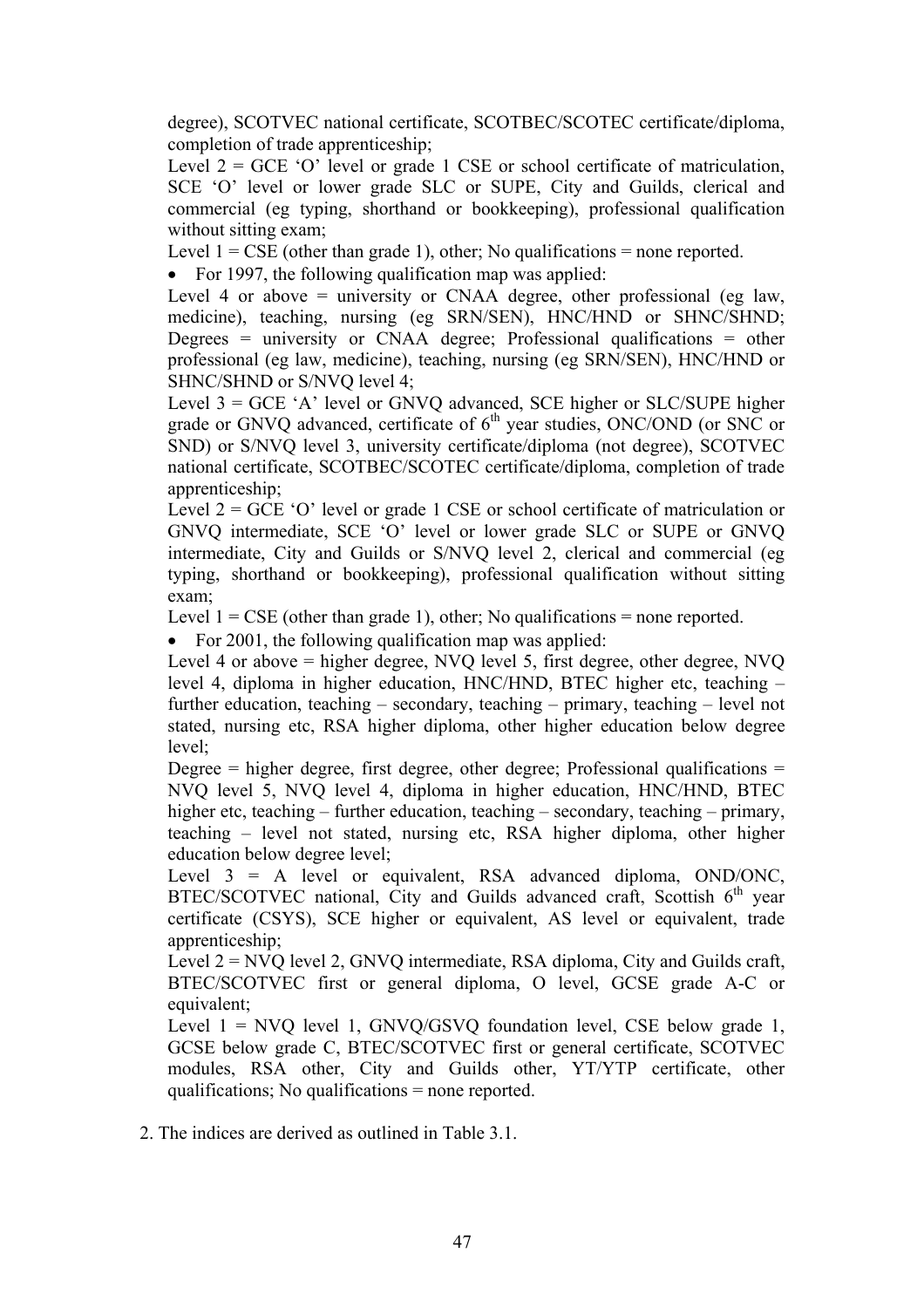**Table 3.8: Pattern of Change in the Distribution of Broad Skills by Gender and Fulltime/Part-time Status, East Midlands and England, 1997-2006** 

|                      | Required<br>Qualification<br>Index <sup>1</sup> |          | <b>Training Time</b><br>Index |          | Learning Time<br>Index |          |
|----------------------|-------------------------------------------------|----------|-------------------------------|----------|------------------------|----------|
|                      | East<br>Midlands                                | England  | East<br>Midlands              | England  | East<br>Midlands       | England  |
| All                  | $+0.41*$                                        | $+0.19*$ | $+0.23$                       | $+0.07$  | $+0.19$                | $+0.07$  |
| Males                | $+0.44*$                                        | $+0.04$  | $+0.05$                       | $-0.21$  | $+0.15$                | $-0.08$  |
| Females              | $+0.39$                                         | $+0.37*$ | $+0.42$                       | $+0.39*$ | $+0.17$                | $+0.29*$ |
| Female Full-<br>Time | $+0.88*$                                        | $+0.27*$ | $+0.42$                       | $+0.13$  | $+0.18$                | $+0.06$  |
| Female<br>Part-Time  | $-0.33$                                         | $+0.47*$ | $+0.33$                       | $+0.72*$ | 0.08                   | $+0.56*$ |

*Notes:* 

1. A positive (negative) figure indicates a rise (fall) between the two sample points.

\* = a statistically significant index change ( $p$ <0.05).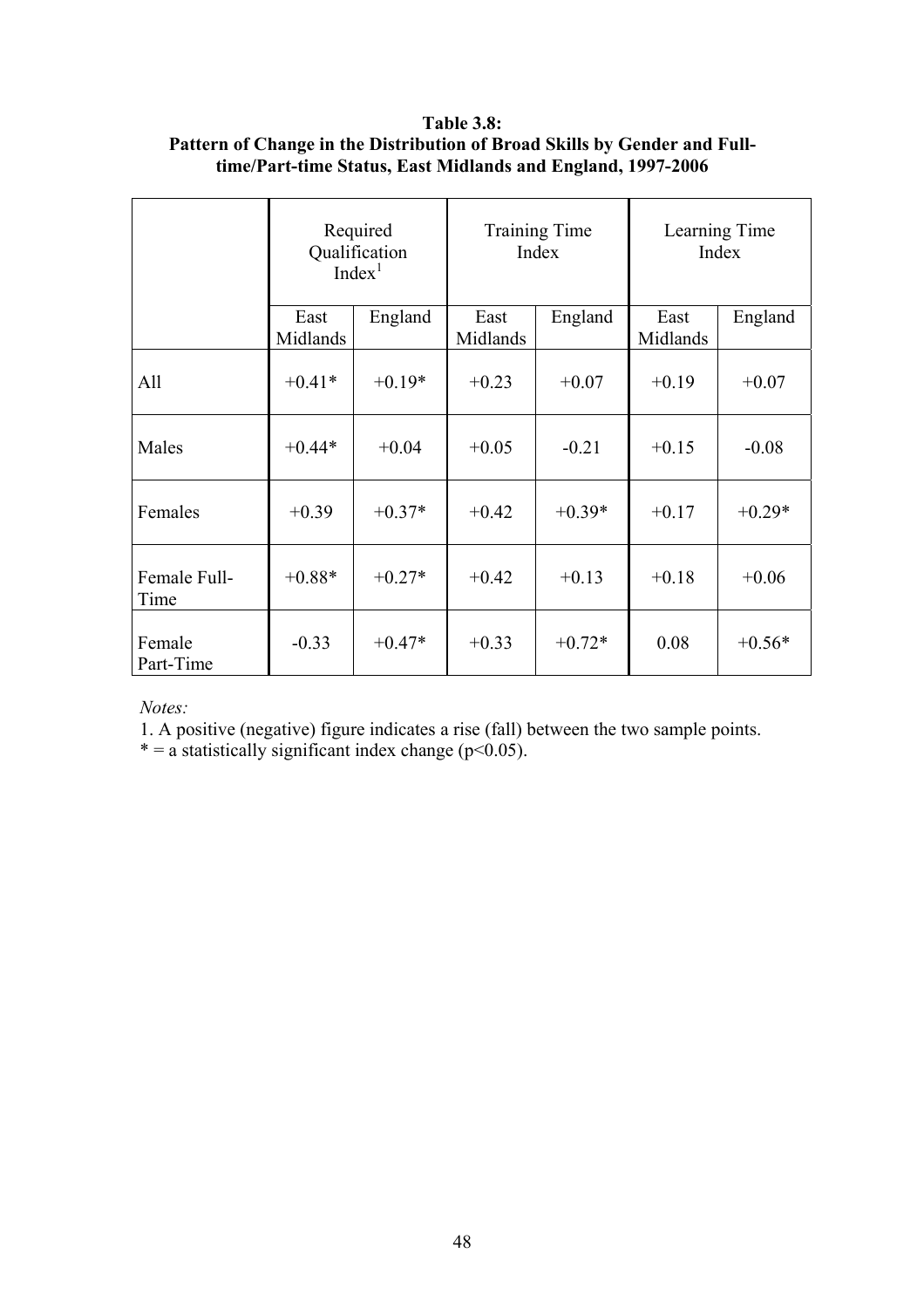## **Table 3.9: Trends in Proportions 'Over-Qualified' and 'Under-Qualified' for Their Jobs, East Midlands and England, 1992-2006**

|                                              | 1997                                                                  | 2001           | 2006           |  |
|----------------------------------------------|-----------------------------------------------------------------------|----------------|----------------|--|
|                                              | <b>Sample Percentages</b><br>(figures for England are in parentheses) |                |                |  |
| Percentage 'Over-<br>Qualified' <sup>1</sup> | 31.7<br>(31.4)                                                        | 33.0<br>(35.6) | 39.1<br>(39.4) |  |

*Notes:* 

1. An 'over-qualified' individual has a qualification at a higher level than that currently required to get the job he/she now holds.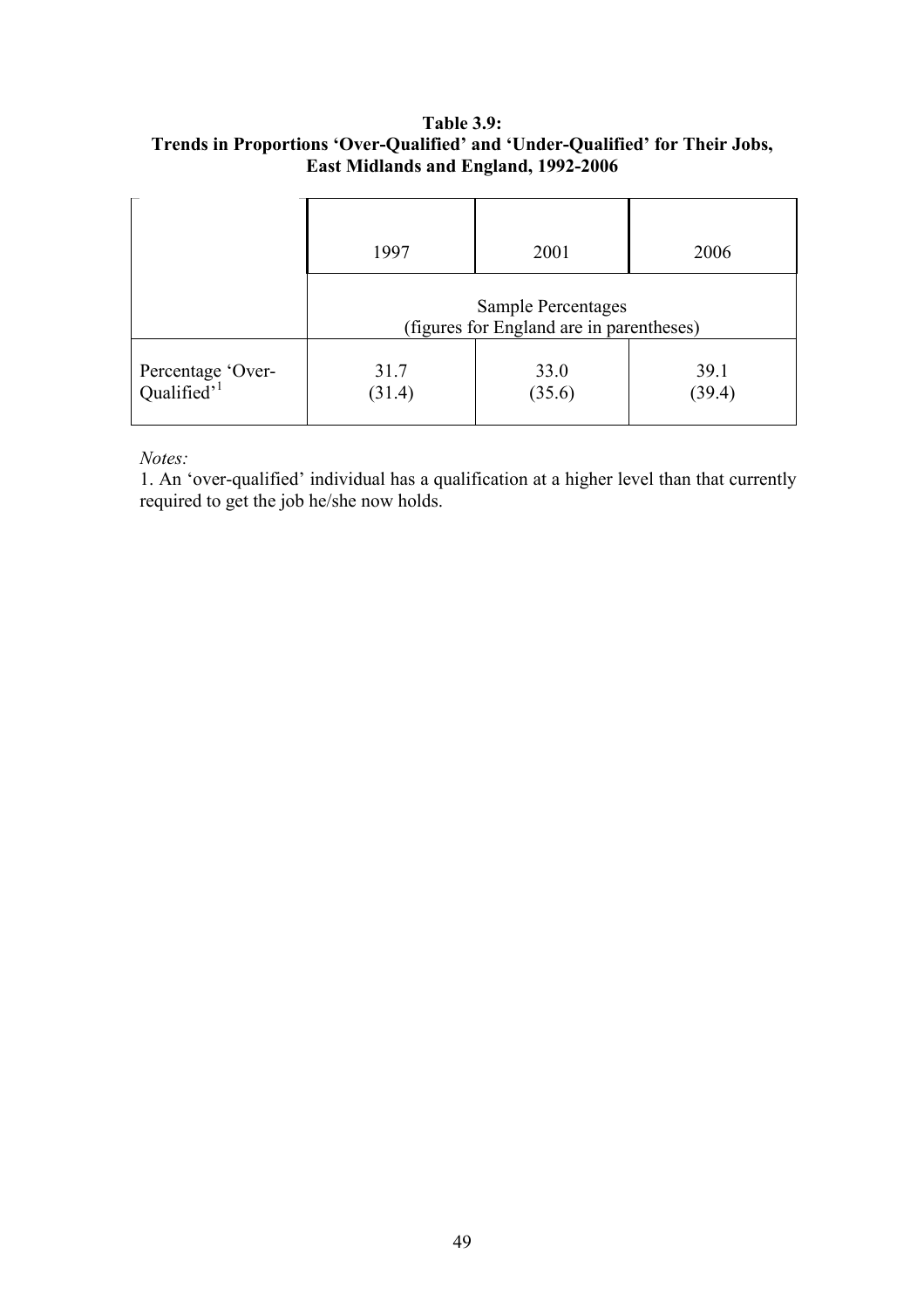| Highest<br>Qualification<br>Required  | 1997<br>2001<br>2006<br>Percentage of Each Qualification Cohort<br>(figures for England are in parentheses) |        |        |  |  |
|---------------------------------------|-------------------------------------------------------------------------------------------------------------|--------|--------|--|--|
| Qualifications Necessity Index $\ell$ |                                                                                                             |        |        |  |  |
| All qualifications at                 | 3.10                                                                                                        | 2.82   | 3.04   |  |  |
| whatever level                        | (3.07)                                                                                                      | (2.98) | (3.04) |  |  |
| Level 4 or above                      | 3.20                                                                                                        | 3.11   | 3.16   |  |  |
|                                       | (3.13)                                                                                                      | (3.13) | (3.14) |  |  |
| Level 3                               | 3.20                                                                                                        | 2.82   | 3.07   |  |  |
|                                       | (3.06)                                                                                                      | (2.93) | (2.97) |  |  |
| Level 2                               | 3.00                                                                                                        | 2.73   | 2.93   |  |  |
|                                       | (2.97)                                                                                                      | (2.89) | (2.90) |  |  |
| Level 1                               | 3.11                                                                                                        | 2.39   | 2.90   |  |  |
|                                       | (3.14)                                                                                                      | (2.79) | (3.04) |  |  |

## **Table 3.10: Trends in Credentialism, East Midlands and England, 1997-2006**

*Notes:*

1. Respondents were asked to assess whether today's entry qualifications (see note 2 in Table 3.1) were 'essential', 'fairly necessary', 'not really necessary' or 'totally unnecessary' to do the job competently. As a summary measure, this panel presents the extent to which required qualifications are regarded as necessary to do the job. Here  $4 =$ 'essential';  $3 =$  'fairly necessary';  $2 =$  'not really necessary' and  $1 =$  'totally unnecessary'.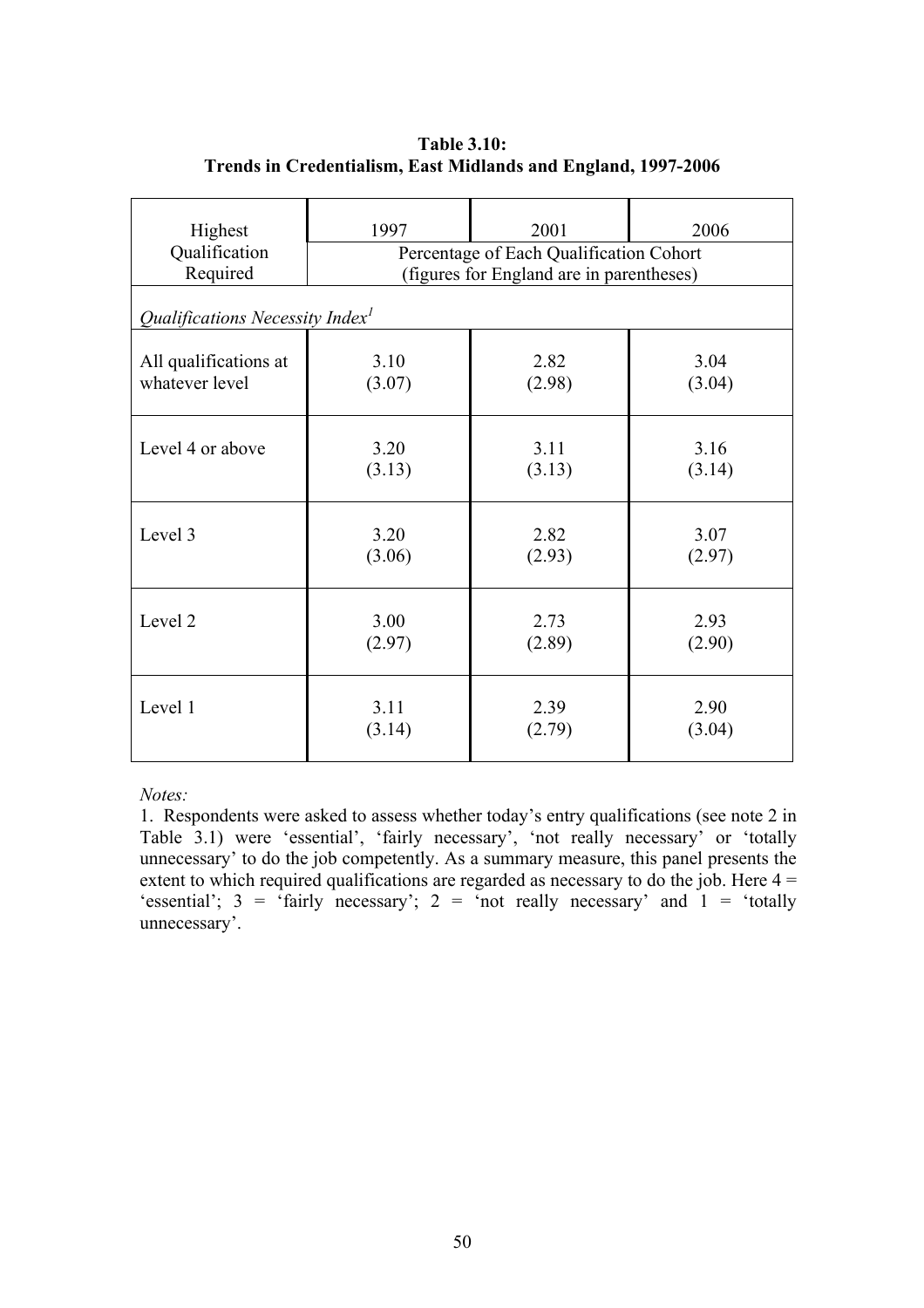# **CHAPTER 4 COMPUTING SKILLS**

#### **4.1 Introduction**

 $\overline{a}$ 

It is widely held that the introduction of computer-based technologies has transformed the nature of employment in the modern era. Correspondingly, computing skills are considered to be the most far-reaching 'generic skill', that is, a skill that is used in various ways and levels in many different occupations. The last ten years has witnessed a major expansion in the use of ICT at work. Employers' investment in computer software reached 2% of UK GDP in 2002 after a 5-year period of rapid growth (Abramovsky and Griffith, 2007) and an accelerated expansion of overall ICT investment from £13 billion in 1992 to more than £35 billion in 2000 (National Statistics, 2007). The advent of computers has accompanied a fundamental re-alignment of the mix of skilled and unskilled workers (Bresnahan, 1999). In particular, the upskilling reported in British jobs between 1986 and 1997 has been shown to be strongly associated with the expansion of computer usage (Green *et al.*, 2003).<sup>7</sup> Rather than being confined to a relatively small sector of highly skilled information technology experts, the direct impact of computers has spread through a very diverse range of jobs. Policy in recent years has been developed to ensure that school and college students can all acquire sufficient computer skills, and there is also concern that adults should have sufficient access to this technology. Even so, the spread of ICT among the UK population as a whole was far from complete by 2005, with one in four 16-74 year olds professing not even basic computing skills, according to official European Union data (Demunter, 2005, 2006).

Yet there is a scarcity of information about just how widespread computer usage is in The East Midlands, how fast it is changing, how workers are coping with the changes and whether they are doing so adequately, and how the uptake in The East Midlands compares with England as a whole. There is, therefore, a strong need for accurate, representative data about computer usage at work. In this chapter, we plot the distribution of computing and internet skills in The East Midlands and compare with the distribution elsewhere in England.

## **4.2 Computing Skills in the East Midlands and in England, 2006**

The 2006 Skills Survey collects data on the use of computing skills in four ways. It asks respondents whether computerised or automated equipment is used at work (participation), whether the use of a PC or other computerised equipment is 'essential' to their jobs (centrality), whether the use of this equipment is 'complex' or 'advanced' (complexity) and whether they regard the use of the internet as 'essential' or 'very important' to their job (internet usage). Table 4.1 presents the findings about the distribution of computing skills in The East Midlands in 2006.

Participation is our broadest indicator on the use of advanced technology in jobs. The question posed to employees is: 'Does your own job involve use of computerised or

 $<sup>7</sup>$  At the same time, some studies have also attributed to computers a substantive role in the changing</sup> distribution of wages, though this claim is contested and the evidence is mixed. We report some relevant findings in Chapter 7.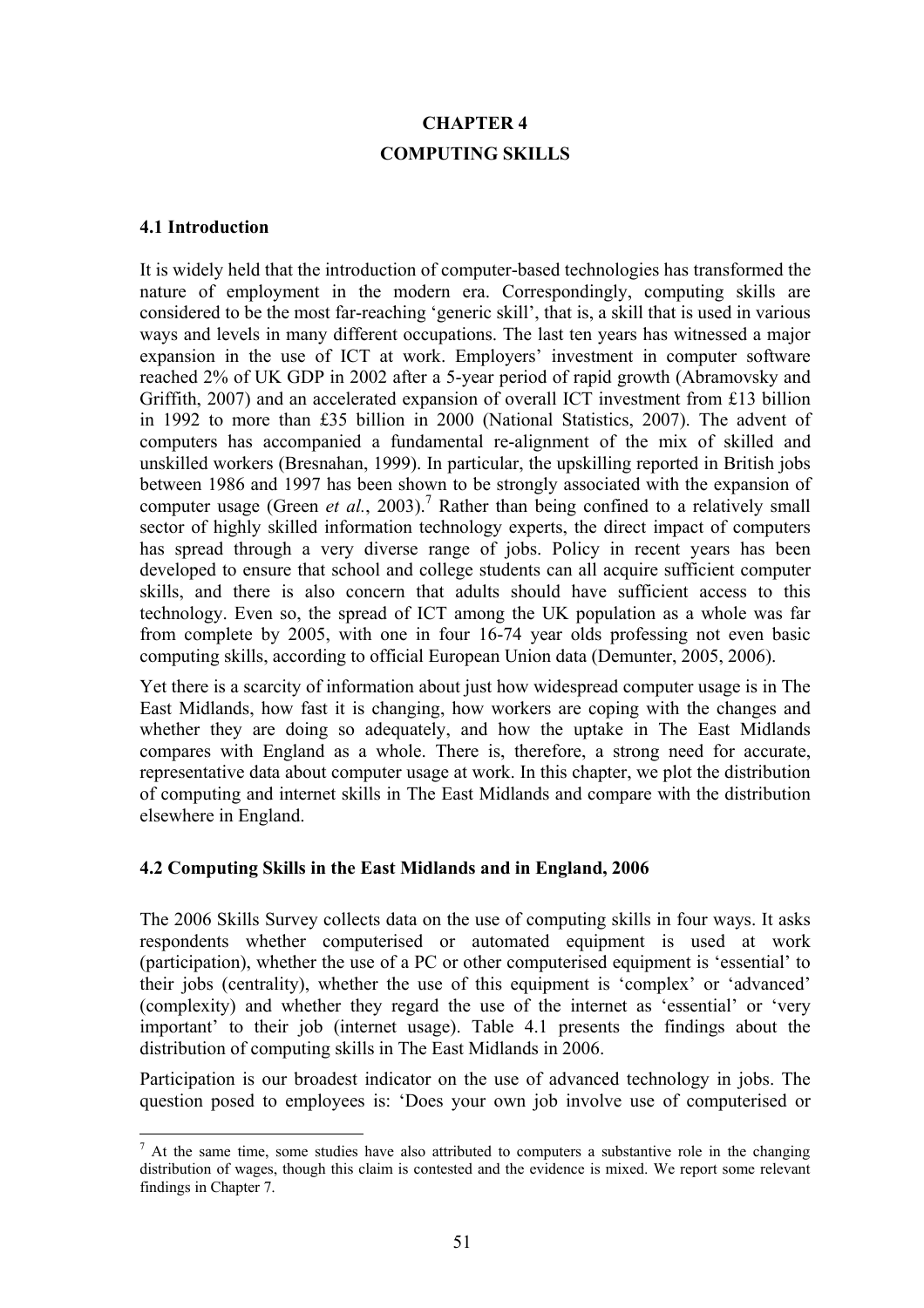automated equipment?', to which respondents are Yes or No, and we refer to those who respond Yes as 'participating' in advanced technology use. The Table shows that The East Midlands is a very modest 1.6 percentage points behind England as a whole in the take-up of advanced technology (73.9% compared with 75.5%). The difference is not statistically significant, which means that we can say with confidence that the take-up of advanced technology is the same in The East Midlands as elsewhere in England.

However, computers are not central to the jobs of all of these workers. A further question helps to explore whether computing has not only come to affect a wide range of jobs, but also has become more important to the nature of the tasks carried out. The question asks how important is 'Using a computer, PC or other types of computerised equipment' was to their job. The overall use of computers can be measured as the sum of the responses ranging from 'essential' to 'fairly important'. This gives a similar estimate to the previous question, with 74.2% saying it was of importance in 2006. Looked at another way, there are 25.8% of jobs in The East Midlands for which computing skills are not at all important; this compares with 21.6% for England as a whole.

Taking those who said that the use of such equipment was 'essential' as an indicator of the 'centrality' of computer skills to the work task, we find that computer skills are central in this way to 42.2% of jobs in The East Midlands, which compares with 47.7% for England as a whole.

The measures of participation and centrality cover a wide range of tasks of very different levels of complexity. Our third indicator focuses on the level of sophistication with which computers are used. However, to what extent is computer use at simple levels as against more advanced use? To address this issue, those who used computers (i.e. excluding those who reported computer use as 'not at all important') were given a set of statements about possible types of use and asked which best characterised their own job. The four broad types of use given were: 'Simple' (for example, using a computer for straightforward routine procedures such as printing out an invoice in a shop); 'Moderate' (for example, using a computer for word-processing and/or spreadsheets or communicating with others by e-mail); 'Complex' (for example, using a computer for analysing information or design, including use of computer aided design or statistical analysis packages); and 'Advanced' (for example, using computer syntax and/or formulae for programming). We find that 17.3% of workers in The East Midlands were using computers at either 'complex' or 'advanced' levels. This compares with 22.2% of workers in England as a whole.

Another indicator of more complex use of computers is the importance and type of use of the internet. Accordingly, respondents were asked how important use of the internet was in their jobs. We find that 38.1% of workers in The East Midlands are in jobs where use of the internet is 'essential' or 'very important', compared with 41.4% of workers in England as a whole.

All four indicators thus record that computing skills are quite close to those used in The East Midlands jobs than elsewhere in England; however, the centrality and the complexity measures do provide a hint that computer skills are used to a somewhat lesser extent in East Midlands than in England as a whole. The question arises as to whether this difference arises because of the different industrial structures to be found in The East Midlands and elsewhere in England. Below, we shall record how computing skills vary across sectors in The East Midlands. Here, we simply note that computer skills use can vary considerably across regions, even within the same industry. In the Wholesale Industry, for example, it is found that computer use is 'Essential' in 30.9% of jobs in The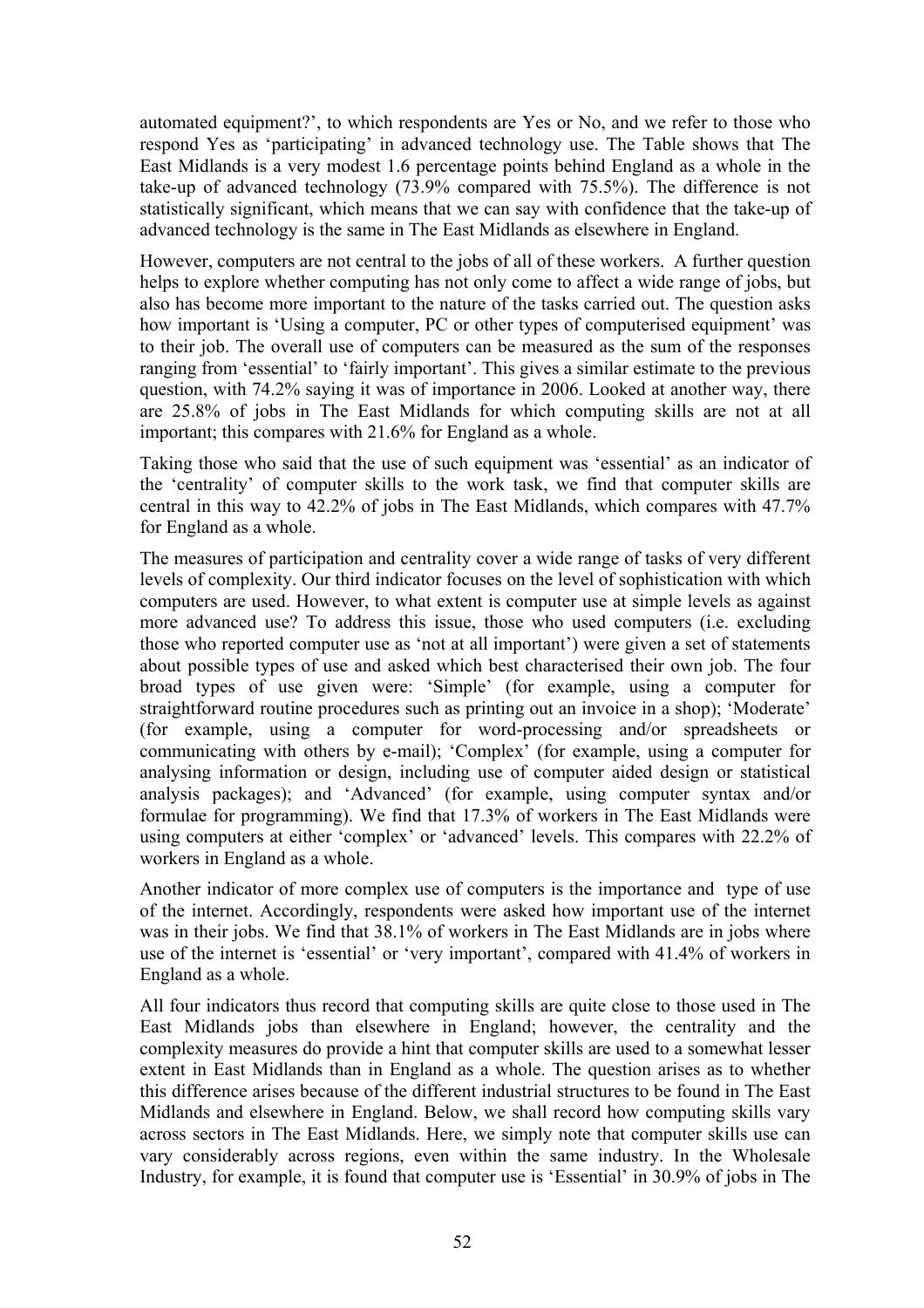East Midlands; this compares with 43.4% of jobs in England as a whole. In the Health industry, by contrast, 'essential' use of computers is very similar in the East Midlands compared to its level in England as a whole (42.4% compared with 42.0%).

Finally in this section, we explore how computer users in The East Midlands use the internet, and whether this use differs from elsewhere. This question arises because the skills needed to use the internet are not perfectly captured by the importance of internet use to the job. They depend also on the types of activities that are required to be performed through the internet. Rather than assigning skill levels a priori to the different types of internet use, the survey asks respondents to list the activities that they use the internet for. Thus, Table 4.1 also delves a little deeper into the ways in which the internet is used by those who report that they use it at work.

The table shows that, among internet users, the type of internet use is quite similar in The East Midlands and elsewhere. Use of email is the most common usage, followed by gaining information about suppliers, delivering information to clients, and gaining information on one's own organisation. Delivering products to clients figures in approximately one in six jobs (15.5%) in The East Midlands. There are, however, some differences between internet use in The East Midlands and elsewhere. Most notably, by about 5 percentage points internet users in The East Midlands are somewhat less likely to use internal email than users in England as a whole, and there is a similar gap for external email.

## **4.3 Computing Skills Trends in the East Midlands and in England, 1997-2006**

To examine trends over time, and simultaneously to see how the differences between the East Midlands and England as a whole have been changing over time, it is necessary to narrow the perspective somewhat. Eligibility for inclusion was restricted to those aged 20 to 60, as opposed to 20 to 65 for the 2006 survey. In Table 4.2, the figures presented are consistent, in that they are drawn from the 20 to 60 age group. Table 4.2 compares the use of computers between the East Midlands and England as a whole using data from surveys carried out in 1997, 2001 and 2006.

The table shows the remarkable growth of computer use in East Midlands workplaces. While the growth in participation in computer use is relatively modest over the 2001- 2006 period, the other indicators show that computer use has been expanding fairly rapidly over the last decade and including in the 2001-2006 period. For example, the proportion of workplaces in which computers were judged 'essential' rose from 29.9% in 1997 to 32.3% in 2001 and again to 42.8% in 2006. The proportion of East Midlands workers using the internet expanded rapidly in the five years between 2001 and 2006, from 21.6% to 38.8%.

Notwithstanding this rapid growth in the East Midlands, the table shows that the region has lagged a little behind England as a whole in the accretion of computing job skills. For example, consider the proportion of jobs requiring 'complex' or 'advanced' computer use: this had spread to 17.9% of jobs in England as whole by 2001, but a similar spread (17.2%) was reached in the East Midlands in 2006. Except with respect to the participation measure, there are no obvious signs of convergence between East Midlands and elsewhere in England.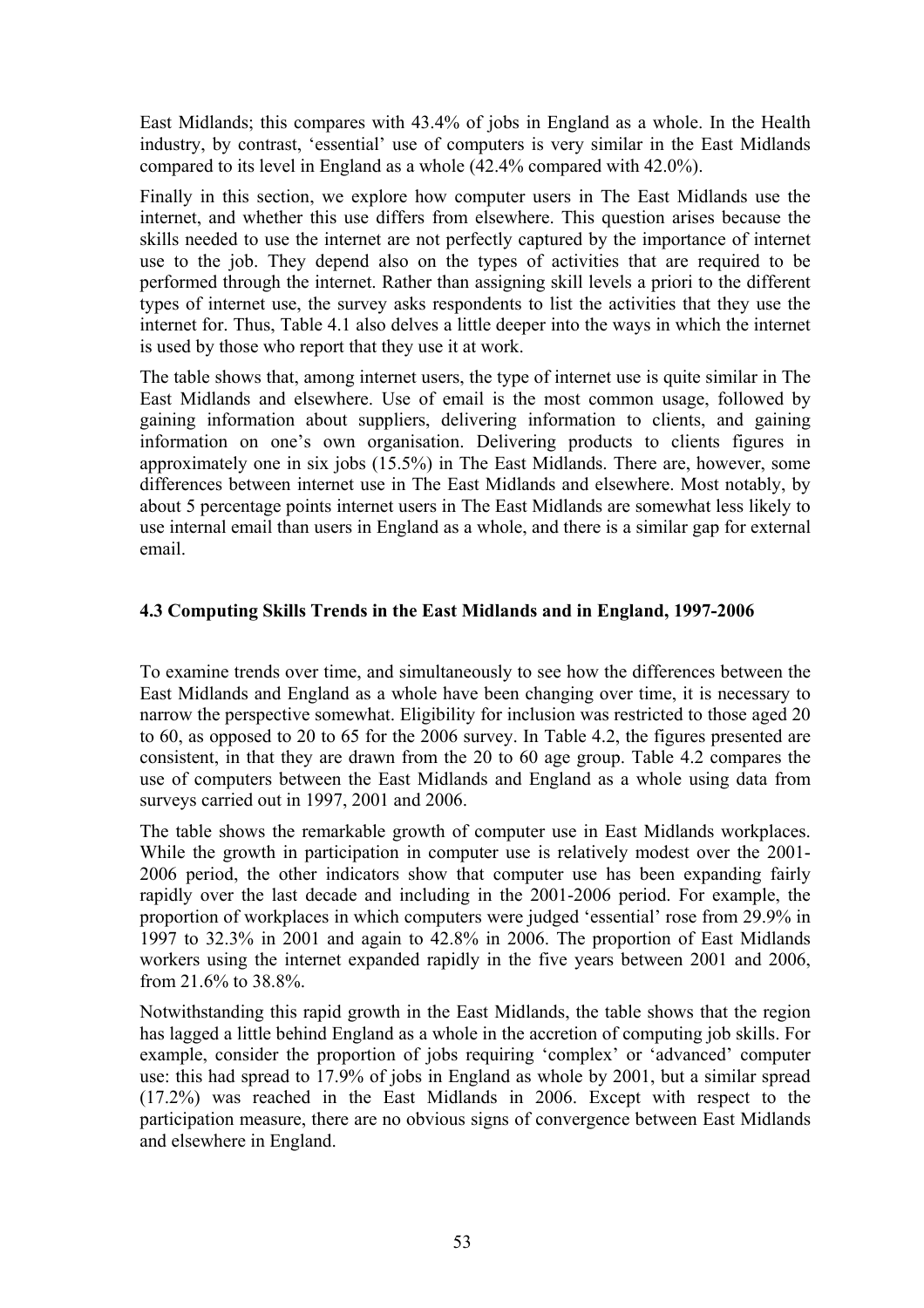## **4.4 Distribution of Computing Skills Across Socio-Economic Groups in the East Midlands in 2006**

Computer skills are a potential source of inequality and differentiation among workers in the modern economy. Hence there is also interest in how computing skills vary across groups of workers. Table 4.3 also shows how our four indicators of the use of computing skills varies according to gender, whether (for females) workers are working full-time or part-time, and age.

We find that the participation in computer use for women in The East Midlands is about 4 percentage points lower for men than it is for women (72.2% compared with 75.9%). Moreover, a much greater proportion of women than men report that computers are 'essential' for their job (48.3% compared with 36.8%); and use of the internet is also greater in women's jobs (41.7% compared with 35.0%). Conversely, 'complex' or 'advanced' use of computers is less common in women's jobs than in men's jobs (15.1% compared with 19.2%).

With all four indicators, there is more differentiation among women, according to whether they work full-time or part-time. Full-time workers' participation in computer use is 83.3%, compared with just 64.7% for part-timers. Moreover, 18.8% of full-time workers use computers in 'complex' or 'advanced' ways, as compared with just 9.5% of part-time workers. Similarly, 'essential' or 'very important' internet use is 52.1% for fulltimers as compared with 26.0% for part-timers.

It is frequently assumed that computer use is found most frequently among younger sections of the population, who will have benefited from computer education in school, and perhaps have been more open than older workers to the use of new technologies. Nevertheless, the imperatives of modern working potentially affect all jobs, including those of older workers. In the event, as Table 4.3 shows, whether or not one uses a computer in The East Midlands depends only to a limited extent on age up to the age of 60, but all four measures drop off for those aged 61 to 65. For example, 61.1% of workers aged 61-65 participate in computer use, compared with 72.7% of workers in their fifties.

Table 4.4 examines how computers are used in different types of work as reflected by occupational group. Both participation and the relative importance of computerised equipment to the job were strongly affected by the type of work. For instance, 80.4% of 'Administrative & Secretarial' workers regarded it as 'essential' and this was also the case for approximately two-thirds (66.8%) of 'Professional' workers. By contrast, only 11.5% of 'Elementary' workers, 13.0% of 'Personal Services' workers and around 18.6% of those in 'Skilled Trades' reported the use of computers as 'essential' to their jobs.

The complexity of computer use was also strongly related to occupational group. Those in 'Professional' (37.2%) or 'Managerial' (29.8%) occupations were the most likely to be using computers at a 'complex' or 'advanced' level; while at the other end of the spectrum, 'complex' or 'advanced' use was virtually absent in 'Elementary' occupations. Internet use was also most likely to be 'essential' or 'very important' in 'Professional' and 'Managerial' occupations; even so, the internet was being used by more than half (53.2%) of those in 'Administrative & Secretarial' jobs.

Table 4.5 examines how far computer use varies across sectors and according to size of establishment in The East Midlands. The table shows that computer use is higher in the Service Industries than in the Production Industries, according to three out of the four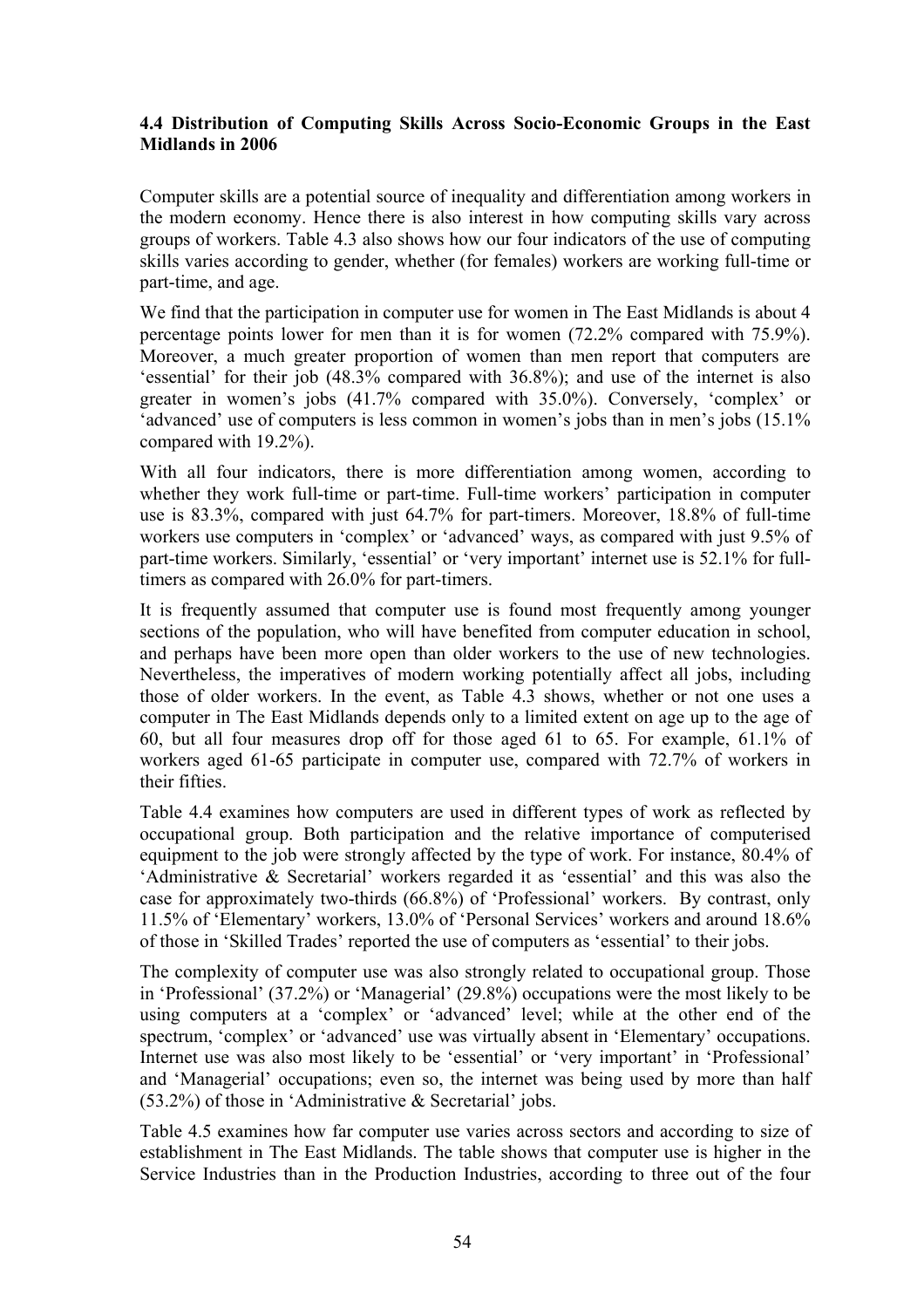measures. For example, computers are essential in 45.1% of jobs in the Service Industries, compared with 33.9% of jobs in Production Industries; internet use is 'very important' or 'essential' for 41.1% of jobs in the Service Industries, compared with only a 30.0% of jobs in the Production Industries. The exception concerns the complexity of computer use, which is a small amount greater in the Production Industries than in the Service Industries.

In a similar way, there is a difference in computer use between public sector and private sector jobs. The former require more computing skills according to all four measures. For example, computer skills are essential in 61.3% of public sector jobs but only 35.0% of private sector jobs. Internet use is 'essential' or 'very important' in 58.0% of public sector jobs, compared with 30.5% of private sector jobs.

Finally, according to all four measures, computer use is considerably more prevalent in larger than smaller establishments. Thus, computers are used in four fifths (80.6%) of large establishments (with at least 25 workers), compared with less than two thirds (63.8%) of small establishments. Complex or advanced use of computers is prevalent in twice as many large as small establishments (21.7% compared with 10.5%).

# **4.5 Summary of Main Findings**

- Computers are used in 73.9% of jobs in the East Midlands. In 42.2% of jobs, computer usage is 'essential' for the job, and in 17.3% of jobs it involves using computers in 'complex' (e.g. use of spreadsheets) or 'advanced' (e.g. programming) ways. In 41.4% of jobs use of the internet is either 'essential' or 'very important'.
- Broadly speaking, computer skills in the East Midlands and in England as a whole are at quite similar levels. However, there are some small differences, even within industries, with skills generally being somewhat more used in England as a whole. For example, computer use is 'essential' for 47.7% of jobs across England as a whole, as compared with the above figure of 42.2% for the East Midlands.
- Computing skills in the East Midlands has shown a rapid growth over the last decade. For example, the proportion of workplaces in which computers were judged 'essential' rose from 29.9% in 1997 to 42.8% in 2006.
- Nevertheless, the East Midlands region has lagged a little behind England as a whole in the growth of computing skills. For example, the proportion of jobs requiring 'complex' or 'advanced' computer use reached 17.9% of jobs in England as whole by 2001, but a similar spread (17.2%) was reached in the East Midlands in 2006.
- Women in the East Midlands are more likely than men to report that computers are 'essential' for their jobs (48.3% compared with 36.8%), but are less likely to be using computers in 'complex' or 'advanced' ways (15.1% of jobs compared with 19.2%).
- Among women the differences are also striking: computers were essential in the jobs of 26.0% of part-time workers, as against 52.1% of the jobs of full-time workers.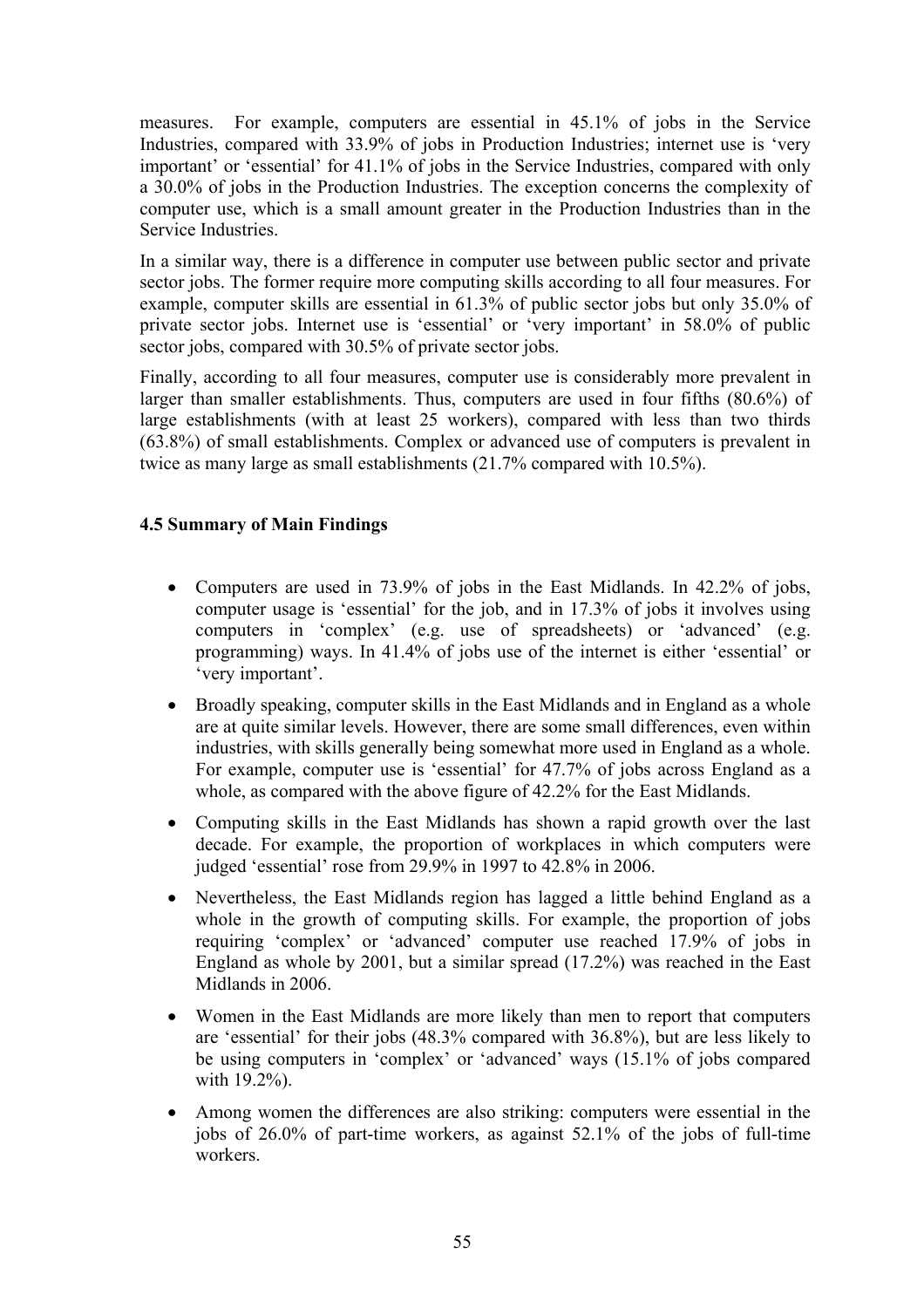- All indicators of computer use are very considerably larger in 'Managerial', and 'Professional', 'Associate Professional', and in 'Administrative and Secretarial' occupations.
- Computer participation, the centrality of computing and the centrality of internet use are all greater in the 'Service' industries than in the 'Production' industries. All indicators of computing skills are substantially greater in the public than in the private sector, and greater in large than in small establishments.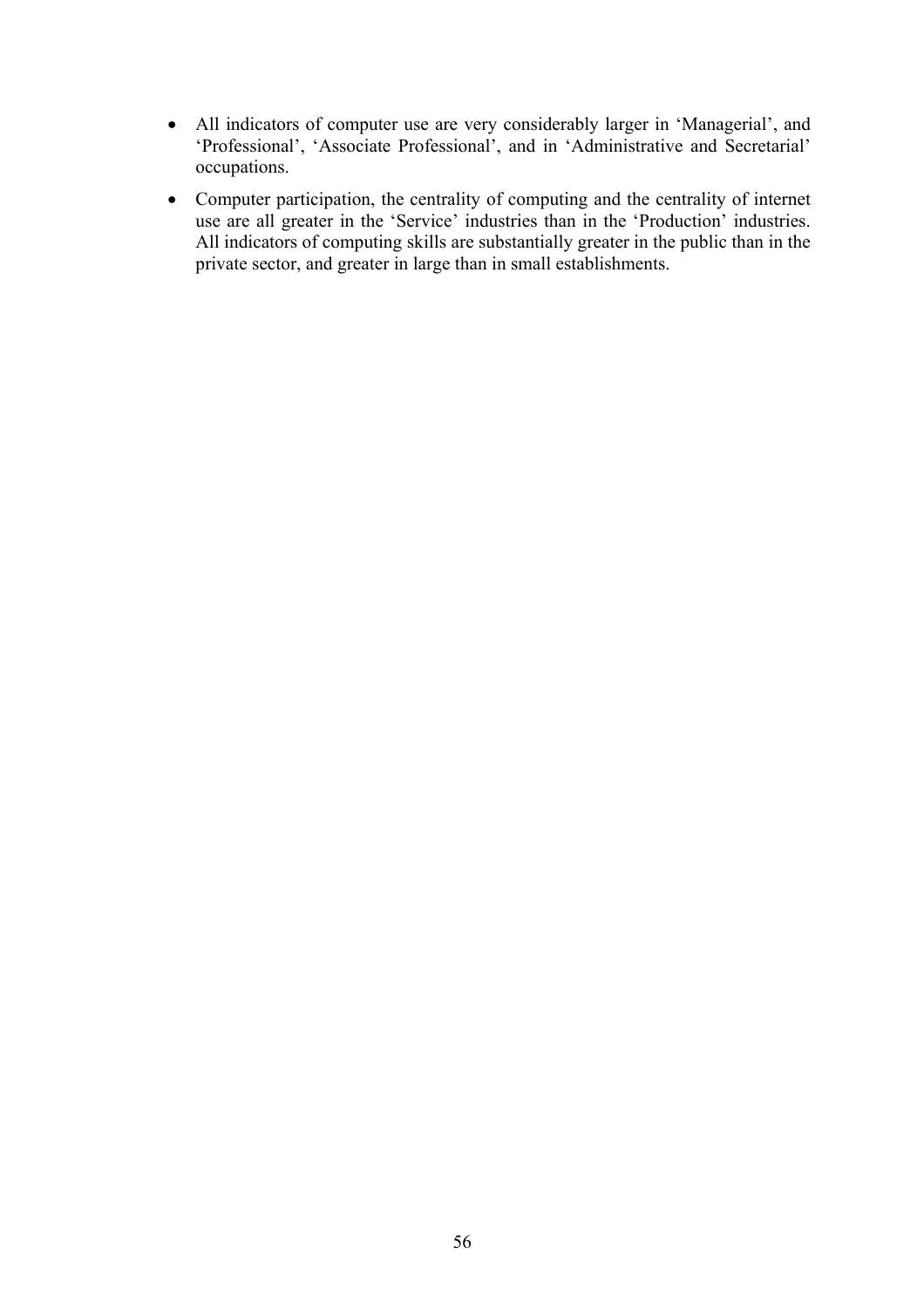**Table 4.1: Distribution of Computing Skills in England and East Midlands, 2006** 

|                                     | East Midlands | England |
|-------------------------------------|---------------|---------|
| <b>Whether uses Computerised or</b> | 73.9          | 75.5    |
| <b>Automated Equipment</b>          |               |         |
| <b>Importance of Use of PC or</b>   |               |         |
| <b>Other Types of Computerised</b>  |               |         |
| <b>Equipment to Job</b>             |               |         |
| Not at all important                | 25.8          | 21.6    |
| Not very important                  | 7.7           | 5.3     |
| Fairly important                    | 9.8           | 11.3    |
| Very important                      | 14.5          | 14.1    |
| Essential                           | 42.2          | 47.7    |
| <b>Complexity of Use of</b>         |               |         |
| <b>Computers or Computerised</b>    |               |         |
| Equipment                           |               |         |
| Non-user                            | 25.8          | 21.6    |
| Simple                              | 21.3          | 20.5    |
| Moderate                            | 35.6          | 35.8    |
| Complex                             | 13.2          | 16.0    |
| Advanced                            | 4.1           | 6.2     |
| <b>Importance of Use of the</b>     |               |         |
| <b>Internet in the Job</b>          |               |         |
| Not at all important                | 44            | 38.6    |
| Not very important                  | 5.8           | 7.4     |
| Fairly important                    | 12            | 12.6    |
| Very important                      | 14            | 14.8    |
| Essential                           | 24.1          | 26.6    |
| Type of Internet Use*               |               |         |
| Internal E-Mail                     | 45.6          | 50.8    |
| External E-Mail                     | 41.2          | 46.1    |
| Information on Own                  |               |         |
| Organisation                        | 28.7          | 32.6    |
| <b>Information on Suppliers</b>     | 36.3          | 35.4    |
| Delivering Information to           |               |         |
| Clients                             | 29.9          | 33.6    |
| Delivering Products to              |               |         |
| Clients                             | 15.5          | 19      |
| Buy/sell Products or                |               |         |
| Services                            | 13.5          | 14.8    |
| <b>Update Web Pages</b>             | 7.1           | 9.5     |
| Design Web Pages                    | 3             | 5       |
| Other use                           | 6.3           | 7.3     |

\*Excludes those not using the internet.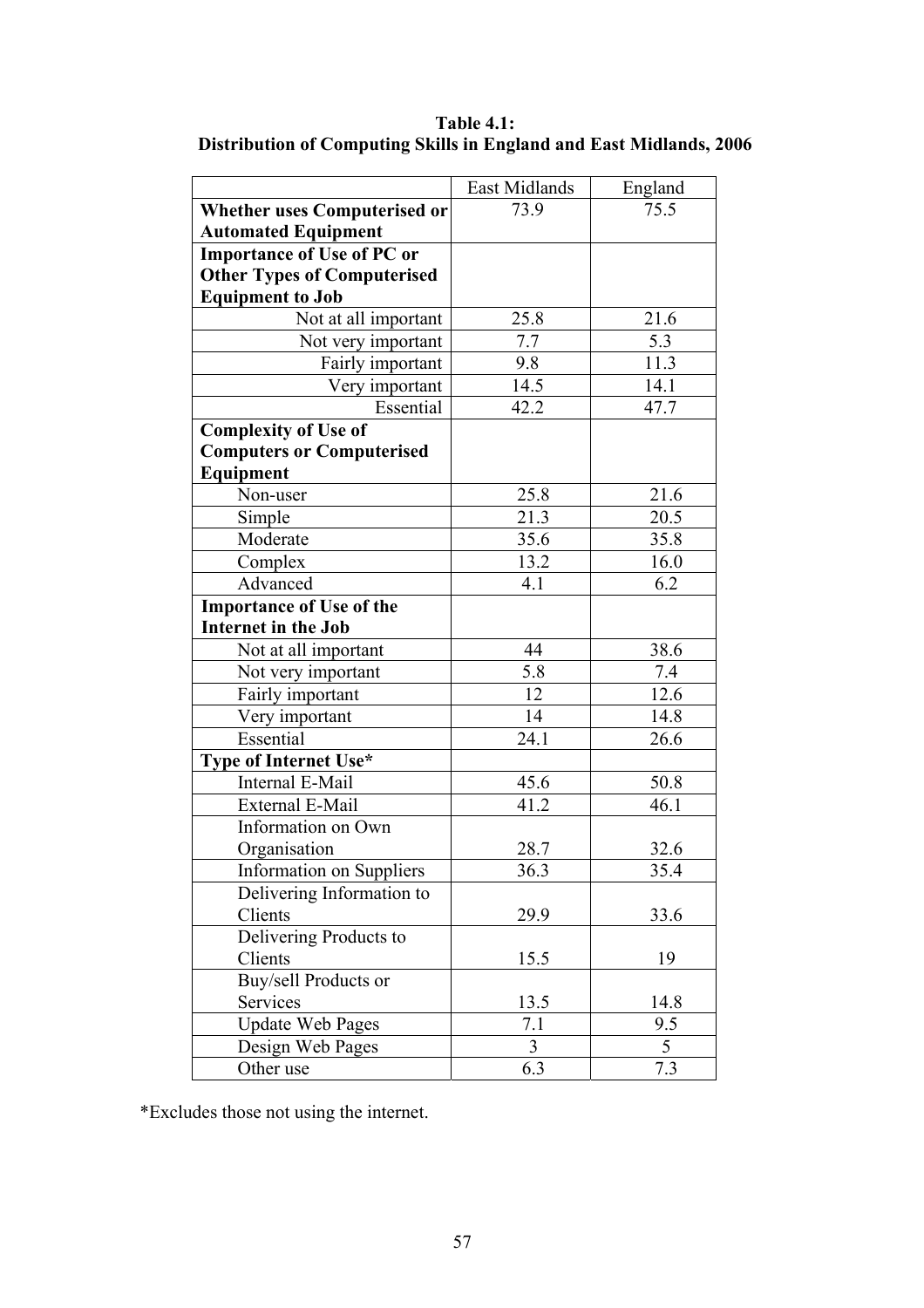|                                    |      | East     | England |
|------------------------------------|------|----------|---------|
|                                    |      | Midlands |         |
| <b>Whether Uses Computerised</b>   |      |          |         |
| or Automated Equipment             |      |          |         |
| $\frac{6}{6}$                      |      |          |         |
|                                    | 2001 | 65.5     | 72.2    |
|                                    | 2006 | 74.6     | 75.8    |
| Use of PC or Other Types of        |      |          |         |
| <b>Computerised Equipment</b>      |      |          |         |
| 'Essential' (%)                    |      |          |         |
|                                    | 1997 | 29.9     | 31.8    |
|                                    | 2001 | 32.3     | 40.3    |
|                                    | 2006 | 42.8     | 47.9    |
| <b>Complex or Advanced Use</b>     |      |          |         |
| of PC/Computers $(\% )$            |      |          |         |
|                                    | 1997 | 8.7      | 15.8    |
|                                    | 2001 | 10.2     | 17.9    |
|                                    | 2006 | 17.6     | 22.6    |
| <b>Use of Internet 'Essential'</b> |      |          |         |
| or 'Very Important' (%)            |      |          |         |
|                                    | 2001 | 21.6     | 25.0    |
|                                    | 2006 | 38.8     | 42.0    |

**Table 4.2: Computing Skills in East Midlands and England, 1997-2006** 

*Note:* 

Consistent sample over the years of those aged 20 to 60.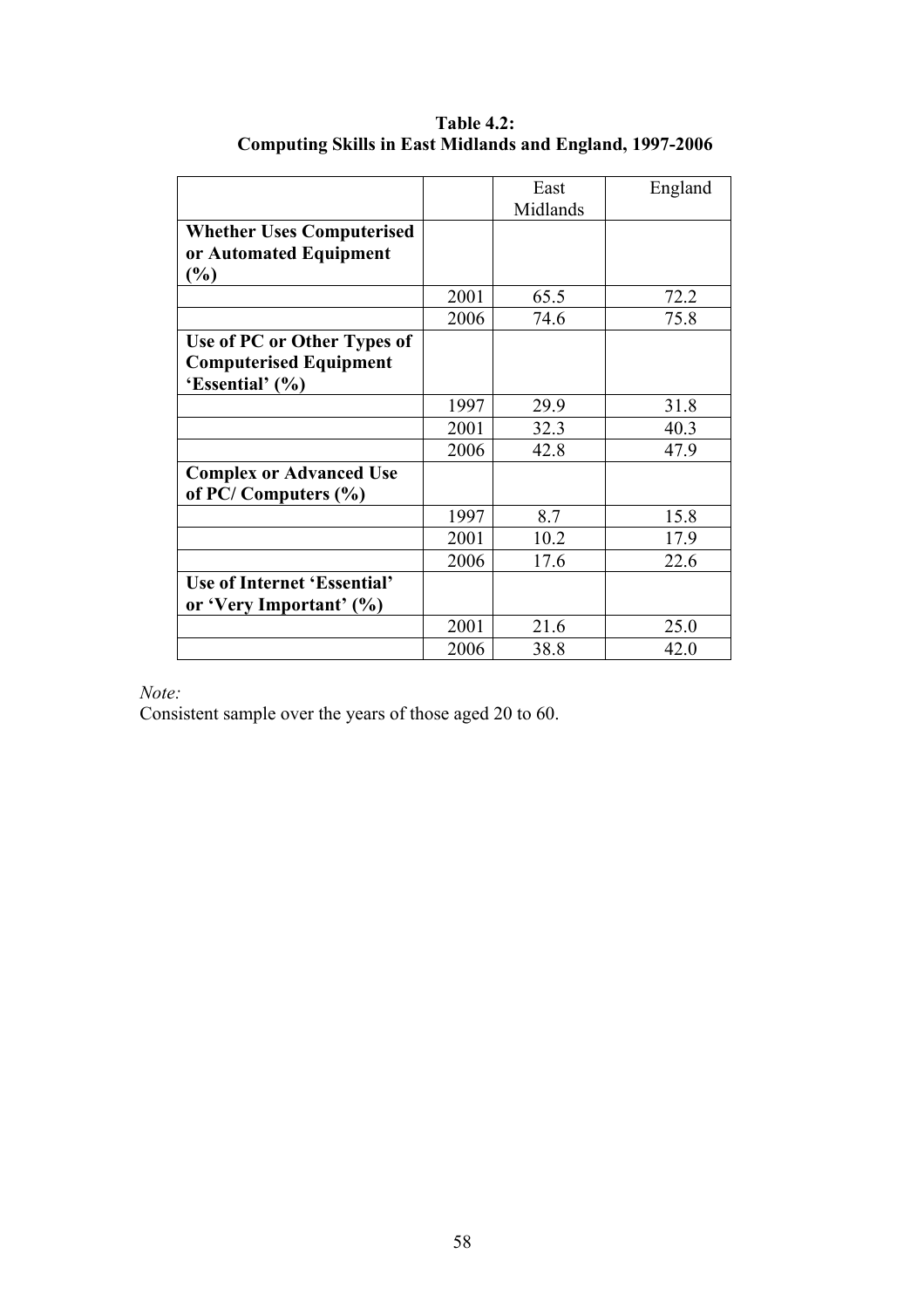**Table 4.3: Distribution of Computing Skills by Gender and by Full-Time/Part-Time Status, 2006** 

|                | <b>Whether Uses</b> | Use of PC or   | Complex or          | Use of Internet |
|----------------|---------------------|----------------|---------------------|-----------------|
|                | Computerised        | Other Types of | <b>Advanced Use</b> | 'Essential' or  |
|                | or Automated        | Computerised   | of PC/              | 'Very           |
|                | Equipment           | Equipment      | Computers           | Important'      |
|                | $(\%)$              | 'Essential'    | $(\%)$              | $(\%)$          |
|                |                     | $(\%)$         |                     |                 |
|                |                     |                |                     |                 |
| All            | 73.9                | 42.2           | 17.3                | 38.2            |
|                |                     |                |                     |                 |
| Males          | 72.2                | 36.8           | 19.2                | 35              |
| Females        | 75.9                | 48.3           | 15.1                | 41.7            |
| Contract       |                     |                |                     |                 |
| <b>Status</b>  |                     |                |                     |                 |
| Females        |                     |                |                     |                 |
| Full-Time Jobs | 83.3                | 58.7           | 18.8                | 52.1            |
| Females        |                     |                |                     |                 |
| Part-time Jobs | 64.7                | 32.5           | 9.5                 | 26              |
| Age            |                     |                |                     |                 |
| 20-29          |                     |                |                     |                 |
|                | 72.1                | 37.9           | 20                  | 32.1            |
| 30-39          |                     |                |                     |                 |
|                | 77.4                | 44.9           | 17.5                | 39.7            |
| 40-49          |                     |                |                     |                 |
|                | 75.6                | 43.9           | 17                  | 45.9            |
| 50-60          |                     |                |                     |                 |
|                | 72.7                | 44.1           | 15.8                | 35.7            |
| 61-65          |                     |                |                     |                 |
|                | 61.1                | 30             | 11.1                | 26              |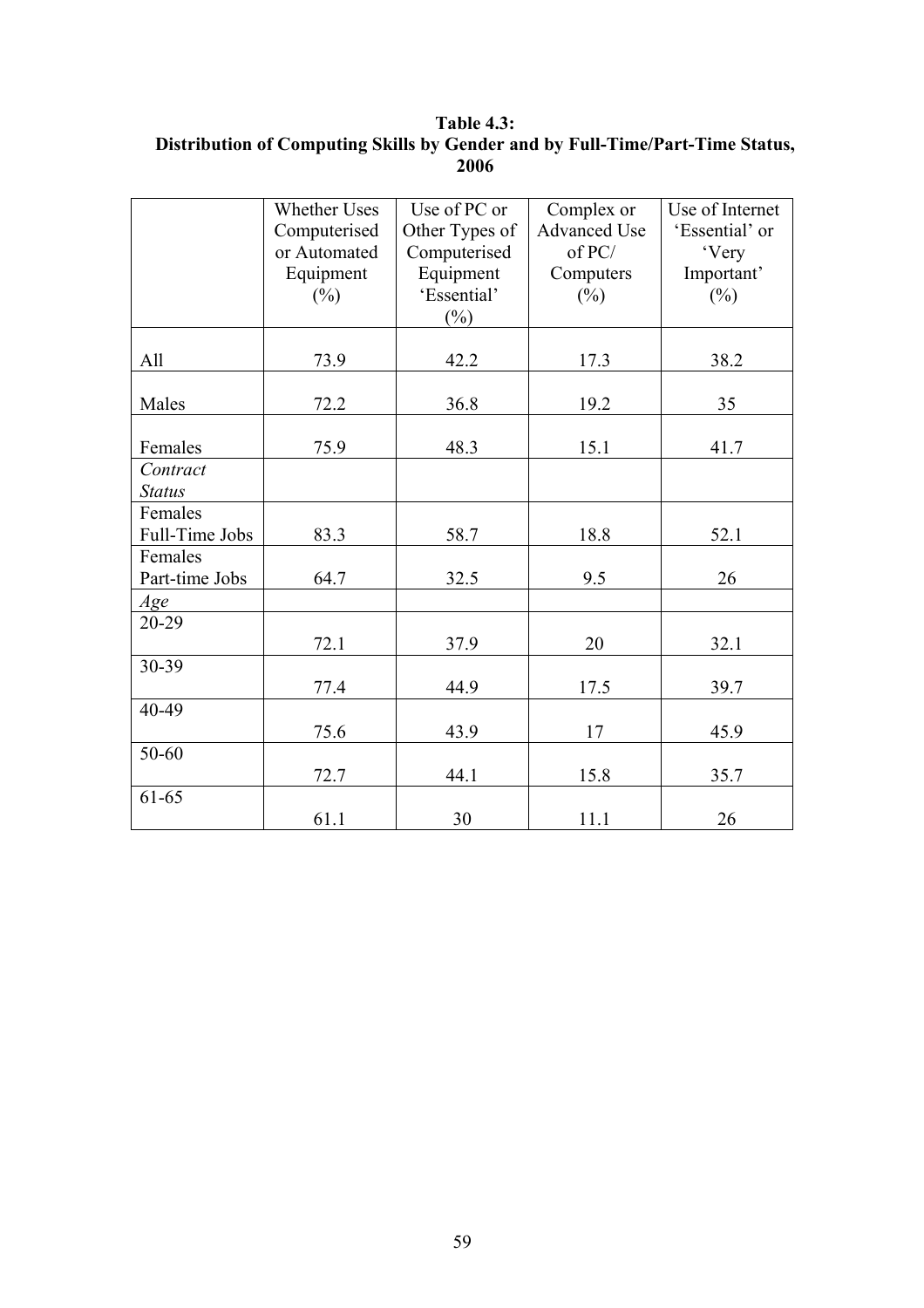|                       | <b>Whether Uses</b> | Use of PC or   | Complex or          | Use of Internet |
|-----------------------|---------------------|----------------|---------------------|-----------------|
|                       | Computerised        | Other Types of | <b>Advanced Use</b> | 'Essential' or  |
|                       | or Automated        | Computerised   | of PC/              | 'Very           |
|                       | Equipment           | Equipment      | Computers           | Important'      |
|                       | $(\%)$              | 'Essential'    | $(\%)$              | $(\%)$          |
|                       |                     | $(\%)$         |                     |                 |
| Managers              |                     |                |                     |                 |
|                       | 94.6                | 64.3           | 29.8                | 65.8            |
| Professionals         |                     |                |                     |                 |
|                       | 96.7                | 66.8           | 37.2                | 78.3            |
| Associate             |                     |                |                     |                 |
| Professionals         | 91                  | 61.6           | 25.6                | 64.9            |
| Administrative        |                     |                |                     |                 |
| & Secretarial         | 96.2                | 80.4           | 26.2                | 53.2            |
| <b>Skilled Trades</b> |                     |                |                     |                 |
|                       | 52.9                | 18.6           | 10.8                | 12.3            |
| Personal              |                     |                |                     |                 |
| Service               |                     |                |                     |                 |
|                       | 46.9                | 13             | 0.6                 | 18.2            |
| <b>Sales</b>          |                     |                |                     |                 |
|                       | 81.8                | 28             | 0.9                 | 17.2            |
| Plant &               |                     |                |                     |                 |
| Machine               |                     |                |                     |                 |
| Operatives            | 56.2                | 13.2           | 6.2                 | 6.6             |
| Elementary            |                     |                |                     |                 |
|                       | 38                  | 11.5           | 2.6                 | 3.6             |

**Table 4.4 Distribution of Computing Skills by Occupation, 2006**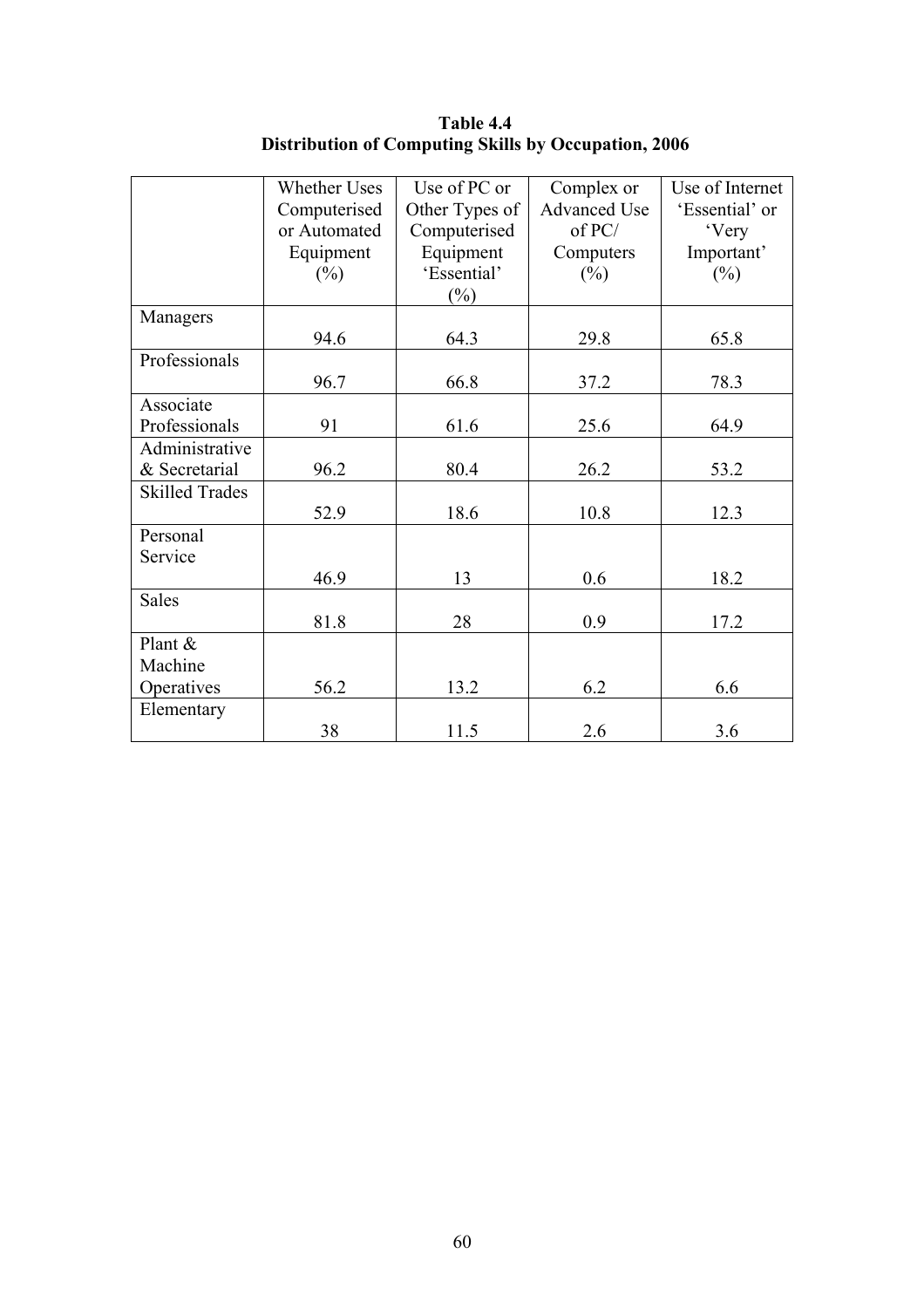|                        | <b>Whether Uses</b> | Use of PC or | Complex or          | Use of Internet |
|------------------------|---------------------|--------------|---------------------|-----------------|
|                        | Computerised        | Other Types  | <b>Advanced Use</b> | 'Essential' or  |
|                        | or Automated        | of           | of PC/              | 'Very           |
|                        | Equipment           | Computerised | Computers           | Important'      |
|                        | $(\%)$              | Equipment    | $(\%)$              | $(\%)$          |
|                        |                     | 'Essential'  |                     |                 |
|                        |                     | $(\%)$       |                     |                 |
|                        |                     |              |                     |                 |
| Industry               |                     |              |                     |                 |
| Production Industries, |                     |              |                     |                 |
| Divisions A-F*         | 64.5                | 33.9         | 19.4                | 30              |
| Service Industries,    |                     |              |                     |                 |
| Divisions G-O**        | 77.2                | 45.1         | 16.2                | 41.1            |
|                        |                     |              |                     |                 |
| <b>Sector</b>          |                     |              |                     |                 |
| Private                |                     |              |                     |                 |
|                        | 68.7                | 35           | 15.7                | 30.5            |
| Public                 |                     |              |                     |                 |
|                        | 88                  | 61.3         | 21.7                | 58              |
|                        |                     |              |                     |                 |
| Size (no. of workers)  |                     |              |                     |                 |
| Up to 24               |                     |              |                     |                 |
|                        | 63.8                | 26.3         | 10.5                | 30              |
| 25 or more             |                     |              |                     |                 |
|                        | 80.6                | 52.6         | 21.7                | 43.5            |

**Table 4.5 Distribution of Computing Skills by Industry, Sector and Size, 2006** 

*Notes:* 

\*Agriculture, Fishing, Mining, Manufacturing, Energy, Construction.

\*\*Wholesale & Retail, Transport & Storage, Real Estate & Business Services, Public Administration, Education, Health & Social Work, Personal Services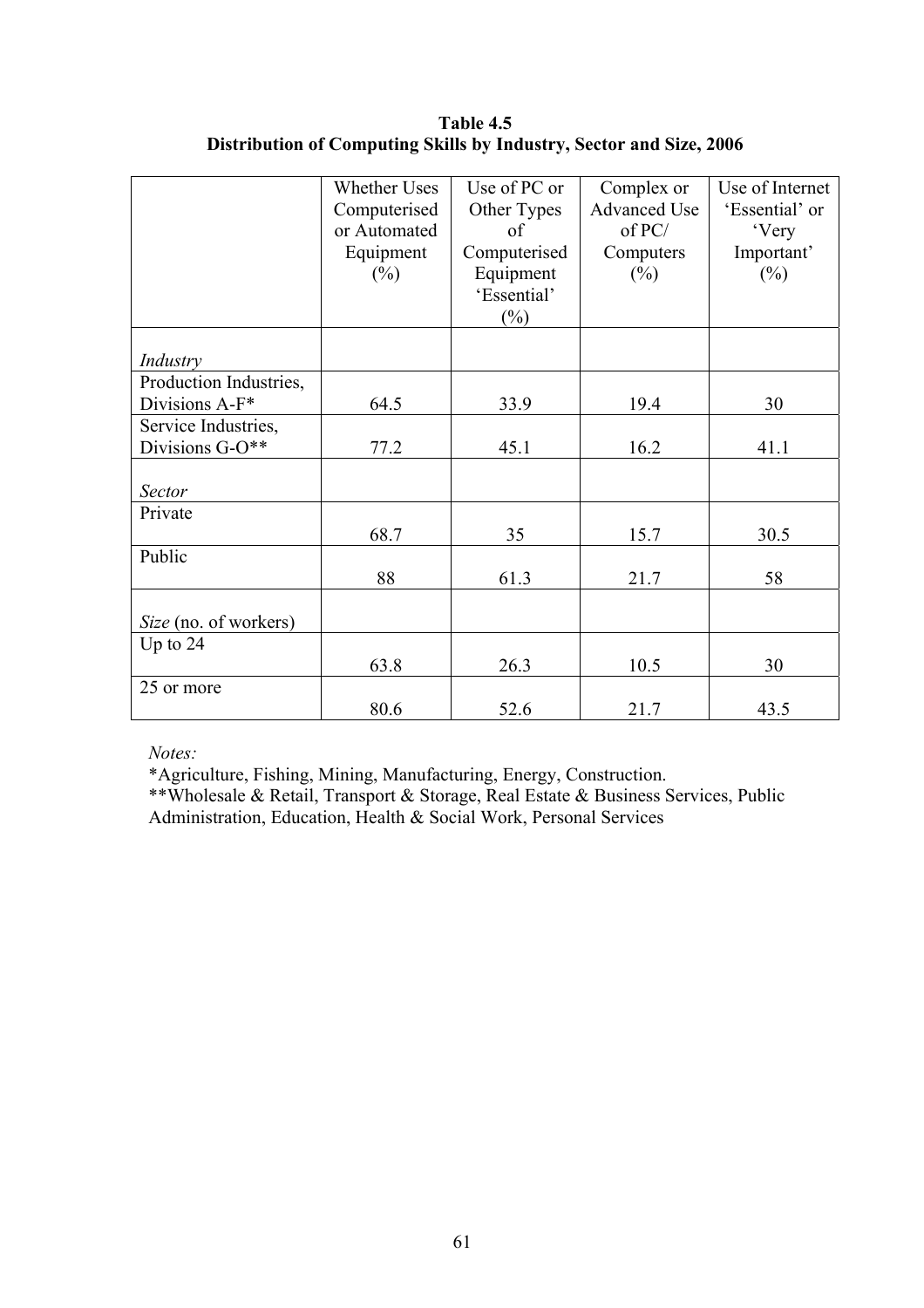# **CHAPTER 5 OTHER GENERIC SKILLS**

### **5.1 Introduction**

Supplementing the importance commonly attached to the use of computing skills, many commentators, including employers' representatives, refer also to the requirement for other 'generic skills' in modern workplaces. Previous surveys in this series have pioneered the development of measures of the use of generic skills. The idea of a generic skill refers to a skill which is used across a wide range of occupations and industrial situations, in contrast to occupation-specific or firm-specific skills that are needed in particular jobs. A widely-cited example is the skill of communication, which is needed in many jobs, but to differing degrees and at varying levels. There is nothing new in this: communication has been necessary in many jobs since the dawn of cooperative working. The desire to measure generic skills arose in the 1990s, however, from the claim that there were certain identifiable skills that were growing in importance in modern workplaces, and for which employees were not always being well-prepared either at school or through training. In many countries, a policy focus on 'key skills' emerged, and these were entered in school and university curricula.

The measures of generic skills usage in 1997 and 2001 afforded the opportunity to test the proposition that the skills were indeed becoming more important in the workplace. The changes in the responses to the first two surveys revealed that most generic skills had become somewhat more important, even over that comparatively short period of only four years. Analyses of the 2006 Skills Survey for the whole of the UK showed that this rise in the importance of generic skills is being maintained in the current decade (Felstead *et al*., 2007).

The aims of this chapter are to describe how measures of generic skills are obtained from the survey responses, to examine how generic skills are distributed across jobs held by various socio-economic groups in The East Midlands, and to compare generic skills usage in The East Midlands with that elsewhere in England.

## **5.2 Measurement**

The overall approach taken to devising measures of generic skills from the 2006 Skills Survey responses is similar in principle to that utilised in the previous surveys. In those surveys the 35 items involved were factor analysed and the scores on the 10 resulting factors were treated as the indices of generic skills. However, certain changes have been made with the current survey for two reasons. First, there were now some additional items to be included in the analysis. Second, it was felt that a new way of calculating skill indices would be beneficial if the interpretation of the indices were to be made somewhat more transparent than in previous surveys, and if the indices enabled the importance of the skills to be compared with each other.<sup>8</sup>

 $\overline{a}$ <sup>8</sup> Continuity is maintained, for the purposes of trend analyses, by recalculating indices for the previous surveys using the new method utilised here.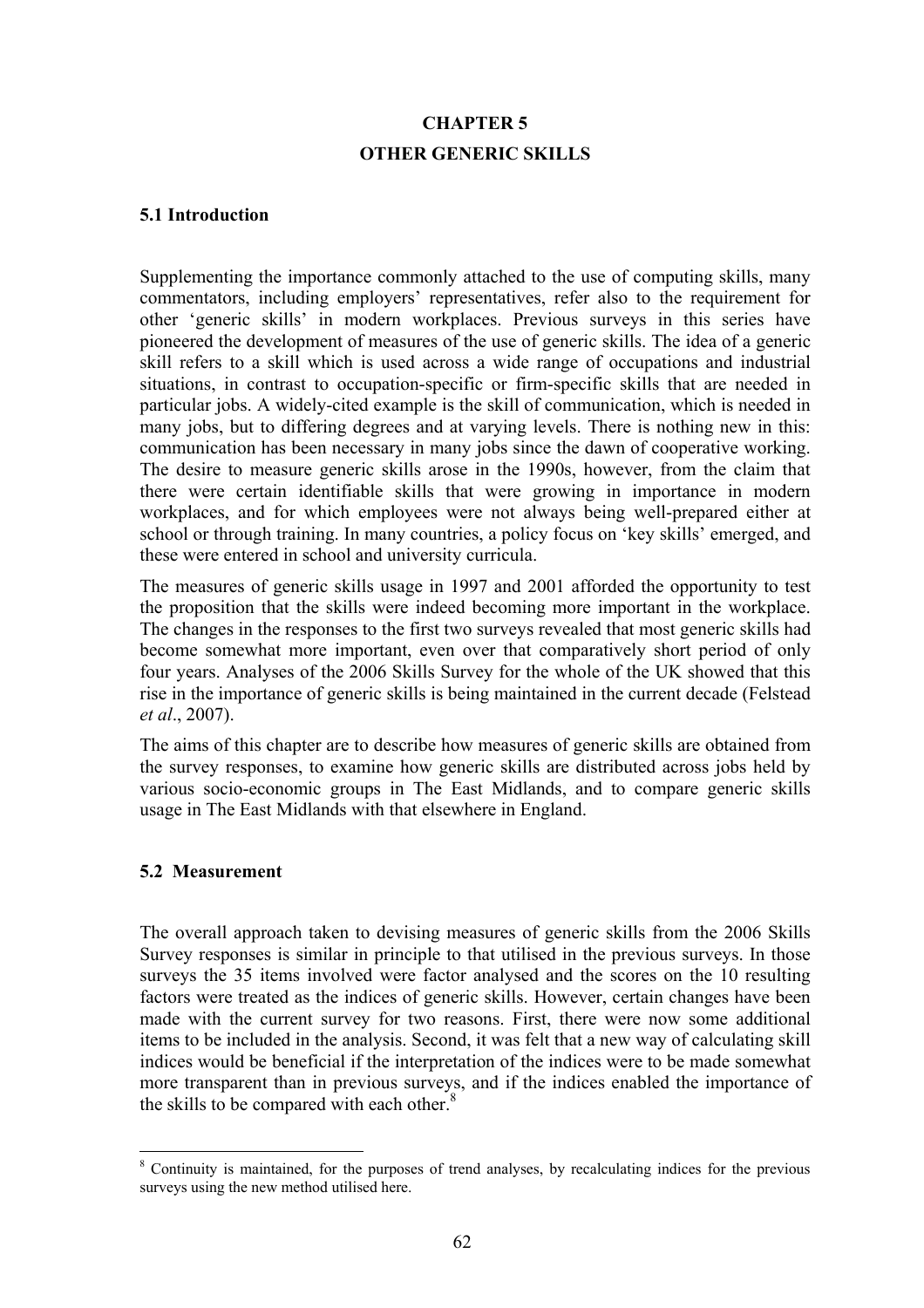Four additional items were included in the generic skills section of the questionnaire. There are two questions concerning 'emotional skills', concerning how important it is for workers to manage their own feelings and handling the feelings of others. There are also two questions on 'aesthetic skills', concerning how important is for them to 'look the part' and to 'sound the part' in their jobs. These items were introduced into the survey because it has been argued that there are a number of jobs, particular in the service sector where it is common to interact with the public or with colleagues, where such skills are becoming especially important, particularly so for women (Nickson *et al*., 2003; Korczynski, 2005; Payne, 2006). On the basis of such studies, we expected to find that women utilise more emotional skills and more aesthetic skills than do men. If so, failing to collect information about these activities would give an incomplete picture of the differences between men's and women's jobs.

Initially a factor analysis similar to that used in previous surveys was conducted. This analysis, which is described in the next sub-section, had the purpose of exploring the structure of the data – that is to say, whether it was still correct to reduce the many individual items to a limited number of underlying generic skills in the same way as before. However, to improve the interpretability of the indices, it was decided not to use the factor scores as the skills indices. Rather, the factor analysis was used to specify how items would be combined (i.e. which items grouped together). The skill indices were then obtained by averaging across the items in each group.

Five additional items had been introduced in the 2001 Survey to capture various aspects of management skills. These items were only addressed to managers and supervisors, and therefore were not generic across all occupations.

## *5.2.1 Factor Analysis*

This sub-section describes how the factor analysis was conducted. It follows closely the description of the factor analysis conducted in the 2001 and 1997 surveys Felstead *et al*. (2002: 33-4).

Respondents were asked a series of detailed questions about what their job comprises. The generic skills section of the questionnaire was prefaced by the following: 'You will be asked about different activities which may or may not be part of your job. At this stage we are only interested in finding out what types of activities your job involves and how important these are'. Respondents were asked: 'in your job, how important is [a particular job activity]'. The response scale offered was: 'essential', 'very important', 'fairly important', 'not very important' and 'not at all important or does not apply'. Examples of the activities included working with a team of people, working out the causes of problems or faults, making speeches or presentations and planning the activities of others. To maintain continuity with previous surveys the factor analysis focused on the 35 activities (other than computing) that were also covered in the earlier surveys.

The 35 items were first changed into 35 variables. We transformed the ordinal scale of 'importance' for each variable into an increasing cardinal scale, running from 0 (meaning 'not at all important') to 4 (meaning 'essential'). Factor analysis is a statistical technique which examines the hidden structure of a large number of variables, reducing them to a much more limited number of 'factors' whose covariance captures a large proportion of the overall covariance between the original items. The factors were chosen in such a way as to capture sub-sets of the 35 variables which vary closely together, and which conform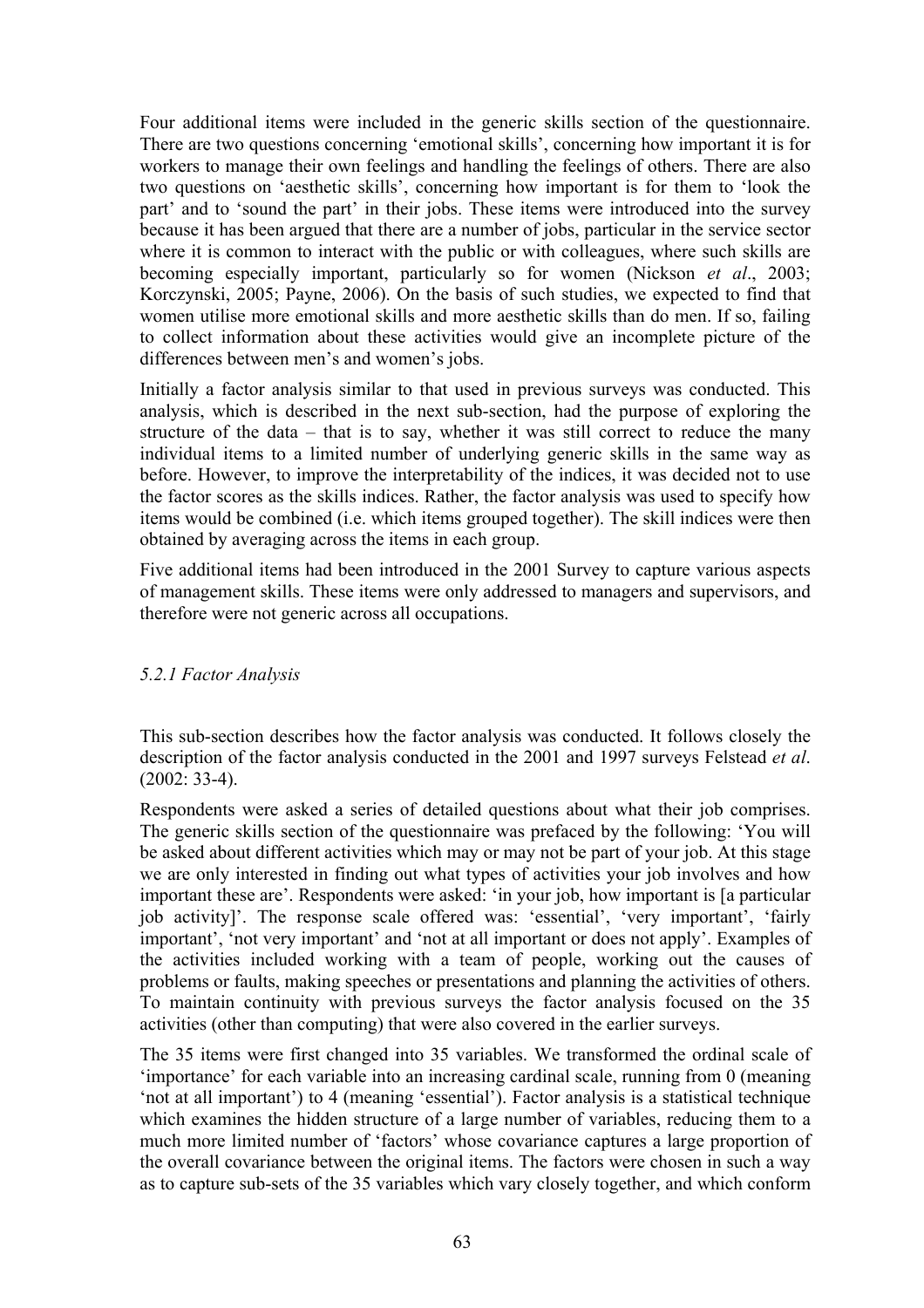to theoretical concepts – in this case, to our concepts of generic skill types. We chose to extract ten factors because, after 'rotation', ten factors were consistent in this case with the accepted criteria for factor analyses, because the resulting factor scores were easily interpretable as skill types, and because these factors involved the same high loadings as had been found when factor analysing the 1997 and 2001 surveys. The same set of factors was found whether we used just males, just females or the whole sample.

### *5.2.2 Skills Indices*

 $\overline{a}$ 

To calculate skills indices, we grouped the variables/items in the ways implied by the factor analysis. For each group an additive index is calculated, which is scaled to lie between 0 and 4, just as for the raw data items. We attributed labels to the index scores identical to the labels in the raw data. Thus, at point 4, we use the label 'essential', at point 3 'very important' and so on. If a person has a value of 3, in effect what this means is that the score of that person averaged across questions in that group is 3. At the bottom end we use the label 'not used', as a short-hand for 'not at all important/does not apply'.

The same approach was used to gain measures of the additional generic skills implied in our additional questions. A factor analysis implied that the variables loaded onto two distinct factors, which were easily interpreted as aesthetic skills and emotional skills. Two further additive indices were accordingly created in the same way as the previous ten.

Finally, we calculated an index of management skills from the five items addressed to managers and supervisors only. For this index, the base for calculations is much smaller than for the whole sample.

A brief description of the generic skill measures is as follows (with Cronbach's alpha statistic in parentheses): $9$ 

*Literacy Skills*: both reading and writing forms, notices, memos, signs, letters, short and long documents etc.. (0.90)

*Physical Skills*: the use of physical strength and/or stamina; skill in using one's hands. (0.78)

*Number Skills*: adding, subtracting, divisions, decimal point or fraction calculations etc., and/or more advanced maths or statistical procedures. (0.86)

*Technical 'Know-How'*: knowing how to use tools or equipment or machinery, knowing about products and services, specialist knowledge and/or skill in using one's hands.  $(0.64)$ 

*Influence*: persuading or influencing others, instructing, training or teaching people, making speeches or presentations, writing long reports, analysing complex problems in depth, and planning the activities of others. (0.84)

*Planning*: planning activities, organising one's own time and thinking ahead. (0.85)

<sup>&</sup>lt;sup>9</sup> In a small number of cases it may be seen that the same variable figures in more than one skill index: an example is 'skill in using one's hands' which is part of both technical know-how and of physical skills. This grouping reflects the factor analysis, and is similar in practice to using the weighted combinations of variables that are the factor scores used with previous surveys.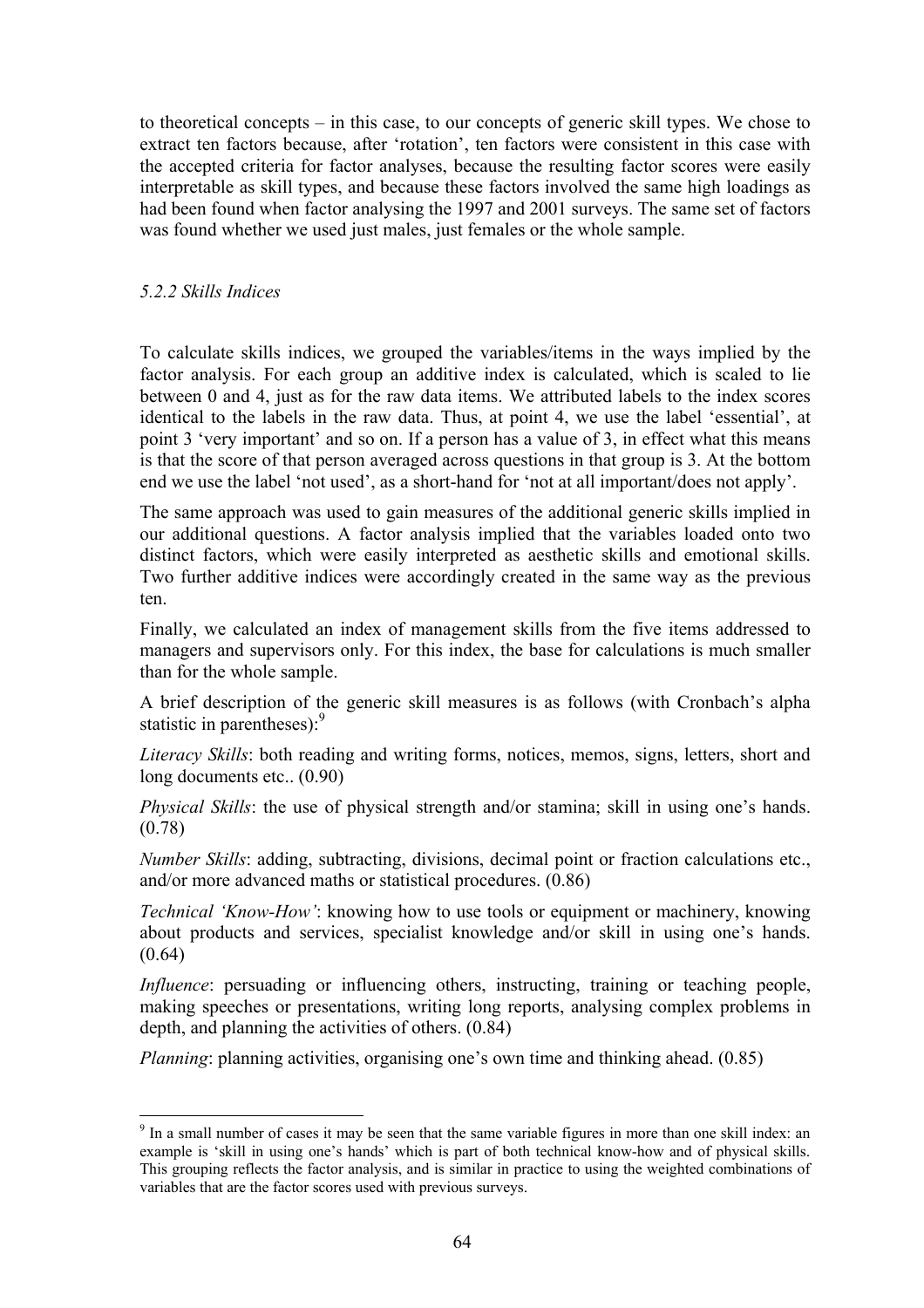*Client Communication*: selling a product or service, counselling or caring for customers or clients, dealing with people, knowing about products and services. (0.66)

*Horizontal Communication*: working with a team of people, listening carefully to colleagues. (0.76)

*Problem-Solving*: detecting, diagnosing, analysing and resolving problems. (0.88)

*Checking Skills*: noticing and checking for errors. (0.88)

*Aesthetic Skills*: looking and sounding the part. (0.79)

*Emotional Skills*: managing own and handling others' feelings. (0.75)

*Management skills*: motivating subordinate staff, controlling resources, coaching, developing careers, strategic decision-making (0.79).

Apart from management skills and the two new measures, the definitions of the skills thus closely followed the interpretation of the factors reported in Felstead *et al*. (2002). One difference is that we have named one generic skill 'influence skill', in contrast to previous surveys where we used the term 'high communication skill'. The new term is intended to convey the somewhat broader package of activities that, according to the data, tend to be combined in certain jobs.

#### **5.3 Generic Skills in the East Midlands and Britain, 2006**

The 2006 data also allow us to investigate differences between the East Midlands and England as a whole. Table 5.1 documents the differences in respect of all the generic skills indices.

It may be recalled that the analyses of the previous chapter revealed that computing skills were being used at slightly lower levels in jobs in The East Midlands, compared with England. Table 5.1 reveals the striking finding that, for most other generic skills, there is no substantive or significant difference in the level of usage between East Midlands and England as a whole. There are two exceptions: physical skills and technical know-how, and in both cases the level of usage is greater in the East Midlands than in England as a whole. Even these differences are relatively modest.

### **5.4 Generic Skills in the East Midlands and England, 1997-2006**

Table 5.2 considers changes in the utilisation of generic skills in the East Midlands since 1997, and compares these with the pattern of change elsewhere in England. The table reveals only small differences between the East Midlands and England as a whole in the pattern of change. In the East Midlands six out of the ten generic skills are increasing in use: literacy skills, number skills, influence skills, planning skills, client communication skills, and horizontal communication skills. For the other four generic skills, there are no significant changes over time. By contrast, elsewhere in England all but physical skills are on the rise. This rise represents a continuation of the increase recorded in Britainwide analyses of the 2001 survey (Felstead *et al*., 2002). It may also be noted that, apart from computing skills, the generic skill that increased the most (both in the East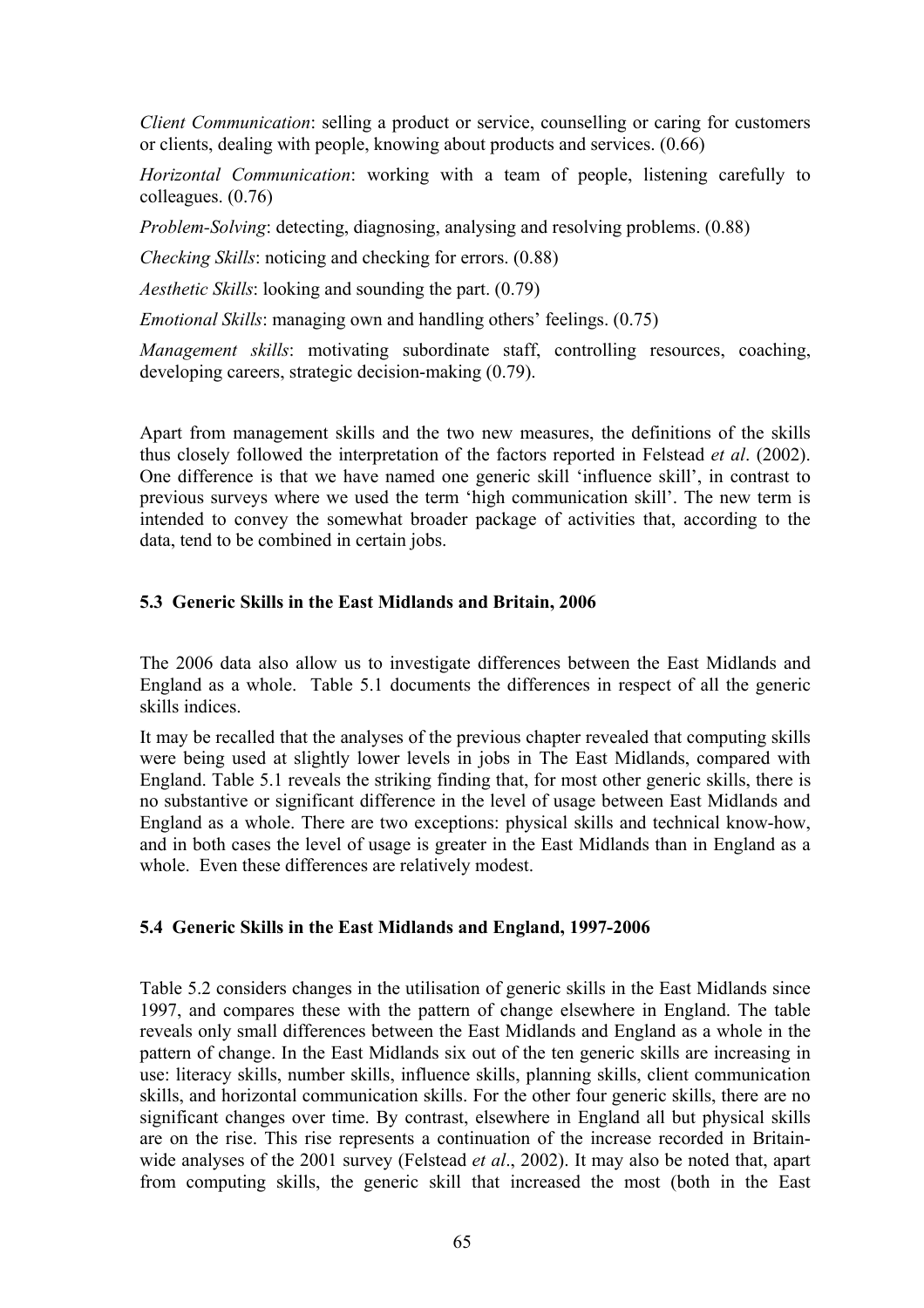Midlands and in England, though more in the former) was influence skill, which, along with computing skills, has been found to have a significant impact on pay levels (Green *et al*., 2007).

# **5.4 The Distribution of Generic Skills in the East Midlands, 2006**

Table 5.3 gives figures for the average level of each generic skill in The East Midlands as a whole, and separately according to gender and to full-time/part-time status. In interpreting the indices, it can be recalled that an average score of 2 is associated with the response point 'fairly important', so that scores above 2 indicate that the generic skill is at least 'fairly important' on average across all jobs in the East Midlands. Reading along the first row, one can observe that all but one of the generic skills fall into this category. The exception is number skills, which appears to be used on average at relatively low levels. In addition, however, influence skills are only just above 2. We shall see, below, that the low average arises because these two skills are concentrated into a few occupational groups, rather than being used heavily in most occupations.

The second and third rows show that there are differences between the skills being used in men's and women's jobs in The East Midlands. Physical skills, number skills, technical know-how, influence skills and problem-solving skills are all more in demand in the jobs being done by men. Literacy, client communication skills, horizontal communication skills, checking skills, and emotional and aesthetic skills, however, are all more used in jobs done by women. These gender differences are consistent, we maintain, with a conventional perception of the gendered division of labour.

Among females there is a notable difference between those working in full-time and parttime jobs. The skills used in full-time jobs are greater in most domains. One exception is physical skills, and in the cases of technical know-how and client communication skills the differences are too small to be significant. This finding emphasises further the differences between part-time and full-time jobs, noted earlier in this Report with respect to our broad skills measures and to computing skills. Nearly 40% of female workers in The East Midlands are working part-time; our findings imply that they are generally being used in substantially lower-skilled jobs than full-timers. An illustration comes from the domain of literacy skills: in women's jobs, writing long documents is essential for 28.6% of full-time jobs, but for only 14.1% of part-time jobs.

Table 5.4 shows the distribution of generic skills by occupational group. It can be seen that, on the whole, occupations normally considered higher skilled show greater uses of most of the generic skills. Influence skills are strongest in 'Managerial', 'Professional' and 'Associate Professional' occupations, and are on average considered less than 'Fairly important' most other occupations. In addition, the variation across occupations is broadly what one might expect. For example, aesthetic skills are highest in 'Sales' occupations; literacy skills are highest for 'Professional' occupations, lowest in 'Elementary' occupations; physical skills and technical know-how are highest for those in 'Skilled Trades'; number skills are highest for 'Managers'; horizontal communication skills are greatest for 'Professionals'; problem-solving skills high for 'Managers' and 'Professionals' but also for 'Skilled Trades'; checking skills are high for all groups except 'Elementary' occupations; and emotional skills are at their highest in 'Personal Service' occupations.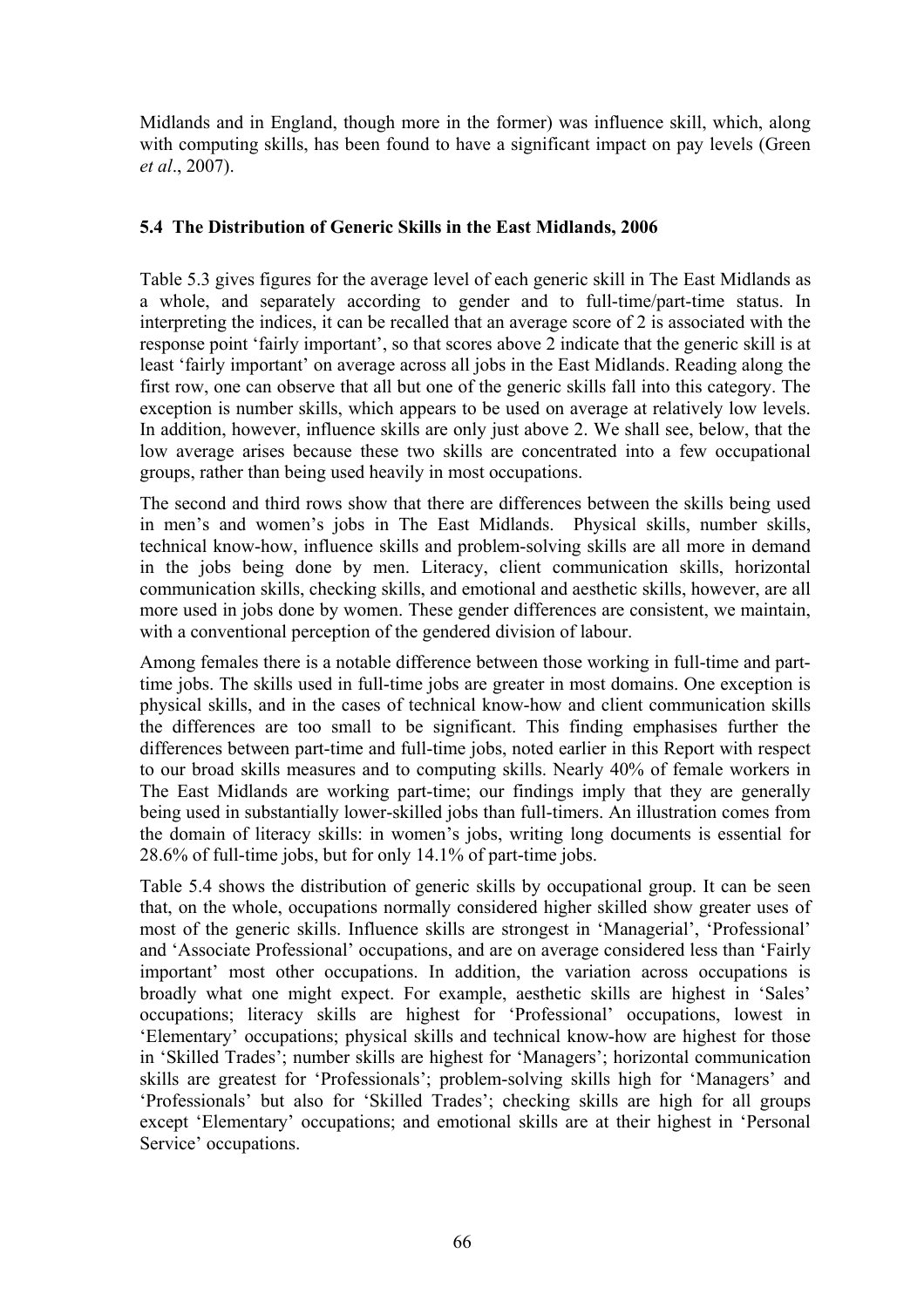Table 5.5 gives the distribution of generic skills separately for the Production and Service Industries. It can be seen that generic skills are used to some extent in both industrial sectors. There is, however, some cross-sector variation which conforms to expectations. Emotional and aesthetic skills, for example, are more important in the service industries, while technical know-how is more important in the Production sector.

In a similar way, there is a difference in generic skills use between public sector and private sector jobs. The former require more generic skills in most domains. For example, the index of literacy skills use is 2.92 in the public sector, but only 2.28 in the private sector. Similarly, the index of planning skills is 3.33 in the public sector, 3.01 in the private sector. An exception is Physical skills, which is more utilised in the private sector than in the public sector (2.12 compared with 1.68).

Finally, according to a number of skills domains, skill use is somewhat greater in larger establishments (with 25 or more workers) than in small establishments (with less than 25 workers). This ranking applies to literacy skills, influence skills, horizontal communication skills, problem-solving skills and checking skills. However, in respect of both physical skills and client communication skills usage is significantly greater in small establishments.

# **5.5 Summary of Main Findings**

- The use of generic skills, other than computing, can be measured by asking questions about the importance of several particular activities in jobs, and calculating indices each of which is the average response to multiple items.
- There are only small differences between the generic skills (other than computing) deployed in the East Midlands, as compared with jobs in England as a whole. In two skill domains, what we have called physical skills and technical know-how, jobs in the East Midlands require higher skill levels than in England as a whole.
- There are differences between the generic skills utilised by men and women, with women typically found in jobs requiring more communication skills, and more emotional and aesthetic skills.
- Among females, those in full-time jobs exercise considerably greater levels of generic skills in most domains than those in part-time jobs. To illustrate, writing long documents, a constituent of the literacy domain, is essential for 29% of fulltime jobs, but for only 14% of part-time jobs.
- Generic skills vary across sectors and occupations in expected ways: for example, influence skills are strongest in the public sector, and in 'Managerial', 'Professional' and 'Associate Professional' occupations, and are on average considered less than 'fairly important' in other occupations. Aesthetic and emotional skills are both considerably more important in 'Service' industries than in 'Production' industries.
- Literacy and horizontal communication skills are more important in large than in small establishments; by contrast, client communication skills are needed more in small than in large establishments.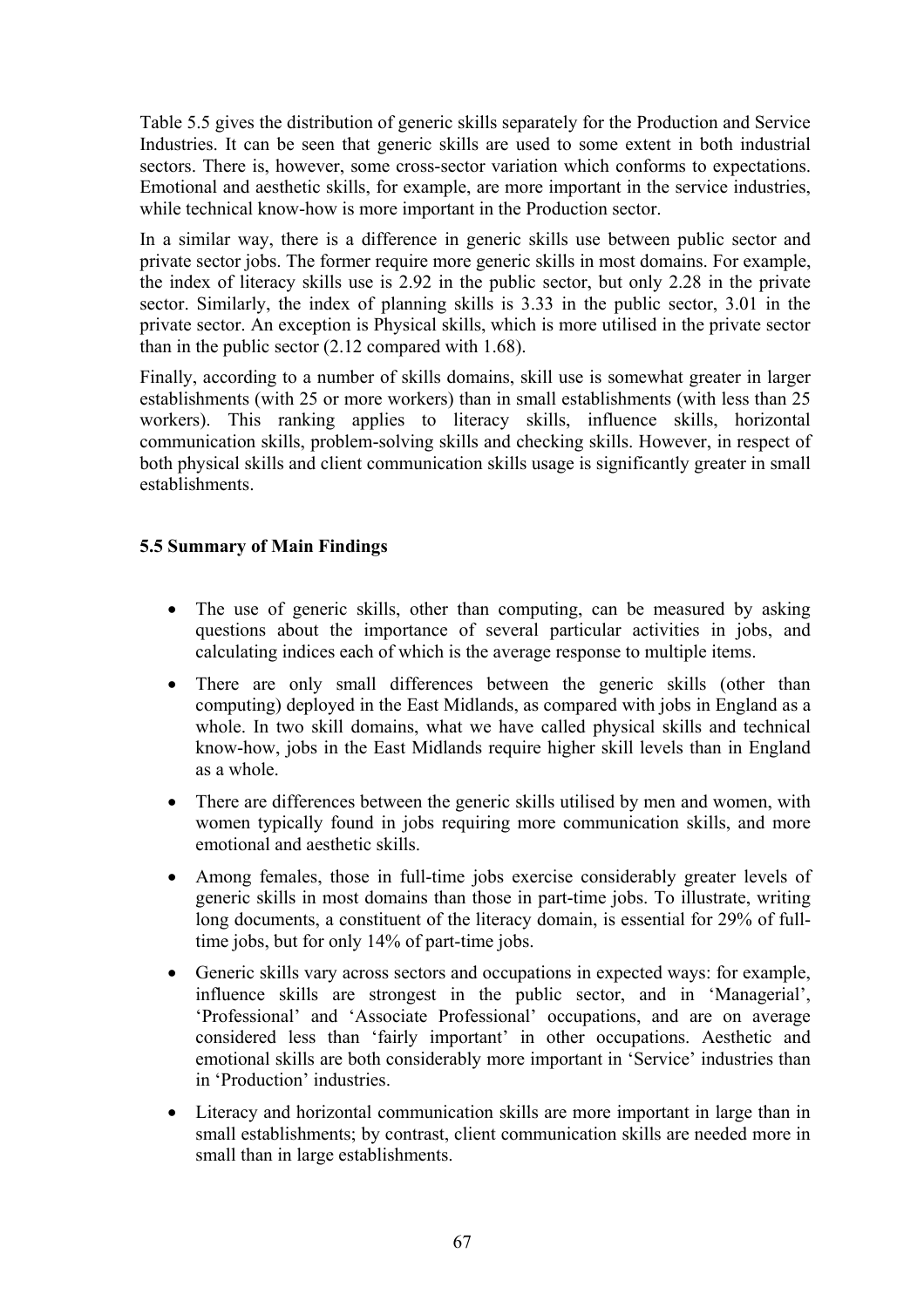|               | iteracy<br>$\overline{\phantom{0}}$ | Physical          | Number | Know<br>How<br>Technical | Influence | Planning | Communication<br>Client | $\mathfrak{g}$<br>Communicati<br>Horizontal | Problem-Solving | Checking | Emotional | Aesthetic | Management |
|---------------|-------------------------------------|-------------------|--------|--------------------------|-----------|----------|-------------------------|---------------------------------------------|-----------------|----------|-----------|-----------|------------|
| East Midlands | 2.46                                | $2.00^{\ddagger}$ | 1.90   | $2.63*$                  | 2.03      | 3.09     | 2.69                    | 3.18                                        | 2.97            | 3.19     | 2.94      | 2.63      | 2.86       |
| England       | 2.49                                | 1.85              | 1.87   | 2.56                     | 2.05      | 3.06     | 2.68                    | 3.14                                        | 3.01            | 3.25     | 2.95      | 2.65      | 2.79       |

**Table 5.1 Distribution of Generic Skills in the East Midlands and England, 2006**

*Note:* 

1. The item scale ranges from 0 ('not at all important/does not apply') to 4 ('essential').

‡ indicates East Midlands and England as a whole differ significantly at the 5% level, \* at the 10% level.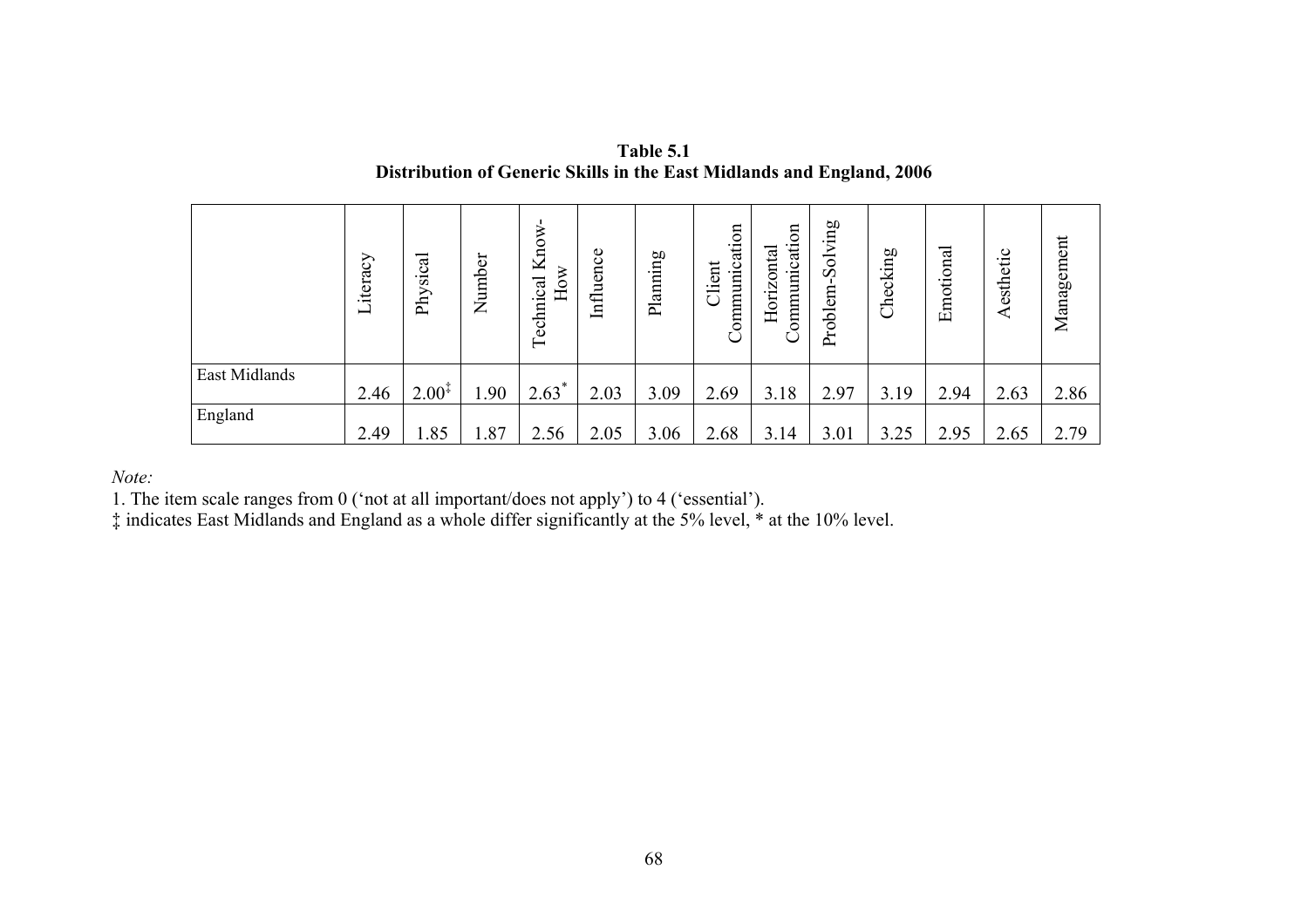| Table 5.2                                                                                           |  |
|-----------------------------------------------------------------------------------------------------|--|
| Pattern of Change in the Distribution of Generic Skills in the East Midlands and England, 1997-2006 |  |

|               | Literacy | Physical | Number                                 | Know.<br>How<br>Technical | Influence | Planning          | Communication<br>Client | Communication<br>Horizontal | Solving<br>Problem- | Checking          |
|---------------|----------|----------|----------------------------------------|---------------------------|-----------|-------------------|-------------------------|-----------------------------|---------------------|-------------------|
| East Midlands | 0.381    | $-0.06$  | $0.35$ <sup><math>\dagger</math></sup> | 0.07                      | $0.44$ ‡  | $0.34$ $\ddagger$ | $0.18*$                 | 0.211                       | $-0.05$             | 0.06              |
| England       | $0.23*$  | 0.03     | $0.15$ <sup><math>\dagger</math></sup> | $0.1$ $\dagger$           | 0.281     | $0.2$ $\ddagger$  | 0.131                   | $0.2$ ‡                     | 0.091               | $0.15$ $\ddagger$ |

‡ indicates the change over 1997-2006 is statistically significant at the 5% level, \* at the 10% level.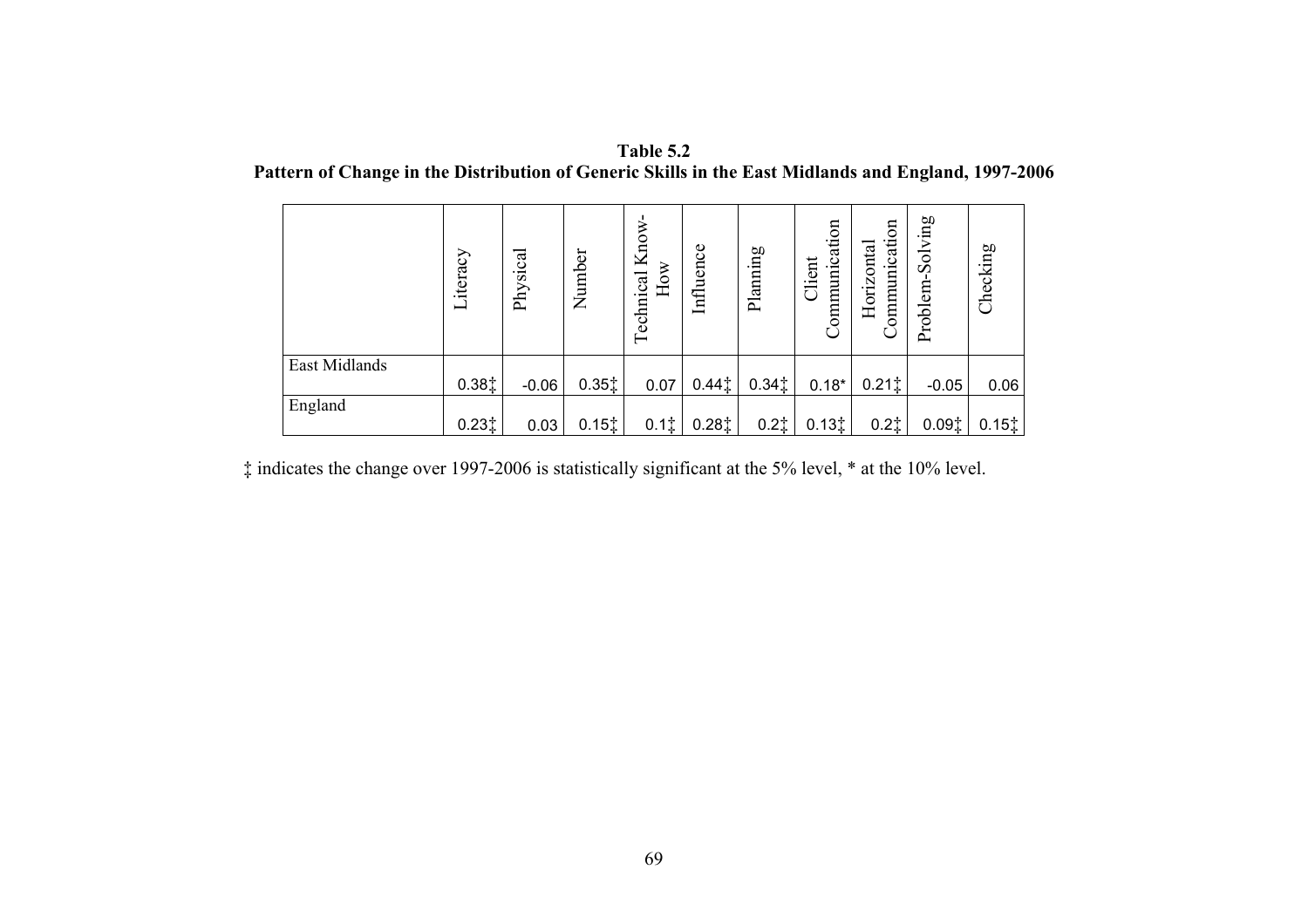| Table 5.3                                                                                             |
|-------------------------------------------------------------------------------------------------------|
| Distribution of Generic Skills in the East Midlands by Gender and by Full-Time/Part-Time Status, 2006 |

|                           | Literacy | Physical       | Number | Technical Know-<br>How | Influence | Planning | Communication<br>Client | Communication<br>Horizontal | Problem-Solving | Checking | Emotional | Aesthetic | Management |
|---------------------------|----------|----------------|--------|------------------------|-----------|----------|-------------------------|-----------------------------|-----------------|----------|-----------|-----------|------------|
| All                       | 2.46     | $\overline{2}$ | 1.9    | 2.63                   | 2.03      | 3.09     | 2.69                    | 3.18                        | 2.97            | 3.19     | 2.94      | 2.63      | 2.86       |
| Males                     | 2.4      | 2.17           | 2.08   | 2.78                   | 2.08      | 3.11     | 2.63                    | 3.08                        | 3.1             | 3.2      | 2.77      | 2.51      | 2.85       |
| Females                   | 2.51     | 1.8            | 1.71   | 2.46                   | 1.97      | 3.08     | 2.76                    | 3.29                        | 2.83            | 3.19     | 3.14      | 2.77      | 2.87       |
| Females<br>Full-Time Jobs | 2.76     | 1.69           | 1.89   | 2.46                   | 2.2       | 3.27     | 2.78                    | 3.36                        | 2.97            | 3.32     | 3.18      | 2.81      | 2.87       |
| Females<br>Part-time Jobs | 2.14     | 1.96           | 1.43   | 2.44                   | 1.62      | 2.78     | 2.74                    | 3.19                        | 2.62            | 2.98     | 3.06      | 2.72      |            |

*Notes:* 

The generic skills indices are the average scores of the items in each index, derived from the 2006 data. The item scale ranges from 0 ('not at all important/does not apply') to 4 ('essential'). Only those cells shown where sample size exceeds 100.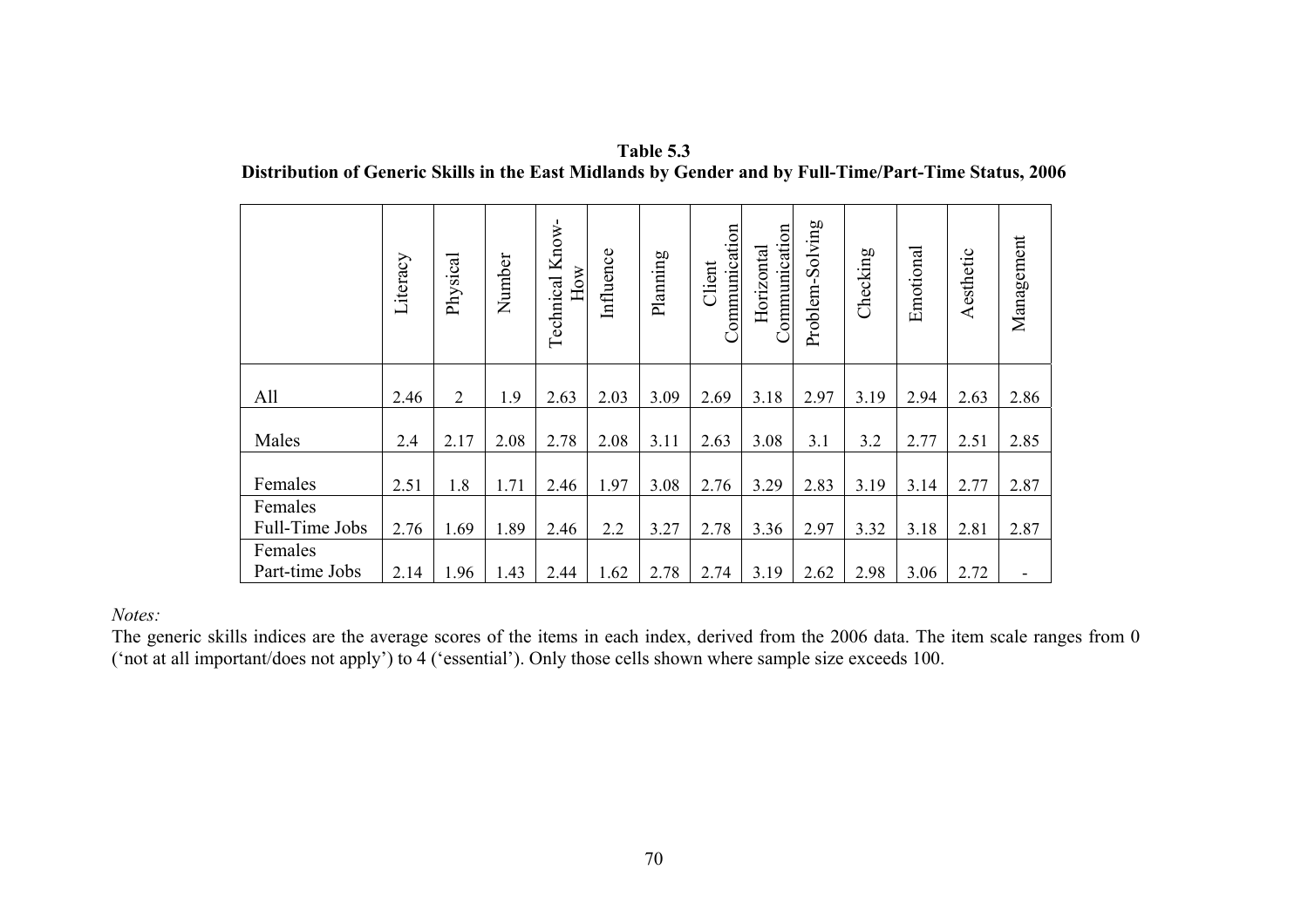|                                 | Literacy | Physical       | Number | Technical Know-<br>How | Influence | Planning       | Communication<br>Client | <b>Communication</b><br>Horizontal | Problem-Solving | Checking | Emotional | Aesthetic |
|---------------------------------|----------|----------------|--------|------------------------|-----------|----------------|-------------------------|------------------------------------|-----------------|----------|-----------|-----------|
| Managers                        | 2.92     | 1.37           | 2.57   | 2.52                   | 2.77      | 3.56           | 3.17                    | 3.38                               | 3.34            | 3.29     | 3.1       | 2.94      |
| Professionals                   | 3.2      | 1.31           | 2.41   | 2.33                   | 2.89      | 3.56           | 2.75                    | 3.46                               | 3.27            | 3.32     | 3.22      | 2.77      |
| Associate<br>Professionals      | 2.98     | 1.63           | 1.94   | 2.61                   | 2.46      | 3.47           | 2.84                    | 3.37                               | 3.05            | 3.4      | 3.28      | 2.9       |
| Administrative &<br>Secretarial | 2.51     | 1.15           | 2.04   | 2.18                   | 1.64      | 3.14           | 2.52                    | 3.2                                | 2.79            | 3.44     | 2.93      | 2.77      |
| <b>Skilled Trades</b>           | 2.23     | $\overline{3}$ | 2.11   | 3.4                    | 1.69      | 3.04           | 2.5                     | 2.91                               | 3.3             | 3.35     | 2.65      | 2.07      |
| Personal Service                | 2.57     | 2.52           | 1.23   | 2.83                   | 2.09      | $\overline{3}$ | 2.85                    | 3.48                               | 2.86            | 3.12     | 3.45      | 2.92      |
| Sales                           | 1.9      | 2.15           | 1.82   | 2.66                   | 1.56      | 2.62           | 3.47                    | 3.25                               | 2.63            | 2.98     | 2.93      | 3.15      |
| Plant & Machine<br>Operatives   | 1.93     | 2.67           | 1.45   | 2.83                   | 1.49      | 2.71           | 2.14                    | 2.8                                | 2.87            | 3.05     | 2.5       | 2.08      |
| Elementary                      | 1.54     | 2.58           | 1.16   | 2.39                   | 1.29      | 2.39           | 2.19                    | 2.83                               | 2.37            | 2.64     | 2.54      | 2.29      |

**Table 5.4 Distribution of Generic Skills in East Midlands by Occupation, 2006**

*Note:* Occupations are classified by SOC2000 Major Group. The generic skills indices are the average scores of the items in each index, derived from the 2006 data. The item scale ranges from 0 ('not at all important/does not apply') to 4 ('essential'). Only those cells shown where sample size exceeds 100. Management skills were not included, owing to small cell sizes.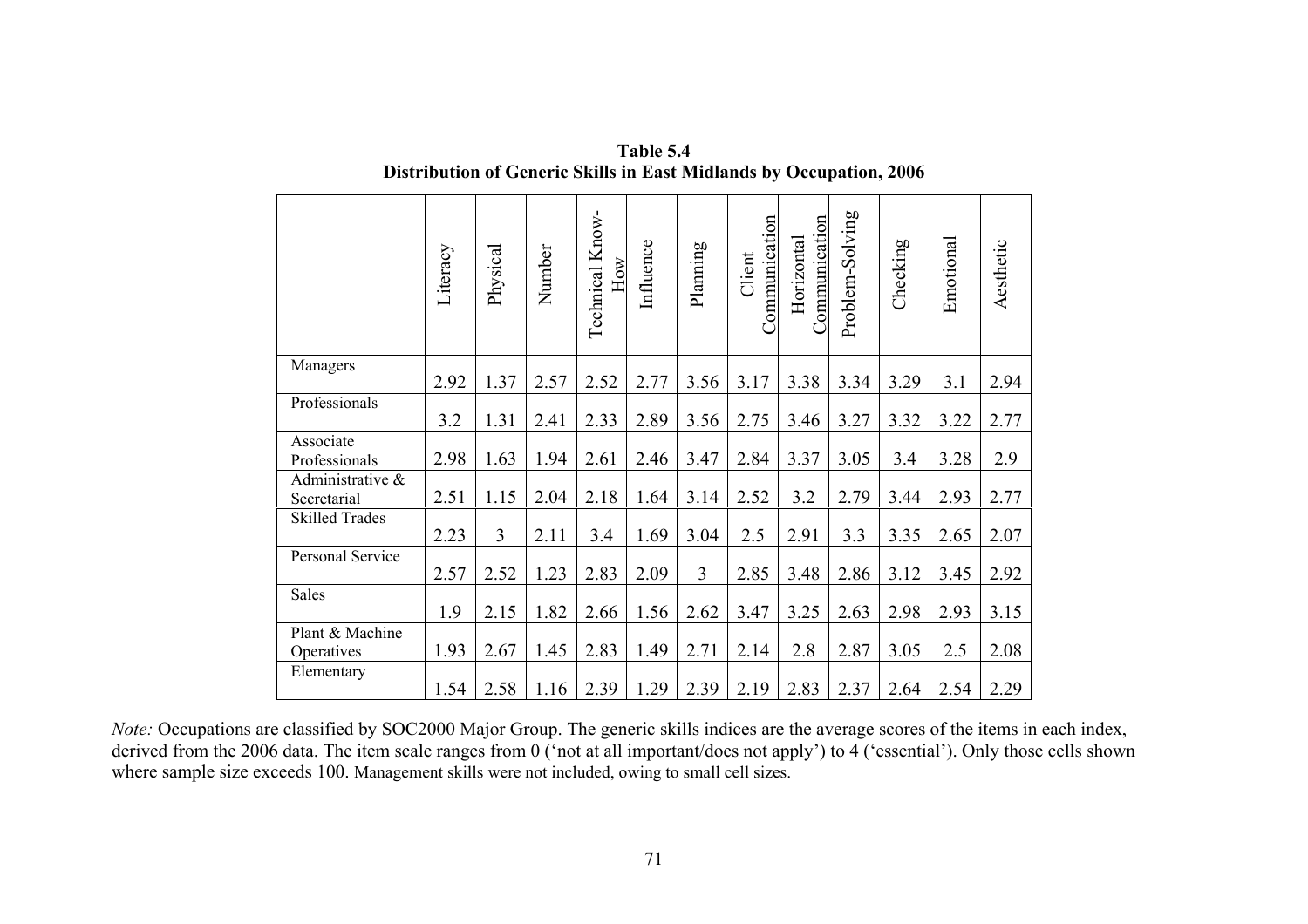|                                 | Literacy | Physical | Number | Technical Know-<br><b>I</b> NO | Influence | Planning | <b>Communication</b><br>Client | Communication<br>Horizontal | Problem-Solving | Checking | Emotional | Aesthetic |
|---------------------------------|----------|----------|--------|--------------------------------|-----------|----------|--------------------------------|-----------------------------|-----------------|----------|-----------|-----------|
| Production                      |          |          |        |                                |           |          |                                |                             |                 |          |           |           |
| Industries,<br>Divisions A-F*   | 2.26     | 2.38     | 2.1    | 2.92                           | 1.84      | 2.96     | 2.41                           | 3.03                        | 3.14            | 3.21     | 2.59      | 2.11      |
| Service<br>Industries,          |          |          |        |                                |           |          |                                |                             |                 |          |           |           |
| Divisions G-O**                 | 2.53     | 1.85     | 1.83   | 2.51                           | 2.1       | 3.14     | 2.8                            | 3.23                        | 2.91            | 3.19     | 3.07      | 2.82      |
| Sector                          |          |          |        |                                |           |          |                                |                             |                 |          |           |           |
| Private‡                        |          |          |        |                                |           |          |                                |                             |                 |          |           |           |
|                                 | 2.28     | 2.12     | 1.9    | 2.68                           | 1.89      | 3.01     | 2.7                            | 3.06                        | 2.95            | 3.16     | 2.8       | 2.55      |
| Public                          |          |          |        |                                |           |          |                                |                             |                 |          |           |           |
|                                 | 2.92     | 1.68     | 1.93   | 2.48                           | 2.39      | 3.33     | 2.68                           | 3.49                        | 3.03            | 3.28     | 3.31      | 2.84      |
| Workplace Size (no. of workers) |          |          |        |                                |           |          |                                |                             |                 |          |           |           |
| Up to 24                        | 2.28     | 2.22     | 1.87   | 2.7                            | 1.88      | 3.09     | 2.84                           | 2.96                        | 2.93            | 3.1      | 2.92      | 2.67      |
| 25 or more                      |          |          |        |                                |           |          |                                |                             |                 |          |           |           |
|                                 | 2.57     | 1.85     | 1.93   | 2.58                           | 2.13      | 3.1      | 2.59                           | 3.32                        | $\overline{3}$  | 3.25     | 2.96      | 2.61      |

**Table 5.5 Distribution of Generic Skills in East Midlands by Industry, Sector and Size, 2006** 

\*Agriculture, Fishing, Mining, Manufacturing, Energy, Construction. \*\*Wholesale & Retail, Transport & Storage, Real Estate & Business Services, Public Administration, Education, Health & Social Work, Personal Services;  $\ddagger$  Non-profit organisations classified with private sector.

*Note:* The generic skills indices are the average scores of the items in each index, derived from the 2006 data. The item scale ranges from 0 ('not at all important/does not apply') to 4 ('essential'). Management skills were not included, owing to small cell sizes.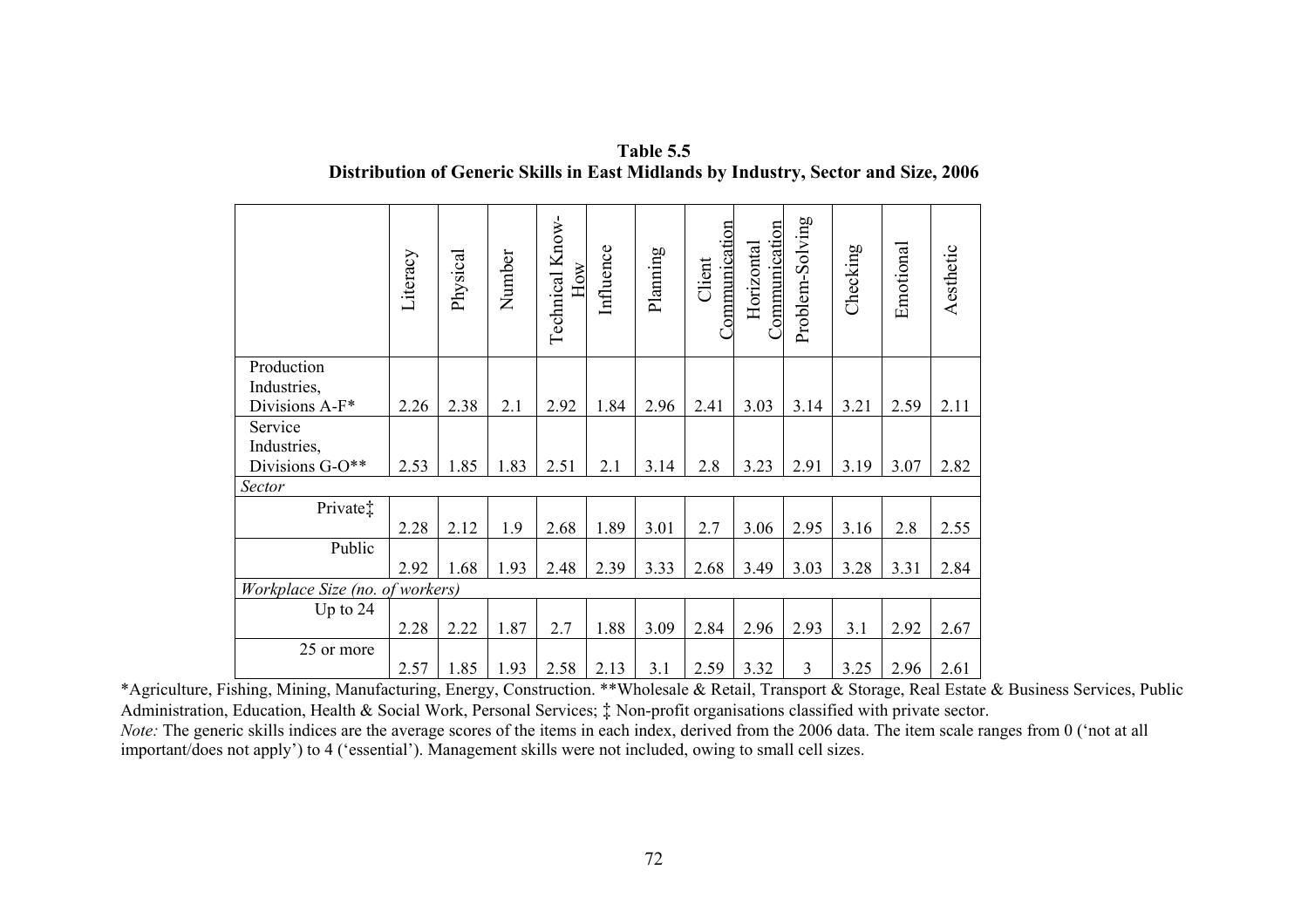# **CHAPTER 6 EMPLOYEE TASK DISCRETION**

#### **6.1 Introduction**

It has been seen in earlier parts of the Report that skills – as measured by what is required to get and do jobs – have risen relatively quickly in the East Midlands over the last decade, although computing skill levels in jobs still lag behind the English average. In this chapter, we examine whether there has been a corresponding change in the autonomy workers are allowed to do the job. It is often argued that skills are closely linked to levels of task discretion for employees – that is to say greater control over the detailed execution of the job. This is thought to reflect the need to motivate employees who are carrying out more complex work and greater difficulties in externally monitoring more skilled work. Discretion offers the potential productive advantages of flexibility, together with better use of employees' judgement and skill. The connection between task discretion and skill has been assumed or proposed by writers from diverse social scientific traditions (e.g. Blauner, 1964; Braverman, 1973; Zuboff, 1988). Furthermore, in recent years, management theorists have also argued that workers should be 'empowered', as their skills and responsibilities are broadened. Recent research showed that employee task discretion indeed increased in some European countries (e.g., Sweden and Germany) over the 1990s (Gallie, 2007); while an earlier increase was also recorded for Finland (Lehto and Sutela, 1999). In contrast, previous research showed that in Britain as a whole there has been a decline in choice and discretion at work (Gallie *et al*., 2004).

The chapter therefore proceeds as follows. It begins by outlining how employee task discretion is measured in the Skills Survey data series. It then goes to examine whether East Midlands jobs allow workers more or less discretion in way they carry out their jobs than those elsewhere in the UK. We then plot how discretion levels have changed in the East Midlands over the 1997-2006 period and compare this pattern with the picture for jobs in England as a whole. The chapter ends with a short summary of our findings.

#### **6.2 Measuring Employee Task Discretion**

The Skills Survey data series includes four questions that assess how much personal influence people have over specific aspects of their work. Respondents were asked: 'How much influence do *you personally* have on how hard you work?' The options were: 'a great deal'; 'a fair amount'; 'not much'; and 'none at all'. The same question format was used to determine employee influence on: 'deciding what tasks you are to do'; 'deciding on how you are to do the task'; and 'deciding the quality standards to which you work'. These questions were asked of the entire sample, but in this chapter we report only on the results for employees since they, by definition, have less control over their working environment.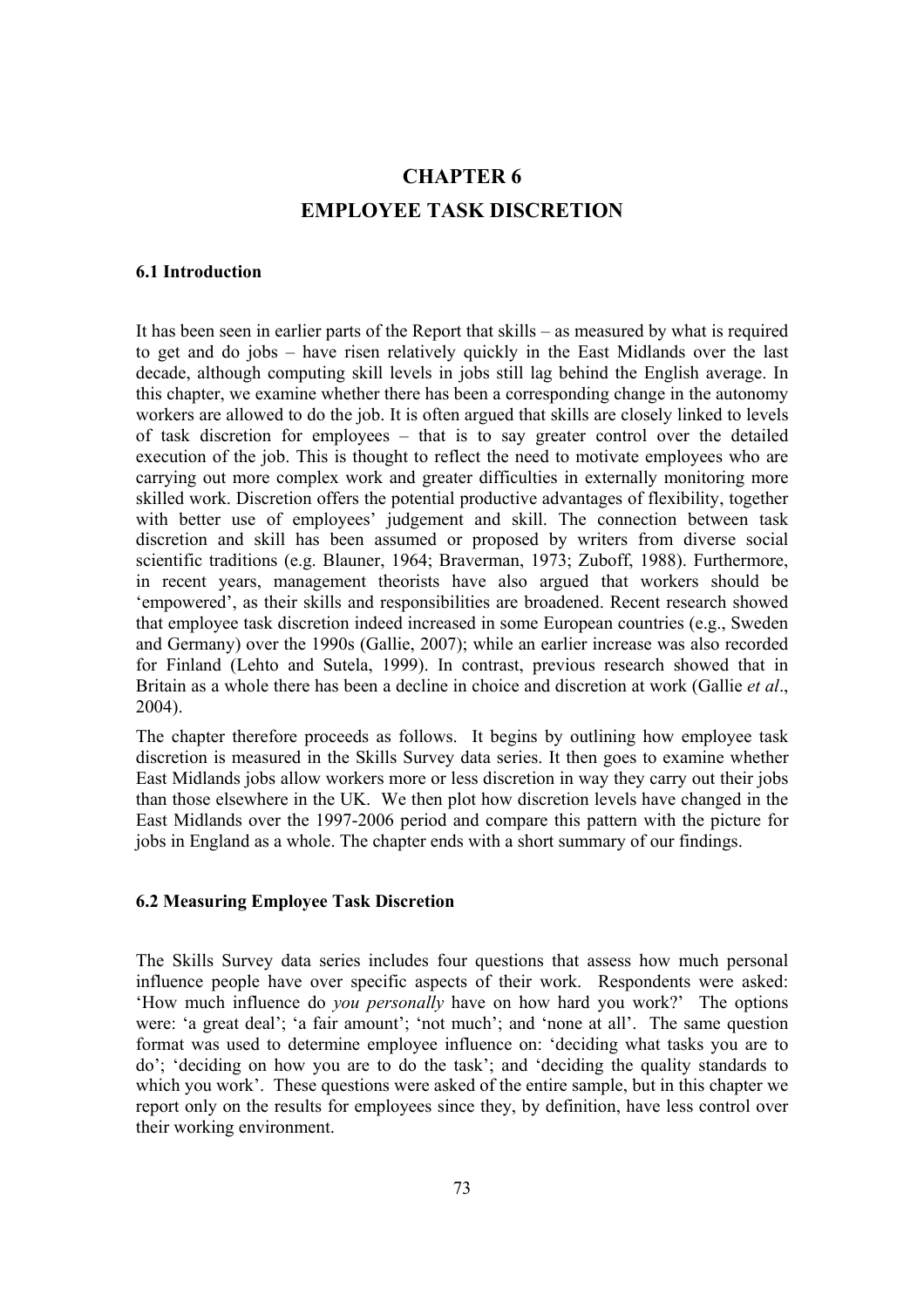By asking these questions in an identical way in the 1997, 2001 and 2006 Skills Survey we have a common benchmark on which to make comparisons over time. To provide an overall picture from the different items measuring task discretion, a summary index was constructed by giving a score ranging from 0 (no influence at all) to 3 (a great deal of influence) and then taking the average of the summed scores. Statistical tests confirm that the resulting measure captures a reasonable proportion of the inter-correlation between the four-item index (the Cronbach's alpha is 0.78). In what follows, we use the raw responses to the four items and the summary index to examine the pattern of task discretion among jobs in the East Midlands, make comparisons with the situation elsewhere in the country and track changes over time.

#### **6.3 Employee Task Discretion in the East Midlands, 2006**

The questions on task discretion are designed to provide a picture of the extent of influence that employees had over specific aspects of their work task. It is clear that influence was felt to be highest with respect to work effort and quality standards, where around half of employees thought they had a great deal of influence in 2006, and lowest with respect to decisions about which tasks were to be done and how to do the task (see Table 6.1). In the East Midlands, 52.7% of respondents claimed to have 'a great deal' of influence over their work effort and 53.6% claimed to have a similar level of influence over the quality standards of their work. Smaller but sizeable proportions claimed to exercise 'a great deal' of influence over what tasks are to be done and how (30.3% and 46.3%).

Notably, comparisons with England suggest that employees in the East Midlands exercise fractionally more autonomy at work. For example, the task discretion index stands at 2.22 for the East Midlands compared to 2.19 for England. However, this difference falls just short of statistical significance ( $p=0.104$ ). It translates into slight variations in the proportions of respondents reporting 'a great deal' of influence over these four aspects of jobs. The proportion of respondents in the East Midlands reporting that they have 'a great deal' of influence over how tasks are to be done is three percentage points higher than in England. Similarly, those in the East Midlands are around two percentage points ahead those working in England in terms of being able to exercise 'a great deal' of influence over deciding what tasks are to be done and to what quality standards.

However, this picture may change when the data are disaggregated by gender, working time and occupation. Table 6.2 presents of the results of this analysis. The most striking finding is the fact that there is no gendering of the level of autonomy enjoyed by men and women in the East Midlands and in England. According to this evidence, men enjoy the same level of autonomy as women (with an identical task discretion score in the East Midlands of 2.22). Moreover, the disadvantage part-time women workers face is nonexistent in the East Midlands but it remains pronounced in England. The task discretion index is not significantly different for women full-timers and women part-timers in the East Midlands, but in England the disadvantage is both large and statistically significant  $(p<0.01)$ .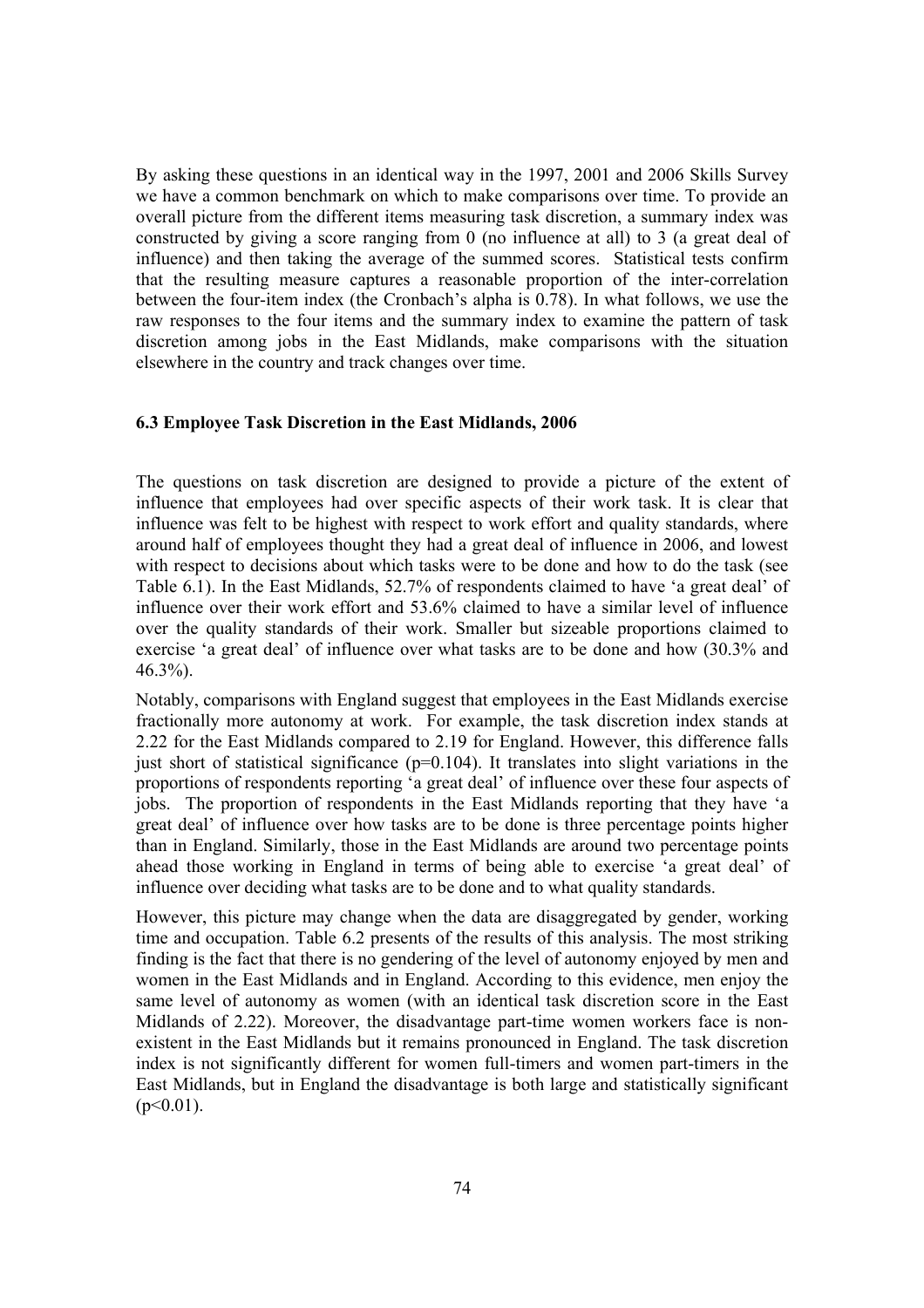Job control is strongly related to occupational group. For instance, in 2006, the Task Discretion Index in the East Midlands was 2.51 among 'Managers', compared to 1.99 among 'Operatives' and 1.89 among 'Elementary' workers. The picture for jobs elsewhere in England was similar, if a little more pronounced. The Task Discretion Index ranged from 2.52 at the top of the occupational hierarchy to 1.82 at the bottom for jobs in England compared to a slightly narrower range of 2.51 to 1.89 for jobs within the East Midlands. However, these differences are modest.

#### **6.4 Changes in Task Discretion in the East Midlands and England, 1997-2006**

The Skills Survey data series also allows us to examine how the pattern of task discretion has changed in the East Midlands over the 1997-2006 period and to compare this with the pattern of change experienced by employees who work in other parts of the country. Table 6.3 shows the Task Discretion Index and analyses the aggregate results by sex and working time. $10$ 

For the East Midlands, autonomy levels have remained more or less than same over the last nine years. However, over the same period levels of autonomy in England as a whole have fallen. The summary index, for example, has remained virtually unchanged in the East Midlands, standing at 2.22 in 1997, 2.22 in 2001 and 2.21 in 2006. While in England it has fallen from 2.25 in 1997 to 2.18 nine years later.

Nevertheless, the 1997-2006 period saw the gender gap in the East Midlands narrow considerably, whereas in England gender parity has a much longer history. In England, men's and women's level of autonomy fell at the same rate from more or less the same starting point. The figures for the sexes tracked one another very closely with no gender gap evident at the beginning or end of the decade. In the East Midlands, on the other hand, a gender gap was evident at the beginning of the decade but by the end of the decade it had disappeared – narrowing from 2.30 for men and 2.17 for women in 1997 to 2.20 for men and 2.22 for women in 2006. Therefore, like England as a whole, where jobs are not gendered according to the level of autonomy job-holders are able to exercise, men and women in the East Midlands now enjoy similar levels of autonomy.

In addition to individuals' own control over the job task, the Skills Survey data series also collected information on the types of external control used by employers. To collect these data, respondents were asked which of a range of factors were 'important in determining how hard you work in your job'. These included a machine or assembly line; clients or customers; a supervisor or boss; own discretion; pay incentives; and reports and appraisals. They were asked to choose as many factors as were relevant. Table 6.4 presents the results for the East Midlands and England as a whole with data for 1997, 2001 and 2006.

In 1997 almost six out of ten (61.4%) employees in the East Midlands said that they themselves had an important say in how hard they worked. By 2006 this had fallen by

 $10$  The figures differ from Table 6.1 because stand-alone reporting of the 2006 sample includes those aged 20-65 years old inclusive, whereas trend analysis is restricted to those aged 20-60 years old.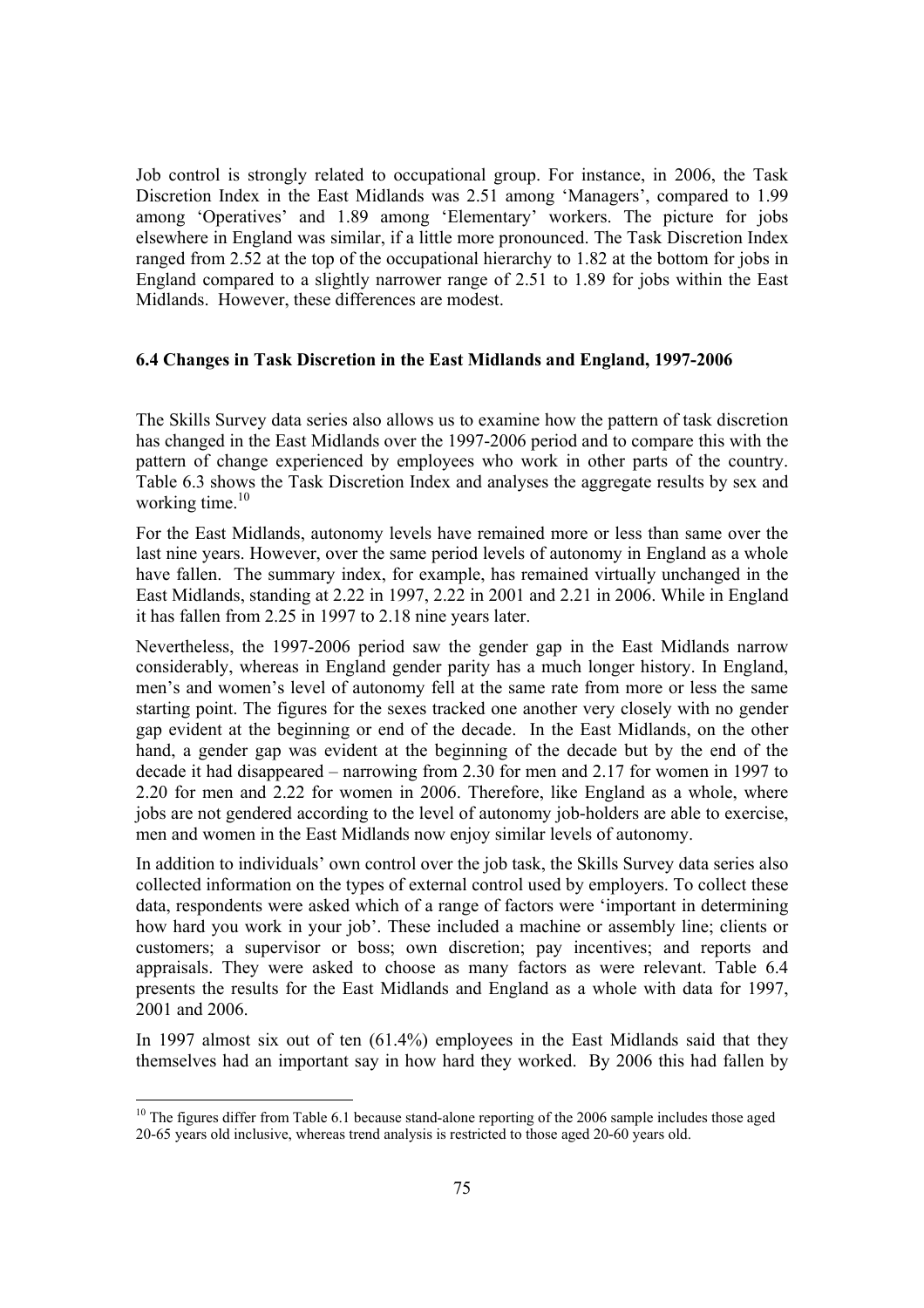around five percentage points (56.3%). A similar pattern emerges for England. The importance of peer pressure also fell over the nine year period. In the East Midlands it fell in importance by eleven percentage points (falling from 59.6% in 1997 to 48.6% in 2006). It fell a little more sharply in England but the magnitude of the fall was similar. All but one source of control fell during the 1997-2006 period. Overall, the most important determinants of work effort were the job-holder themselves (56.3%) followed by clients (53.8%). Around two out of five respondents mentioned line managers and colleagues as having an important influence, and around a quarter mentioned monitoring through appraisals and pay rises. Machine pacing, on the other hand, was relatively uncommon and getting more uncommon over time.

#### **6.5 Summary of Main Findings**

- In the East Midlands, 52.7% of respondents claimed to have 'a great deal' of influence over their work effort and 53.6% claimed to have a similar level of influence over the quality standards of their work. Smaller but sizeable proportions claimed to exercise 'a great deal' of influence over what tasks are to be done and how (30.3% and 46.3%).
- Notably, comparisons with England suggest that employees in the East Midlands exercise fractionally more autonomy at work. For example, the task discretion index stands at 2.22 for the East Midlands compared to 2.19 for England. However, this difference falls short of statistical significance (although the East Midlands versus rest of England comparison is significant at the 10% level).
- There is no gendering of the level of autonomy enjoyed by men and women in the East Midlands and in England. According to this evidence, men enjoy the same level of autonomy as women (with an identical task discretion score in the East Midlands of 2.22). Moreover, the disadvantage part-time women workers face is non-existent in the East Midlands but it remains pronounced in England. The task discretion index is not significantly different for women full-timers and women part-timers in the East Midlands, but in England the disadvantage is both large and statistically significant.
- For the East Midlands, autonomy levels have remained more or less than same over the last nine years. However, over the same period levels of autonomy in England as a whole have fallen. The 1997-2006 period also saw the gender gap disappear in the East Midlands, while in England gender parity was simply maintained.
- In 1997 almost six out of ten (61.4%) employees in the East Midlands said that they themselves had an important say in how hard they worked. By 2006 this had fallen by around five percentage points (56.3%). A similar pattern emerges for England. The importance of peer pressure also fell over the nine year period. In the East Midlands it fell in importance by eleven percentage points (falling from 59.6% in 1997 to 48.6% in 2006). It fell a little more sharply in England but the magnitude of the fall was similar.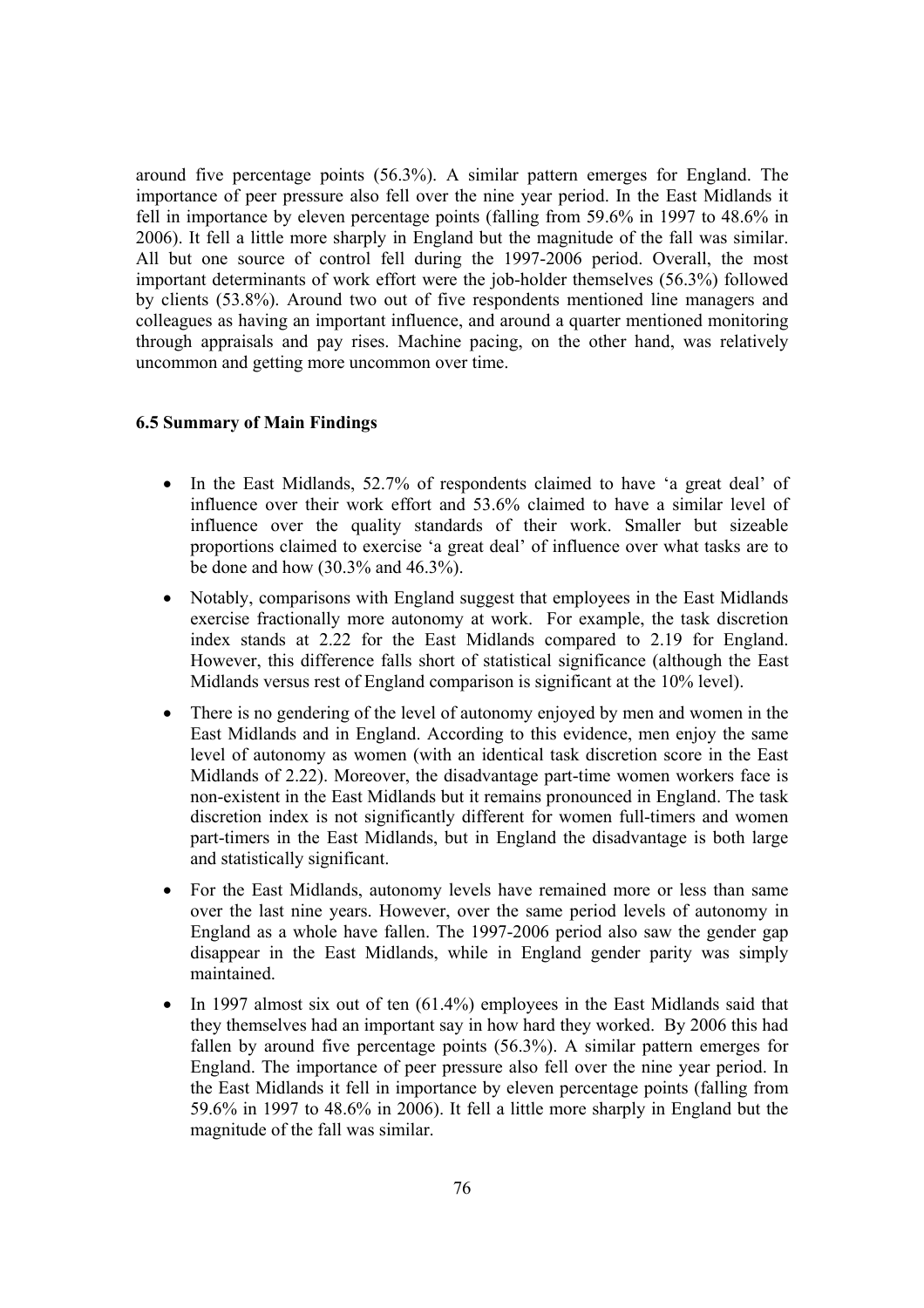| Dimensions of Individual                              | East Midlands | England |  |  |
|-------------------------------------------------------|---------------|---------|--|--|
| <b>Task Discretion</b>                                |               |         |  |  |
| Influence Over How Hard To Work <sup>1</sup>          |               |         |  |  |
| A great deal                                          | 52.7          | 52.9    |  |  |
| A fair amount                                         | 38.2          | 37.9    |  |  |
| Not much                                              | 7.1           | 6.9     |  |  |
| None at all                                           | 2.0           | 2.3     |  |  |
| <b>Influence Over What Tasks Are Done<sup>2</sup></b> |               |         |  |  |
| A great deal                                          | 30.3          | 28.8    |  |  |
| A fair amount                                         | 37.0          | 37.7    |  |  |
| Not much                                              | 23.5          | 22.9    |  |  |
| None at all                                           | 9.2           | 10.7    |  |  |
| <b>Influence Over How To Do Task<sup>3</sup></b>      |               |         |  |  |
| A great deal                                          | 46.3          | 43.2    |  |  |
| A fair amount                                         | 37.5          | 39.5    |  |  |
| Not much                                              | 12.0          | 12.1    |  |  |
| None at all                                           | 4.2           | 5.3     |  |  |
| <b>Influence Over Quality Standards</b> <sup>4</sup>  |               |         |  |  |
| A great deal                                          | 53.6          | 52.0    |  |  |
| A fair amount                                         | 30.5          | 30.3    |  |  |
| Not much                                              | 9.3           | 11.5    |  |  |
| None at all                                           | 6.5           | 6.2     |  |  |
| <b>Individual Task</b>                                |               |         |  |  |
| <b>Discretion Index<sup>5</sup></b>                   | 2.22          | 2.19    |  |  |

**Table 6.1: Individual Task Discretion at Work, East Midlands and England, 2006** 

1. Respondents were asked: 'How much influence do *you personally* have on how hard you work?' The options were: 'a great deal'; 'a fair amount'; 'not much'; and 'none at all'.

2. Respondents were asked: 'And how much influence do *you personally* have on deciding what tasks you are to do? 'The options were: 'a great deal'; 'a fair amount'; 'not much'; and 'none at all'.

3. Respondents were asked: '(And how much influence do *you personally* have on deciding how you are to do the task?' The options were: 'a great deal'; 'a fair amount'; 'not much'; and 'none at all'.

4. Respondents were asked: '(And how much influence do *you personally* have on deciding the quality standards to which you work?' The options were: 'a great deal'; 'a fair amount'; 'not much'; and 'none at all'.

5. The Individual Task Discretion Index allocates scores of 3, 2, 1 and 0 to the responses 'a great deal', 'a fair amount', 'not much' and 'none at all' respectively. This are summed and average is taken produce this Index with a range of 0 to 3.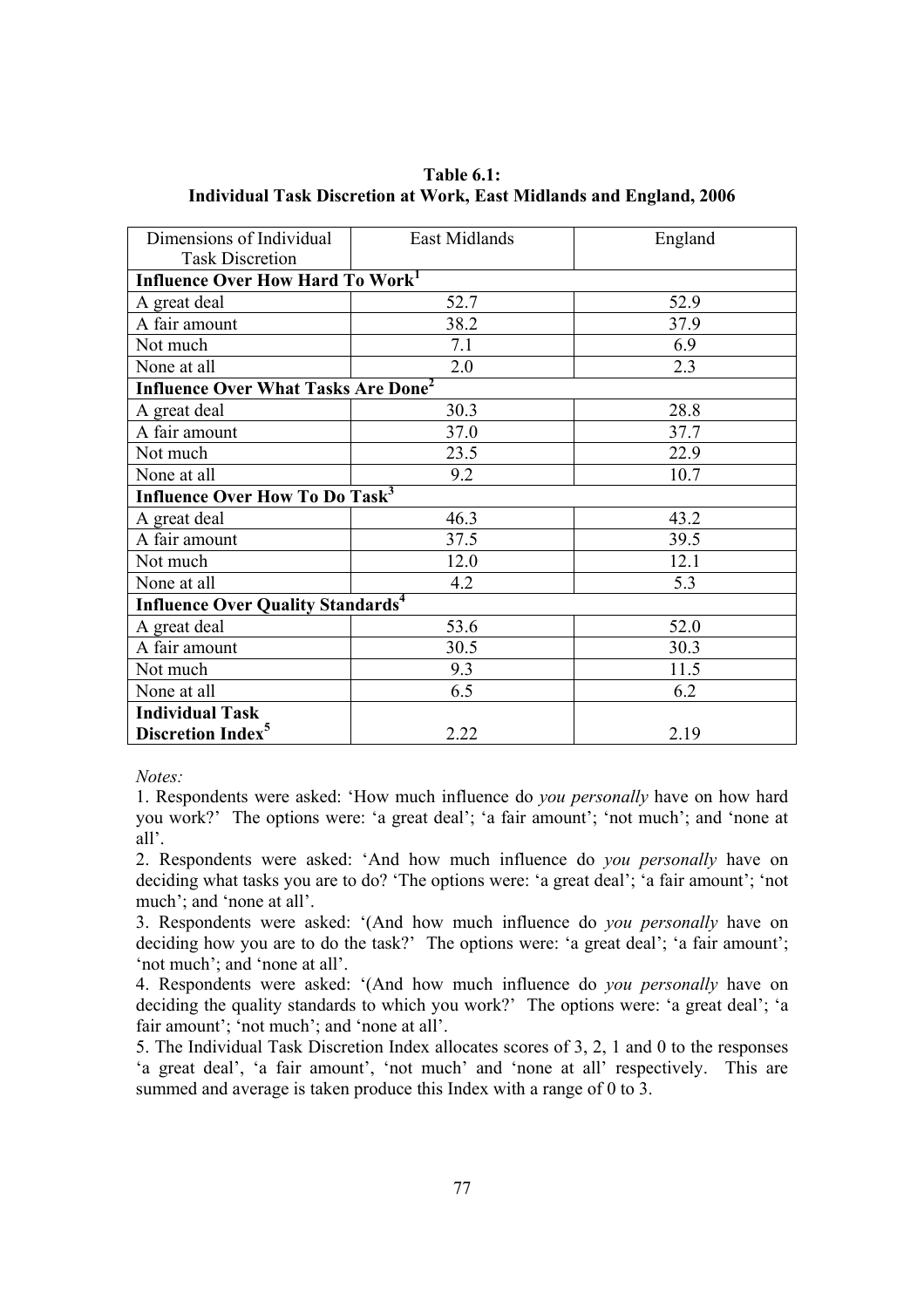| Characteristic                 | Individual Task Discretion Index <sup>1</sup> |                   |  |
|--------------------------------|-----------------------------------------------|-------------------|--|
|                                | East Midlands                                 | England           |  |
| All                            | 2.22                                          | 2.19              |  |
| Sex                            |                                               |                   |  |
| Male                           | 2.22                                          | 2.19              |  |
| Female                         | 2.22                                          | 2.18              |  |
| Working Time                   |                                               |                   |  |
| Female Full-time               | 2.24                                          | 2.23              |  |
| Female Part-time               | 2.19                                          | 2.11              |  |
| Occupation                     |                                               |                   |  |
| Managers                       | 2.51                                          | 2.52              |  |
| Professionals                  | 2.35                                          | 2.28              |  |
| <b>Associate Professionals</b> | 2.30                                          | 2.26              |  |
| Administrative &               |                                               |                   |  |
| Secretarial                    | 2.17                                          | 2.20              |  |
| <b>Skilled Trades</b>          | 2.34                                          | 2.26              |  |
| Personal Service               | 2.24                                          | $\overline{2.21}$ |  |
| <b>Sales</b>                   | 2.11                                          | 1.96              |  |
| Plant & Machinery              |                                               |                   |  |
| Operatives                     | 1.99                                          | 1.86              |  |
| <b>Elementary Occupations</b>  | 1.89                                          | 1.82              |  |
| Industry                       |                                               |                   |  |
| Production Industries,         |                                               |                   |  |
| Divisions $A-F^2$              | 2.18                                          | 2.19              |  |
| Service Industries,            |                                               |                   |  |
| Divisions $G-O^3$              | 2.23                                          | 2.18              |  |
| Sector                         |                                               |                   |  |
| Private                        | 2.19                                          | 2.18              |  |
| Public                         | 2.28                                          | 2.20              |  |
| Size (no. of workers)          |                                               |                   |  |
| Up to $24$                     | 2.29                                          | 2.23              |  |
| 25 and over                    | 2.18                                          | 2.16              |  |

**Table 6.2: Individual Task Discretion Index, East Midlands and England, 2006** 

1. See Table 6.1, footnote 5.

2. Agriculture, Fishing, Mining, Manufacturing, Energy, Construction.

3. Wholesale & Retail, Transport & Storage, Real Estate & Business Services, Public Administration, Education, Health & Social Work, Personal Services.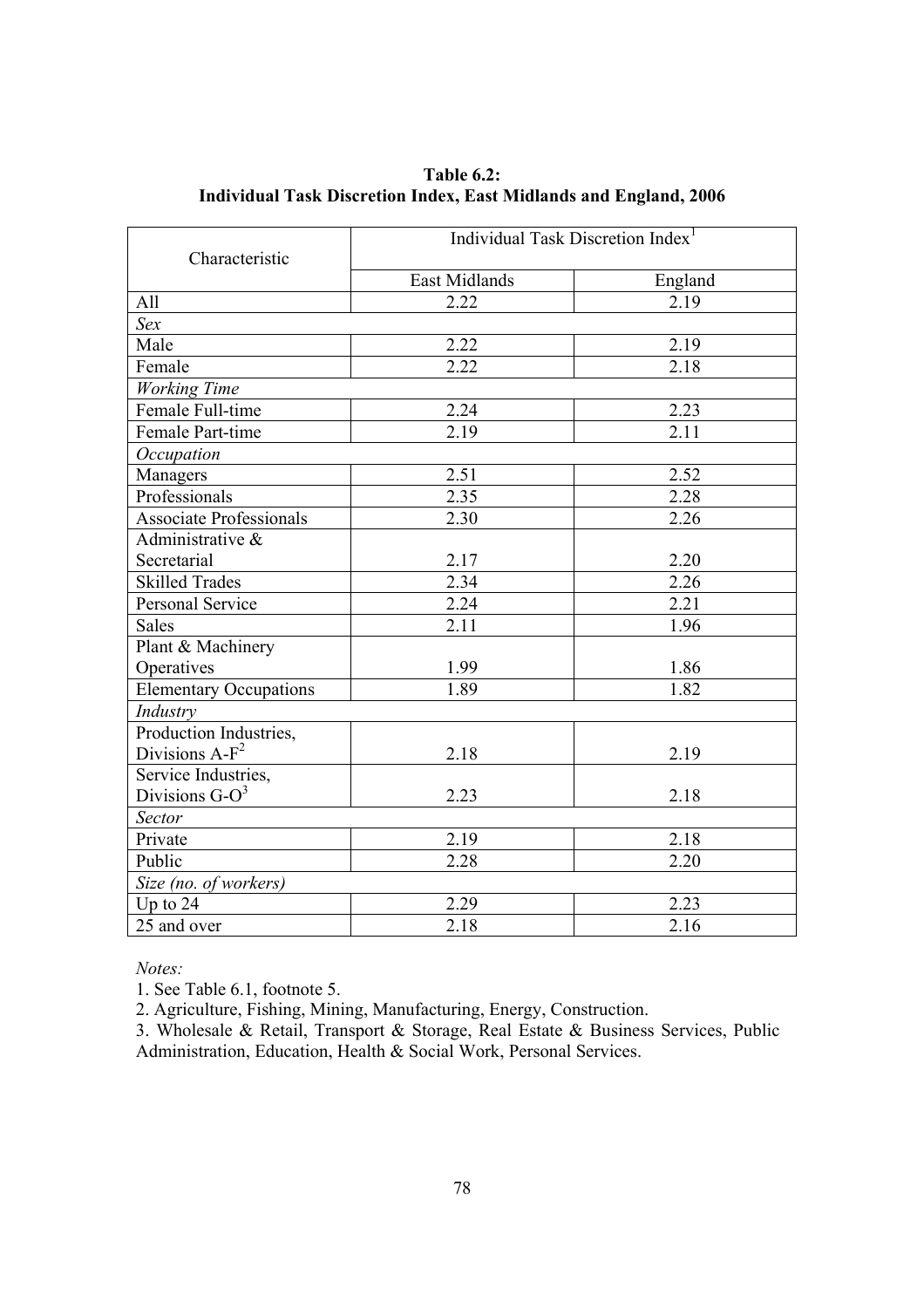**Table 6.3: Individual Task Discretion at Work by Gender and Working Time, East Midlands and England, 1997-2006** 

|                           | 1997                                                                             | 2001   | 2006   |
|---------------------------|----------------------------------------------------------------------------------|--------|--------|
|                           | <b>Overall Task Discretion Index</b><br>(figures for England are in parentheses) |        |        |
| All                       | 2.22                                                                             | 2.22   | 2.21   |
|                           | (2.25)                                                                           | (2.19) | (2.18) |
| Gender                    |                                                                                  |        |        |
| Men                       | 2.30                                                                             | 2.27   | 2.20   |
|                           | (2.25)                                                                           | (2.20) | (2.18) |
| Women                     | 2.17                                                                             | 2.15   | 2.22   |
|                           | (2.26)                                                                           | (2.19) | (2.18) |
| <b>Working Time</b>       |                                                                                  |        |        |
| Female Full-timers        | 2.10                                                                             | 2.27   | 2.25   |
|                           | (2.33)                                                                           | (2.26) | (2.23) |
| <b>Female Part-timers</b> | 2.26                                                                             | 1.99   | 2.17   |
|                           | (2.15)                                                                           | (2.08) | (2.10) |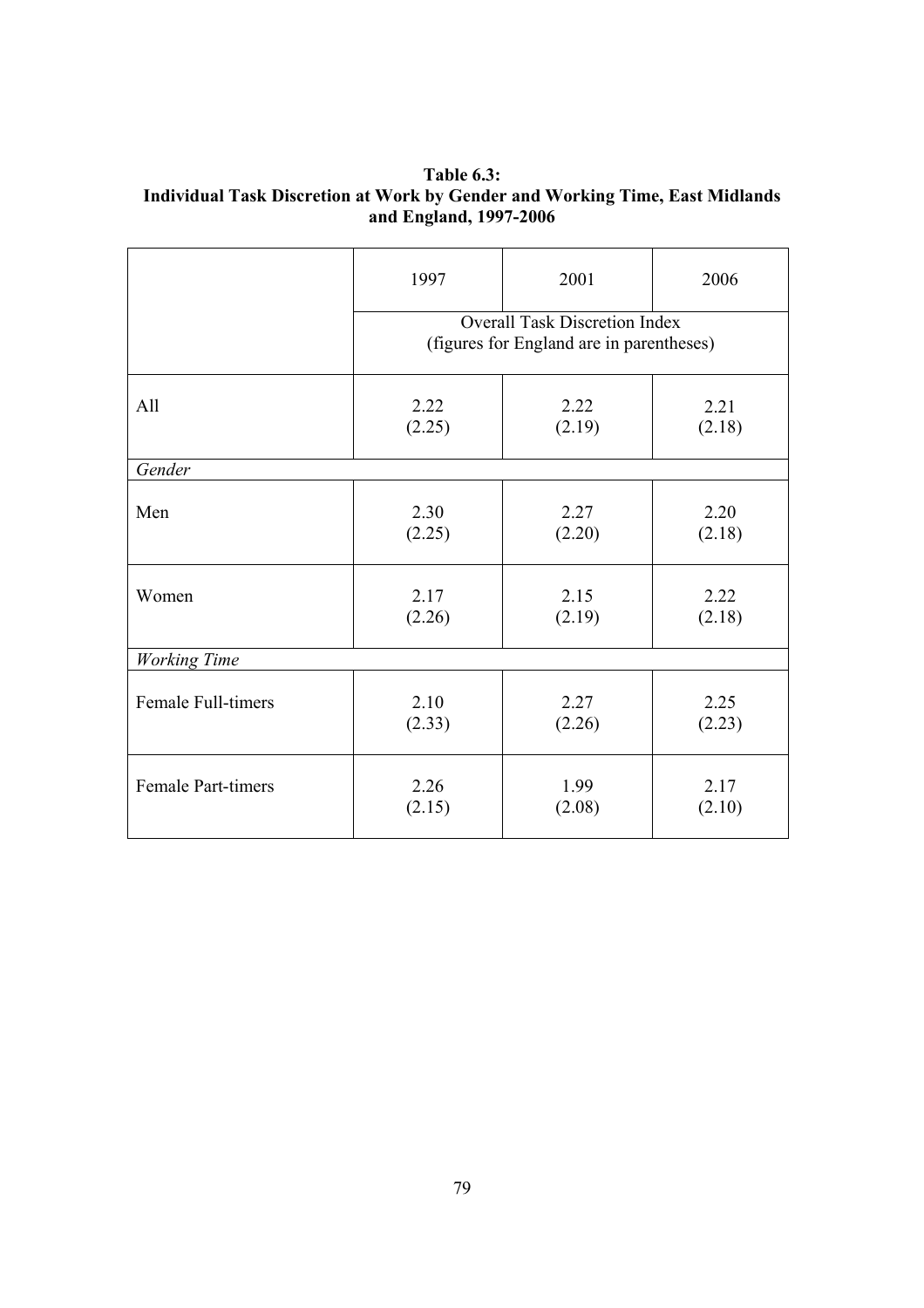**Table 6.4: Forms of Control over Work Effort of Employees, East Midlands and England, 1997-2006** 

|                       | 1997                                                                  | 2001   | 2006   |
|-----------------------|-----------------------------------------------------------------------|--------|--------|
|                       | <b>Sample Percentages</b><br>(figures for England are in parentheses) |        |        |
| Own Discretion        | 61.4                                                                  | 63.9   | 56.3   |
|                       | (67.9)                                                                | (61.7) | (57.4) |
| Clients               | 59.8                                                                  | 59.2   | 53.8   |
|                       | (54.0)                                                                | (57.0) | (54.8) |
| Supervisor            | 45.5                                                                  | 31.7   | 43.3   |
|                       | (41.3)                                                                | (41.8) | (40.2) |
| <b>Fellow Workers</b> | 59.6                                                                  | 44.9   | 48.6   |
|                       | (57.9)                                                                | (48.9) | (43.4) |
| Reports/Appraisals    | 27.4                                                                  | 26.2   | 28.1   |
|                       | (24.1)                                                                | (29.9) | (28.3) |
| Pay                   | 35.7                                                                  | 31.7   | 22.1   |
|                       | (30.5)                                                                | (26.9) | (22.3) |
| Machine               | 12.7                                                                  | 4.6    | 6.1    |
|                       | (10.0)                                                                | (5.6)  | (5.0)  |

1. Respondents were asked: 'Which, if any, of the things on this card are important in determining how hard you work in your job?'. Multiple responses were allowed; the responses are shown in the left hand column of the table.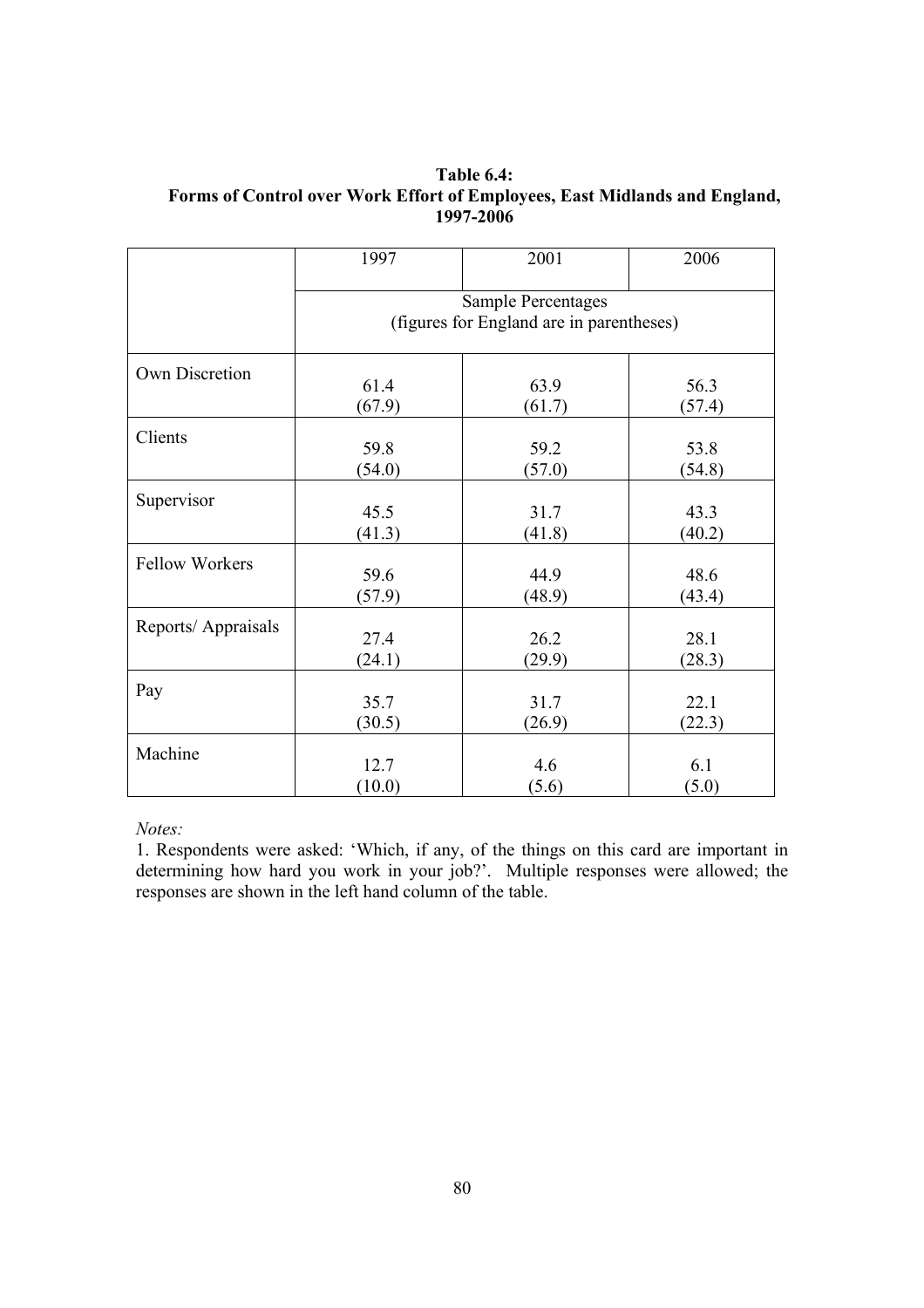# **CHAPTER 7: EXPERIENCES OF AND ATTITUDES TOWARDS SKILL ACQUISITION AT WORK**

#### **7.1 Introduction**

An important aspect of the 2006 Skills Survey was the addition of a set of questions designed to uncover more about the routes through which employees acquire the skills they use at work. While we have a lot of data on the incidence and intensity of training activities through surveys such as the Labour Force Survey, we know comparatively little about the reasons for training take-up by employees, its consequences for their performance at work and their future training prospects. We know even less about those who do not receive training and the consequences this has for their skill development and work performance. The 2006 Skills Survey was also designed to shed light on other sources of skill development such as learning from others while at work, learning opportunities embedded in the job and teaching others how to do the job more effectively. However, employees' attitudes to skill development will be affected by their underlying values about work – the extent to which their job preferences reflect a concern for the intrinsic characteristics of work, such as the opportunity to make use of skills and initiative in a job, or are primarily related to the extrinsic benefits of a job, for instance its pay level.

This chapter considers the results produced by these new questions. Throughout the chapter the East Midlands results are compared to the results for England as a whole, but in the absence of comparable questions carried in earlier surveys this chapter is restricted to 2006. The chapter proceeds as follows. The chapter begins by examining the extent to which training and the opportunity to use one's abilities are important for employees in their jobs. It then goes onto examine the reasons why training was not undertaken, and the consequences this had for job performance and career development. Correspondingly, the chapter also contains a section which focuses on those who reported undertaking training for the job in the last year. We present data on who instigated the training and the consequences it had for job performance and career development. As well as benefits, training also incurs costs in terms of fees paid, time spent and reductions in pay. The chapter reports on who bears these costs. Skills can also be acquired in less formal ways such as daily work experience and learning from other colleagues as the work is carried out. In addition, jobs may also require employees to help others learn, so that workers take on more of teaching role in the workplace. The 2006 data set contains information on these important aspects of workplace learning. These findings are reported in Section 7.6. Section 7.7 focuses on the training desires and expectations of employees.

# **7.2 Role of Training and Skill Development in Job Orientations in the East Midlands, 2006**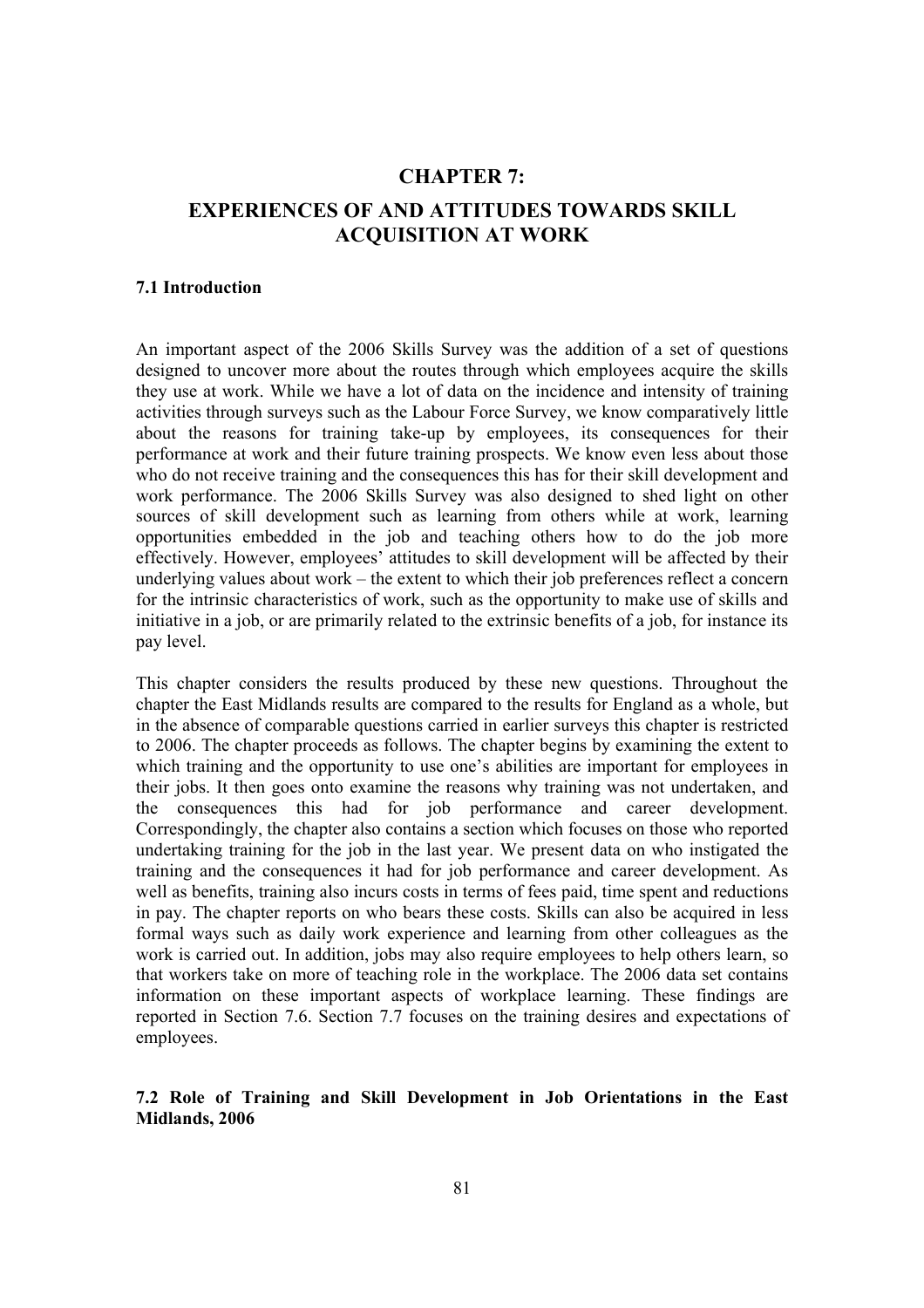In order to gauge the importance of training and skill development in people's job orientations, we asked a question designed to investigate the importance of the intrinsic features of work (the qualities of the job task such as training prospects) compared to the more extrinsic (in particular, the financial rewards of work). Respondents were informed: 'I am going to read out a list of some of the things people may look for in a job and I would like you to tell me how important you feel each is for you'. They were asked for each characteristic whether they regarded it as 'essential', 'very important', 'quite important' or 'not very important'. The list of job features was as follows:

- Good promotion prospects
- Good pay
- Good relations with your supervisor or manager
- A secure job
- A job where you can use your initiative
- Work you like doing
- Convenient hours of work
- Choice in your hours of work
- The opportunity to use your abilities
- Good fringe benefits
- An easy work load
- Good training provision
- Good physical working conditions
- A lot of variety in the type of work
- Friendly people to work with

Table 7.1 shows the proportions of all employees who regarded each job feature as 'essential'. In the East Midlands, the three most important aspects of a job were: 'work you like doing' (49.7%), 'a secure job' (41.3%), and 'friendly people to work with' (35.8%). The same features figured in the top four job facets reported by those working in England as a whole. The strength of feeling towards these job features was remarkably similar in the East Midlands and in England as a whole.

It is also noteworthy that 'good training provision' was ranked fairly lowly in the East Midlands. It was ranked ninth out of fifteen job features. Nevertheless, it was rated as 'essential' by approaching a quarter (23.2%) of job-holders in the East Midlands, a figure once again on a par with the proportion in England as a whole.

On the other hand, some job aspects are not rated highly at all by respondents. Table 7.2 presents four of these features. Over two-fifths (43.2%) of respondents in the East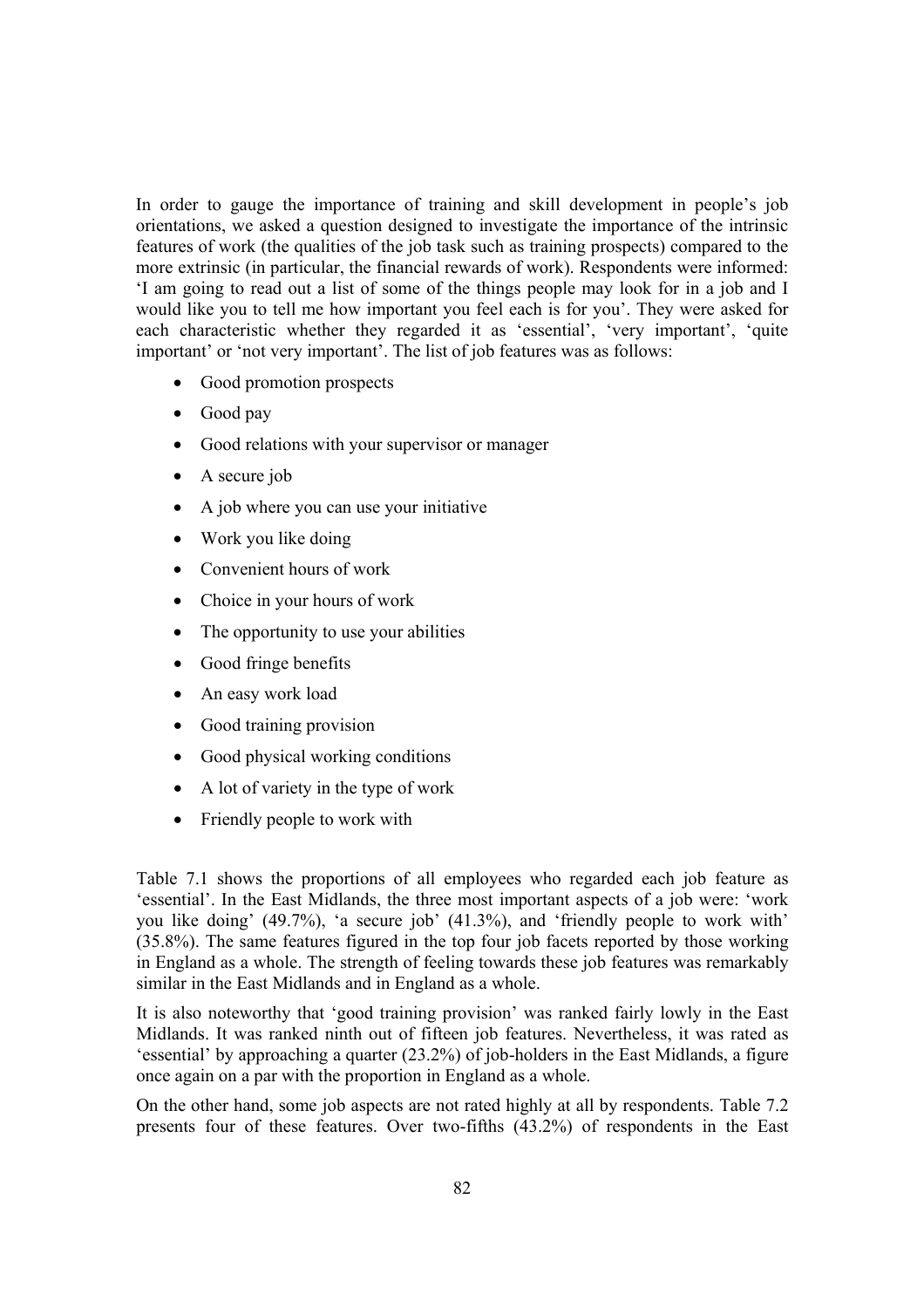Mildands reported that having a job with 'an easy work load' was an unimportant feature of a job. Other 'not very important' job aspects were: good promotion prospects (22.4%); good fringe benefits (22.1%); and choice in the hours of work (16.7%). The pattern of responses in England as a whole was very similar.

#### **7.3 Reasons for and Costs of Not Receiving in the East Midlands, 2006**

Respondents in the 2006 Skills Survey were asked: 'In the last year (that is since [Month] 2005), have you done any of these types of training or education connected with your *current* job?' The card of options included the following: 'received instruction or training from someone which took you away from your normal job' (off-the-job); 'received instruction whilst performing your normal job' (on-the-job); 'taught yourself from a book/manual/video/computer/cassette' (self taught); 'followed a correspondence or Internet course (such as Open University (at a distance)'; 'taken an evening class' (out of hours class); 'done some other work-related training' (other work related); and 'none of these'. Using this information we can split the sample into two groups: those who undertook training (as defined in these terms); and those who did not. Two-thirds (66.2%) of East Midlands employees received some form of training in the last year (see Table 7.3).

However, a third (33.8%) of employees said they received no training at all during the previous year. Among female part-timers this proportion rose to around two out of five (38.0%). Non-trainees also varied by occupation with three out of ten (60.0%) of those in 'Elementary' jobs falling into this category, while only one in six (16.5%) of 'Professionals' reported that they had received no training over the last year.

Non-trainees were asked a series of questions designed to uncover why that had not received training and what effect it had on their work activities. They were asked: 'You have said that you have not received any training over the last year in your current job. Which of the following statements apply?' Respondents were asked whether they agreed or disagreed with the statements presented. This section reports on some of these results.

One of the statements respondents were presented with was: 'I did not want any training'. This was designed to uncover employee resistance to undertaking training. Six out of ten (59.5%) non-trainees in the East Midlands agreed with this statement (see Table 7.4). This was a little higher than the equivalent figure for those in England as a whole where it was six percentage points lower.

Those who reported that they had undertaken no training during the last year were also asked whether they had wanted training but had not been given it by their employer. This information was gathered from asking respondents whether they agreed or disagreed with the statement that: 'My employer was not willing to provide additional training, even though I wanted it'. Respondents agreeing with this statement might be regarded as frustrated would-be trainees. Around a sixth (15.5%) of non-trainees in the East Midlands fell into this category putting it on a par with the figure for England as a whole.

Another possibility is that respondents who do not undertake training do so for rational reasons such as it is not necessary to carry out the job or improve work performance. To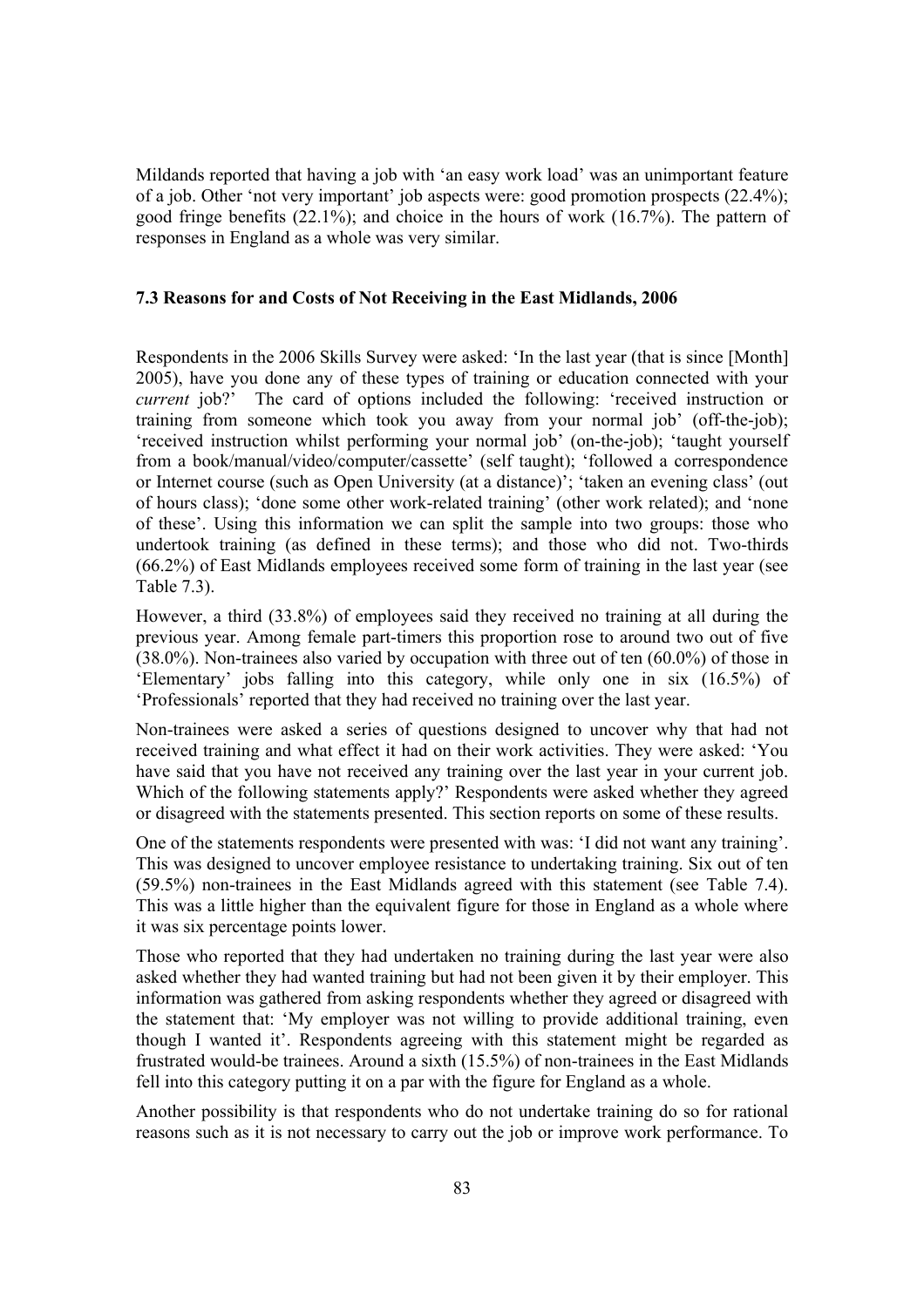capture this eventuality, respondents were asked whether they agreed or disagreed with the statement that: 'I did not need any additional training for my current job'. The responses to this question are shown in the third column in Table 7.4. According to this evidence two-thirds (68.2%) of East Midlands respondents who did not undertake training in the past twelve months regarded such activity as irrelevant to the job. Again, the picture for England as a whole is remarkably similar.

The 2006 Skills Survey questioned non-trainees further in an attempt to uncover what consequences their lack of additional training might have for their work performance. One consequence is that these individuals will fail to keep up with developments in the job and hence their job performance will suffer. We therefore asked those who had not undertaken additional training in the last year: 'Was there any time over the last year in your current job when training would have been useful for keeping up to date with the skills required?' Table 7.5 presents the results of those who said 'no'. Over three-quarters (76.8%) of non-trainees in the East Midlands thought that their lack of training would not harm them in keeping up with job-related changes. This figure is similar to the English average and therefore suggests that the lack of training is not much of a drawback for employees in either the East Midlands or England in general.

Furthermore, the lack of training did not appear to hold respondents back in terms of career progression either. Non-trainees were asked whether they agreed or disagreed with the statement that: 'Lack of training damaged my career opportunities'. Almost nine out of ten (89.6%) respondents in the East Midlands who had not undertaken training in the twelve months prior to interview disagreed with this statement. The figure for England is of a similar order of magnitude.

#### **7.4 Reasons for and Benefits of Receiving Training in the East Midlands, 2006**

The 2006 Skills Survey also allows us to examine the reasons for and consequences of training for those who received it in the year before they were interviewed. Around twothirds (66.2%) of East Midlands respondents fell into this category (cf. Table 7.3). These individuals were asked a specific set of questions about the reasons why they trained and the consequences this had for their work performance. In this section, we will present some of these results.

One of the key issues is whether the initiative for training came from the individual or from the employer. The survey asked all those who had received training in their current job over the previous year whether the following two statements were applicable or not: 'I got the training because I asked my employer for it'; and 'It was my employer that first suggested the training'. Since a person may have received more than one type of training over the period, it was in principle possible to respond positively to both. The findings presented in Table 7.6, however, show that this situation was relatively rare. Taking all employees, it is clear that the most common situation was for employers to take the initiative rather than employees themselves: whereas only two-fifths (39.5%) of East Midlands trainee respondents claimed personal responsibility, around two-thirds (64.3%) mentioned that training had been initiated on the suggestion of their employer.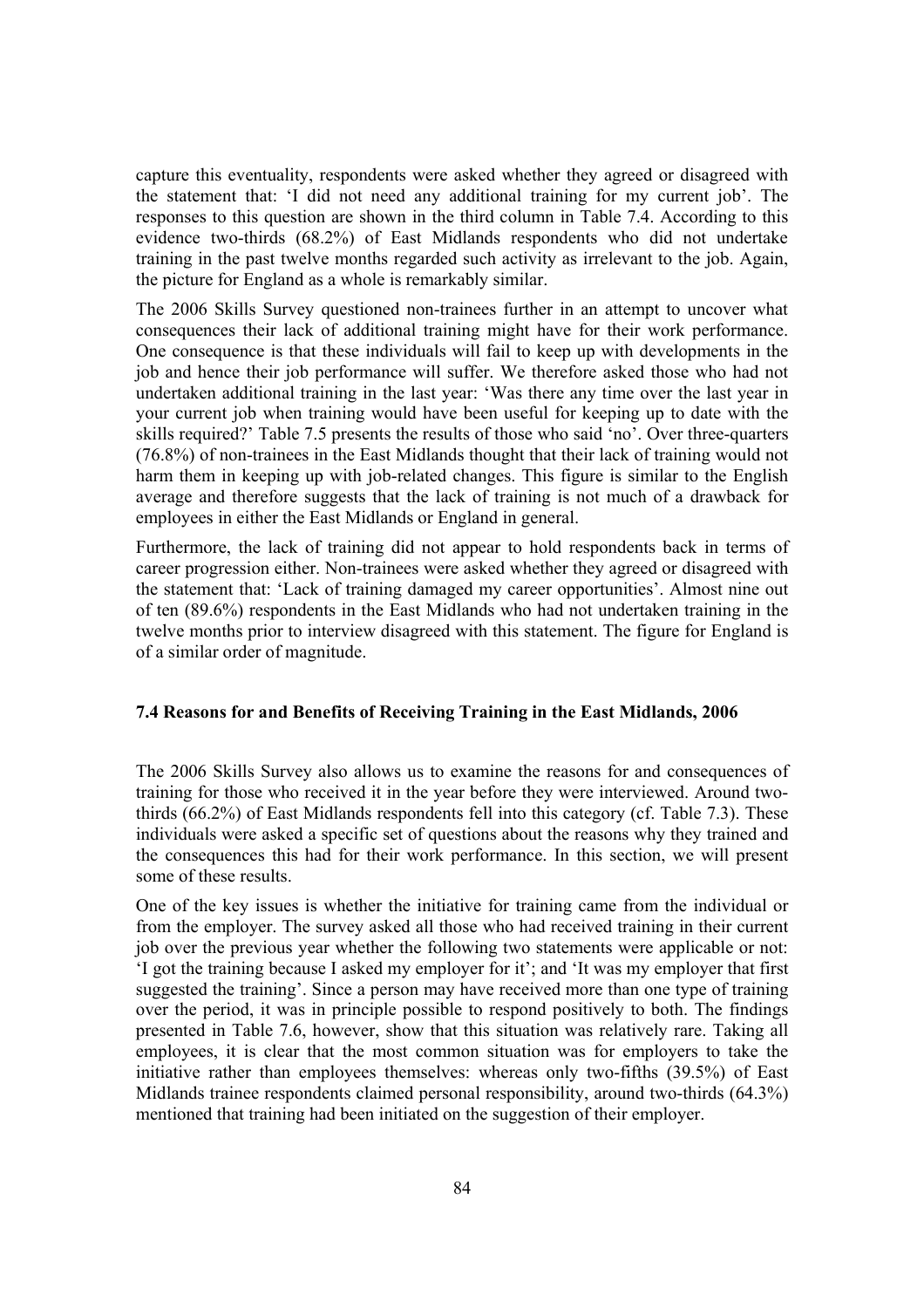If respondents had had training in the twelve months before being interviewed for the 2006 Skills Survey, there were asked a series of follow-up questions that were designed to trace the consequences of their doing so. Table 7.7 reports some of these results. For example, they were asked: 'Was the training you received over the last year in your current job adequate for keeping up to date with the skills required?' Over nine out of ten East Midlands respondents (90.7%) answered 'yes' to this question. This was a little higher than the proportions agreeing to the statement in England as a whole. This suggests that when it is undertaken training is sufficient in nine times out of ten cases. However, it should also be remembered that a third of East Midlands employees did not receive any training in the year before interview.

Trainees were also asked whether it improved the way they carried out their work. Most respondents (88.7%) agreed that 'the training has helped me improve the way I work in my job' (see Table 7.7). Similarly, the consequences of training for skills improvement were overwhelmingly positive. Over ninety percent (91.6%) of East Midlands respondents reported that the training they had received in the twelve months before being interviewed had increased their skills 'a lot' or 'a little' (see Table 7.7). Variations in this response were negligible with the picture for the East Midlands and England as a whole being very close.

#### **7.5 Informal Learning at Work in the East Midlands, 2006**

It is increasingly becoming recognised that learning can take on many forms at the workplace well beyond traditional training events and activities. This includes other forms of learning activity – such as watching, listening and learning from others – which can only be undertaken on an on-going basis as an active participant in the workplace (Felstead *et al*., 2005; Boreham *et al*., 2002; Fuller and Unwin, 2003). To gauge this form of learning respondents were asked whether they strongly agreed, agreed, disagreed or strongly disagreed with a number of statements. These included: 'My job requires that I keep learning new things'; 'My job requires that I help my colleagues to learn new things'; and 'I am able to learn new skills through working with other members of my work group'. Table 7.8 presents the results of these questions for the East Midlands and England as a whole. It shows strong levels of agreement for on-the-job learning through experience and experimentation as well as learning from others. Around a third (33.6%) of East Midlands respondents strongly agreed that the job itself requires learning and just over a quarter (26.4%) strongly agreed that they are able to learn from work colleagues. Interestingly, there was also strong agreement that job-holders have a teaching role in helping others learn – nearly a third (31.1%) of East Midlands respondents took such a position. The East Midlands results were mirrored by those in England as a whole.

#### **7.6 Future Training Prospects in the East Midlands, 2006**

Given the benefits of training for enhanced work performance, the 2006 Skills Survey asked employees about their future intentions to undertake training and their chances of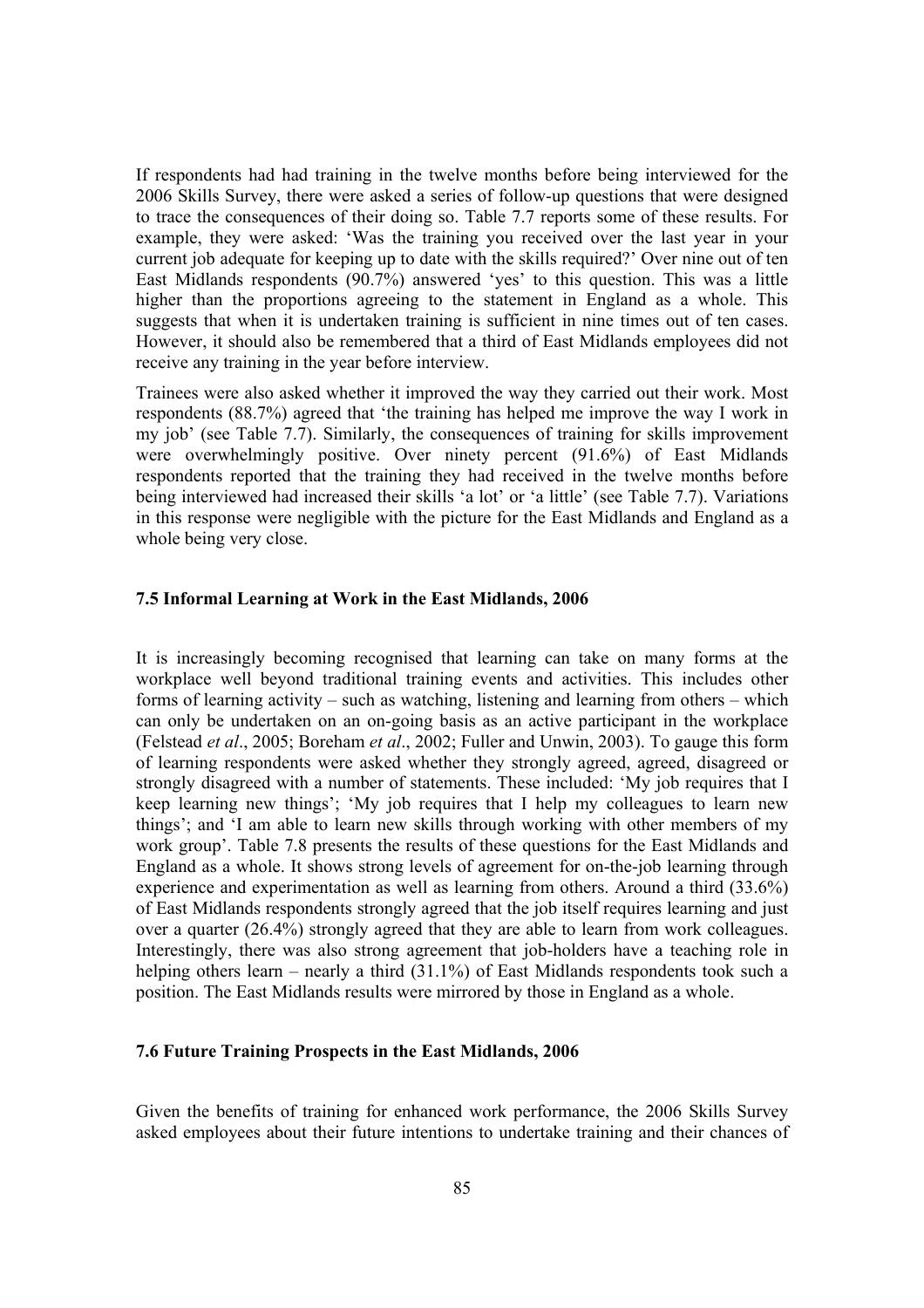doing so. Table 7.9 summarises the results. First, we gathered data on employees' training desires. This information was generated by asking respondents: 'How much do you want to get any training in the future?'. They were given the following options from which to choose: 'very much'; 'a fair amount'; 'not much'; and 'not at all'. For simplicity, Table 7.9 reports the proportion who registered the strongest desire to get training. Overall, a quarter (25.9%) of respondents in the East Midlands came into this category, a proportion similar to the English average.

However, wants for future training may, of course, be frustrated by lack of sufficient opportunities. To capture the latter we asked respondents to what extent they agreed or disagreed with the statement: 'I will have many opportunities to get training in the future'. Those strongly agreeing accounted for almost a quarter (23.7%) of the East Midlands sample. In this respect, those in the East Midlands reported were more optimistic that they would get future training opportunities than those in England as a whole – here, only around a fifth  $(19.1\%)$  of respondents 'strongly agreed' that they would get training in the future.

#### **7.7 Summary of Main Findings**

- Many job features are important to people's work orientations, but 'good training provision' does not appear one of them. It was ranked ninth out of fifteen job features in both the East Midlands and England as a whole. Nevertheless, it was rated as 'essential' by approaching a quarter (23.2%) of job-holders in the East Midlands, a figure once again on a par with the proportion in England as a whole.
- Six out of ten (59.5%) respondents in the East Midlands who did not receive training also said that they 'did not want any training' and around a sixth (15.5%) said that their 'employer was not willing to provide additional training, even though I wanted it'. Furthermore, two-thirds (68.2%) regarded such activity was not needed.
- Nevertheless, the lack of training may be considered an obstacle to improved work performance. However, this does not appear to be the case. Over threequarters (76.8%) of respondents in the East Midlands who did not receive training thought that their lack of training would not harm them in keeping up with changes in the job and even more thought that it would not hinder their career opportunities. This figure is similar to the English average and therefore suggests that the lack of training is not much of a drawback for employees in either the East Midlands or England in general.
- When training is undertaken it is often at the behest of the employer: whereas only two-fifths (39.5%) of trainee respondents in the East Midlands claimed personal responsibility, around two-thirds (64.3%) claimed that training had been initiated by their employer.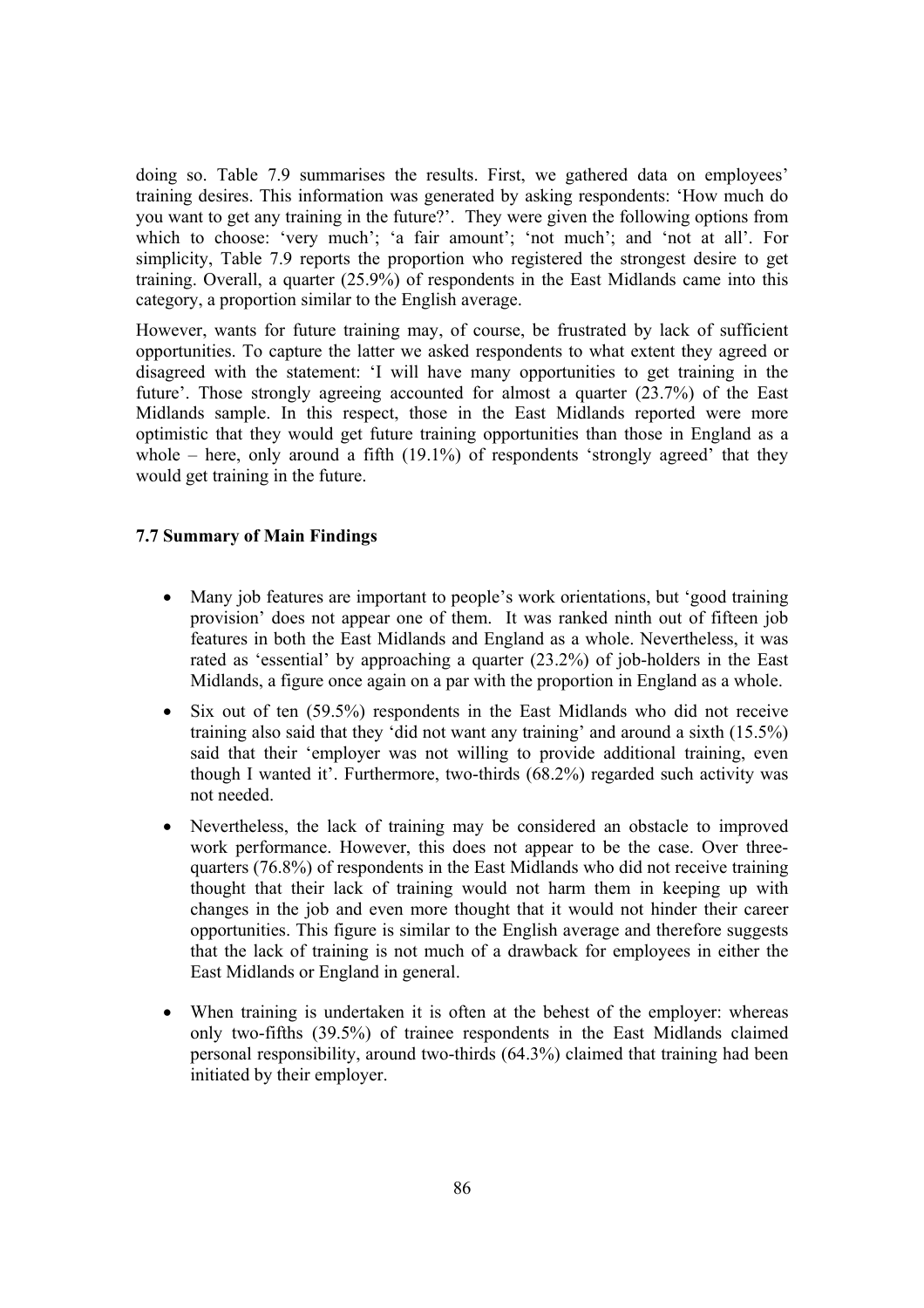- The impact of training on work performance was high. For example, nine out of ten East Midlands respondents said that: it was important for keeping up-to-date with developments in the job (90.7%); it had helped them to improve their work practices (88.7%); and it had improved their skills (91.6%).
- On-the-job learning through experience and experimentation as well as learning from others is buoyant. Around a third (33.6%) of East Midlands respondents strongly agreed that the job itself requires learning and just over a quarter (26.4%) strongly agreed that they are able to learn from work colleagues. There was also strong agreement that job-holders have a teaching role in helping others learn – nearly a third (31.1%) of East Midlands respondents took such a position. The East Midlands results were mirrored by those in England as a whole.
- Overall, a quarter (25.9%) of East Midlands respondents registered a strong desire for future training. Furthermore, they were more optimistic than those living in England as a whole that they would get training in the future – around a quarter (23.7%) of East Midlanders 'strongly agreed' that they would get future training opportunities compared to less than a fifth (19.1%) of those living in England as a whole.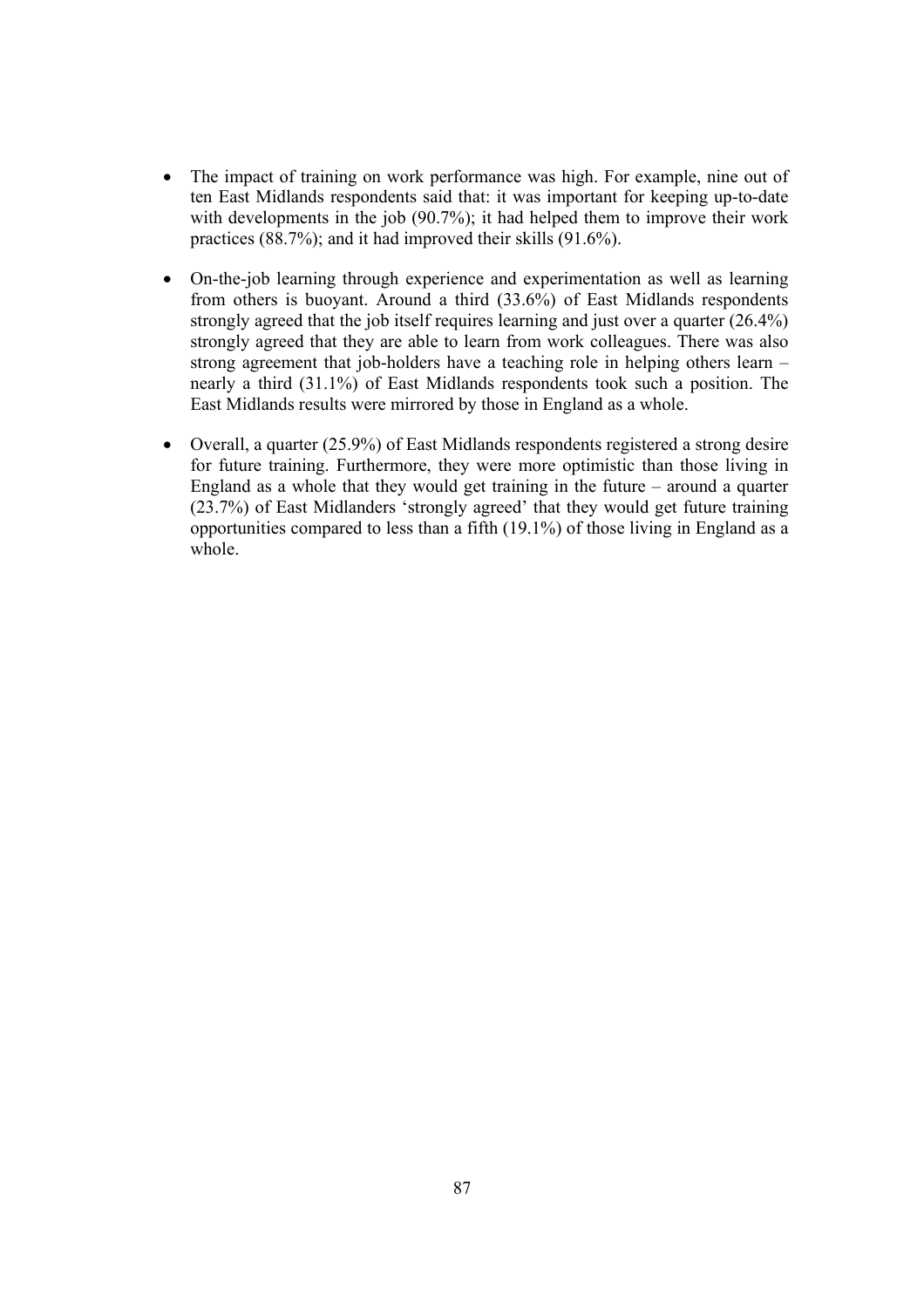|                                                 | Essential Job Features <sup>1</sup><br>$(\%)$ |         |  |
|-------------------------------------------------|-----------------------------------------------|---------|--|
|                                                 | East Midlands                                 | England |  |
| Work you like doing                             | 49.7                                          | 48.5    |  |
| Secure job                                      | 41.3                                          | 36.7    |  |
| Friendly people to work with                    | 35.8                                          | 34.5    |  |
| The opportunity to use your abilities           | 34.7                                          | 35.6    |  |
| Good pay                                        | 33.0                                          | 34.8    |  |
| Good relationship with supervisor or<br>manager | 31.7                                          | 32.1    |  |
| A job where you can use your initiative         | 29.6                                          | 31.9    |  |
| Convenient hours of work                        | 23.7                                          | 20.5    |  |
| Good training provision                         | 23.2                                          | 22.5    |  |
| Good physical working conditions                | 21.6                                          | 24.2    |  |
| A lot of variety in the type of work            | 22.1                                          | 22.0    |  |

**Table 7.1: Essential Job Features, East Midlands and England, 2006** 

1. Respondents were asked: 'I am going to read out a list of some of the things people may look for in a job and I would like you to tell me how important you feel each is for you'. Respondents were given a card listing the options – only the first option is shown in this table because of the small sample sizes involved for the sample for the other options.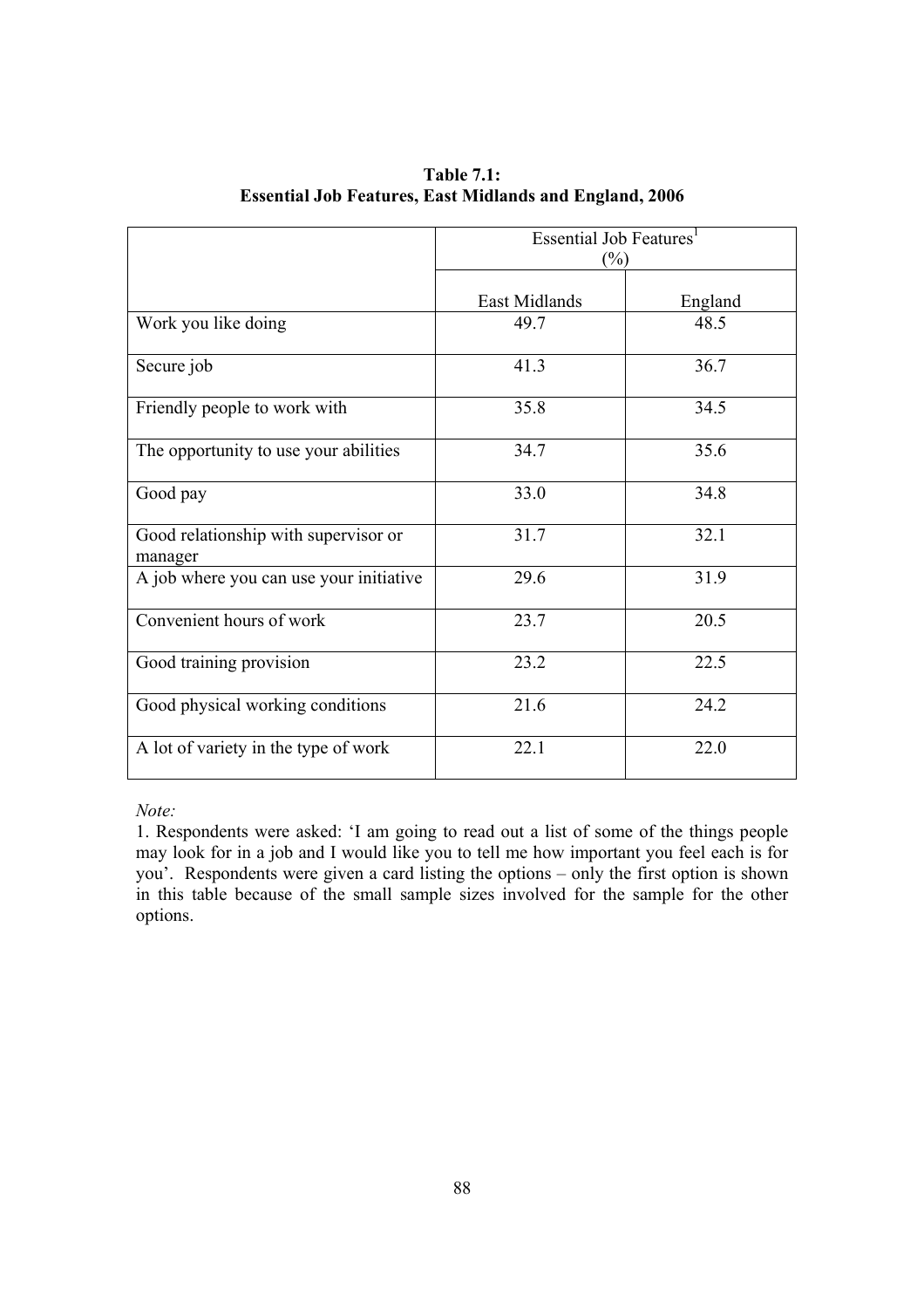|                              | Not Very Important Job Features <sup>1</sup><br>$(\%)$ |         |  |
|------------------------------|--------------------------------------------------------|---------|--|
|                              | East Midlands                                          | England |  |
| Choice in your hours of work | 16.7                                                   | 17.1    |  |
| Good fringe benefits         | 22.1                                                   | 21.4    |  |
| Good promotion prospects     | 22.4                                                   | 22.2    |  |
| An easy work load            | 43.2                                                   | 43.6    |  |

**Table 7.2: Unimportant Job Features, East Midlands and England, 2006** 

1. Respondents were asked: 'I am going to read out a list of some of the things people may look for in a job and I would like you to tell me how important you feel each is for you'. Respondents were given a card listing the options – only the fourth option is shown in this table because of the small sample sizes involved for the sample for the other options.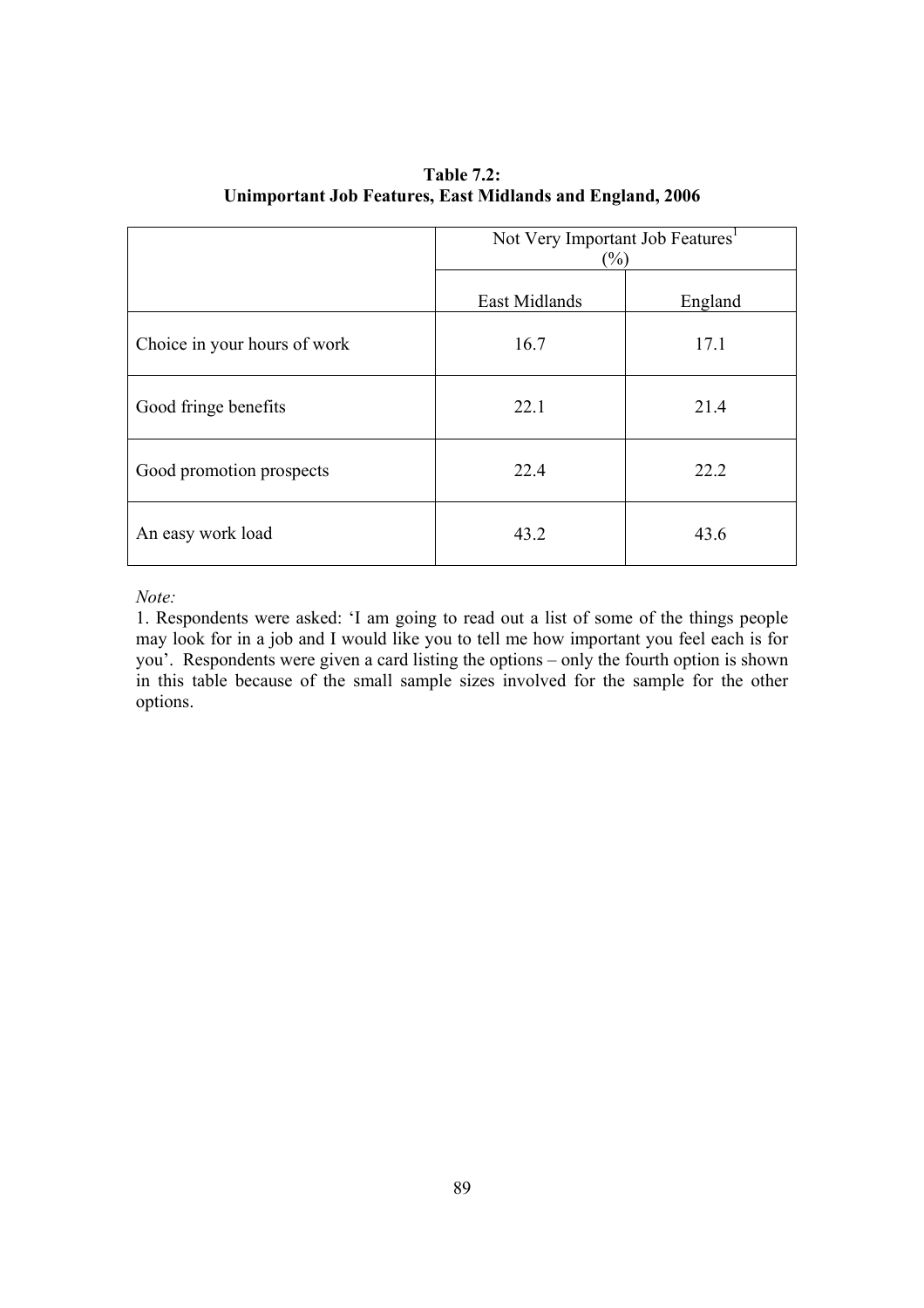|                                   | Training Undertaken<br>$\frac{0}{0}$ |         |
|-----------------------------------|--------------------------------------|---------|
|                                   | East Midlands                        | England |
| All                               | 66.2                                 | 66.9    |
| Sex                               |                                      |         |
| Male                              | 65.2                                 | 65.8    |
| Female                            | 67.3                                 | 68.2    |
| <b>Working Time</b>               |                                      |         |
| Female Full-time                  | 70.7                                 | 72.4    |
| Female Part-time                  | 62.0                                 | 61.6    |
| Occupation                        |                                      |         |
| Managers, Professionals and       | 83.5                                 | 80.5    |
| <b>Associate Professionals</b>    |                                      |         |
| Admin & Secretarial, Skilled      | 65.6                                 | 63.8    |
| Trades, Personal Service, and     |                                      |         |
| <b>Sales Occupations</b>          |                                      |         |
| Plant & Machine Operatives and    | 40.0                                 | 43.3    |
| <b>Elementary Occupations</b>     |                                      |         |
| Industry                          |                                      |         |
| Production Industries, Divisions  |                                      |         |
| $A-F$                             | 60.8                                 | 58.0    |
| Service Industries, Divisions G-O | 68.4                                 | 69.6    |
| Sector                            |                                      |         |
| Private                           | 59.2                                 | 61.1    |
| Public                            | 80.9                                 | 77.7    |
| Size (no. of workers)             |                                      |         |
| Up to $24$                        | 56.3                                 | 57.4    |
| 25 and over                       | 71.3                                 | 71.7    |

**Table 7.3: Training Provision, East Midlands and England, 2006** 

1. Respondents were asked: 'In the last year (that is since [Month] 2005), have you done any of these types of training or education connected with your *current* job?' The card of options included the following: 'received instruction or training from someone which took you away from your normal job' (off-the-job); 'received instruction whilst<br>performing vour normal job' (on-the-job); 'taught yourself from a performing your normal job' (on-the-job); 'taught yourself from a book/manual/video/computer/cassette' (self taught); 'followed a correspondence or Internet course (such as Open University (at a distance)'; 'taken an evening class' (out of hours class); and 'done some other work-related training' (other work related).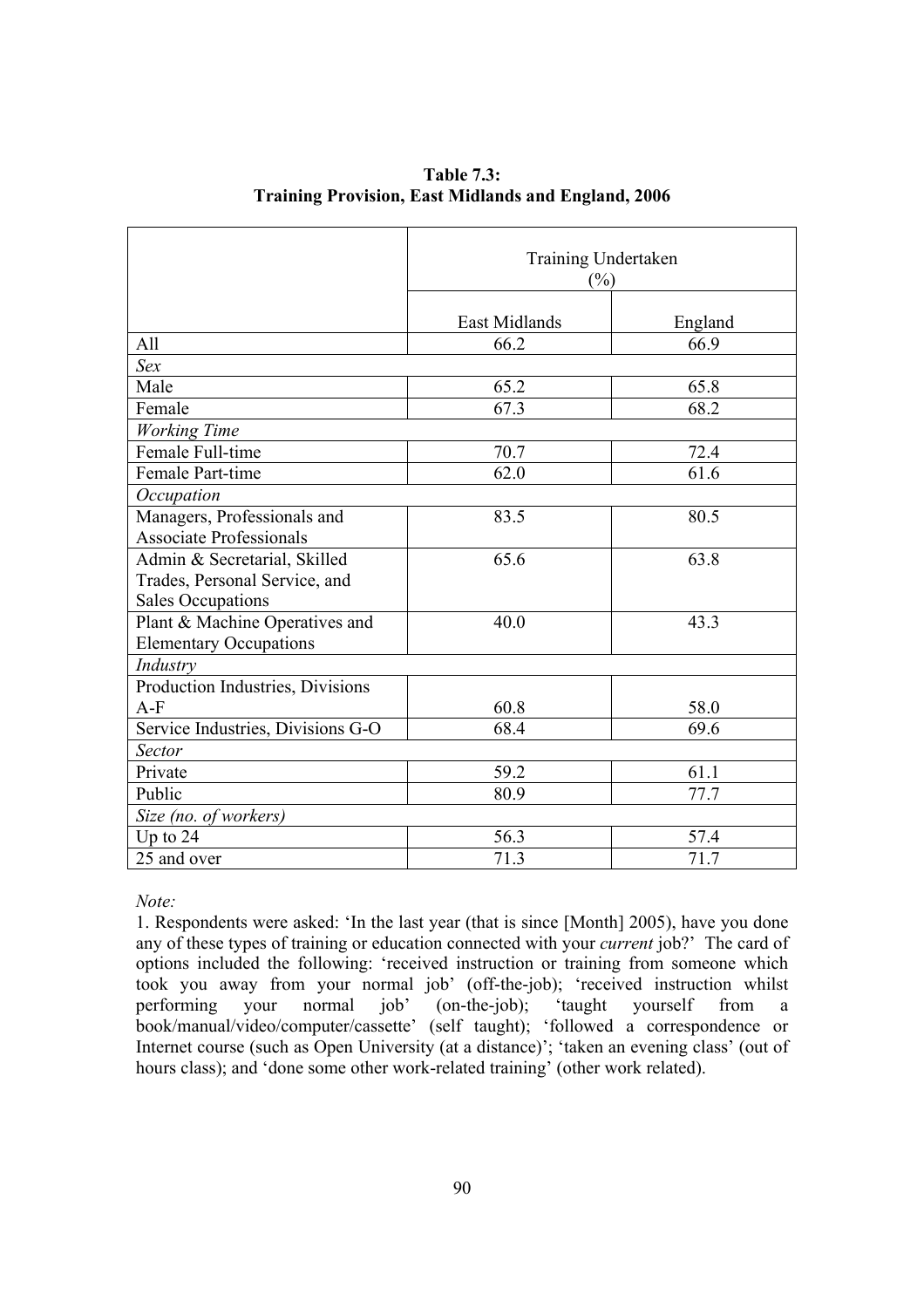**Table 7.4: Reasons for the Lack of Training, East Midlands and England, 2006**

| Reasons for Lack of               | <b>Sample Percentages</b> |         |  |
|-----------------------------------|---------------------------|---------|--|
| Training                          | East Midlands             | England |  |
| Did not want <sup>1</sup>         | 59.5                      | 53.2    |  |
| Wanted but not given <sup>2</sup> | 15.5                      | 16.9    |  |
| Did not need <sup>3</sup>         | 68.2                      | 69.4    |  |

1. Respondents were asked: 'You have said that you have not received any training over the last year in your current job. Which of the following statements apply?<sup>'</sup> Respondents were asked whether they agreed or disagreed with the statements presented. For this column, we report the percentage who agreed with the statement: 'I did not want any training'.

2. For this column, we report the percentage who agreed with the statement: 'My employer was not willing to provide additional training, even though I wanted it'

3. For this column, we report the percentage who agreed with the statement: 'I did not need any additional training for my current job'.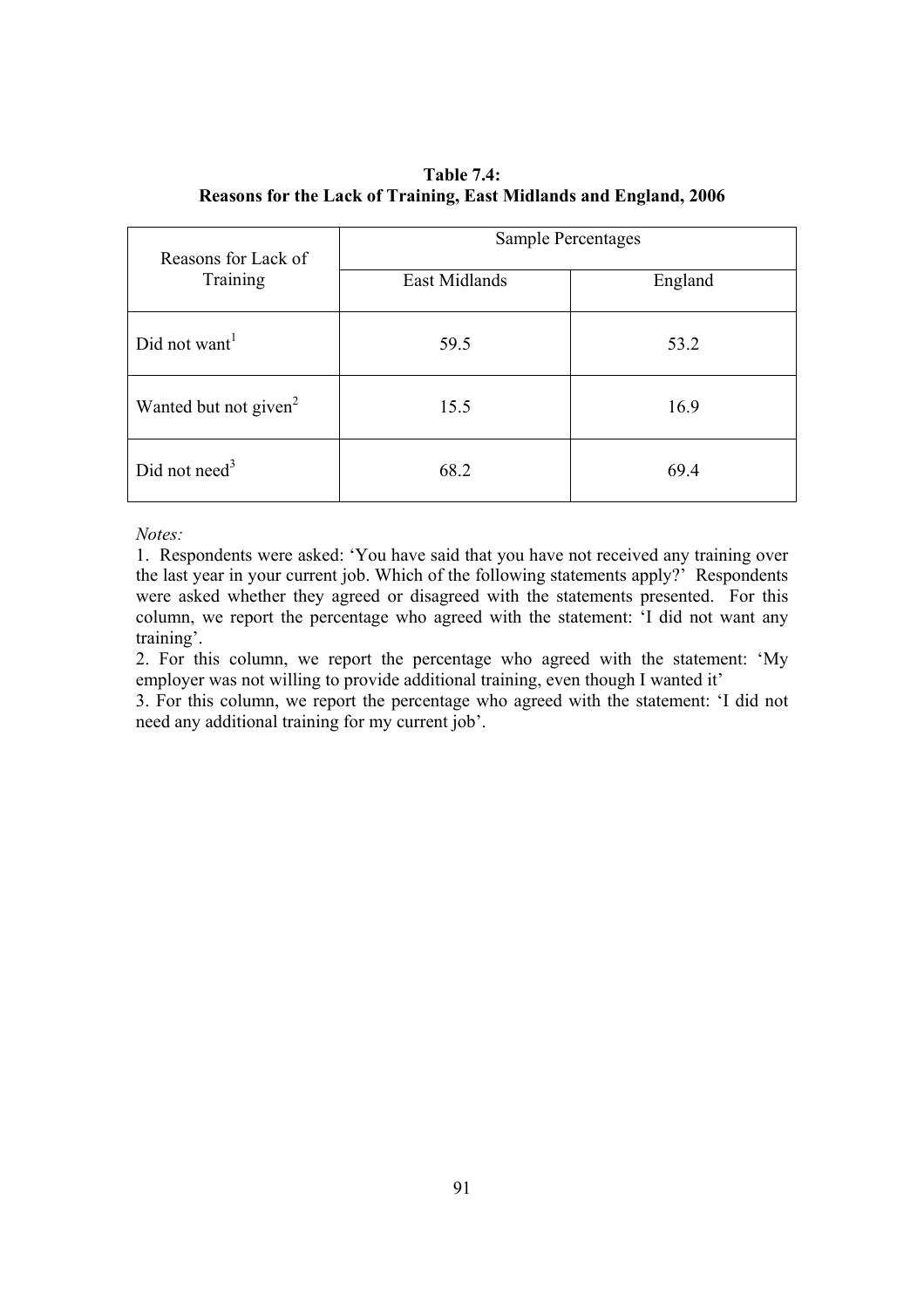# **Table 7.5: Consequences of the Lack of Training, East Midlands and England, 2006**

| Consequences                                                    | Sample Percentages |         |  |
|-----------------------------------------------------------------|--------------------|---------|--|
|                                                                 | East Midlands      | England |  |
| Does not result in a failure<br>to keep up-to-date <sup>1</sup> | 76.8               | 77.1    |  |
| Does not result in damage<br>to career $2$                      | 89.6               | 90.9    |  |

*Notes:* 

1, Respondents who undertook no training during the year before interview were asked: 'Was there any time over the last year in your current job when training would have been useful for keeping up to date with the skills required?' The table presents the results of those who said 'no'.

2. These respondents were also asked whether they agreed or disagreed with the statement that: 'Lack of training damaged my career opportunities'. The table reports the proportion disagreeing with the statement.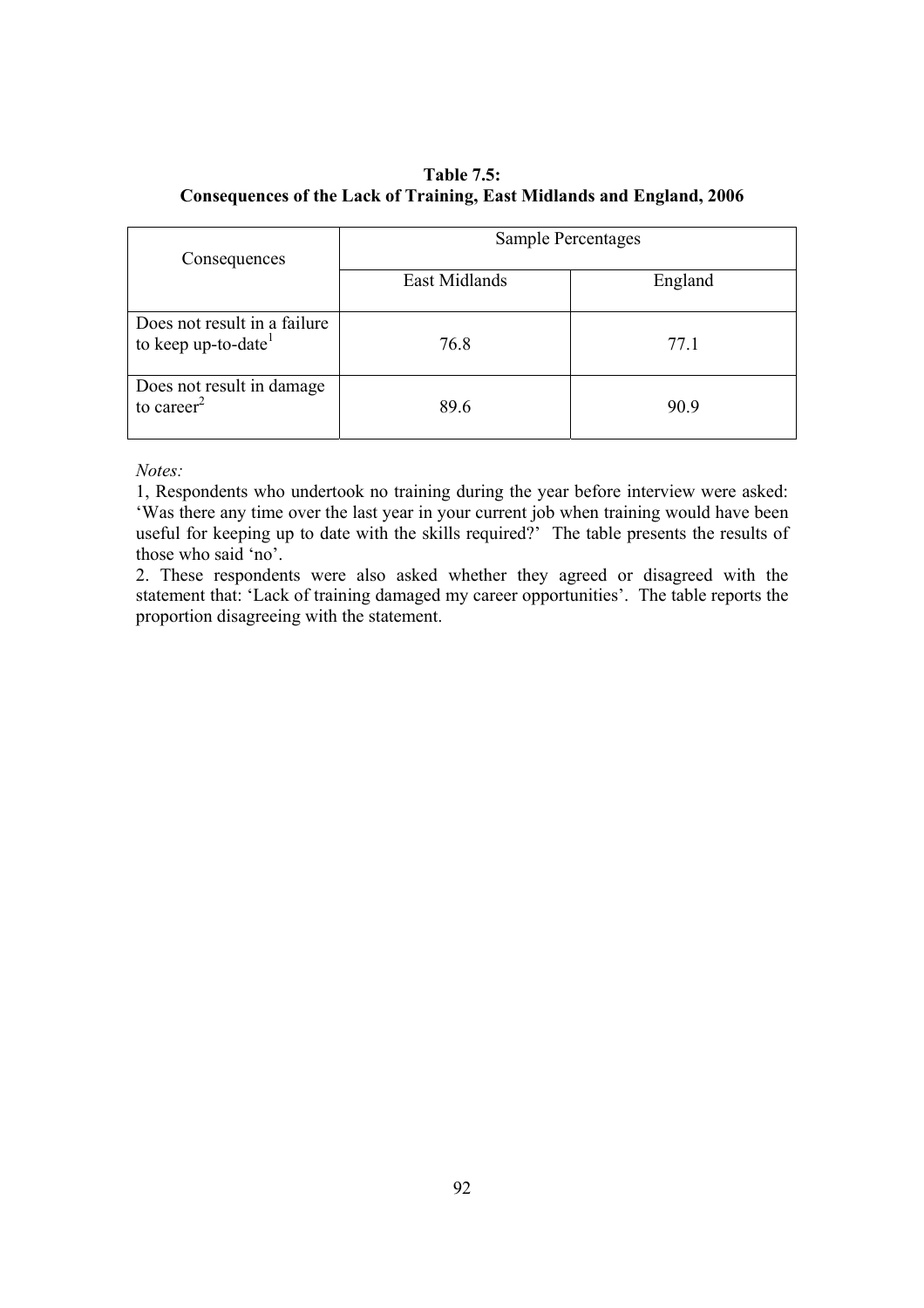# **Table 7.6: Reasons for Training, East Midlands and England, 2006**

| Reasons                          | <b>Sample Percentages</b> |         |  |
|----------------------------------|---------------------------|---------|--|
|                                  | East Midlands             | England |  |
| Employee request                 | 39.5                      | 40.5    |  |
| Employer suggestion <sup>2</sup> | 64.3                      | 62.9    |  |

*Notes:* 

1. Respondents were asked: 'Still thinking about the training you received over the last year in your current job, which of the following statements apply?' Respondents were asked whether they agreed or disagreed with the statements presented. For this column, we report the percentage who agreed with the statement: 'I got the training because I asked my employer for it'.

2. For this column, we report the percentage who agreed with the statement: 'It was my employer that first suggested the training'.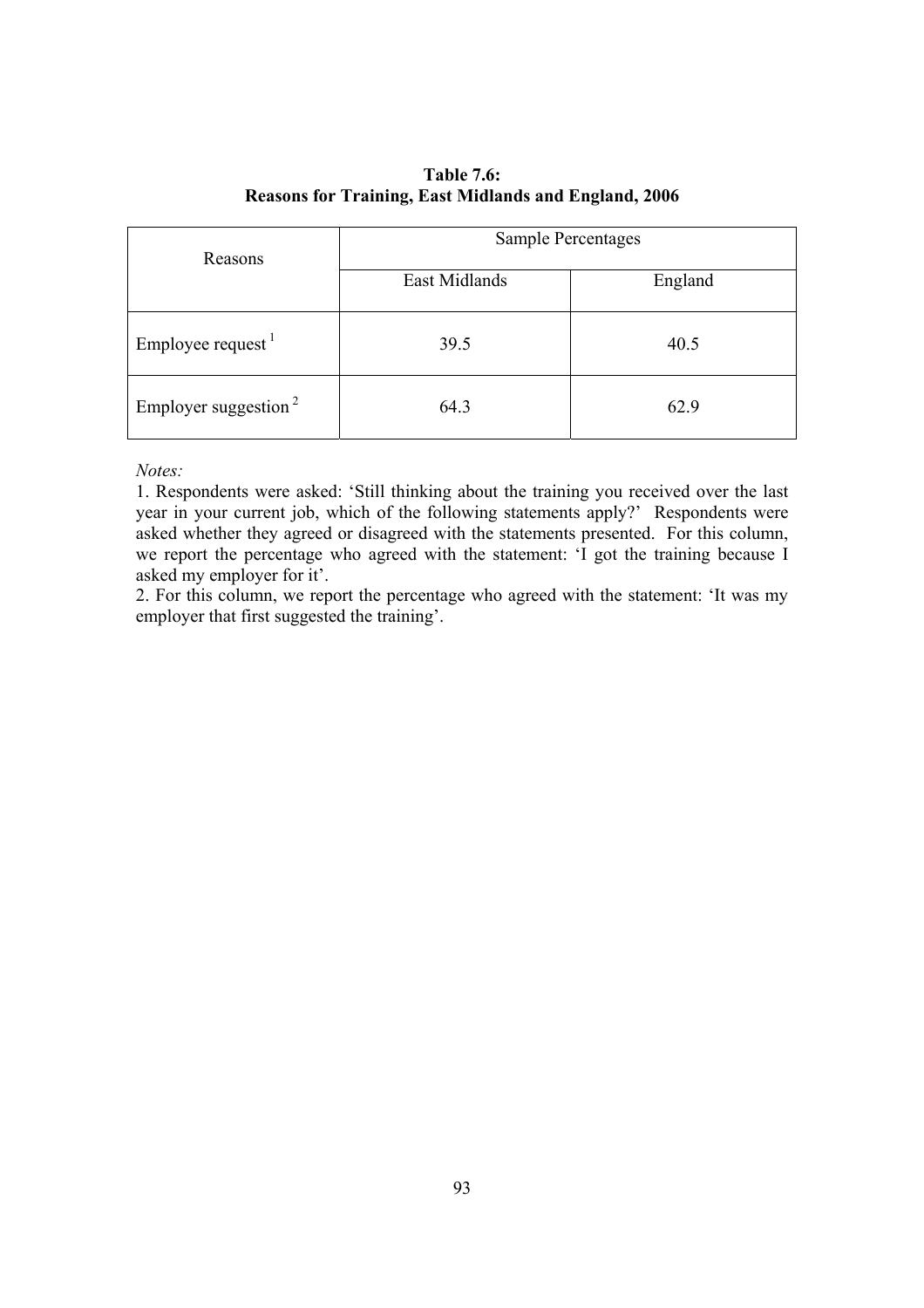# **Table 7.7: Consequences of Training, East Midlands and England, 2006**

| Consequences                                           | Sample Percentages |         |  |
|--------------------------------------------------------|--------------------|---------|--|
|                                                        | East Midlands      | England |  |
| Adequate for keeping up-<br>$to$ -date <sup>1</sup>    | 90.7               | 88.7    |  |
| Improving working<br>practices <sup>2</sup>            | 88.7               | 86.3    |  |
| Improving<br>skills 'a little' or 'a lot' <sup>3</sup> | 91.6               | 91.5    |  |

#### *Notes:*

1. Respondents were asked: 'Was the training you received over the last year in your current job adequate for keeping up to date with the skills required?'

2. For this column, we report the percentage who agreed with the statement: 'The training has helped me improve the way I work in my job'.

3. For this column, we report the percentage who responded 'a lot' or 'a little' to the question: 'Would you say that this training or education has improved your skills…' (the other alternative response was 'not at all').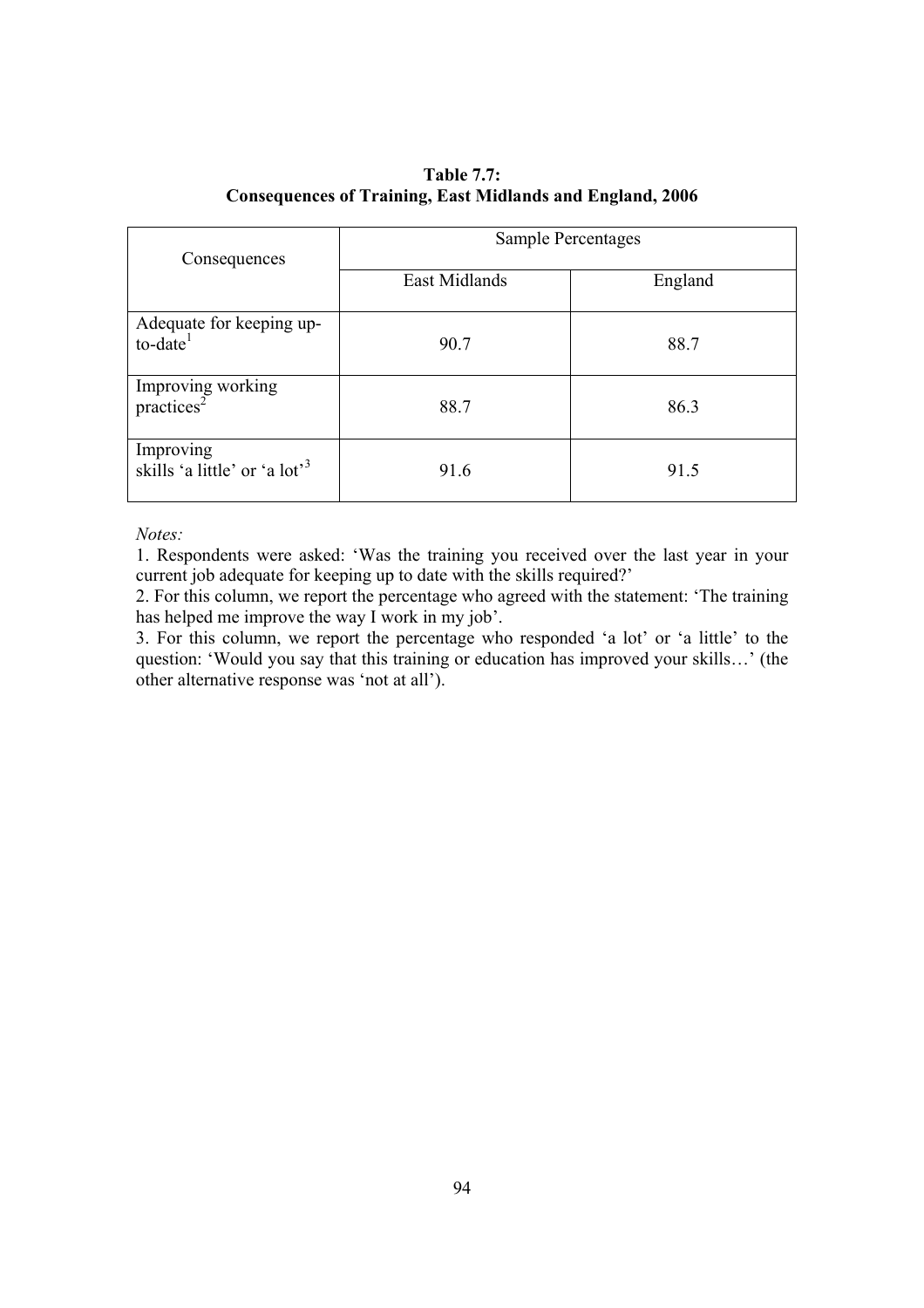| Consequences                                         | <b>Sample Percentages</b> |         |  |
|------------------------------------------------------|---------------------------|---------|--|
|                                                      | East Midlands             | England |  |
| <b>Job Requires Learning</b>                         |                           |         |  |
| Strongly agree                                       | 33.6                      | 33.5    |  |
| Agree                                                | 50.1                      | 47.7    |  |
| <b>Job Requires That Others Are Helped To Learn'</b> |                           |         |  |
| Strongly agree                                       | 31.1                      | 31.2    |  |
| Agree                                                | 51.5                      | 49.7    |  |
| <b>Learning From Team Members<sup>3</sup></b>        |                           |         |  |
| Strongly agree                                       | 26.4                      | 27.7    |  |
| Agree                                                | 57.1                      | 56.3    |  |
| <b>Training Is Integral To Job<sup>4</sup></b>       |                           |         |  |
| Has written career or training plan that             |                           |         |  |
| sets out future job-related learning,                | 24.8                      | 24.4    |  |
| training or education                                |                           |         |  |

# **Table 7.8: Learning at Work, East Midlands and England, 2006**

*Notes:* 

1. Responses taken from the question: 'My job requires that I keep learning new things'.

2. Responses taken from the question: 'My job requires that I help my colleagues to learn new things'.

3. Responses taken from the question: 'I am able to learn new skills through working with other members of my work group?'. This question is only asked of those who work in a group or team.

4 Responses taken from the question: 'Do you have a written career or training plan at work, that is, a written document which sets out your future job-related learning, training or education?'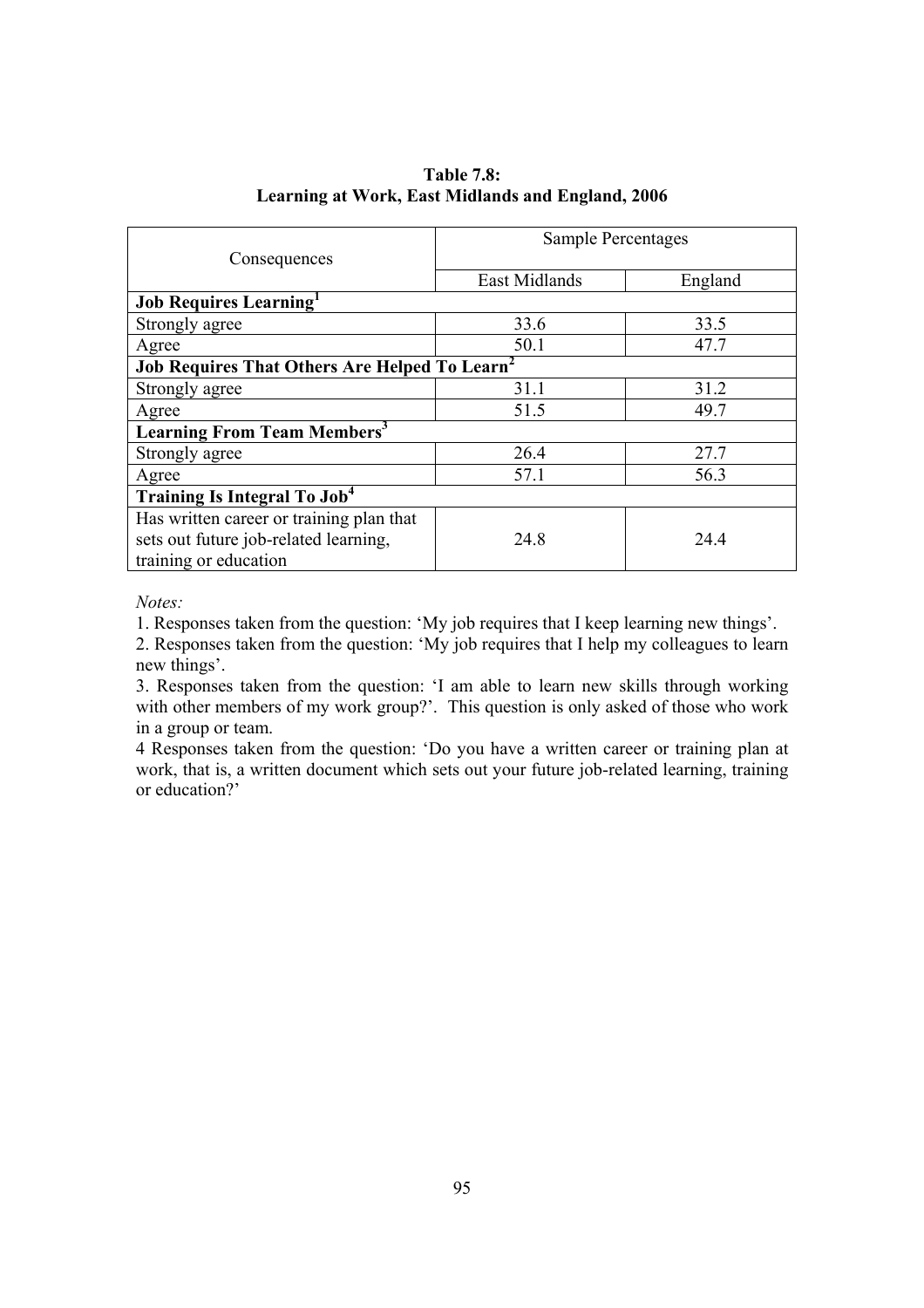#### **Table 7.9: Desire for Future Training Desires and Expectations, East Midlands and England, 2006**

|                                                                                     | Sample Percentages |         |
|-------------------------------------------------------------------------------------|--------------------|---------|
|                                                                                     | East Midlands      | England |
| Future Training Wants <sup>1</sup><br>$(\%$ very much)                              | 259                | 25.0    |
| Expectation of Many Training<br>Opportunities <sup>2</sup><br>(% strongly agreeing) | 23.7               | 19.1    |

*Notes:* 

1. Respondents were asked: 'How much do you want to get any training in the future?'. They were given the following options from which to choose: 'very much'; 'a fair amount'; 'not much'; and 'not at all'.

2. Respondents were asked: 'How much do you agree or disagree with the following statement - I will have many opportunities to get training in the future?' They were given the following options from which to choose: 'strongly agree'; 'agree'; 'disagree'; and 'strongly disagree'.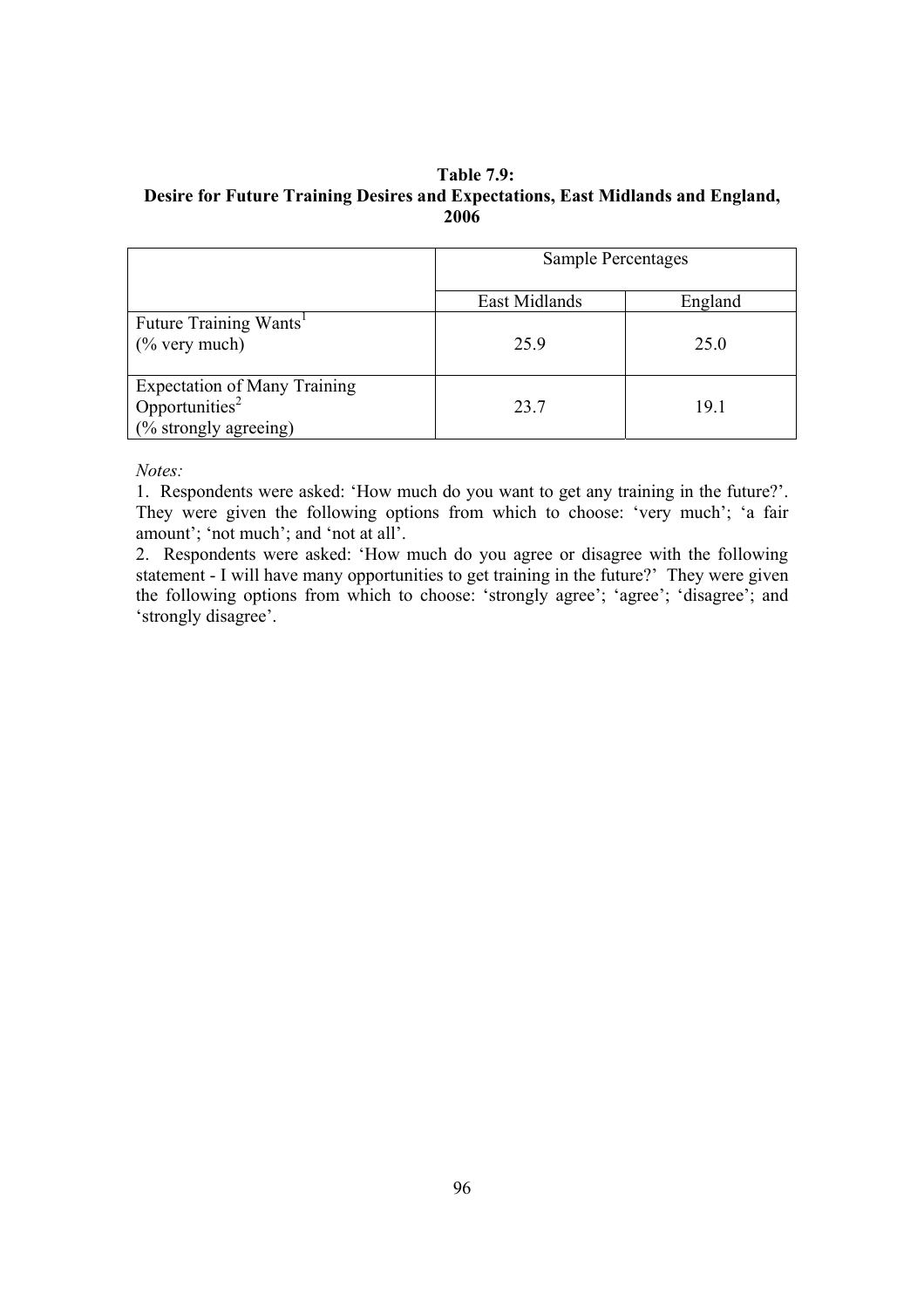# **CHAPTER 8 CONCLUSION**

#### **8.1 Introduction**

The Skills Survey series – carried out in Britain in 1997 and 2001 and for the whole of the UK in 2006 – offers a unique insight into the type and level of skills exercised by workers. Before 2006 the number of East Midlands respondents to the survey was in line with the proportion of jobs and people living in the East Midlands. Cell sizes were therefore small, standard errors large and East Midlands-specific analyses were inevitably limited as a result. However, the 2006 Skills Survey contained an East Midlands boost which added an additional 722 respondents to the 379 respondents contained in the British sample. This Report is therefore based on the results emerging from a sample of 1,101 respondents living in the East Midlands in 2006. These findings are set against results for England as a whole which comprises a sample of 4,882 respondents. We also compare these results with those emerging from previous Skills Surveys carried out in 1997 and 2001. However, these comparisons should be treated with caution since the findings are based on relatively small numbers of respondents – 128 in 1997 and 259 in 2001. Our trend analysis has therefore been restricted to aggregate changes only.

This Report has outlined how the skill content of East Midlands jobs varies by gender, working time, occupation, industry and establishment size. It has also compared these patterns with the English average and – in so far as is possible given the limited number of East Midlands respondents to previous surveys – tracked how this picture has changed over the last decade. The Report therefore complements other sources which mainly give the perspective of employers such as the National Employers Skills Surveys (Shury *et al*., 2006) and the WERS/WIRS series (Kersley *et al*., 2006).

While the Report has presented several key trends and described the current distribution of skills in 2006, it remains in a sense the 'first findings' from the latest survey. Several skills-related issues are still to be investigated in greater depth, and the data offer considerable scope for empirical testing of modern theories about the evolution of employment and work. In this final chapter, we briefly recap some themes that have emerged from this first examination of the 2006 survey data in the hope that this Report – and the data sets on which it is based – will prompt a further round of research which is of particular interest to researchers and policy-makers in the East Midlands.

#### **8.2 Emerging Themes**

#### *8.2.1 Upskilling and the Sources of Learning*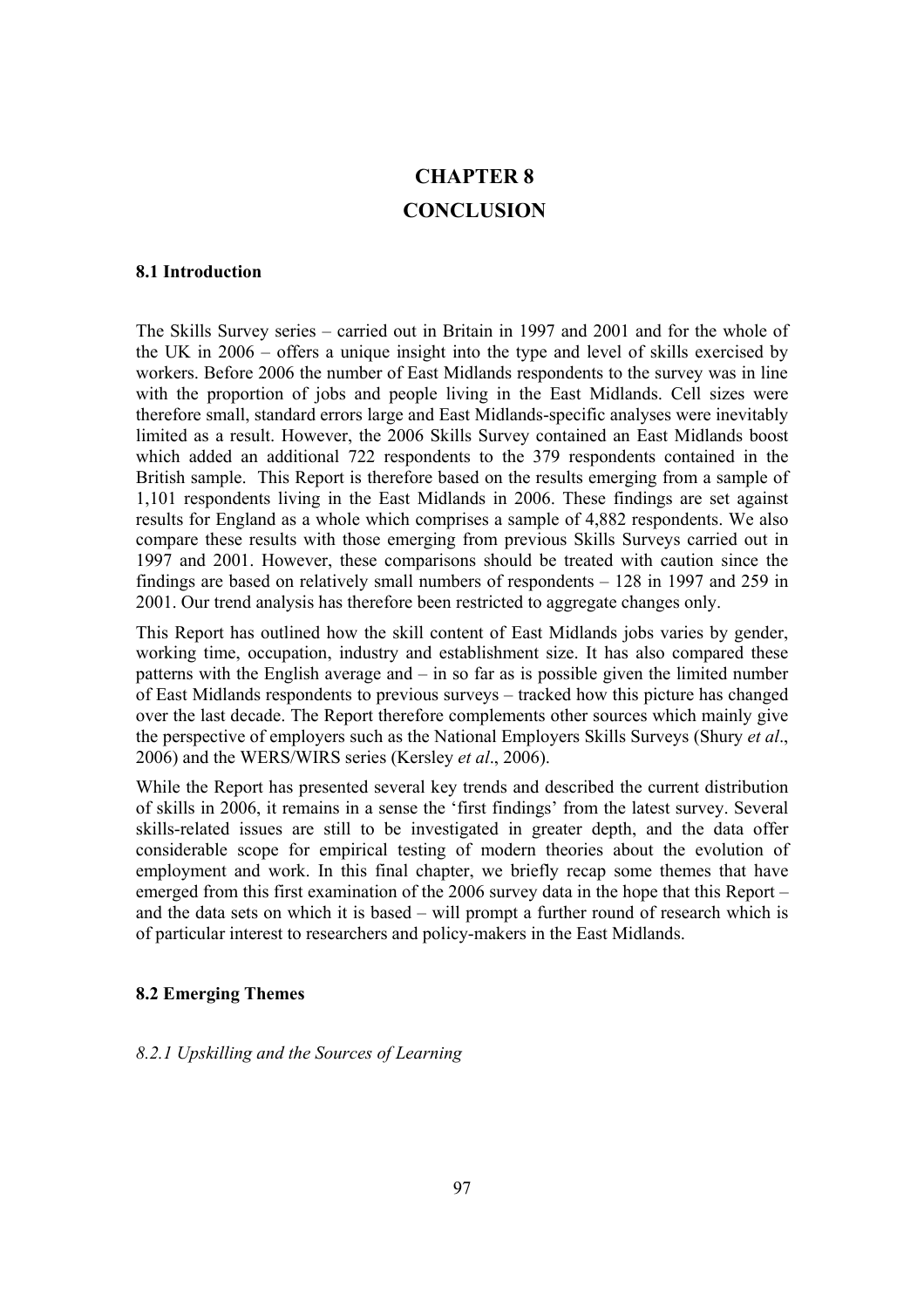One of the most striking findings to emerge from this analysis is the similarity in 2006 in the skill level of jobs – as measured by qualifications required, training time and learning time for the job – based in the East Midlands as compared to those in England as a whole. However, it is also the case that over the last decade or so, the gap between the skill level of jobs in the East Midlands and England as a whole has shrunk as skill levels in the former rose a little more quickly than those in the latter.

Among the various skill domains, computing skills is the area where most upskilling is observed. Computing skills now feature in an increasing proportion of jobs. Their centrality has increased and the sophistication of computing skill use has risen. However, jobs in the East Midlands still lag behind those in England as a whole in the use of computers. Since the digital revolution is spreading to most jobs in most industries throughout the country, it will continue to be important in future for jobs in the East Midlands to keep pace with this new pervasive technology.

Other generic skills have also shown a small increase, but the use in the East Midlands of several generic skills has not changed over the last decade. In the East Midlands, six out of the ten generic skills are increasing in use: literacy skills, number skills, influence skills, planning skills, client communication skills, and horizontal communication skills. For the other four generic skills, the changes have been negligible (and statistically insignificant). By contrast, elsewhere in England all but physical skills are statistically higher now than nine years ago.

Another area of difference is the relationship between the supply of qualifications and the demand for them as perceived by individual respondents. The East Midlands has a slightly lower proportion than the UK of people with level 4 or above qualifications – 29.6% as opposed to 32.8%. The demand for these qualifications is correspondingly lower by around three percentage points, so that the gap over-supply of level 4 qualifications in the East Midlands and the UK is therefore broadly comparable. This is repeated for most other qualification levels. However, the gap is a little larger for lower level qualifications. For example, the East Midlands economy has proportionately more jobs than the UK that require no qualifications to enter, although it has a similar proportion of unqualified people from which to draw. The discrepancy between demand for no qualification jobs and supply of unqualified labour is therefore proportionately larger in the East Midlands than in the country as a whole.

As far as training and learning experiences are concerned, the contrasts between the East Midlands and England as a whole are noticeable by their absence. For example, training comes low on a list of important job features both in the East Midlands and in England as a whole, and when it is undertaken it is the result of the employer's rather than employee's wishes. However, non-receipt of training need not be detrimental to job performance – relatively few thought that it would make it difficult to keep up-to-date with developments in the job and even fewer thought that it would hinder their career opportunities. On the other hand, those in receipt of training rated the experience highly in terms of being able to keep up-to-date, improving work practices and enhancing skills.

#### *8.2.2 Areas for Improvement and Further Research*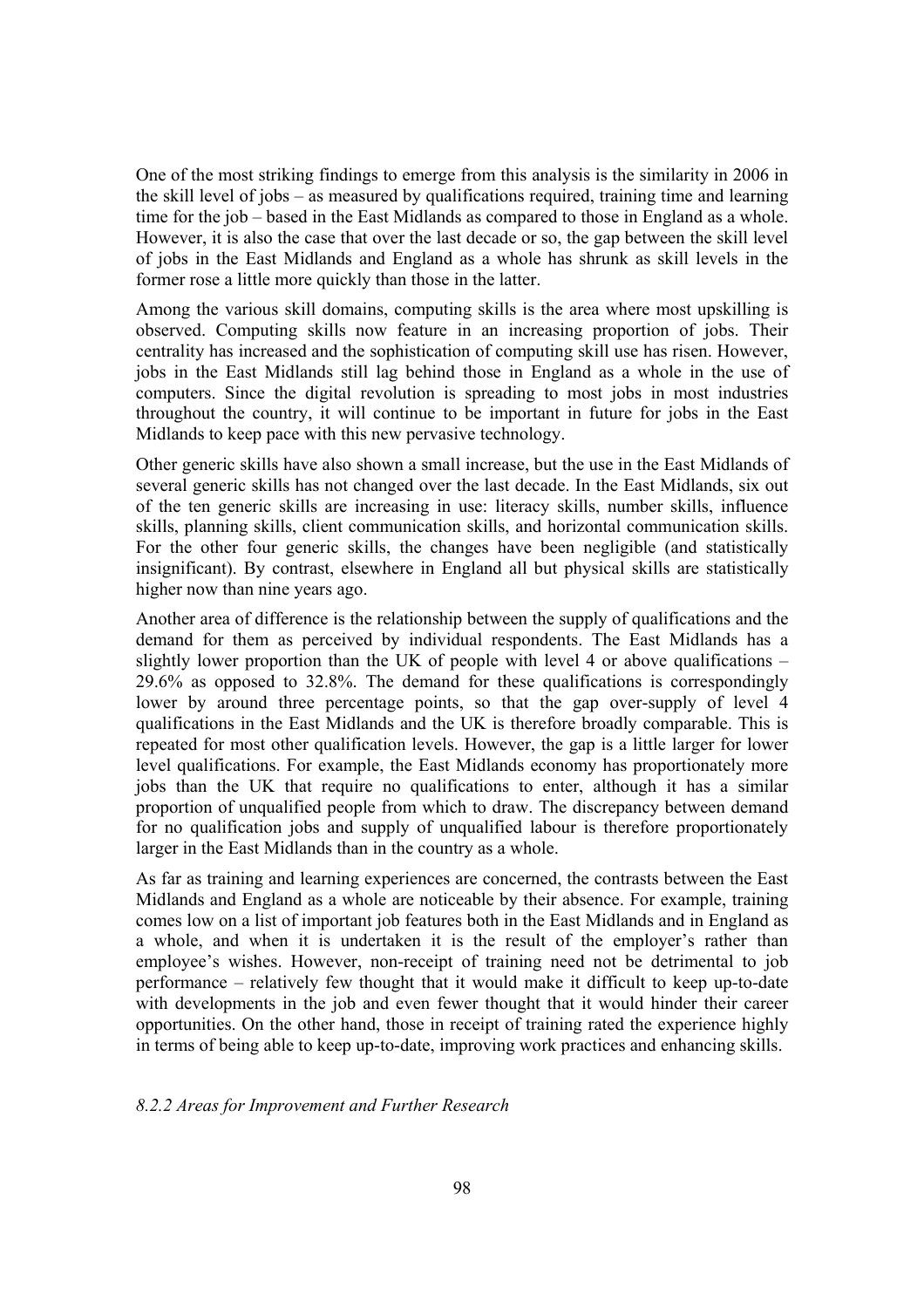In the light of these first findings, we can identify a number of potential areas for further research and for policy to focus upon, if improvement is to be brought about in the quality of jobs in the East Midlands. Most immediately, the above findings suggest that both the supply and demand for computing skills needs to be reinforced on a continual basis. Other skills known to be valuable in the workplace (especially influence skills) also deserve attention. Government is in a position to influence the supply of computing skills through the school curriculum and through its lifelong learning policies. It is less straightforward to affect the take-up of computing skills in workplaces, and it would be interesting to investigate further the reasons why computers are being used somewhat less in the East Midlands, even within the same industries.

Another potential focal point for further research and policy attention concerns the distribution of skills use according to gender. Women living in England have benefited most from rising skill levels. They have seen the skills they use at work rise significantly over the 1997-2006 period. Moreover, the skills used by part-time women workers have risen most. However, this pattern of change does not extend to women working in the East Midlands where gender differences remain pronounced. This Report has merely drawn attention to this pattern. To consider how to ameliorate these gender differences, it would be of interest to investigate further the reasons for the different usages of skills by women and men in the East Midlands, by comparison with the rest of the UK, either through qualitative or quantitative research. It might be expected that part of the difference is associated with patterns of gender-based segmentation and segregation among occupations.

On the other hand, there is no gendering of the level of autonomy enjoyed by men and women in the East Midlands and in England. According to the 2006 survey, men enjoy the same level of autonomy as women. Moreover, the disadvantage part-time women workers face is non-existent in the East Midlands but it remains pronounced in England. Autonomy levels are not significantly different for women full-timers and women parttimers in the East Midlands, but in England the disadvantage is both large and statistically significant. Since this aspect of gender differentiation has improved in the East Midlands, it may be tempting to allow further improvement to take place rather than attempt to intervene, which is hard to achieve when often autonomy is associated with management cultures that are beyond the reach of government policies. Nevertheless, the importance of discretion and autonomy, both for well-being and for economic performance, is such that, at the very least, a continuous watching brief on the levels of autonomy in East Midlands jobs is warranted.

In addition to the above issues, which have arisen because of observed differences between the East Midlands and England as a whole, there are a number of UK-wide research questions which are being pursued. These include: the consequences of 'overeducation' for the economy, employers and individuals; the role of learning in the context of teamworking; the attitudes that workers have towards training and skill acquisition; and the role that employers' human resource policies have in promoting training and learning at work. Moreover, it is our hope that this Report will prompt other researchers – especially in the East Midlands context given that we now have rich skills data on 2,000 East Midlands respondents – to consider how their particular interests can be pursued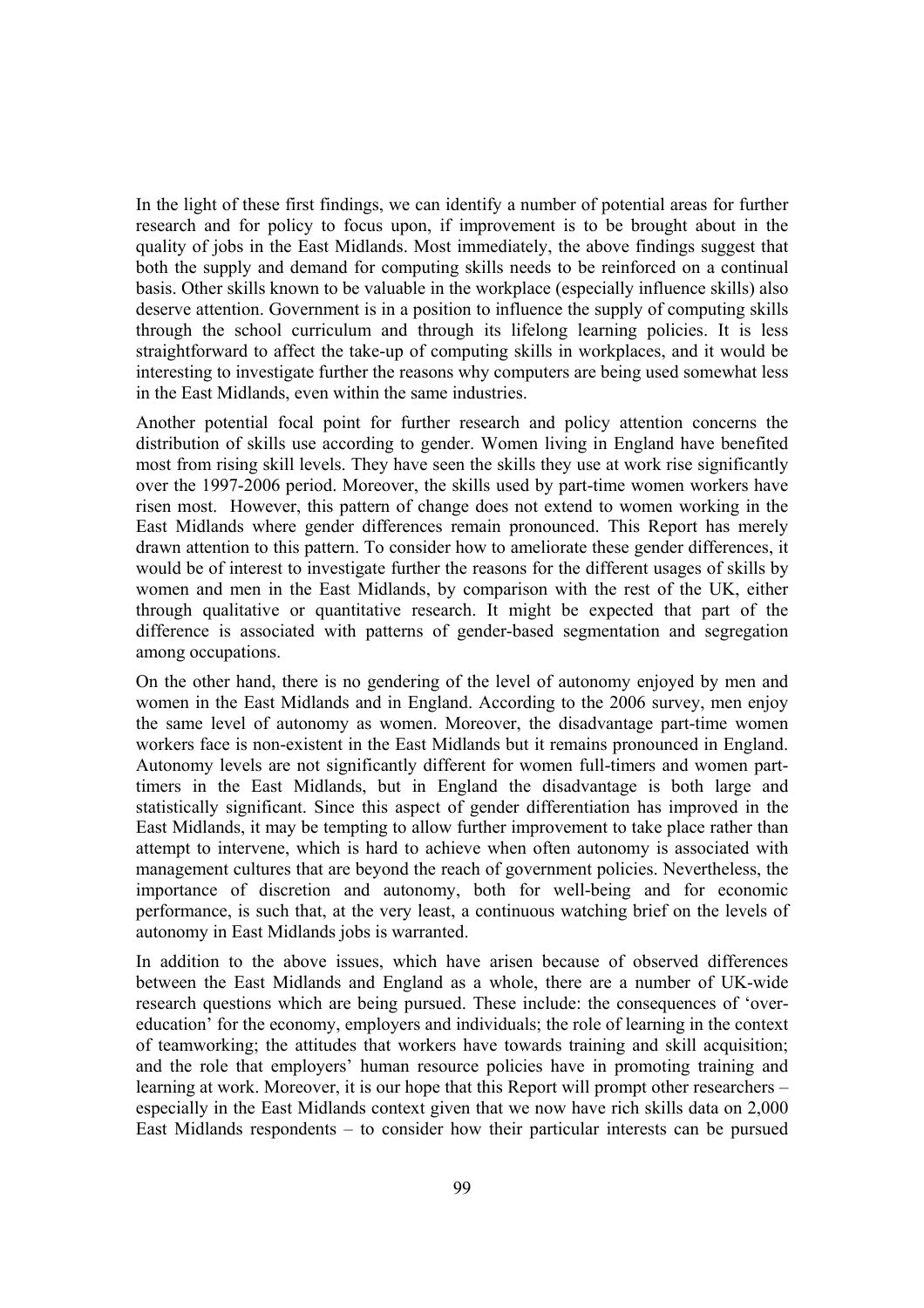using this rich and unique data series. For this purpose, the data will be deposited in the UK Data Archive in 2008.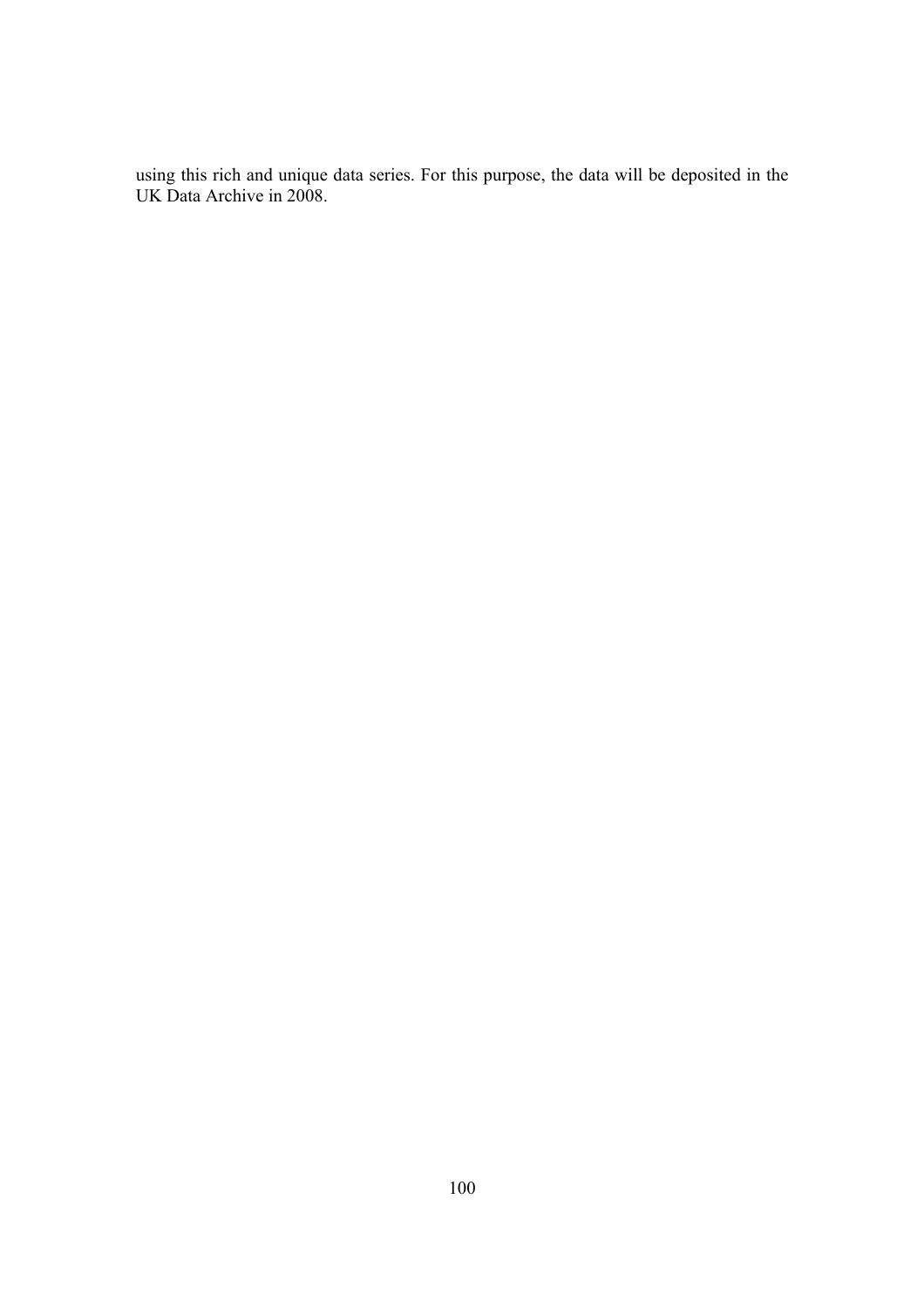#### **TECHNICAL ANNEXE**

#### **A1. Sample Design**

#### *A1.1 Structure*

The sample comprised two elements: the core sample - a nationally representative sample of people in paid employment in Britain south of the Caledonian Canal; and a number of regional or country boosts, all but two of which were in areas covered within the core sample, the exceptions being a sample of interviews in the Highlands & Islands area and Northern Ireland.

The following sample sizes were required. Table A1 illustrates this breakdown graphically.

- Core sample  $n = 4.750$
- East Midlands boost  $n = 700$
- Wales boost  $n = 200$
- Scottish Enterprise boost  $n = 1,000$
- Highlands  $&$  Islands boost  $n = 500$
- Northern Ireland boost  $n = 500$

#### **Table A1 Breakdown of Required Sample Sizes**

|                         | Core sample          | <b>Boost sample</b>         | <b>Total</b> |
|-------------------------|----------------------|-----------------------------|--------------|
| <b>Great Britain</b>    |                      | East Midlands (700)         |              |
| (excluding              | <b>Great Britain</b> | Wales $(200)$               | 6,650        |
| Highlands &             | (4,750)              | Scottish Enterprise (1,000) |              |
| Islands)                |                      |                             |              |
| Highlands &             |                      | Highlands $&$ Islands (500) | 500          |
| <b>Islands</b>          |                      |                             |              |
| <b>Northern Ireland</b> |                      | Northern Ireland (500)      | 500          |
| <b>Total</b>            | 4,750                | 2,900                       | 7,650        |

The design essentially replicated the approach used for the 2001 Skills Survey. However, the area boosts needed to be incorporated into the design so as to ensure representative samples from the core samples and the regional/country samples. The Northern Ireland sample was selected separately as fieldwork began at a later date compared with all other areas. Section A1.5 describes the selection process for the Northern Ireland sample.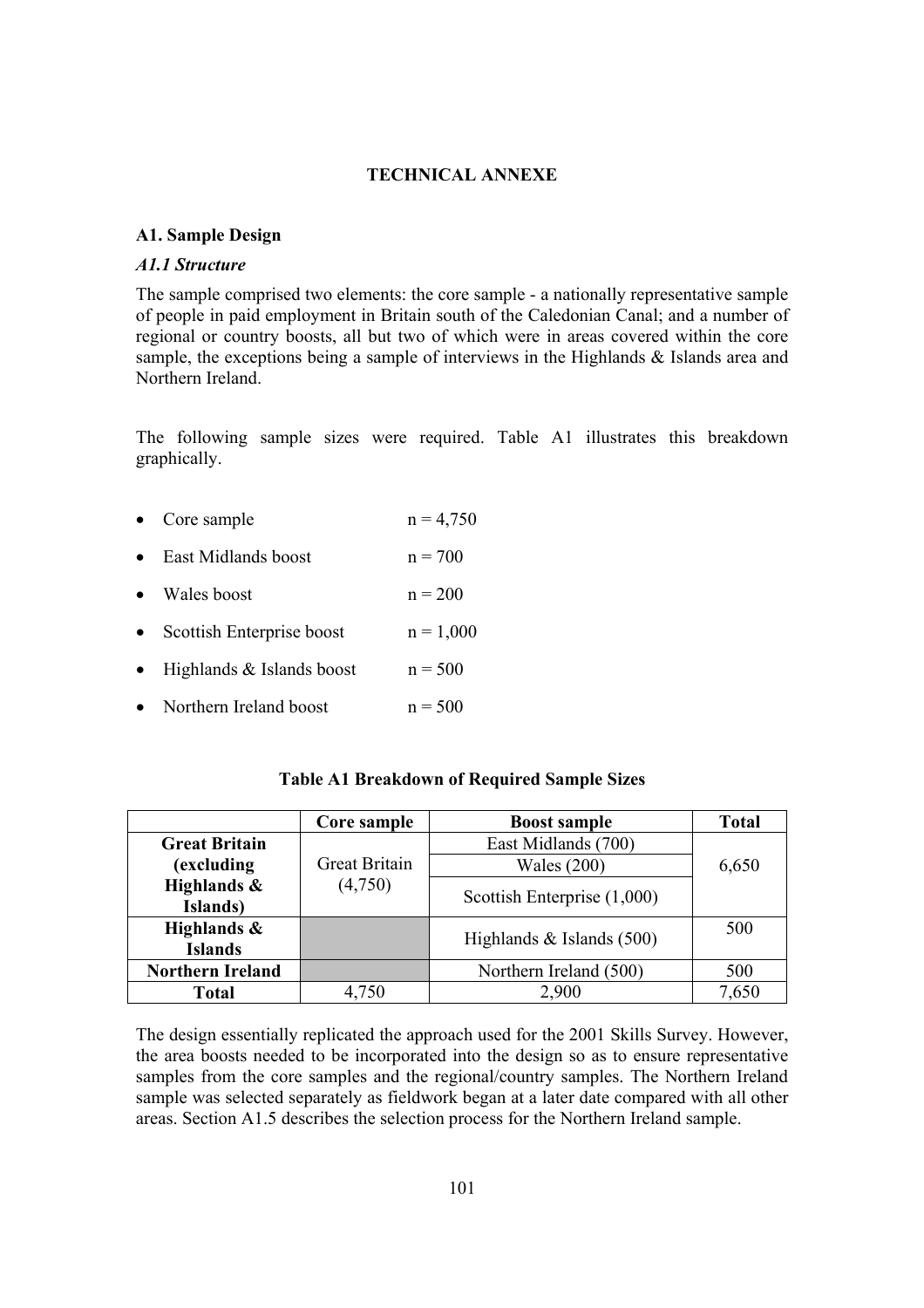For the purposes of selecting primary sampling units (postcode sectors), the core sample and boost samples in core sample areas (i.e. excluding Highlands & Islands) were treated as a single survey sample (with a target achieved sample size of 6,650). Sampling then proceeded as envisaged for the core sample, but with differential sampling fractions applied at a regional/country level to ensure selection of the appropriate number of sampling points in each region/country. Once the postcode sectors had been selected, the stratified list of sectors were then divided on a systematic (i.e. 1 in *n)* basis into core and boost sampling points. This approach yielded stratified core and boost samples in each of the relevant regions. The Highlands & Islands sample was selected separately (but following the same principles), as it did not form part of the core sample.

#### *A1.2 Sampling population*

The sample needed to be representative of people of working age and living in private households in Great Britain. The definition was people aged 20-65 inclusive, who were in paid employment at the time of selection. Paid employment was defined as doing at least one hour per week of paid work.

#### *A1.3 Sampling frame*

The small user Postcode Address File (PAF) was used as the sampling frame for the 2006 Skills Survey. The PAF was also used as the sampling frame in the 1997 and 2001 Surveys and is accepted in the social research field as being the best general population sampling frame in Britain. It has better coverage of both residential addresses and of the private household population of individuals than the Electoral Register (the only serious alternative to PAF), and what non-coverage it has is less concentrated in particular population sub-groups than is Electoral Register non-coverage $11$ .

#### *A1.4 Stratification and selection*

The sample design employed was a conventional multi-stage design, as used in many high quality face-to-face interview-based social surveys (e.g. the British Crime Survey), using postcode sectors or combinations of postcode sectors as primary sampling units (PSUs). The convention amongst most PAF-based probability sample designs are for sample points to be stratified prior to selection by one or more stratifiers that correlate or are expected to correlate with key survey variables, since stratification generally improves the precision of survey estimates. In the 2006 Skills Survey, the sample of postcode sectors in the whole of Great Britain was proportionately stratified, as follows:

<sup>&</sup>lt;sup>11</sup> Foster, K. (1994). The coverage of the Postcode Address File as a sampling frame. *Survey Methodology Bulletin*, No. 34, OPCS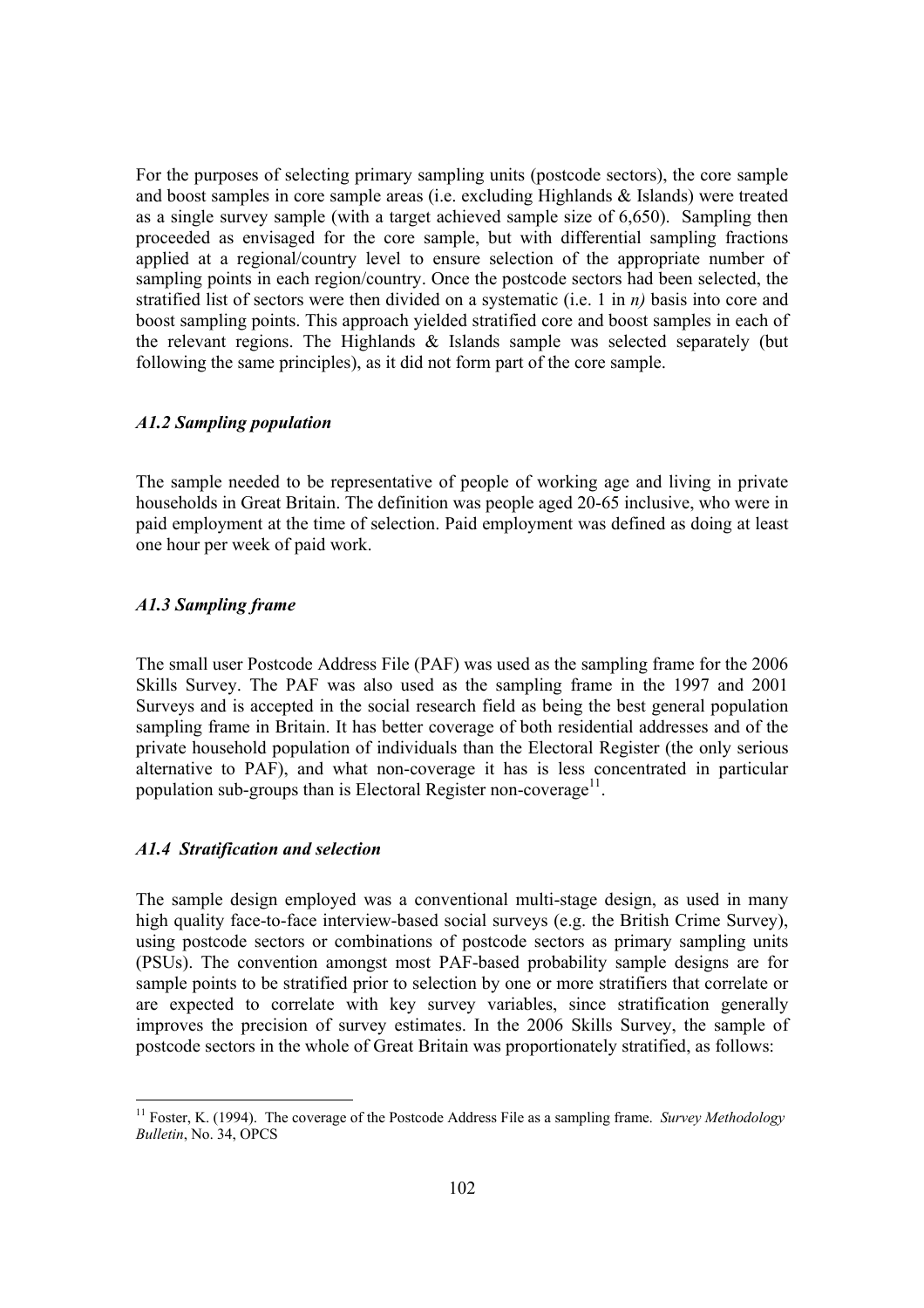1, By Sub-Region (35 sub-regions). Definitions of sub-regions can be found in BMRB (2006: Appendix M).

2. Within sub-region, sectors were listed in increasing order by the percentage of Household Reference Persons in non-manual socio-economic groups (NS-SEC operational categories 1, 2, 3.1, 3.2, 3.3, 3.4, 4.1, 4.2, 4.3, 5, 6, 7.1, 7.2, 7.3, 8.1, 8.2, 12.1, 12.6). Cut-off points were then drawn approximately one third and two thirds (in terms of delivery points) down the ordered list, to create three bands of roughly equal size.

3. Within NS-SEC strata, sectors were sorted by the percentage of non-retired men 16-74 who are unemployed.

Postcode sectors were selected with probability proportional to address count within each sub-region, based on a random start and a fixed interval. Sampling intervals were set for each sub-region according to the boost requirements for that sub-region. Because the same number of addresses were issued in each sector, the design gave each sampled address the same probability of selection at a sub-region level.

Interviewer assignments within the core sample consisted of 52 addresses within 297 postcode sectors, so the issued core sample was 15,444 addresses. The 52 delivery points (DPs) were selected systematically from each sector. This was done by using an interval of M/52, with a random start between 1 and M/52, where M was the DP count for the PSU. Delivery point counts were based on PAFSOC (Postcode Address File Single Occupancy Count) in England and Wales and PAFMOC (Postcode Address File Multiple Occupancy Count) in Scotland.

Table A2 shows the number of postcode sectors and issued sample for each of the boost area samples.

| <b>Boost area</b>        | No. of selected<br>postcode sectors | No. of issued addresses |
|--------------------------|-------------------------------------|-------------------------|
| East Midlands            | 44                                  | 2288                    |
| Wales                    | 13                                  | 676                     |
| Scottish Enterprise area | 63                                  | 3276                    |
| Highlands & Islands      | 32                                  | 1664                    |

#### **Table A2 Issued Sample for Boost Areas**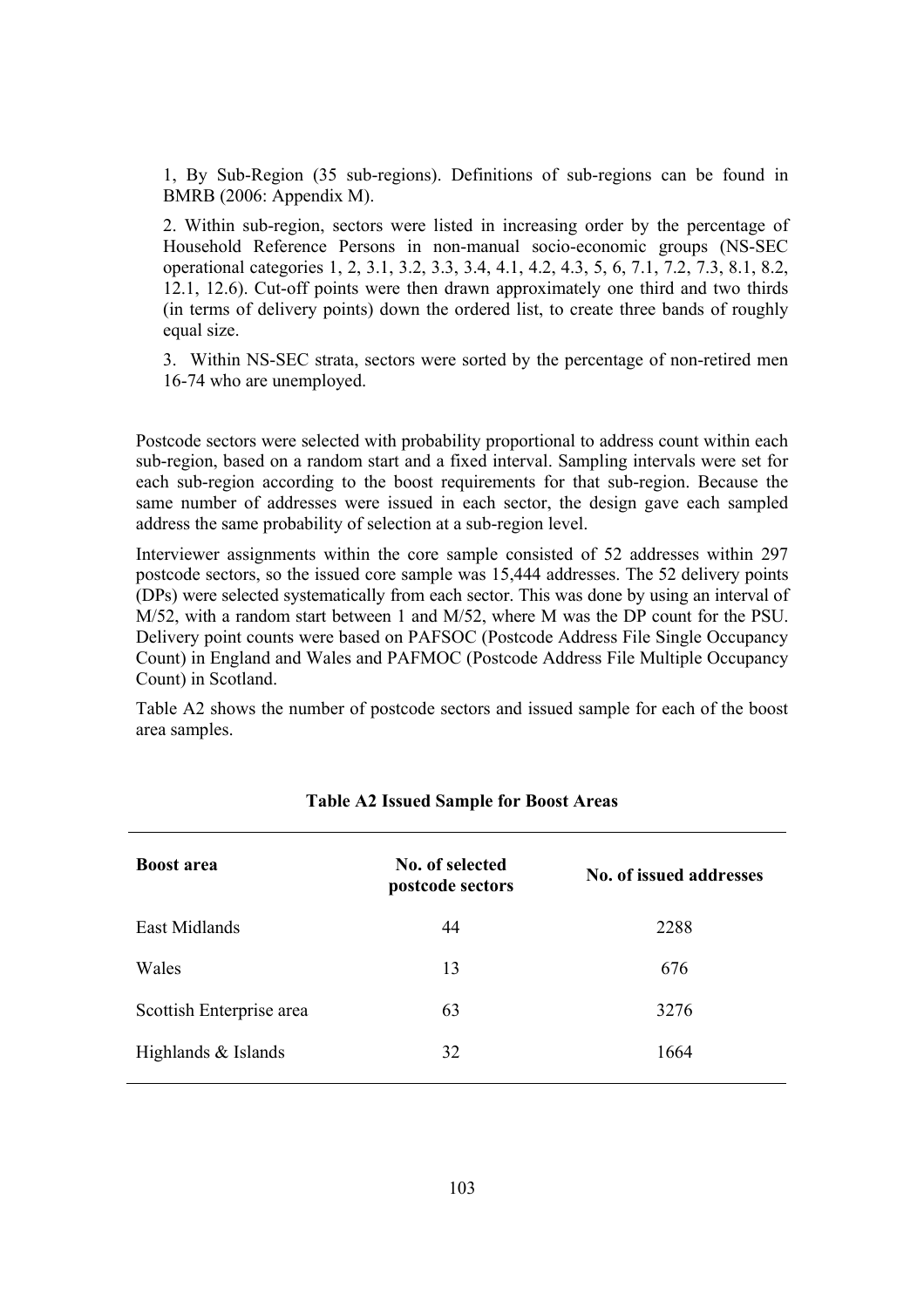The expectation was that just over half the addresses would be found to be eligible in meeting three criteria:

- − residential and currently occupied,
- − containing someone aged 20-65 years of age,
- − and at least one person in paid work of one hour per week or more.

When the interviewer was faced with a choice about selection, the procedure was based on a 'Kish grid', a table of randomly-generated numbers individually prepared for each address. In aggregate, the effect of using a Kish grid is to give each eligible person an equal chance of selection. It is used both for selection of the dwelling unit, where the postal delivery point contains more than one, and, far more often, for selection of a single adult person, when the dwelling unit contained two or more eligible for selection. The process of selection was fully documented on an 'Address Contact Sheet' (ACS), a paper document used by the interviewer to record all attempts to contact those at the address. As a measure to protect the identity of sample members the ACS was returned by interviewers to the office, separately from the computer data file. A copy of the Address Contact Sheet used by interviewers is included as Appendix G.

Because there are differences in the probability of selecting each individual, depending on the number of dwelling units at the address and the number of adults in the selected dwelling unit, weights are used in the analysis. With the weights, the data file is representative of adults in Great Britain and each individual in the file had an equal chance of selection.

#### *A1.5 Northern Ireland sampling approach*

The sample for Northern Ireland was selected in a manner similar to the British sample, using a conventional multi-stage design. The small user NI Postcode Address File (PAF) was used as the sampling frame. A list of all postal sectors in Northern Ireland was generated and, before selection, was stratified as follows:

- 1. By region. The postal sectors were stratified by the five NUTS3 areas (Belfast, Outer Belfast, North, West & South, East).
- 2. Within region, sectors were listed in increasing order by the percentage of Household Reference Persons in non-manual socio-economic groups (NS-SEC operational categories 1, 2, 3.1, 3.2, 3.3, 3.4, 4.1, 4.2, 4.3, 5, 6, 7.1, 7.2, 7.3, 8.1, 8.2, 12.1, 12.6). Cut-off points were then drawn approximately one third and two thirds (in terms of delivery points) down the ordered list, to create three bands of roughly equal size.
- 3. Within each of the resulting 15 NS-SEC strata, sectors were sorted by the percentage of non-retired men 16-74 who are unemployed.

44 postcode sectors were selected with probability proportional to address count within each region, based on a random start and a fixed interval. The design gave each sampled address the same probability of selection at this level.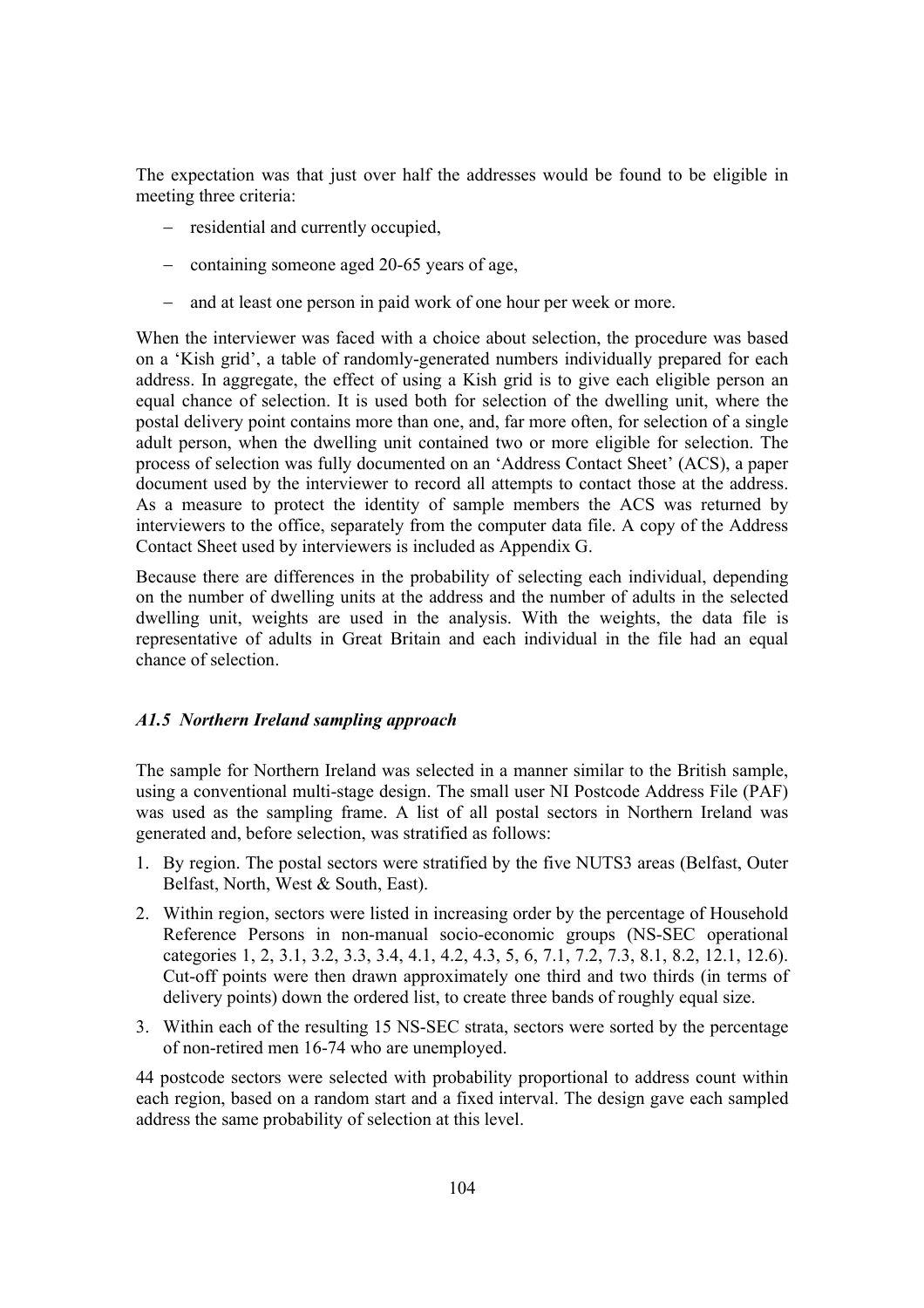Interviewer assignments within the Northern Ireland sample consisted of 42 addresses within 44 postcode sectors, so the issued sample for Northern Ireland was 1,848 addresses. The 42 delivery points (DPs) were selected systematically from each sector. This was done by using an interval of M/42, with a random start between 1 and M/42, where M was the DP count for the PSU. A single dwelling unit was selected (in the same way as for the British sample using a 'Kish grid'), when the address contained two or more. A single adult person was selected when the dwelling unit contained two or more eligible for selection.

#### *A1.6 Reserve sample*

In order to maximise interview numbers in each of the survey areas, a reserve sample was selected. The reserve sample was not selected at the same time as the main stage sample.

The precise stratification and selection process taken at the main stage sampling stage was used by taking the **'mid-points'** between selected areas (allocated to the core and boost samples in the same way as was done for the main stage sample). For example, for the first midpoint for England, 11, the midpoint was taken between the number selected on the cumulative list for the  $11<sup>th</sup>$  selected PSU and that for the  $12<sup>th</sup>$  selected PSU in England. So, if the number selected on the cumulative list for the  $11<sup>th</sup>$  selected PSU was 100,000 and the number for the  $12<sup>th</sup>$  selected PSU was 220,000 then the PSU that corresponded to number 160,000 was taken.

The above process yielded a sample which was too large to be issued as a reserve sample (as the reserve sample did not need to be as big as the initial sample) and therefore an appropriate reserve sample was selected from this. The issued reserve core sample consisted of 1,248 addresses, bringing the total number of issued core sample for the survey to 16,692 addresses. Table A3 shows the amount of issued reserve sample for each of the boost areas, including Northern Ireland.

| <b>Boost area</b>        | <b>Amount of issued reserve</b><br>addresses | <b>Total amount of issued</b><br>addresses |
|--------------------------|----------------------------------------------|--------------------------------------------|
| East Midlands            | 312                                          | 2600                                       |
| Wales                    | 104                                          | 780                                        |
| Scottish Enterprise area | 416                                          | 3692                                       |
| Highlands & Islands      | 260                                          | 1924                                       |
| Northern Ireland         | 84                                           | 1932                                       |

#### **Table A3 Issued Reserve Sample for Boost Areas (including Northern Ireland)**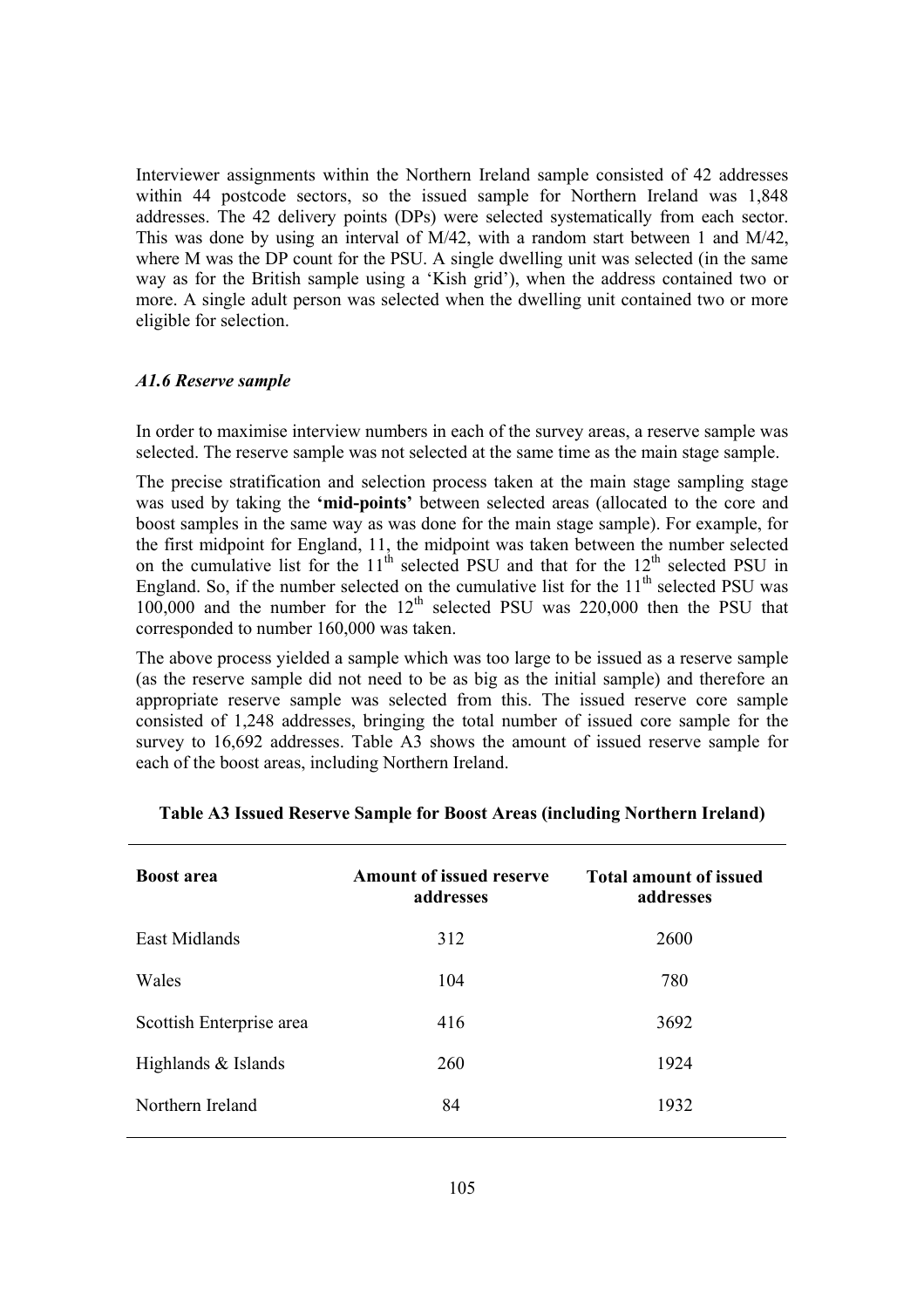# **A2 Data Collection and Fieldwork Management**

## *A2.1 Interviewer briefings*

All interviewers working on the survey in Great Britain undertook a whole 'assignment' of 52 addresses. Interviewers working in Northern Ireland undertook 'assignments' of 42 addresses. All interviewers attended one of a series of briefing sessions on the survey, which were held at various locations around the country. These briefings were each conducted by one of BMRB's researchers, following an agreed briefing plan and using a common set of materials.

Personal briefings of interviewers play various roles and are critical to the success of the survey. Although much of the attention is devoted to practical aspects of a given survey, they have an important motivating function. By seeing that interviewers are aware of the purpose of the research, they are able to explain the study effectively to members of the sample. Standard procedures, such as reporting to the police in advance of interviewing, are also reinforced by attendance at briefings. Personal briefings are standard on most of BMRB's face-to-face random probability surveys.

Briefings were conducted in several stages. The first round of briefings started on 6 March and was completed on 16 March. A second round was held between 18 April and 21 April. A few ad-hoc briefings were also arranged in the summer months between June and September.

The briefings covered:

- the background to the study and its aims:
- the survey population, what constitutes 'paid work' to determine eligibility;
- introducing the survey to members of the public, use of the advance letter and leaflet;
- sample selection procedures, using some worked examples;
- questionnaire structure;
- survey administration (led by a fieldwork supervisor).

The definition of the target population (between 20 and 65 years of age inclusive and in paid work) was given particular attention at all of the briefing sessions to ensure that interviewers understood the eligibility criteria. Extra time was taken to clarify the 'paid work' definition and examples were worked through to prepare interviewers for a variety of situations that they could have encountered.

All interviewers were provided with a copy of the project instructions for the survey. A video briefing was also put together by BMRB researchers and sent out to interviewers who would be working on the survey, summarising the key points from the main face-toface briefing.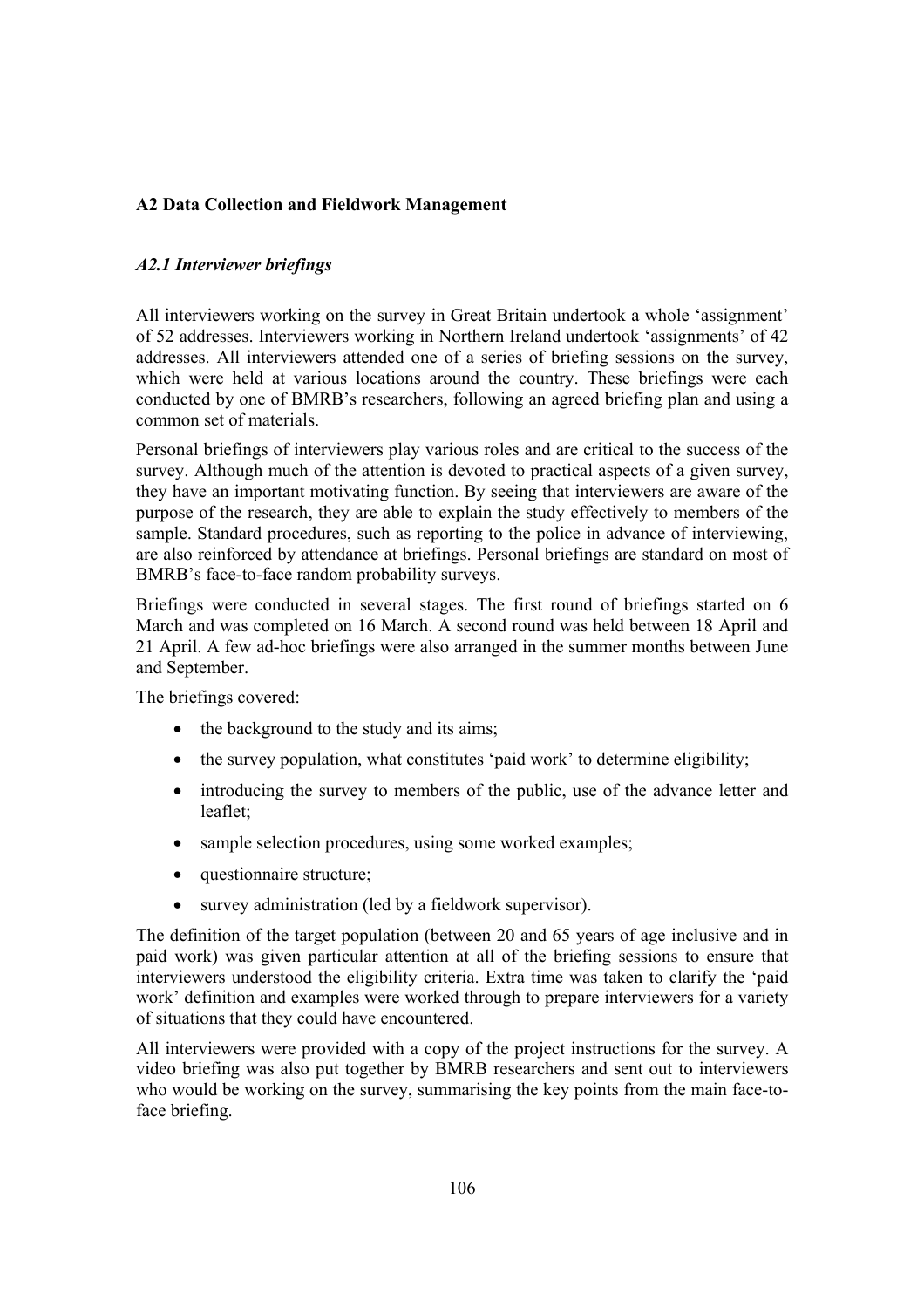#### *A2.2 Dates of fieldwork*

Interviewing started immediately after the first briefing session and continued to 15 October 2006 in order to maximise the response rate for the core sample. Boost sample fieldwork continued up to and including 7 March 2007. The Northern Ireland sample fieldwork started on 4 September 2006 and was completed on 20 March 2007. Allowing contacts to continue over a period of weeks is important to minimise non-contact with people who are often away from home or absent for a period of time. In some cases interviewers had an area in which a relatively high proportion of the addresses included someone who was eligible for interview. In these cases, the interviewing work needed to be spread across a number of weeks. Table A4 illustrates the breakdown of interviews over the seven months fieldwork period for the core sample. Table A5 illustrates the breakdown of interviews for all core and boost sample (including Northern Ireland).

| <b>Month of interview</b> | <b>Number of interviews</b> | Percentage of total<br>interviews $(\% )$ |
|---------------------------|-----------------------------|-------------------------------------------|
| March                     | 427                         | 9                                         |
| April                     | 1178                        | 25                                        |
| May                       | 1070                        | 22                                        |
| June                      | 729                         | 15                                        |
| July                      | 654                         | 14                                        |
| August                    | 358                         |                                           |
| September                 | 298                         | 6                                         |
| October                   | 86                          |                                           |

#### **Table A4 Month of Interview for Core Sample**

# **Table A5 Month of Interview for Core and Boost Sample (including Northern Ireland)**

| Month of<br>interview | Number of<br>interviews (core and<br><b>GB</b> boost areas) | Number of<br>interviews (Northern<br>Ireland) | Percentage of total<br>interviews $(\% )$ |
|-----------------------|-------------------------------------------------------------|-----------------------------------------------|-------------------------------------------|
| March 2006            | 485                                                         |                                               | 6                                         |
| April                 | 1337                                                        |                                               | 17                                        |
| May                   | 1266                                                        |                                               | 16                                        |
| June                  | 924                                                         |                                               | 12                                        |
| July                  | 908                                                         |                                               | 12                                        |
| August                | 837                                                         |                                               | 11                                        |
| September             | 603                                                         | 31                                            | 8                                         |
| October               | 370                                                         | 94                                            | 6                                         |
| November              | 284                                                         | 87                                            |                                           |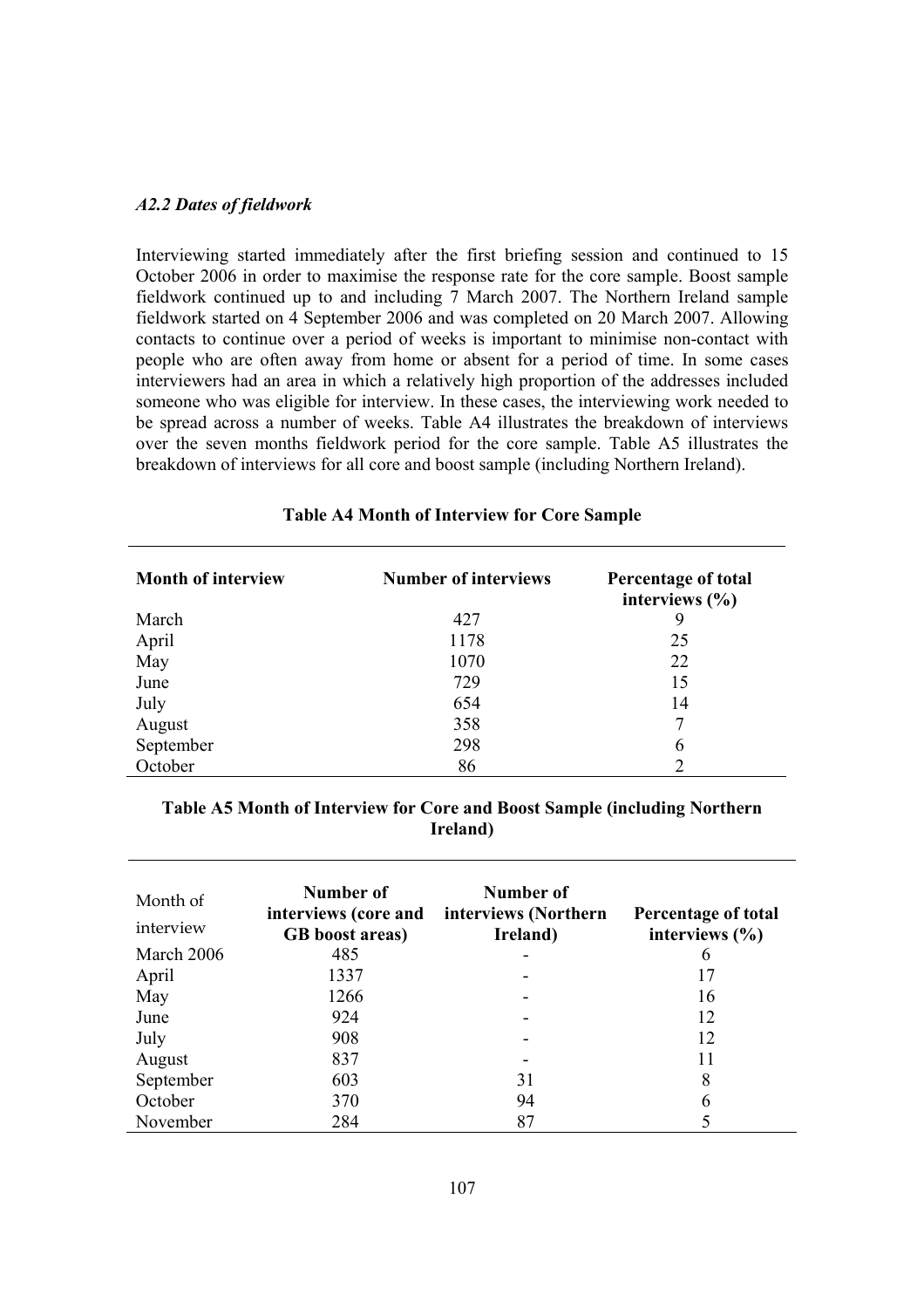| December     | לט  |     |  |
|--------------|-----|-----|--|
| January 2007 | .04 | 128 |  |
| February     |     | ר ר |  |
| March        |     |     |  |

# *A2.3 Re-issues*

In addition to allocation of addresses to interviewers at the outset of the project, selected cases were 're-issued', usually to a very experienced interviewer, both to ensure that reasonable response rates were achieved in more difficult areas and to maximise the overall response rate. Feedback from the original issue determined whether it would be appropriate to re-issue those addresses again, using information collected on the contact sheet. Rather than quickly re-issuing individual outcomes to available interviewers, time was spent matching cases up to the more successful interviewers on the project. A small team of re-issue interviewers was utilised, conducting a far more targeted approach. The re-issue strategy involved assessing cases on a micro level to establish the anticipated success rate with the preferred choice of interviewer.

From the core sample, 4,610 addresses were re-issued and they resulted in an additional 926 interviews being achieved (20 per cent). Table A6 shows what the original outcome was for these re-issued cases. Table A7 shows what outcome was achieved after those addresses had been re-issued.

| Outcome category                           | All cases |               |  |  |
|--------------------------------------------|-----------|---------------|--|--|
|                                            | n         | $\frac{0}{0}$ |  |  |
| Base: Re-issued addresses from core sample | 4,610     | 100           |  |  |
| <b>No Contact</b>                          |           |               |  |  |
| No contact with selected respondent        | 397       | 8.6           |  |  |
| Unknown eligibility due to no contact      | 1,008     | 21.9          |  |  |
| <b>Refusals</b>                            |           |               |  |  |
| Refusal – respondent, proxy, office        | 1,620     | 35.1          |  |  |
| Broken appointment                         | 352       | 7.6           |  |  |
| Unknown eligibility due to refusal         | 913       | 19.8          |  |  |
| Other unproductive                         | 320       | 69            |  |  |

## **Table A6 Re-issued Cases (Core Sample) – Original Outcome**

### **Table A7 Re-issued Cases (Core Sample) – Final Outcome**

| Outcome category                    |       |     | $\mathbf{0}_{\alpha}$ | $\sqrt{\alpha}$ |  |
|-------------------------------------|-------|-----|-----------------------|-----------------|--|
| Base: Re-issued addresses from core | 4.610 | 100 |                       |                 |  |
| sample                              |       |     |                       |                 |  |
| Out of scope addresses              | 149   |     |                       |                 |  |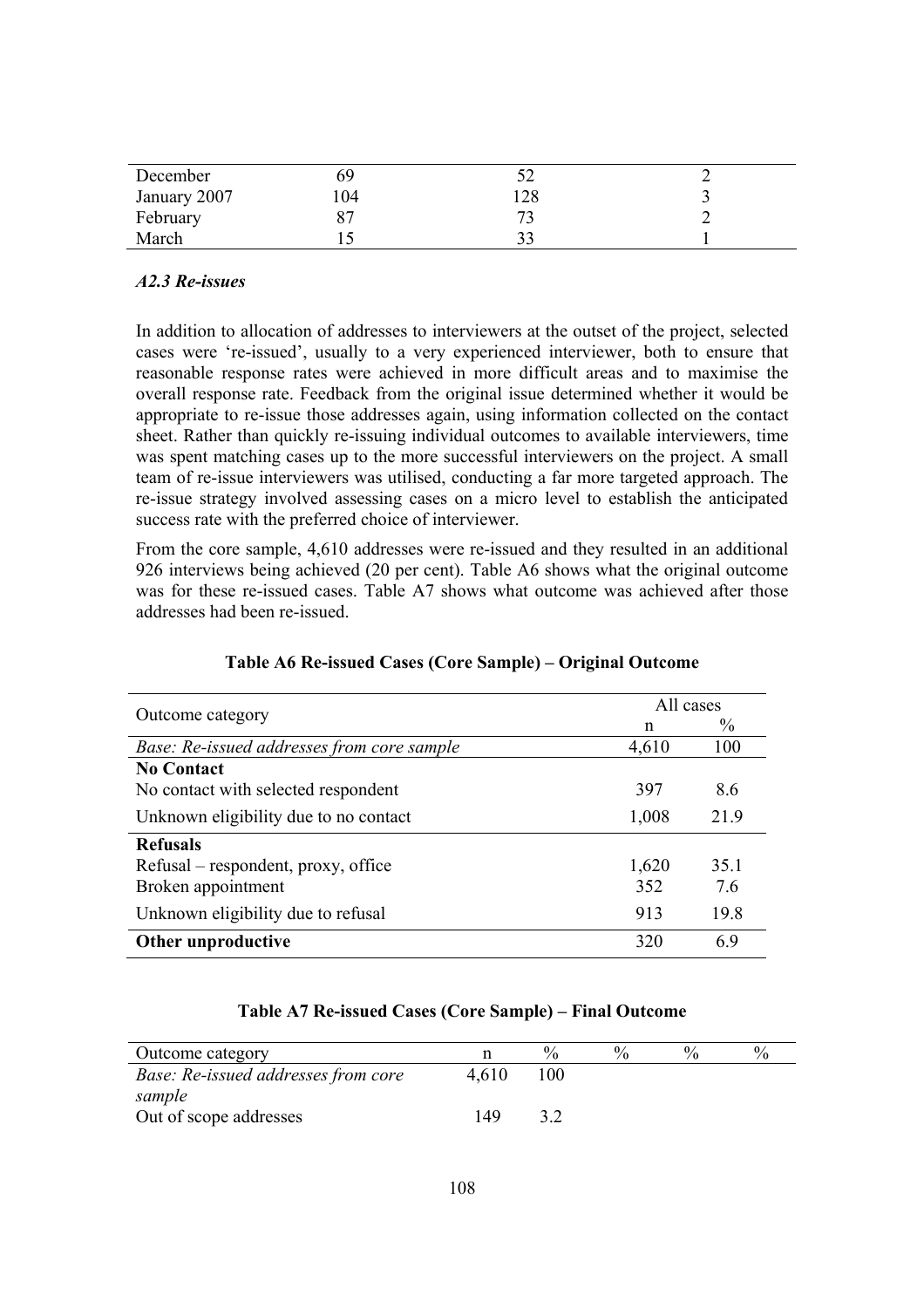| In-scope addresses           | 4,461 | 96.8 | 100  |      |      |
|------------------------------|-------|------|------|------|------|
| Not screened                 | 1,202 |      | 26.9 |      |      |
|                              |       |      |      |      |      |
| Screened                     | 3,259 |      | 73.1 | 100  |      |
| Screened ineligible          | 382   |      |      | 11.7 |      |
|                              |       |      |      |      |      |
| Selected eligible respondent | 2,877 |      |      | 88.3 | 100  |
| No Contact                   | 444   |      |      |      | 15.4 |
| Refusals                     | 1,310 |      |      |      | 45.5 |
| Other unproductive           | 197   |      |      |      | 6.8  |
| <b>Productive outcomes</b>   | 926   |      |      |      | 32.2 |

Tables A8 and A9 show what addresses were re-issued from the GB boost sample and what final outcome was achieved respectively. There was a similar proportion of cases in the core and boost sample which were reissued due to there being 'unknown eligibility due to no contact' – around one in five of the addresses that were re-issued were for this reason. However, in the boost sample there was a smaller proportion of re-issued cases which started out as 'unknown eligibility due to refusal'.

Comparing Tables A7 and A9, it appeared that re-issuing was more successful for the core sample than the boost sample with 20 per cent of re-issued cases being converted into a productive interview in the core, compared with only 15 per cent of re-issued cases being converted. Looking at the possible reasons for this, it could be seen that although the proportion of reissued cases which were due to no contact and refusal in the two samples were similar, nearly 60 per cent of the re-issued cases in the GB boost sample where an eligible respondent was selected ended up as a refusal, compared with only 46 per cent in the core sample.

| Outcome category                               | All cases |               |  |
|------------------------------------------------|-----------|---------------|--|
|                                                | n         | $\frac{0}{0}$ |  |
| Base: Re-issued addresses from GB boost sample | 2,064     | 100           |  |
| <b>No Contact</b>                              |           |               |  |
| No contact with selected respondent            | 231       | 11.2          |  |
| Unknown eligibility due to no contact          | 432       | 20.9          |  |
| <b>Refusals</b>                                |           |               |  |
| Refusal – respondent, proxy, office            | 810       | 39.2          |  |
| Broken appointment                             | 192       | 9.3           |  |
| Unknown eligibility due to refusal             | 258       | 12.5          |  |
| Other unproductive                             | 141       | 68            |  |

### **Table A8 Re-issued Cases (GB Boost Sample) – Original Outcome**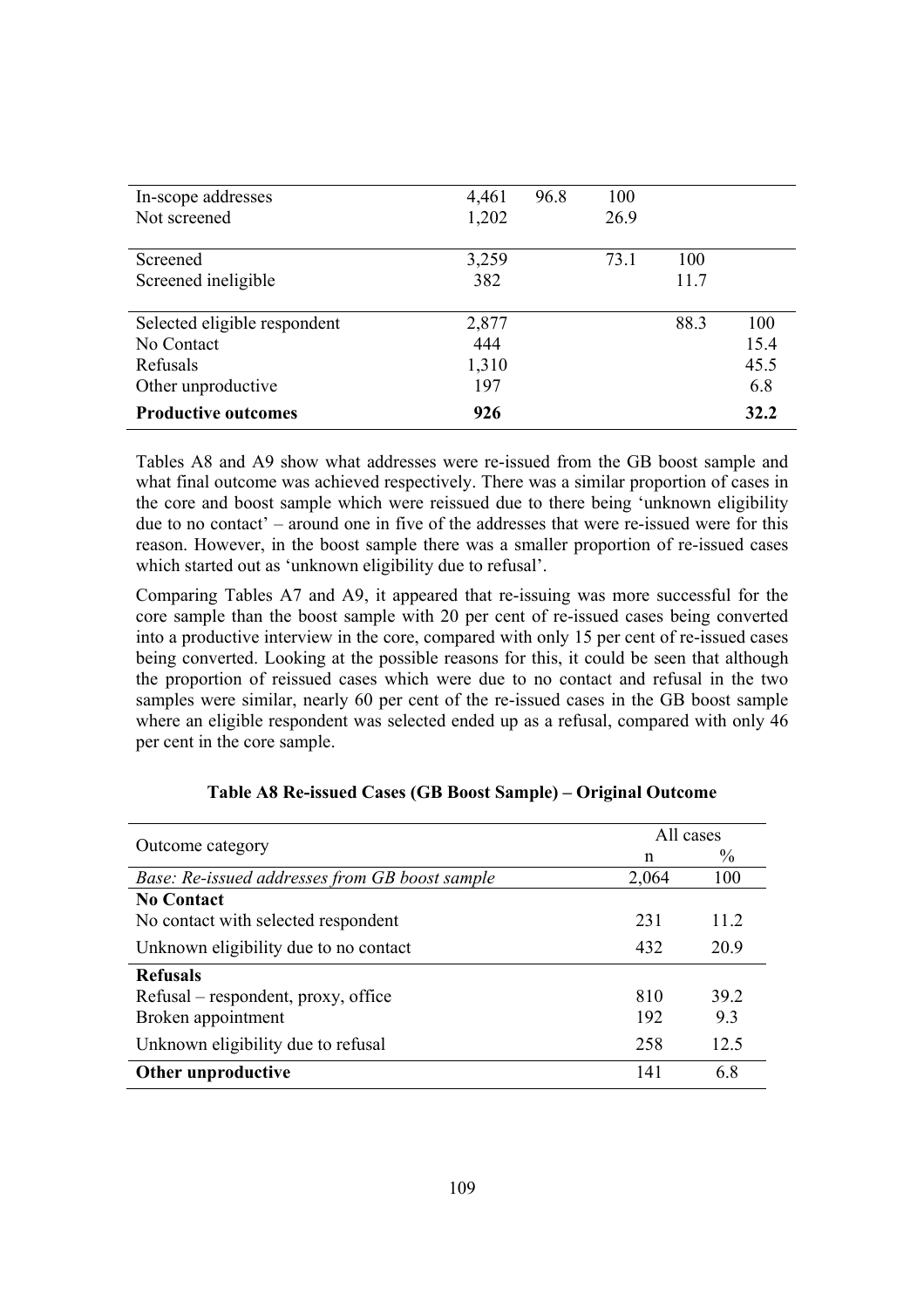| Outcome category                        | n     | $\frac{0}{0}$ | $\frac{0}{0}$ | $\frac{0}{0}$ | $\frac{0}{0}$ |
|-----------------------------------------|-------|---------------|---------------|---------------|---------------|
| Base: Re-issued addresses from GB boost | 2,064 | 100           |               |               |               |
| sample                                  |       |               |               |               |               |
| Out of scope addresses                  | 87    | 4.2           |               |               |               |
|                                         | 1,977 | 95.8          | 100           |               |               |
| In-scope addresses                      |       |               |               |               |               |
| Not screened                            | 328   |               | 16.6          |               |               |
|                                         |       |               |               |               |               |
| Screened                                | 1,649 |               | 83.4          | 100           |               |
| Screened ineligible                     | 183   |               |               | 11.1          |               |
|                                         |       |               |               |               |               |
| Selected eligible respondent            | 1,466 |               |               | 88.9          | 100           |
| No Contact                              | 92    |               |               |               | 6.3           |
| Refusals                                | 878   |               |               |               | 59.9          |
| Other unproductive                      | 180   |               |               |               | 12.3          |
| <b>Productive outcomes</b>              | 316   |               |               |               | 21.6          |

## **Table A9 Re-issued Cases (GB Boost Sample) – Final Outcome**

For the Northern Ireland sample there was a slightly different approach adopted due to a different fieldwork agency handling the fieldwork operation (MB Ulster). Instead of wide-scale re-issuing of contacts, interviewers held onto contact sheets over an extended number of weeks, calling numerous times over regular intervals. Only in a handful of cases was it felt that reissuing the contact to a different interviewer would have a benefit, in which case it did occur.

# *A2.4 Household letter and leaflet*

Owing to the wide range of sponsors of the 2006 Skills Survey advance letters were tailored with a letterhead appropriate to the country which that sponsor operated in. Therefore, for sampled addresses in England, letters on joint Department for Education and Skills and Department of Trade and Industry letterhead were prepared. For addresses in Scotland, letters were prepared on Scottish Executive letterhead. For Welsh addresses the letterhead was that of Futureskills Wales, whilst Northern Irish addresses were sent letters by the Department for Employment and Learning.

For each address, the interviewer also had an envelope, over-printed with the sponsor's logo. Interviewers were instructed to send these letters in batches which they could follow-up personally within a couple of days. It is felt that timely contact following a letter of this type is likely to contribute to a high response rate. The letters explained the purpose of the survey and the importance of taking part. It also mentioned whom to contact if the members of the household were unwilling to take part in the survey. A freephone number was provided at BMRB for any enquiries which members of the public wished to make.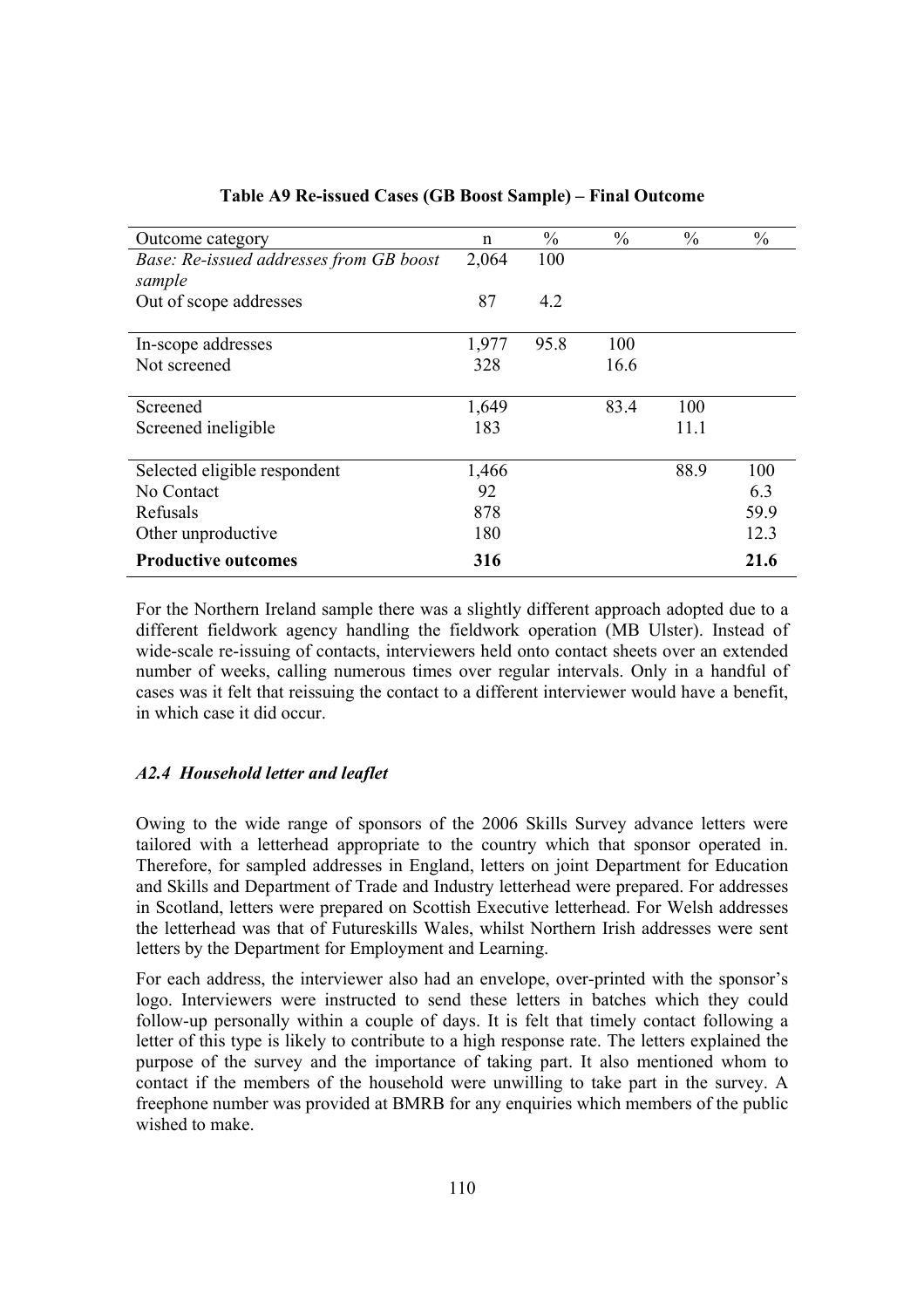Interviewers were also asked to send a leaflet along with the respondent letter in advance. This was prepared by BMRB and gave more details about some of the issues included in the questionnaire and referred to sources where further information could be found.

# *A2.5 Selected respondent letter*

The initial letter was necessarily addressed to 'The Resident', as there was not a named person to interview at that stage. One of the innovative procedures implemented in the 2001 survey to try to maximise the response rate was a personally addressed letter to introduce the survey to the selected respondent. This procedure was used again for the 2006 Skills Survey. This letter was posted by the interviewer when the selected person had not been present at the time of selection. The idea behind this letter was that it would help to reinforce the importance of taking part in the survey, and would minimise possible problems of the interviewer's call not being mentioned to the person selected as respondent, or the purpose of the interview not being explained adequately.

# *A2.6 Refusal conversion letter*

It is standard BMRB practice to re-issue any unproductive outcomes (e.g. refusals, noncontacts) to alternative interviewers. This can be a significant vehicle for boosting response and addresses are re-issued twice, sometimes three or four times. Tied in with the re-issue approach is the use of specially targeted letters to respondents who refused to participate in the survey. These letters are a useful way of re-introducing the survey to respondents and provide a starting point for the interviewer when they make their first reissue visit.

# *A2.7 Introducing the survey and incentives*

Interviewers were given guidelines on how best to introduce the survey and answer questions which the respondent may have. The survey initially offered no financial incentives for respondents to participate. However, they were introduced for the reserve sample and re-issued addresses from June 2006 onwards as another method of maximising response rates.

A £5 conditional incentive payable to the respondent on completion of the interview was employed. This was in the form of a £5 high street gift voucher. The advance letter and selected respondent letter were amended to make respondents aware of this incentive.

# *A2.8 Self-completion questions*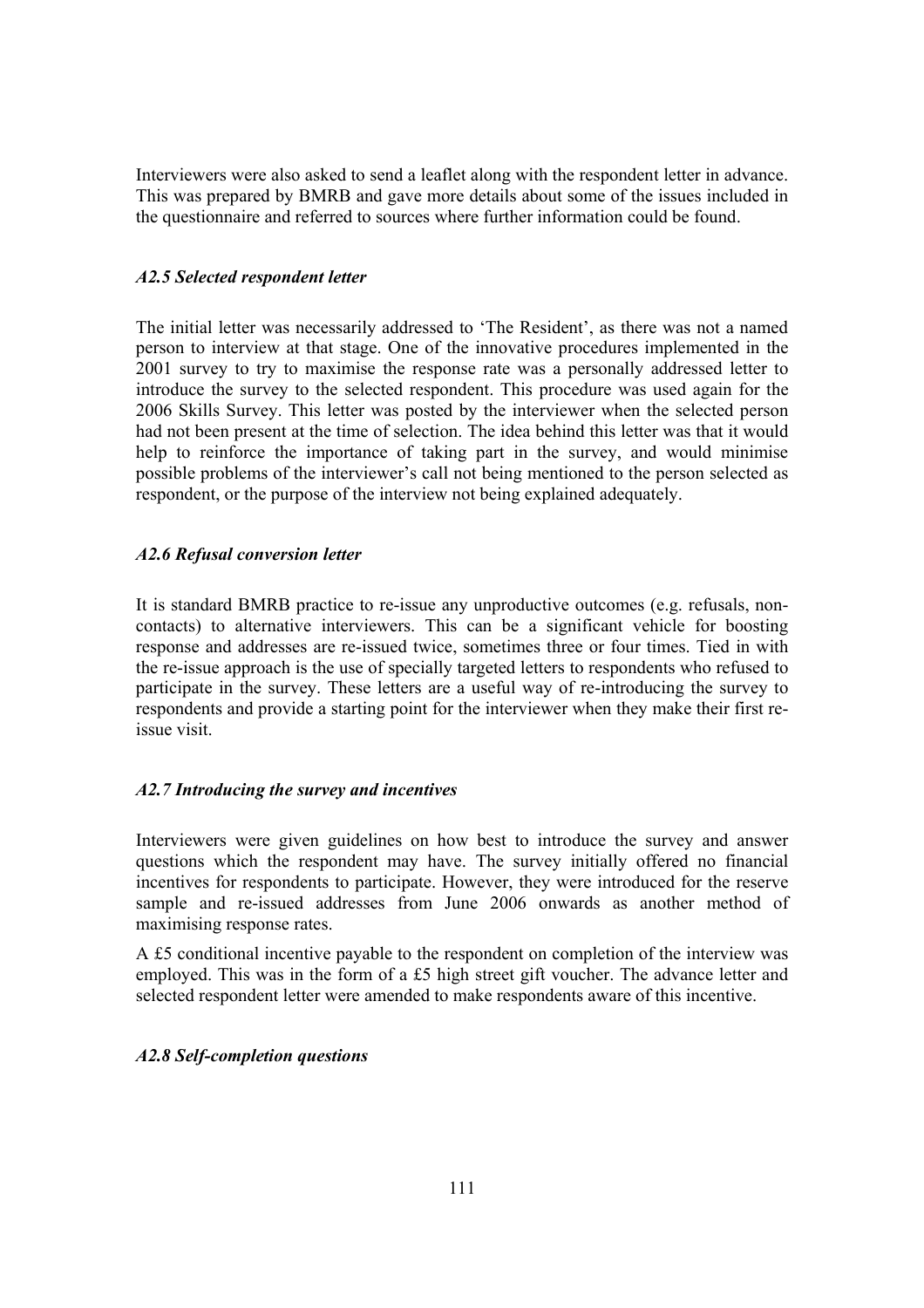Blocks C and K contained questions which respondents were encouraged to answer by self-completion, keying a numeric answer on the computer. The questions were suitable for this approach because they followed a simple pattern.

Of the total sample in Great Britain and Northern Ireland, four in five respondents (82 per cent) completed Block C on the computer, with this dropping to 81 per cent for Block K. This was an increase from the 2001 survey when 77 per cent of respondents completed Block C themselves.

## *A2.9 Length of interview*

In estimating the workloads of interviewers, it was planned that interviews should have an average length of 55 minutes. Some variation in the length of interview was allowed for according to factors such as whether respondents had been working in the past, in which case they would qualify for additional questions (in Blocks H and J). In the event, the median length of interviews was 53 minutes. This was based on the time difference between the start and finishing times, as recorded on the interviewers' computers.

The distribution of interview lengths shows considerable variation around the median. Various timings for the core sample are presented in Table A10, broken down by respondent characteristics. Table A11 shows the same timings but for the whole of the UK sample.

| Type of interview                                | Mean length<br>(minutes) | Median length<br>(minutes) | Unweighted base |
|--------------------------------------------------|--------------------------|----------------------------|-----------------|
| Full productive interviews                       | 59                       | 53                         | 4,800           |
| Time unavailable                                 |                          |                            | 16              |
| 11 to 29 minutes                                 | 26                       | 28                         | 91              |
| 30 to 44 minutes                                 | 39                       | 40                         | 1,152           |
| 45 to 59 minutes                                 | 52                       | 52                         | 1,924           |
| 60 to 74 minutes                                 | 65                       | 65                         | 978             |
| 75 minutes and over                              | 116                      | 89                         | 639             |
| Block C by respondent                            | 60                       | 53                         | 3,910           |
| Block C by interviewer                           | 56                       | 52                         | 890             |
| Respondent in same job 5/4/3<br>years ago        | 60                       | 53                         | 2,840           |
| Respondent in different job<br>$5/4/3$ years ago | 59                       | 53                         | 1,789           |
| Respondent was not in work<br>$5/4/3$ years ago  | 55                       | 49                         | 171             |

#### **Table A10 Length of Interview (Core Sample)**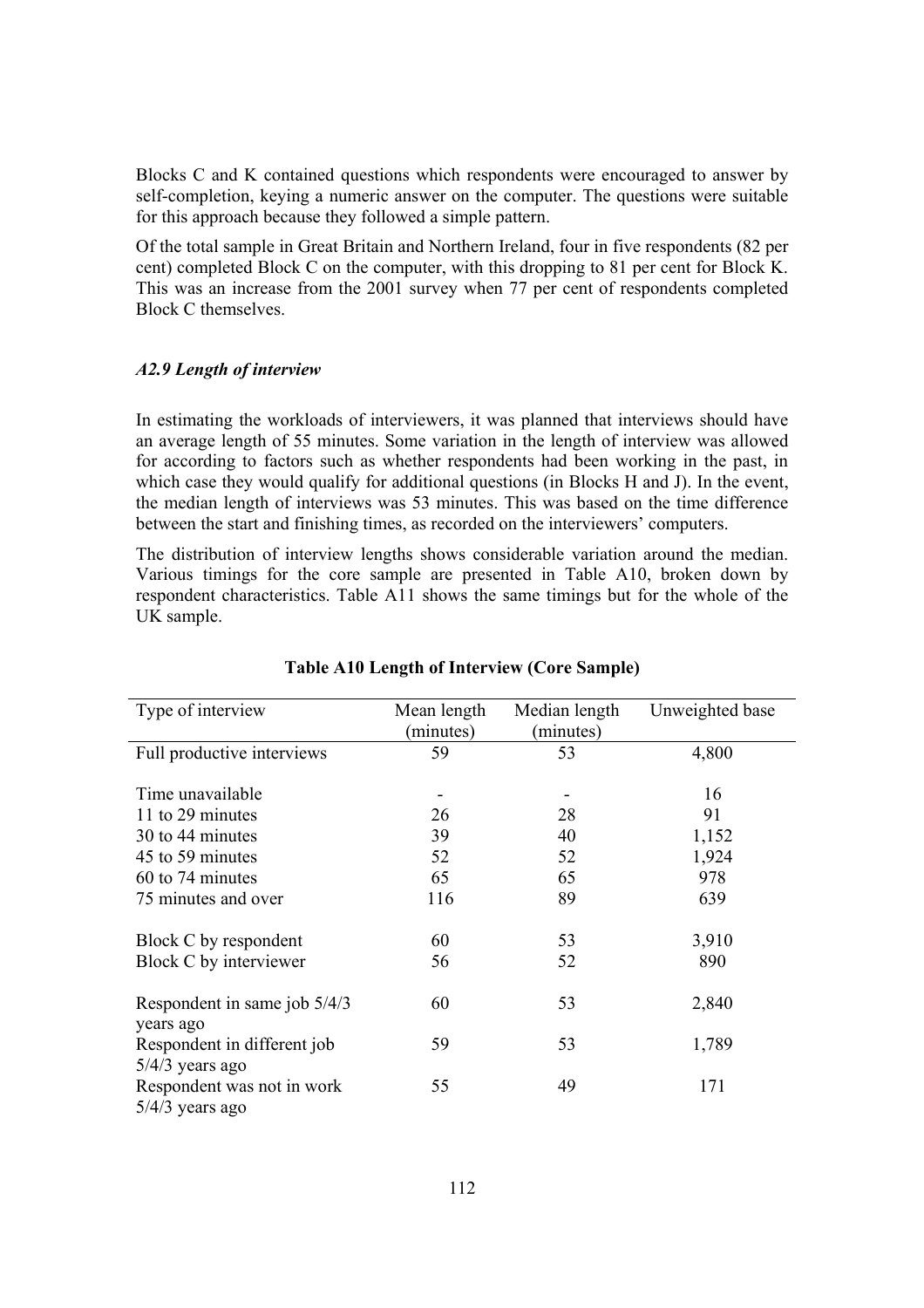| Employed in Organisation     | 60 |    | 4,319 |
|------------------------------|----|----|-------|
| Not employed in Organisation |    | 46 | -481  |

| Type of interview               | Mean length | Median length | Unweighted base |
|---------------------------------|-------------|---------------|-----------------|
|                                 | (minutes)   | (minutes)     |                 |
| Full productive interviews      | 58          | 53            | 7787            |
|                                 |             |               |                 |
| Time unavailable                |             |               | 24              |
| 11 to 29 minutes                | 25          | 27            | 168             |
| 30 to 44 minutes                | 39          | 39.5          | 1834            |
| 45 to 59 minutes                | 52          | 52            | 3123            |
| 60 to 74 minutes                | 66          | 65            | 1645            |
| 75 minutes and over             | 110         | 87            | 993             |
|                                 |             |               |                 |
| Block C by respondent           | 59          | 54            | 6363            |
| Block C by interviewer          | 55          | 50            | 1424            |
|                                 |             |               |                 |
| Respondent in same job 5/4/3    | 59          | 53            | $4672^{12}$     |
| years ago                       |             |               |                 |
| Respondent in different job     | 58          | 53            | 2822            |
| $5/4/3$ years ago               |             |               |                 |
| Respondent was not in work      | 54          | 48            | 291             |
| $5/4/3$ years ago               |             |               |                 |
| <b>Employed in Organisation</b> | 59          | 54            | 6963            |
| Not employed in Organisation    | 52          | 47            | 824             |

#### **Table A11 Length of Interview (Core, GB Boost and Northern Ireland Sample)**

From table A10, there did not appear to be much difference between respondentcompletion and interviewer-completion of Block C on the average length of interview. The median interview length was 52 minutes for interviewer-completion and slightly longer for respondent-completion at 53 minutes. More telling were the combined timings from the whole UK sample in table A11. This more clearly indicated that interviewercompletion was quicker with a median time of 50 minutes compared with 54 minutes for respondent-completion. This was contrary to the way the survey was briefed: researchers briefed interviewers to try to encourage respondent-completion by stating its benefits of shortening the interview length and helping to break up the monotony of a long interview.

 $12$  Unweighted base sizes for respondent's employment status  $5/4/3$  years ago does not add up to the total base of 7787 (4672+2822+291=7785) due to there being two interviews where this information was not collected. Those interviews contained only partial data where respondents broke the interview off early before the relevant questions could be asked.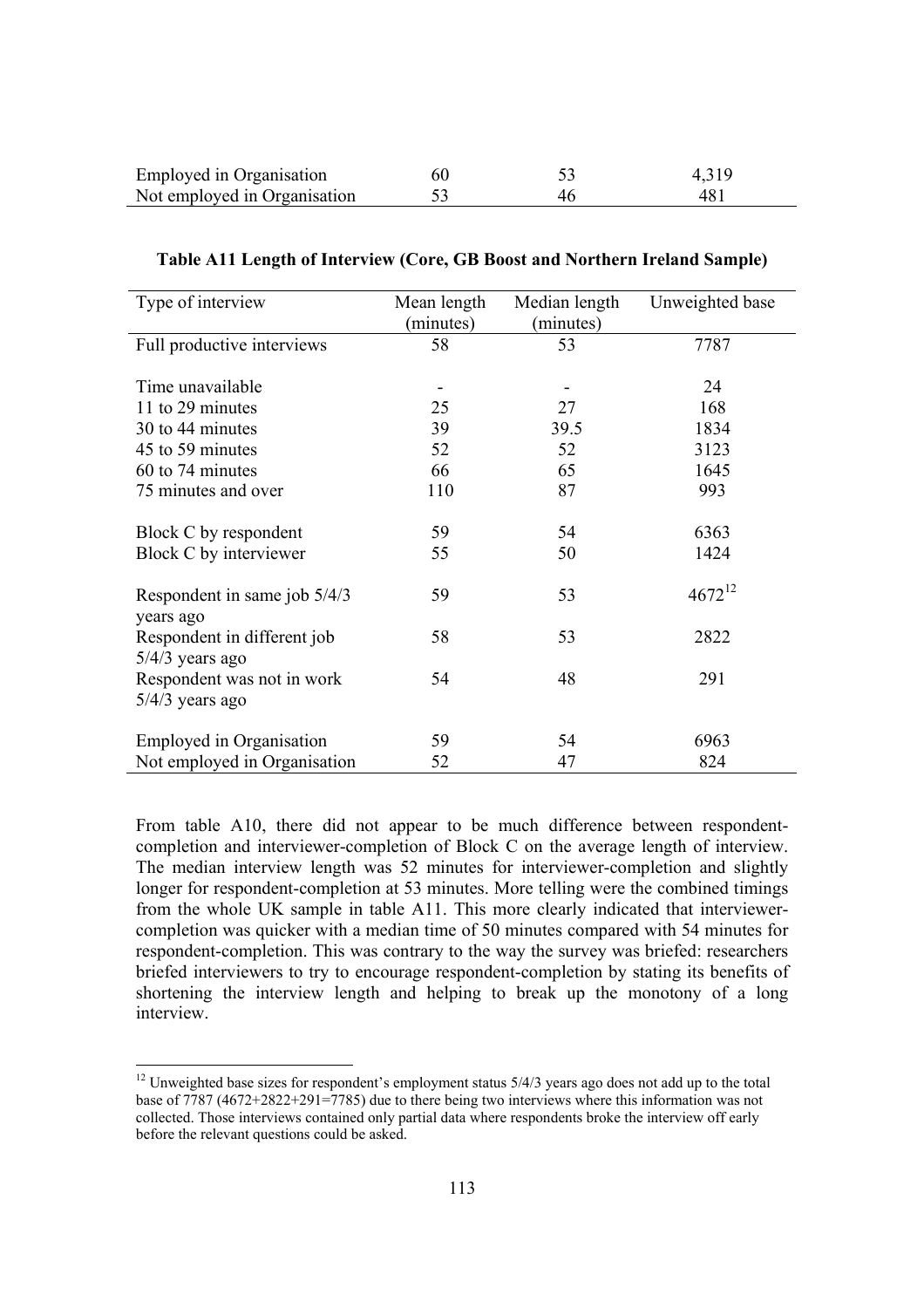Looking at Tables A10 and A11, it can be seen that the average interview length was around 4-5 minutes shorter for those respondents who were not in work at least 3 years ago compared with those who were. This was to be expected as much of Blocks H and J of the questionnaire depended very much on this criterion.

Similarly, looking at the employment status variable from the two tables above indicated that, on average, those classed as being 'Employed in Organisation' took 7 minutes longer to complete the interview. Again, this was due to the filtering present in the questionnaire, particularly Block E.

Table A12 shows the average length of each section of the questionnaire from the whole of the UK sample.

# **Table A12 Length of Questionnaire Sections (Core, GB Boost and Northern Ireland Sample)**

| <b>Block</b>                              | Mean length        | Median length      |
|-------------------------------------------|--------------------|--------------------|
|                                           | (minutes: seconds) | (minutes: seconds) |
| A: Checking Eligibility                   | 1:28               | 0:25               |
| B: Broad Questions about the Job          | 14:34              | 13:37              |
| C: Detailed Job Analysis Questions        | 6:25               | 5:51               |
| D: Computing Skills and Qualifications    | 6:03               | 5:35               |
| Questions                                 |                    |                    |
| F: Work Attitudes                         | 2:52               | 2:37               |
| E: The Organisation                       | 4:53               | 4:47               |
| G: Pay Questions                          | 1:29               | 1:18               |
| H: The Job Five Years Ago                 | 1:15               | 1:07               |
| J: Recent Skill Changes and Future        | 6:37               | 6:20               |
| Perspectives                              |                    |                    |
| K: Personal Details                       | 4:28               | 3:57               |
| Q: Details of Organisation and Conclusion | 4:40               | 3:45               |

#### *A2.10 Supervision and quality control*

One of the key methods of quality control on data collection is regular accompaniment of each interviewer by a supervisor. This was mainly conducted on interviewers with less experience of this type of work. A second quality control measure is re-contact with members of the sample, to check on certain details of the information collected by the interviewer. Eleven per cent of the productive interviews in the core sample (542 cases) were back-checked, of which 474 were conducted by telephone and the remainder by post. No cases were considered unsatisfactory. Similarly, eleven per cent of the productive interviews in the boost sample (270 cases) were back-checked, with no cases considered unsatisfactory. The electronic communications used for CAPI signalled receipt of questionnaires at head office the morning after interviewing took place. As well as giving instant knowledge about numbers of questionnaires completed, the data was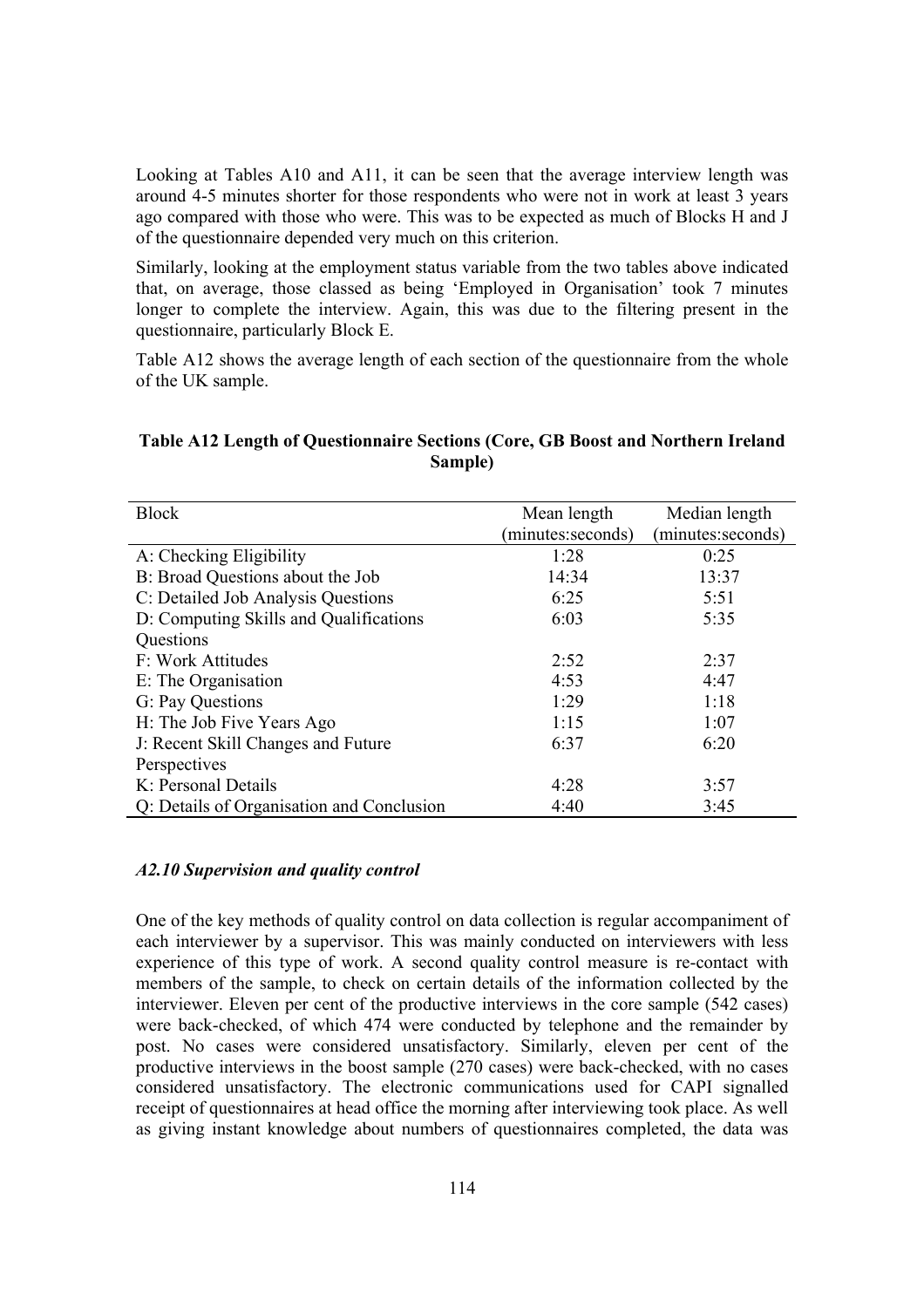examined in terms of interview length and contact time thus giving tighter control of the survey and interviewer performance.

# **A3 Survey Outcomes**

# *A3.1 Response rate*

Tables A13 and A14 below show detailed response breakdowns of the UK sample (thus incorporating the core sample, GB boost sample and Northern Ireland sample). The UK survey, as a whole, achieved an overall gross response rate of 61.8 per cent and a net response rate of 56.0 per cent.<sup>13</sup>

| Outcome category                       | <b>ACS Code</b>      | Number | $\frac{0}{0}$ | $\frac{0}{0}$ | $\frac{0}{0}$ | $\frac{0}{0}$ |
|----------------------------------------|----------------------|--------|---------------|---------------|---------------|---------------|
| Original issued addresses              |                      | 27,620 | 100.0         |               |               |               |
|                                        |                      |        |               |               |               |               |
| Out of scope addresses:                |                      | 2,631  | 9.5           |               |               |               |
| - insufficient address                 | 11, 12               | 48     | 0.2           |               |               |               |
| - not traced                           | 13                   | 237    | 0.9           |               |               |               |
| - not built                            | 1                    | 46     | 0.2           |               |               |               |
| - derelict/demolished                  | $\overline{c}$       | 186    | 0.7           |               |               |               |
| - empty dwelling                       | $\mathfrak{Z}$       | 1,311  | 4.7           |               |               |               |
| - business premises                    | $\overline{A}$       | 379    | 1.4           |               |               |               |
| - institution                          | 5                    | 39     | 0.1           |               |               |               |
| - holiday home                         | 6                    | 279    | 1.0           |               |               |               |
| - other out of scope                   | 10                   | 106    | 0.4           |               |               |               |
|                                        |                      |        | 90.5          | 100.0         |               |               |
| In scope of screening<br>Not screened: |                      | 24,989 |               | 9.3           |               |               |
|                                        |                      | 2,330  |               |               |               |               |
| - no contact with an adult             | 14, 16, 18,          | 965    |               | 3.9           |               |               |
| - refusal (including head              | 19, 20<br>15, 17, 31 | 1,365  |               | 5.5           |               |               |
| office)                                |                      |        |               |               |               |               |
| Screened                               |                      | 22,659 |               | 90.7          | 100.0         |               |
|                                        |                      |        |               |               |               |               |
| No-one aged 20-65 in paid<br>work      | 7, 32                | 10,057 |               |               | 44.4          |               |
| Selected eligible respondent           |                      | 12,602 |               |               | 55.6          | 100.0         |
| Non-contact after screening            | 35                   | 470    |               |               |               | 3.7           |

#### **Table A13 UK Sample: Gross Response Rate**

<sup>13</sup> For a discussion of the difference of interpretation between net and gross response rates, see Felstead *et al*. (2007).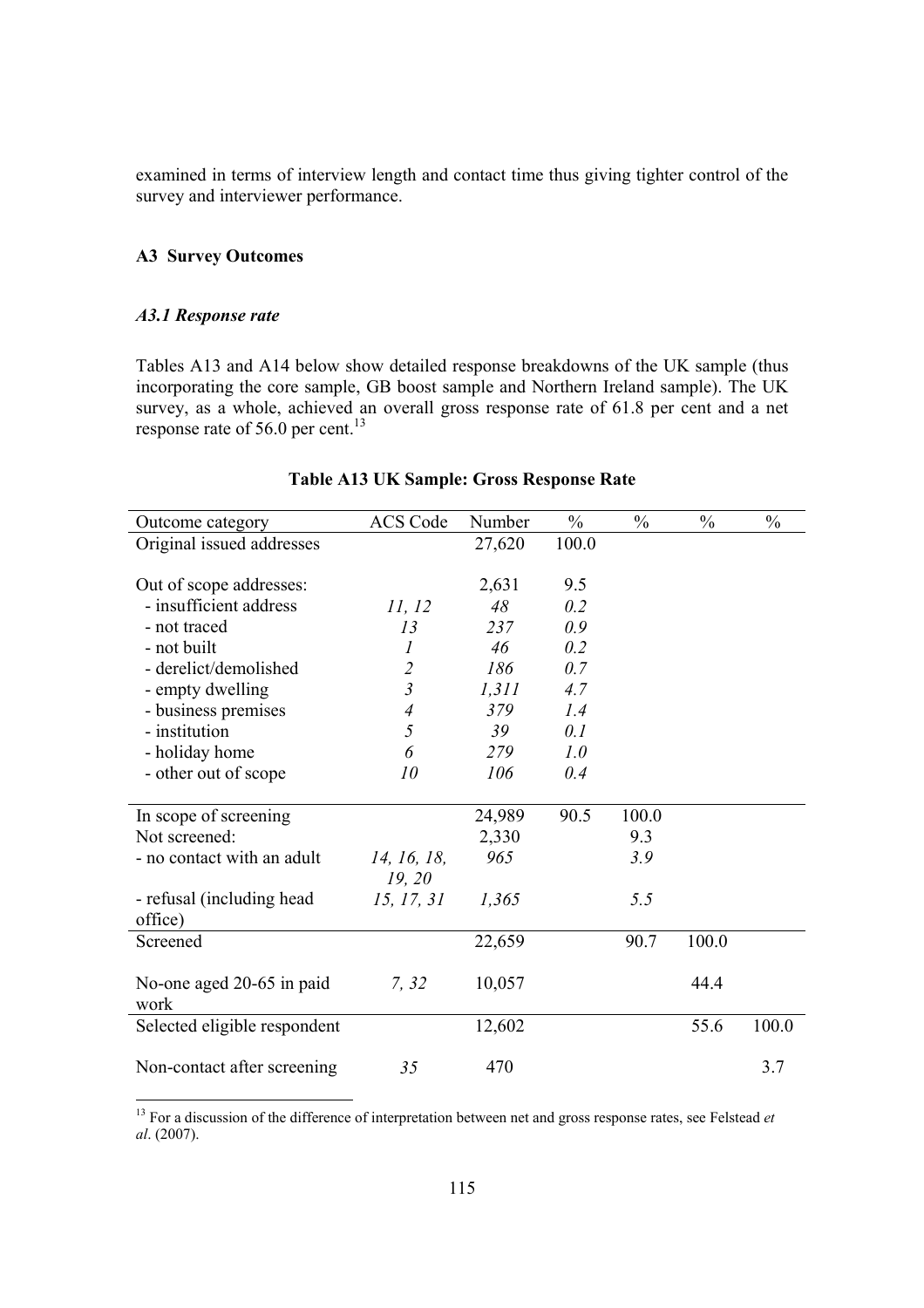| Refusal after screening: |        | 3,497 | 27.7 |
|--------------------------|--------|-------|------|
| - personal refusal       | 36, 38 | 2,000 | 15.9 |
| - proxy refusal          | 37     | 869   | 6.9  |
| - broken appointment     | 39     | 628   | 5.0  |
| Other unproductives:     |        | 848   | 6.7  |
| - ill during survey      | 40     | 36    | 0.3  |
| - away/in hospital       | 41     | 350   | 2.8  |
| - senile/incapacitated   | 42     | 29    | 0.2  |
| - inadequate English     | 43     | 78    | 0.6  |
| - other unproductive     | 44     | 355   | 2.8  |
| Productive interviews    | 51, 52 | 7787  | 61.8 |
|                          |        |       |      |

| <b>Table A14 UK Sample: Net Response Rate</b> |  |  |  |
|-----------------------------------------------|--|--|--|
|-----------------------------------------------|--|--|--|

| Outcome category                  | <b>ACS Code</b>  | Number | $\frac{0}{0}$ | $\frac{0}{0}$ | $\frac{0}{0}$ | $\frac{0}{0}$ |
|-----------------------------------|------------------|--------|---------------|---------------|---------------|---------------|
| Original issued addresses         |                  | 27,620 | 100.0         |               |               |               |
|                                   |                  |        |               |               |               |               |
| Out of scope addresses:           |                  | 2,631  | 9.5           |               |               |               |
| - insufficient address            | 11, 12           | 48     | 0.2           |               |               |               |
| - not traced                      | 13               | 237    | 0.9           |               |               |               |
| - not built                       | $\boldsymbol{l}$ | 46     | 0.2           |               |               |               |
| - derelict/demolished             | $\overline{2}$   | 186    | 0.7           |               |               |               |
| - empty dwelling                  | $\mathfrak{Z}$   | 1,311  | 4.7           |               |               |               |
| - business premises               | $\overline{4}$   | 379    | 1.4           |               |               |               |
| - institution                     | 5                | 39     | 0.1           |               |               |               |
| - holiday home                    | 6                | 279    | 1.0           |               |               |               |
| - other out of scope              | 10               | 106    | 0.4           |               |               |               |
|                                   |                  |        |               |               |               |               |
| In scope of screening             |                  | 24,989 | 90.5          | 100.0         |               |               |
| Not screened:                     |                  | 2,330  |               | 9.3           |               |               |
| - no contact with an adult        | 14, 16, 18,      | 965    |               | 3.9           |               |               |
|                                   | 19, 20           |        |               |               |               |               |
| - refusal (including head)        | 15, 17, 31       | 1,365  |               | 5.5           |               |               |
| office)                           |                  |        |               |               |               |               |
| Screened                          |                  | 22,659 |               | 90.7          | 100.0         |               |
|                                   |                  |        |               |               |               |               |
|                                   | 7, 32            | 10,057 |               |               | 44.4          |               |
| No-one aged 20-65 in paid<br>work |                  |        |               |               |               |               |
|                                   |                  |        |               |               |               |               |
| Selected eligible respondent      |                  | 12,602 |               |               | 55.6          | 100.0         |
|                                   |                  |        |               |               |               |               |
| Not screened, but assumed         |                  | 1,296  |               |               |               |               |
| eligible                          |                  |        |               |               |               |               |
| Estimated eligible addresses      |                  | 13,898 |               |               |               | 100.0         |
|                                   |                  |        |               |               |               |               |
| Not screened, but assumed         |                  | 1,296  |               |               |               | 9.3           |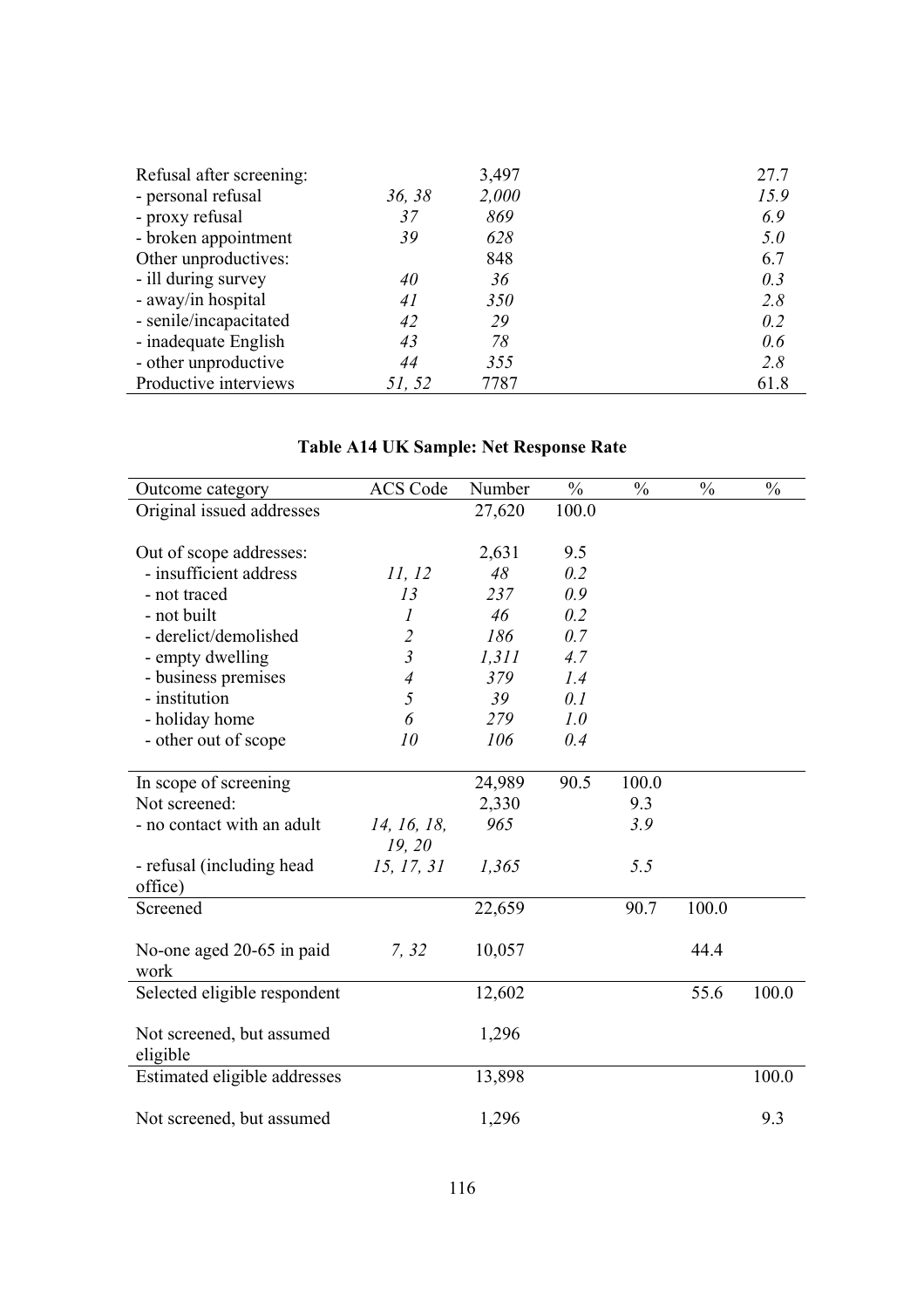| eligible                    |        |       |      |
|-----------------------------|--------|-------|------|
| Non-contact after screening | 35     | 470   | 3.4  |
| Refusal after screening:    |        | 3,497 | 25.2 |
| - personal refusal          | 36, 38 | 2,000 | 14.4 |
| - proxy refusal             | 37     | 869   | 6.3  |
| - broken appointment        | 39     | 628   | 4.5  |
| Other unproductives:        |        | 848   | 6.1  |
| - ill during survey         | 40     | 36    | 0.3  |
| - away/in hospital          | 41     | 350   | 2.5  |
| - senile/incapacitated      | 42     | 29    | 0.2  |
| - inadequate English        | 43     | 78    | 0.6  |
| - other unproductive        | 44     | 355   | 2.6  |
| Productive interviews       | 51, 52 | 7787  | 56.0 |

# **A3.2 Survey Representativeness (East Midlands)**

Although the sample design should ensure that it is representative of workers in East Midlands, we first checked whether the sample is broadly representative. We classified the data against some standard socio-economic variables, and compared with figures from the Quarterly Labour Force Survey (QLFS). Since the QLFS has a substantially larger sample size, and since it gleans information from every member of households, it can be argued that the QLFS sample is likely to be closely representative of the workforce<sup>1</sup>

Table A15, below, presents this comparison, where the figures in brackets are the figures from the QLFS. The base is those in employment and aged between 20 and 65 inclusive. We compare the representation in the two samples of the different age groups, ethnicity, working time status, occupation and industry. The base is those in employment in the East Midlands and aged between 20 and 65 inclusive. As can be seen, the East Midlands Skills Survey sample is close to the QLFS sample according to most categories. However, males are a little under-represented, as well as both females and males aged 20 to 29.

|        | All  | All $(\% )$ | Males $(\% )$ | Females $(\% )$ |
|--------|------|-------------|---------------|-----------------|
|        |      |             |               |                 |
| All    | 1101 | 100         | 100           | 100             |
|        |      |             |               |                 |
| Sex    |      |             |               |                 |
| Male   | 562  | 51.3        | 100           | U               |
|        |      | (53.7)      |               |                 |
| Female | 539  | 48.7        | U             | 100             |
|        |      | (46.4)      |               |                 |

|  | Table A15 Socio-Economic Distribution of the Sample |  |  |  |
|--|-----------------------------------------------------|--|--|--|
|--|-----------------------------------------------------|--|--|--|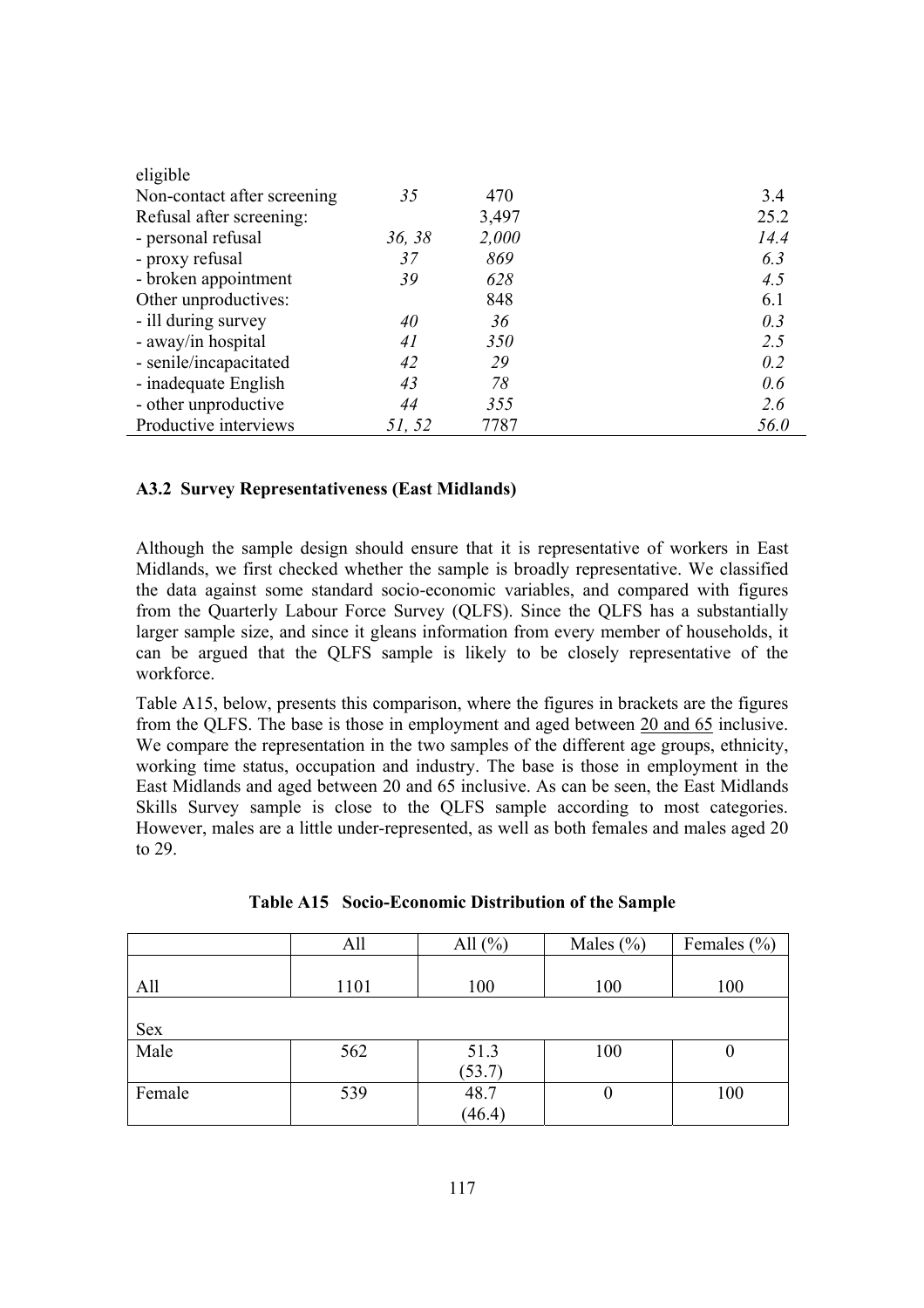| Age groups:              |      |        |         |        |
|--------------------------|------|--------|---------|--------|
| 20-29                    | 170  | 17.7   | 17.1    | 18.3   |
|                          |      | (19.8) | (19.6)  | (20.1) |
| 30-39                    | 297  | 25.9   | 23.7    | 28.0   |
|                          |      | (25.0) | (24.6)  | (25.4) |
| 40-49                    | 312  | 28.7   | 26.9    | 30.4   |
|                          |      | (27.1) | (26.6)  | (27.7) |
| 50-60                    | 261  | 22.9   | 25.3    | 20.6   |
|                          |      | (23.1) | (23.0)  | (23.1) |
| 61-65                    | 61   | 4.8    | $7.0\,$ | 2.7    |
|                          |      | (5.1)  | (6.2)   | (3.7)  |
| Ethnicity                |      |        |         |        |
| White                    | 1047 | 95.0   | 96.3    | 93.9   |
|                          |      | (93.7) | (93.2)  | (94.3) |
| All non-white            | 54   | 5.0    | 3.7     | 6.1    |
|                          |      | (6.3)  | (6.8)   | (5.7)  |
|                          |      |        |         |        |
| <b>Working Time</b>      |      |        |         |        |
| Full-Time                | 833  | 75.2   | 91.6    | 59.6   |
|                          |      | (77.2) | (93.8)  | (58.1) |
| Part-time                | 268  | 24.8   | 8.4     | 40.4   |
|                          |      | (22.8) | (6.2)   | (41.9) |
| Occupation (SOC2000)     |      |        |         |        |
| Managers                 | 176  | 15.0   | 21.0    | 9.3    |
|                          |      | (16.1) | (19.8)  | (11.9) |
| Professionals            | 116  | 11.4   | 9.8     | 12.9   |
|                          |      | (12.6) | (13.0)  | (12.1) |
| Associate                | 137  | 12.3   | 9.2     | 15.4   |
| Professionals            |      | (12.8) | (11.0)  | (14.9) |
| Administrative &         | 133  | 12.4   | 6.2     | 18.3   |
| Secretarial              |      | (11.5) | (4.4)   | (19.8) |
| <b>Skilled Trades</b>    | 127  | 11.1   | 20.5    | 2.3    |
|                          |      | (11.6) | (19.9)  | (1.9)  |
| <b>Personal Services</b> | 92   | 8.5    | 1.4     | 15.4   |
|                          |      | (7.6)  | (1.6)   | (14.5) |
| Sales                    | 70   | 6.9    | 2.8     | 10.9   |
|                          |      | (6.4)  | (3.4)   | (9.8)  |
| Plant & Machine          | 120  | 10.6   | 18.1    | 3.4    |
| Operatives               |      | (10.1) | (15.7)  | (3.7)  |
| Elementary               | 130  | 11.7   | 11.1    | 12.2   |
|                          |      | (11.4) | (11.3)  | (11.5) |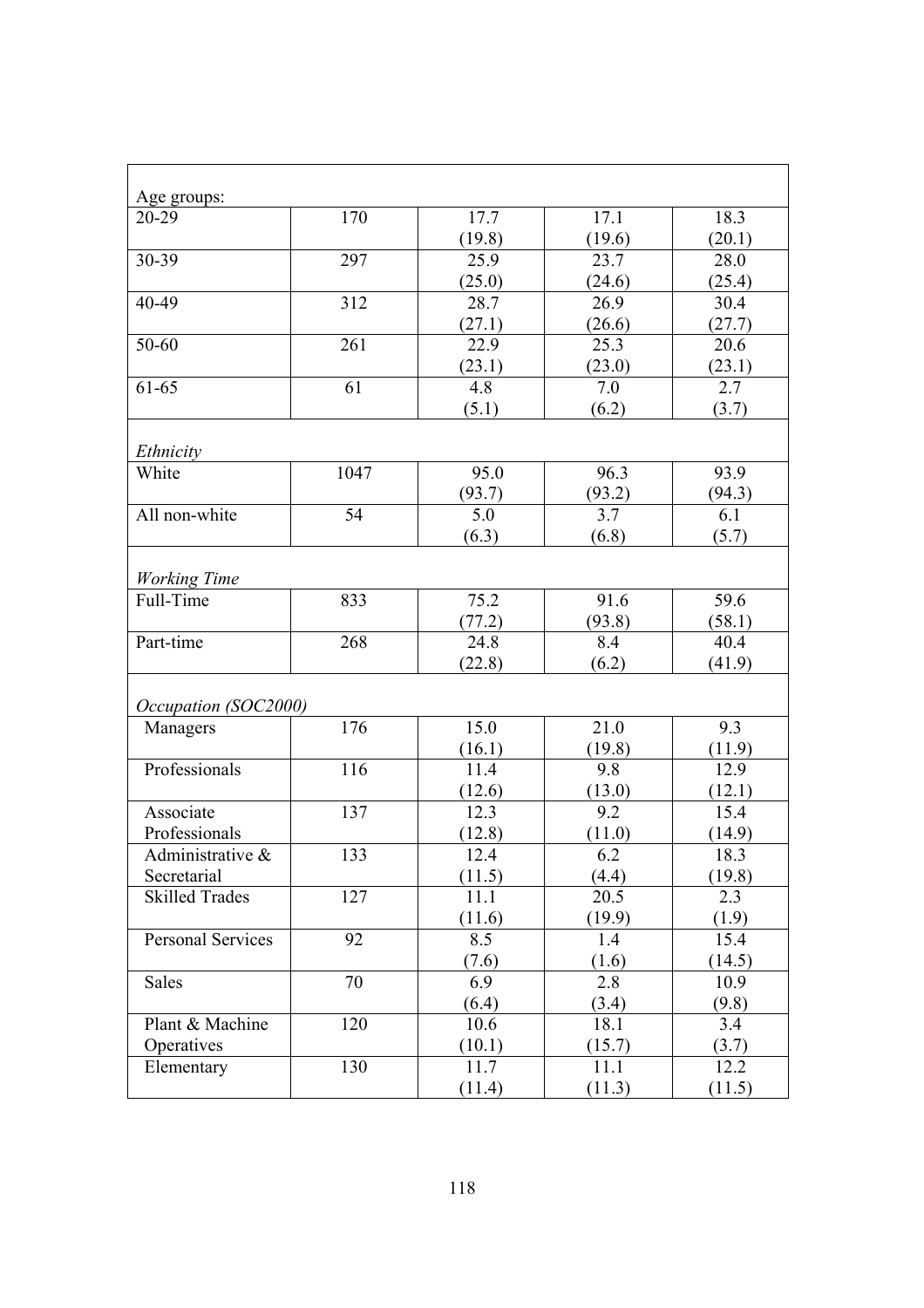|                       | All | All $(\% )$ | Males $(\% )$ | Females $(\% )$ |
|-----------------------|-----|-------------|---------------|-----------------|
| Industry (SIC92)      |     |             |               |                 |
| Agriculture $\&$      | 23  | 1.8         | 3.1           | 0.6             |
| fishing               |     | (1.2)       | (1.8)         | (0.6)           |
| Energy & water        | 13  | 1.2         | 1.7           | 0.8             |
|                       |     | (1.0)       | (1.5)         | (0.4)           |
| Manufacturing         | 180 | 15.8        | 24.1          | 8.0             |
|                       |     | (17.8)      | (24.5)        | (10.1)          |
| Construction          | 77  | 7.0         | 12.9          | 1.4             |
|                       |     | (7.9)       | (13.0)        | (2.0)           |
| Distribution, hotels  | 194 | 18.1        | 14.1          | 21.9            |
| $&$ restaurants       |     | (17.2)      | (16.1)        | (18.5)          |
| Transport &           | 78  | 6.7         | 10.6          | 3.0             |
| communication         |     | (7.4)       | (10.9)        | (3.4)           |
| Banking, finance $\&$ | 131 | 11.7        | 12.2          | 11.2            |
| insurance etc         |     | (13.5)      | (13.0)        | (14.1)          |
| Public admin,         | 349 | 32.6        | 18.4          | 46.1            |
| education & health    |     | (28.7)      | (14.6)        | (45.2)          |
| Other services        | 46  | 4.1         | 1.7           | 6.4             |
|                       |     | (5.2)       | (4.7)         | (5.8)           |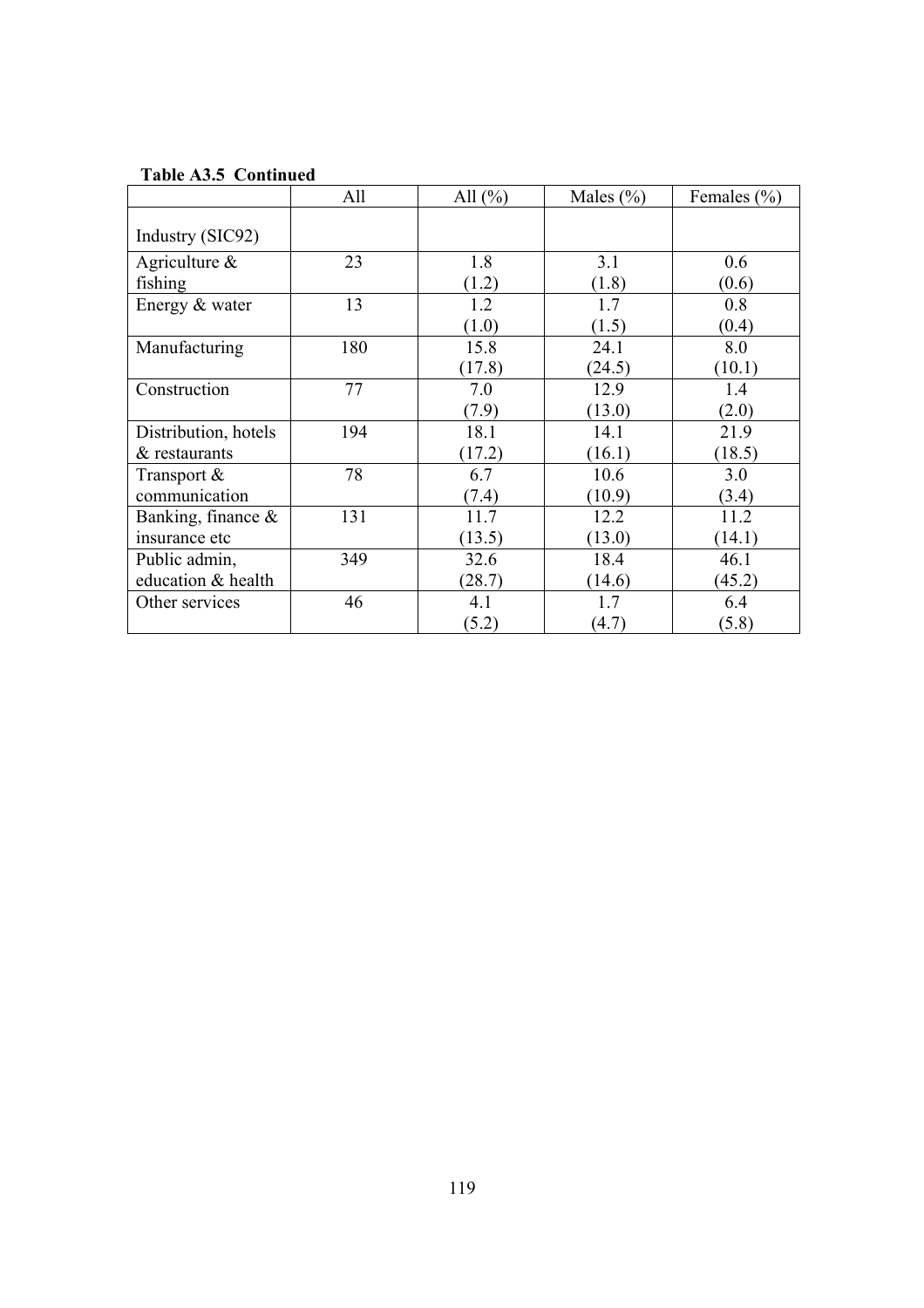# **REFERENCES**

- Allen, J and van der Velden, R (2001) 'Educational mismatches versus skill mismatches: effects on wages, job satisfaction, and on-the-job search', *Oxford Economic Papers,* 53(3): 434-452.
- Ashton, D, Davies, B, Felstead, A and Green, F (1999) *Work Skills in Britain*, Oxford, SKOPE, Oxford and Warwick Universities.
- Autor, D H, Levy, F and Murnane, R (2003) 'Computer-based technological change and skill', in Appelbaum, E, Bernhardt, A and Murnane, R J (ed.) *Low-Wage America*, New York, Russell Sage Foundation.
- Barro, R J and Lee, J W (1996) 'International measures of schooling years and schooling quality', *American Economic Review, Papers and Proceedings* 86 (2): 218-223.
- Barro, R J and Lee, J W (2001) 'International data on educational attainment: updates and implications', *Oxford Economic Papers* 53 (3): 541-563.
- Beatty, C, Fothergill, S, Gore, T and Green, A (2002) *Hidden Unemployment in the East Midlands*, Centre for Regional Economic and Social Research, Sheffield Hallam University.
- Blauner, R (1964) *Alienation and Freedom. The Factory Worker and his Industry*, Chicago: University of Chicago Press.
- BMRB (2006) *2006 Skills Survey: Technical Report*, London: BMRB Social Research.
- Boreham, N, Samurçay, R and Fischer, M (2002) (eds) *Work Process Knowledge*, London: Routledge.
- Braverman, H (1974) *Labor and Monopoly Capital,* New York: Monthly Review Press.
- Bresnahan, T F (1999) 'Computerisation and wage dispersion: An analytical reinterpretation', *Economic Journal*, 109: June, F390-F415.
- Bynner, J (1994) *Skills and Occupations. Analysis of Cohort Members' Self-Reported Skills in the Fifth Sweep of the National Child Development Study,* Social Statistics Research Unit, City University.
- Bynner, J, Morphy, L and Parsons, S (1997) 'Gendered skill development', in Metcalf, H (ed.) *Women, Skill Development and Training*, London: Policy Studies Institute.
- Campbell, M. and Porter, S. (eds.) (2006) *Making Skills Pay: The Contribution of Skills to Business Success*, Skills for Business.
- Cappelli, P (1993) 'Are skill requirements rising? Evidence from production and clerical jobs', *Industrial and Labor Relations Review,* 46 (3): 515-530.
- Caroli, E and Reenen, J Van (2001) 'Skill-biased organizational change? Evidence from a panel of British and French establishments', *Quarterly Journal of Economics,* 116 (4): 1449-1492.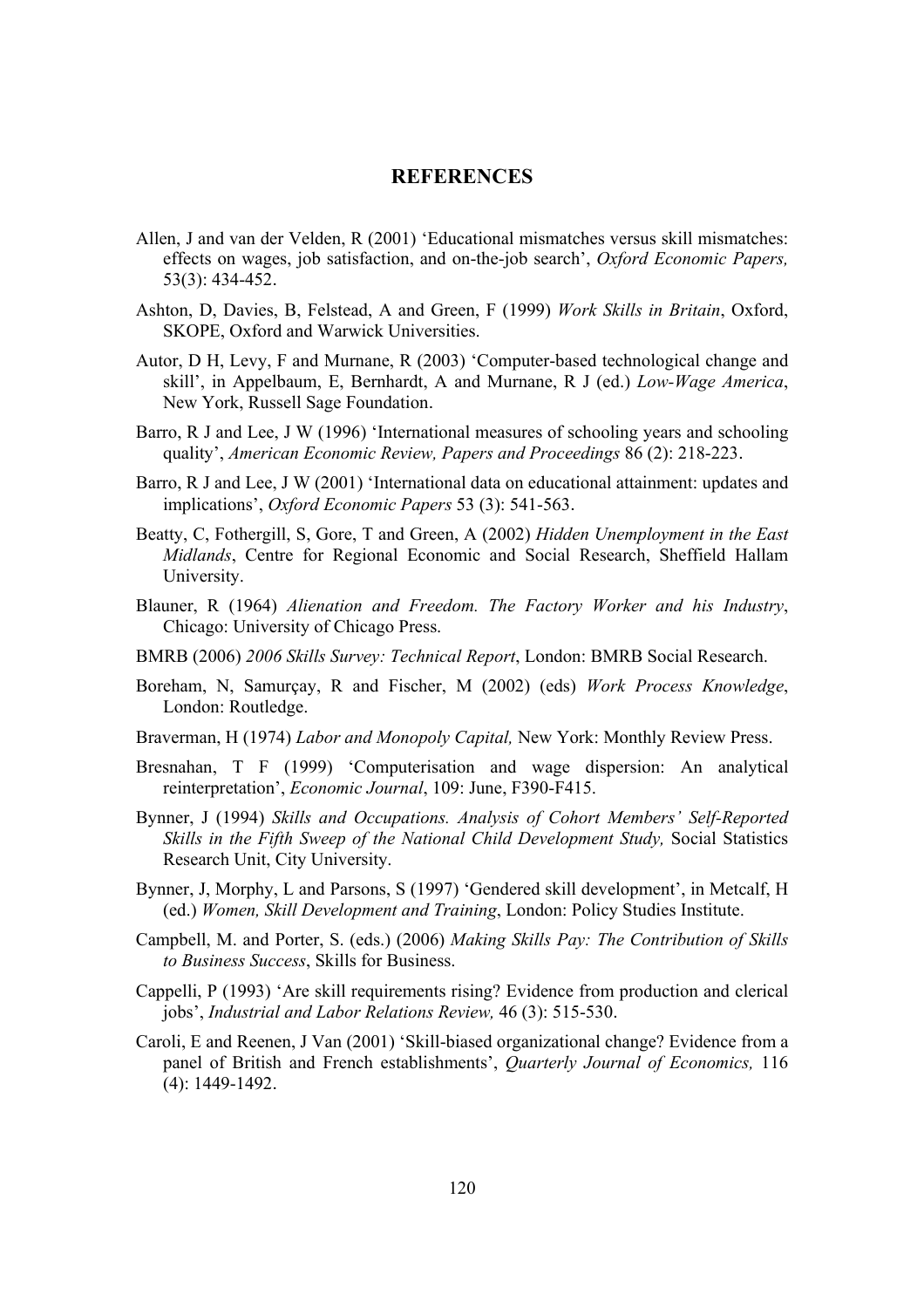- DfEE and Cabinet Office (1996) *The Skills Audit Report: A Report from an Interdepartmental Group, Occasional Paper*, London: HMSO.
- DfES (2000) *Skills for All: Research Report from the National Skills Task Force*, London: Department for Education and Skills.
- DfES (2001) *Meeting the Sector Skills and Productivity Challenge*, London: Department for Education and Skills.
- Dickerson, A and Green, F (2004) 'The growth and valuation of computing and other generic skills', *Oxford Economic Papers,* 56 (3): 371-406.
- DiNardo, J E and Pischke, J S (1997) 'The returns to computer use revisited: have pencils changed the wage structure too?', *Quarterly Journal of Economics* CXII, (1): 291- 304.
- Dolton, P and Makepeace G (2004) 'Computer use and earnings in Britain', *Economic Journal,* 114 (March): C117-C129.
- Elias, P (1995) 'Social class and the standard occupational classification', in Rose, D (ed.) *A Report on Phase I of the ESRC Review of the OPCS Social Classifications*, Swindon: ESRC.
- Elias, P, McKnight, A and Kinshott, G (1999) 'Monitoring and measuring occupational change: the development of SOC2000', *Skills Task Force Research Paper 19*, London: Department for Education and Skills.
- Felstead, A (2002) 'Putting skills in their place: the regional pattern of work skills in late twentieth century Britain', in Evans, K, Hodkinson, P and Unwin, L (ed.) *Working to Learn: Transforming Learning and the Workplace*, London: Kogan Page.
- Felstead, A (2005) 'The geography of work skills: a focus on Wales', *Briefing Paper No 6 for the Rees Review,* Cardiff: Welsh Assembly Government.
- Felstead, A and Gallie, D (2004) 'For better or worse? Non-standard jobs and high involvement work systems', *International Journal of Human Resource Management*, 15 (7): 1293-1316.
- Felstead, A, Ashton, D and Green, F (2000) 'Are Britain's workplace skills becoming more unequal?', *Cambridge Journal of Economics*, 24 (6): November, 709-727.
- Felstead, A, Ashton, D and Green, F (2001) 'Paying the price for flexibility? Training, skills and non-standard jobs in Britain', *International Journal of Employment Studies*, 9 (1): April, 25-60.
- Felstead, A, Fuller, A, Unwin, L, Ashton, D, Butler, P and Lee, T (2005) 'Surveying the scene: learning metaphors, survey design and the workplace context', *Journal of Education and Work*, 18 (4): 359-383.
- Felstead, A, Gallie, D and Green, F (2002) *Work Skills in Britain, 1986-2001,* London: Department for Education and Skills.
- Felstead, A, Gallie, D, Green, F and Zhou, Y (2007) *Skills at Work in Britain, 1986 to 2006*, Oxford: ESRC Centre on Skills, Knowledge and Organisational Performance.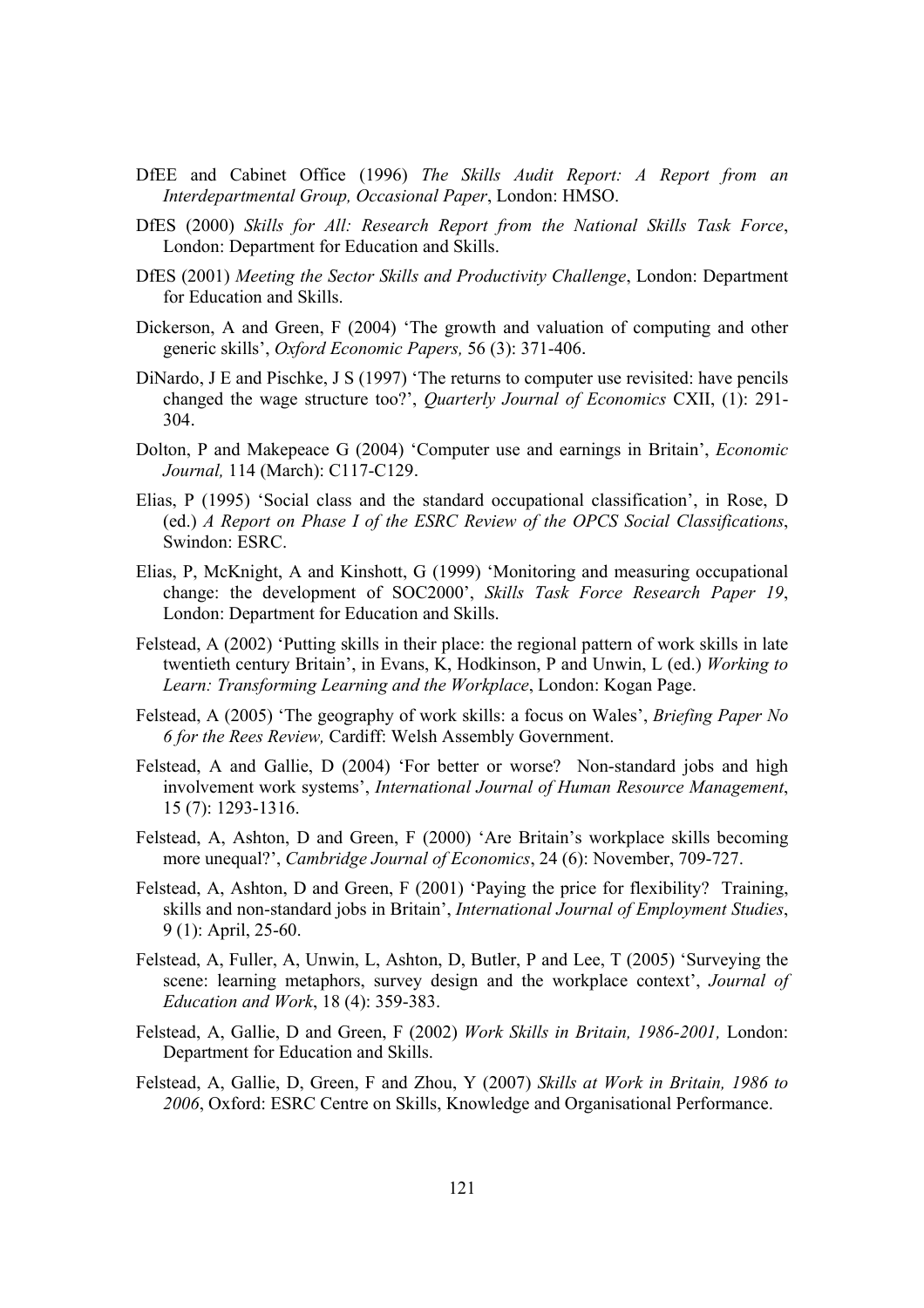- Freeman, R and Schettkatt, R (2001) 'Skill compression, wage differentials and employment: Germany vs. the US', *Oxford Economic Papers,* 53 (3): 582-603.
- Gallie, D (2007) 'Task discretion and job quality', in Gallie, D (ed.) *Employment Regimes and the Quality of Work*, Oxford: Oxford University Press.
- Gallie, D, Felstead, A and Green, F (2004) 'Changing patterns of task discretion in Britain', *Work, Employment and Society,* 18 (2): 243-266.
- Gallie, D, White, M, Cheng, Y and Tomlinson, M (1998) *Restructuring the Employment Relationship*, Oxford, Clarendon Press.
- Green, F, Ashton, D, Burchell, B, Davies, B and Felstead, A (2000) 'Are British workers getting more skilled?' in Borghans, L and de Grip, A (ed.) *The Over-Educated Worker? The Economics of Skill Utilisation*. Cheltenham, Edward Elgar.
- Green, F, Felstead, A and Gallie, D (2003) 'Computers and the changing skill-intensity of jobs', *Applied Economics,* 35 (14): 1561-1576.
- Green, F and James, D (2001) 'Do male bosses underestimate their female subordinates' skills? A comparison of employees' and line managers' perceptions of job skills', *University of Kent at Canterbury Studies in Economics, Number 01/07*.
- Green, F and James, D (2003) 'Assessing skills and autonomy: the job holder versus the line manager', *Human Resource Management Journal,* 13 (1): 63-77.
- Green, F. and S. Mcintosh (2007). 'Is there a Genuine Underutilisation of Skills Amongst the Over-qualified?' *Applied Economics* 39 (4): 427-439.
- Green, F., S. McIntosh and A. Vignoles (2002). 'The utilization of education and skills. Evidence from Britain.' *The Manchester School* 70 (6): 792-811.
- Green, F and Tsitsianis, N (2005) 'An investigation of national trends in job satisfaction in Britain and Germany', *British Journal of Industrial Relations,* 43 (3): 401-430.
- Gregory, M, Zissimos, B and Greenhalgh, C (2001) 'Jobs for the skilled: how technology, trade, and domestic demand changed the structure of UK employment, 1979-90', *Oxford Economic Papers,* 53 (1): 20-46.
- Handel, M (2000) *Trends in Direct Measures of Job Skill Requirements*, Annandale-On-Hudson, Working Paper No. 301, Jerome Levy Economics Institute.
- HM Treasury (2002) *Developing Workforce Skills: Piloting a New Approach*, London: HM Treasury.
- HM Treasury (2005) *Skills in the UK: The Long Term Challenge Interim Report,*  London: HM Treasury.
- HM Treasury (2006) *Prosperity for All in the Global Economy World Class Skills,*  London: HMSO.
- Holzer, H J (1998) 'Employer skill demands and labour market outcomes of blacks and women', *Industrial and Labor Relations Review,* 52 (1): 82-98.
- Howell, D and Wolff, E (1991) 'Trends in the growth and distribution of skill in the U.S. workplace, 1960-1985', *Industrial and Labor Relations Review,* 44 (3): 481-501.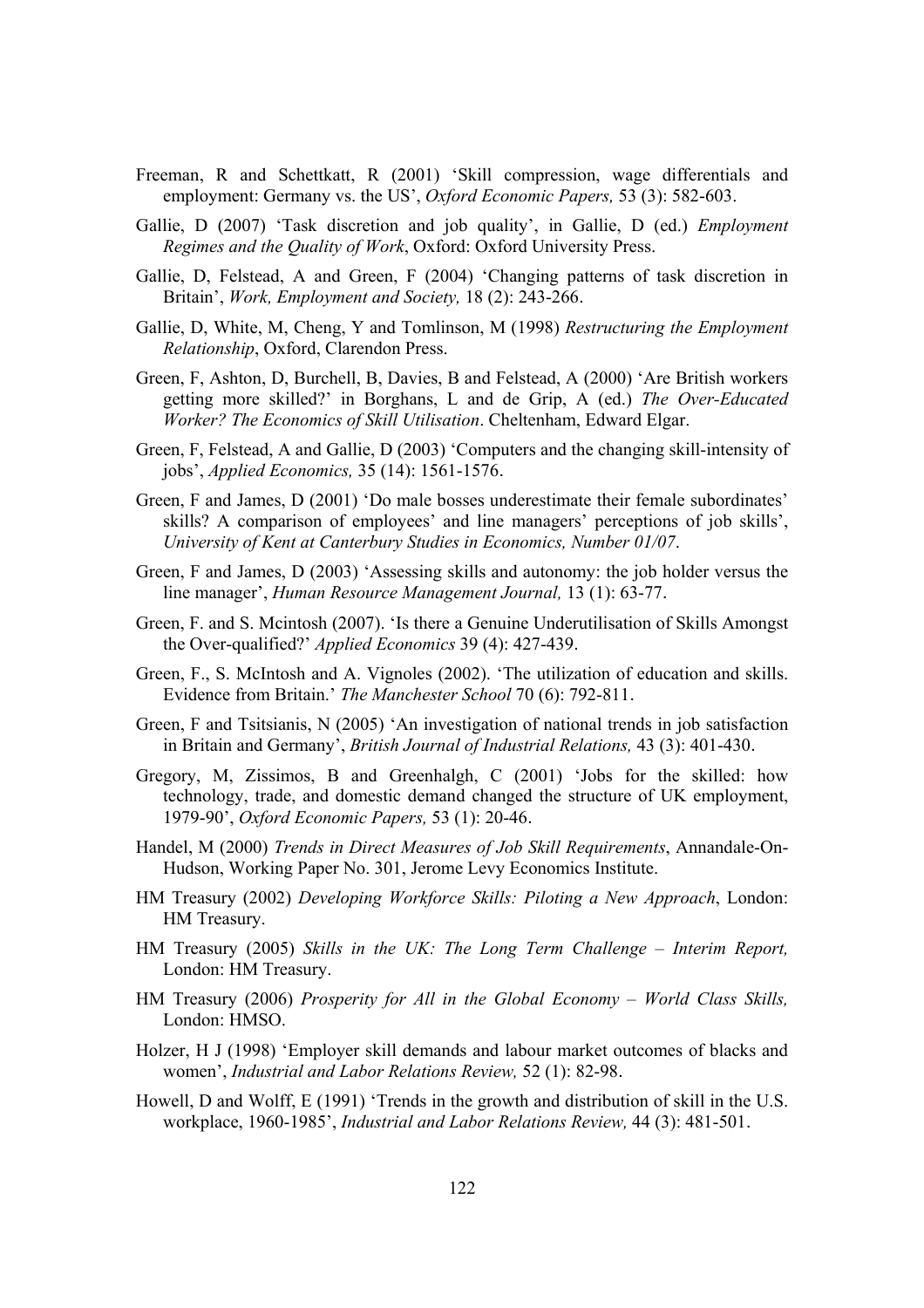- Kersley, B, Alpin, C, Forth, J, Bryson, A, Bewley, H, Dix, G and Oxenbridge, S (2006) *Inside the Workplace: Findings from the 2004 Workplace Employment Relations Survey*, London: Routledge.
- Korczynski, M (2005) 'Skills in service work: an overview', *Human Resource Management Journal*, 15(2): 3-14.
- Lehto, A –M and Sutela, H (1999) *Efficient, More Efficient, Exhausted*, Helsinki: Statistics Finland.
- Machin, A (2003) 'The Vacancy Survey: a new series of National Statistics', mimeo, downloaded from www.statistics.gov.uk on 26 November 2006.
- Machin, S and Reenen, J Van (1998) 'Technology and changes in skill structure: Evidence from seven OECD countries', *Quarterly Journal of Economics,* 113 (4): 1215-1244.
- Mason, G and Finegold, D (1995) 'Productivity, machinery and skills in the United States and Western Europe: precision engineering'*, National Institute of Economic and Social Research Discussion Paper, No. 89.*
- Mason, G, Prais, S J and van Ark, B (1992) 'Vocational education and productivity in the Netherlands and Britain', *National Institute Economic Review*, 140: 45-63.
- McIntosh, S (2005) 'Evidence on the balance of supply and demand for qualified workers'. *What's the Good of Education? The Economics of Education in the UK*, edited by Machin, S and Vignoles, A, Oxford: Princeton University Press.
- Nickson, D, Warhurst, C, Cullen, A M and Watt, A (2003) 'Bringing in the excluded? Aesthetic labour, skills and training in the 'new' economy', *Journal of Education and Work*, 16 (3): 185-203.
- OECD, Human Resources Development Canada and Statistics Canada (1997) *Literacy Skills for the Knowledge Society – Further Results from the International Adult Literacy Survey*, Paris: OECD.
- O'Leary, N and Sloane, P (2004) 'The changing wage return to an undergraduate education in Great Britain', *WELMERC Discussion Paper No 2004-06*, Swansea: Economics Department, University of Wales, Swansea.
- ONS (2000) *Standard Occupational Classification, Volume 1*, London: Stationery Office.
- ONS (2006) *Virtual Bookshelf Labour Market Statistics First Release Historical Supplement*, London: Office of National Statistics, downloaded from www.statistics.gov.uk on 26 November 2006.
- Payne, J (2006) 'What's wrong with emotional labour?', *SKOPE Research Paper No. 65*. Coventry: SKOPE, University of Warwick.
- PIU (2001) *In Demand: Adult Skills in the 21st Century*, London: Performance and Innovation Unit.
- Rubery, J, Smith, M J, Fagan, C and Grimshaw, D (1999) *Women's Employment in Europe: Trends and Prospects*, London: Routledge.